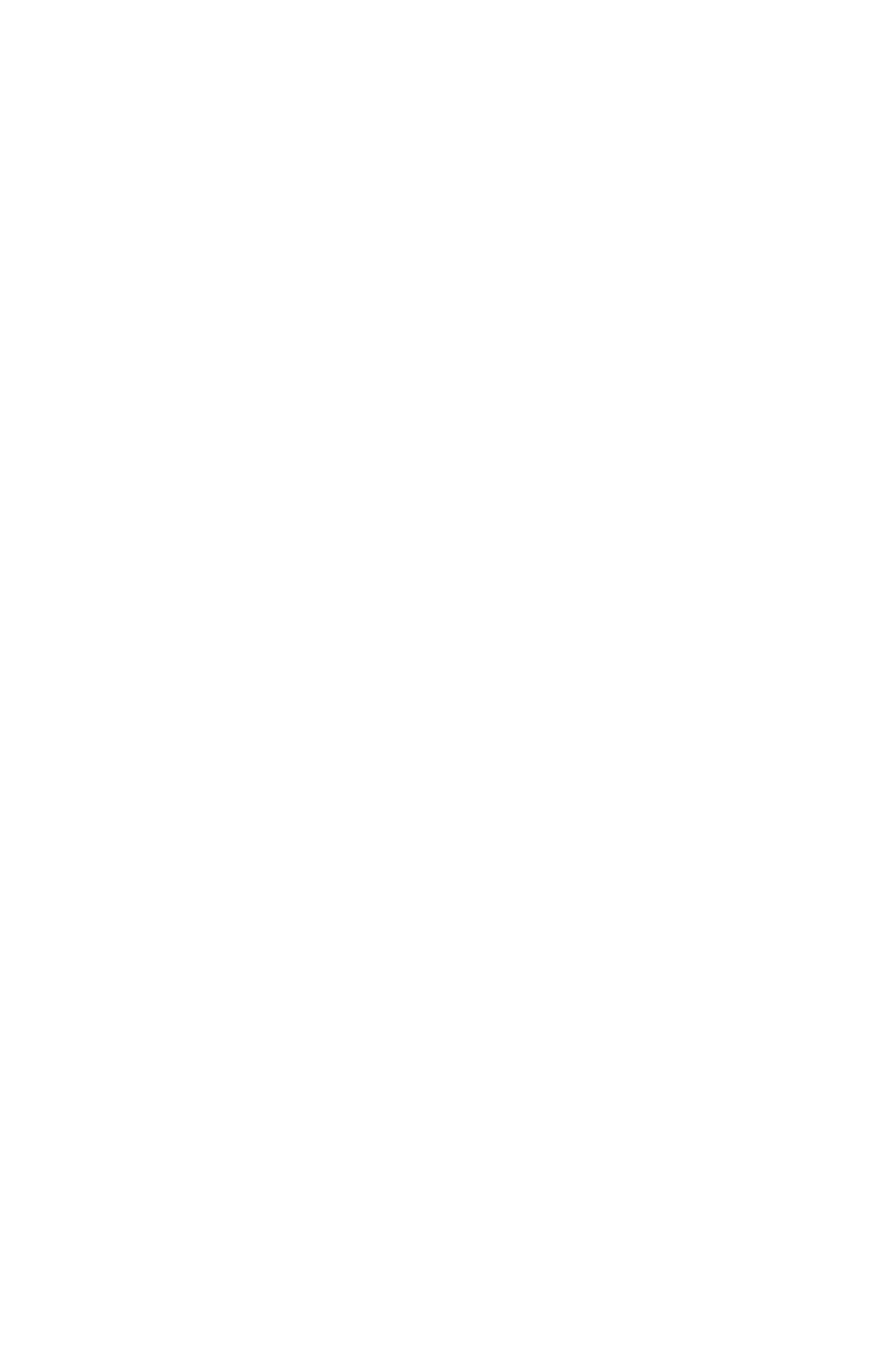## **TABLE OF CONTENTS**

| <b>Article 1</b>                                                  |
|-------------------------------------------------------------------|
|                                                                   |
| <b>Article 2</b>                                                  |
|                                                                   |
| Article 3                                                         |
| <b>Temporary, Durational, Provisional And Permanent Part-Time</b> |
|                                                                   |
| <b>Article 4</b>                                                  |
|                                                                   |
| <b>Article 5</b>                                                  |
|                                                                   |
| Article 6                                                         |
|                                                                   |
| <b>Article 7</b>                                                  |
|                                                                   |
| <b>Article 8</b>                                                  |
|                                                                   |
| <b>Article 9</b>                                                  |
|                                                                   |
| <b>Article 10</b>                                                 |
|                                                                   |
| <b>Article 11</b>                                                 |
|                                                                   |
| <b>Article 12</b>                                                 |
|                                                                   |
| <b>Article 13</b>                                                 |
|                                                                   |
| <b>Article 14</b>                                                 |
|                                                                   |
| Article 15                                                        |
|                                                                   |
| Article 15a                                                       |
|                                                                   |
| <b>Article 16</b>                                                 |
| Dismissal, Suspension, Demotion Or Other Discipline 40            |
| <b>Article 17</b>                                                 |
|                                                                   |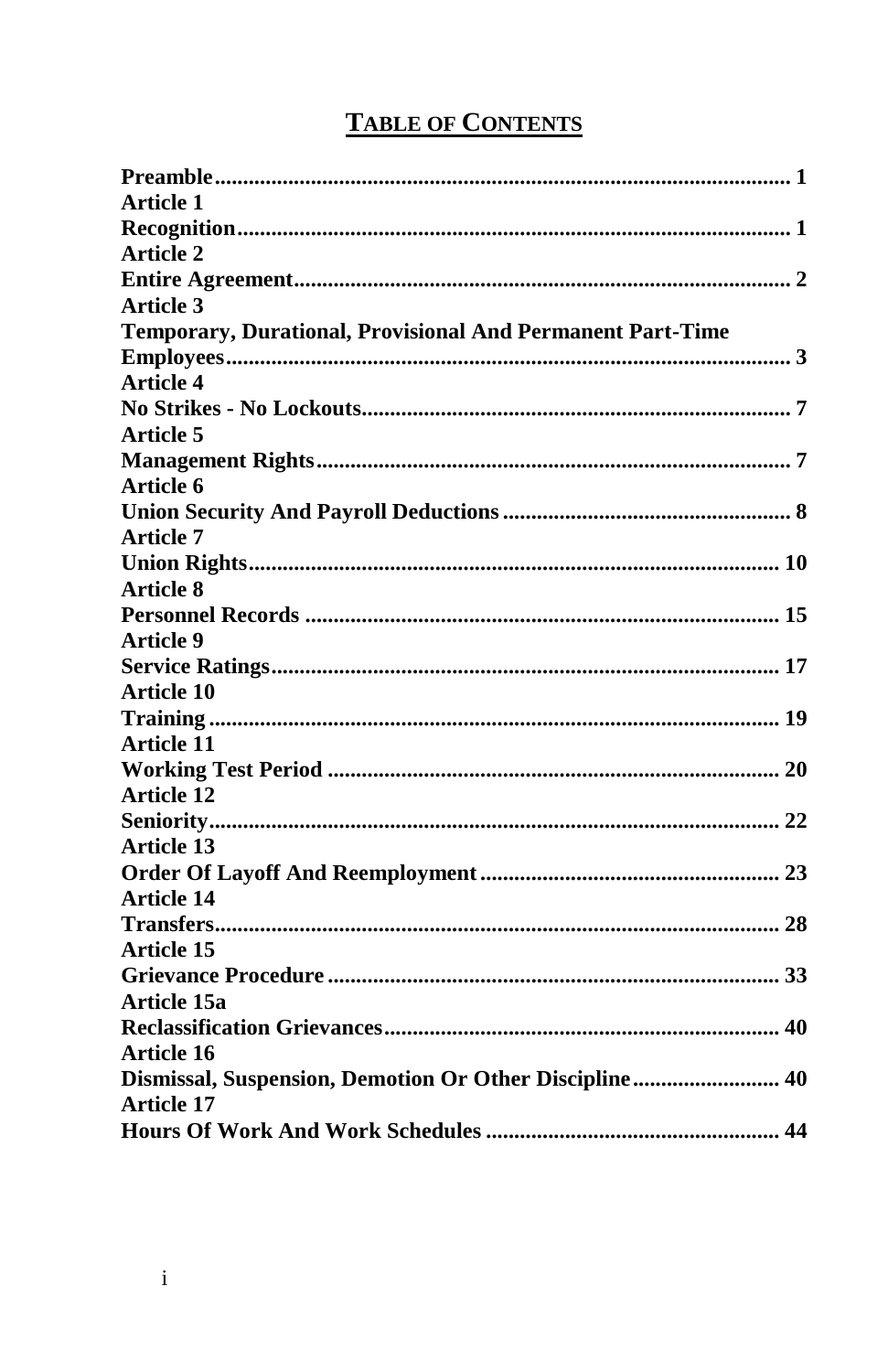| <b>Article 18</b> |  |
|-------------------|--|
|                   |  |
| Article 19        |  |
|                   |  |
| <b>Article 20</b> |  |
|                   |  |
| <b>Article 21</b> |  |
|                   |  |
| <b>Article 22</b> |  |
|                   |  |
| <b>Article 23</b> |  |
|                   |  |
| <b>Article 24</b> |  |
|                   |  |
| <b>Article 25</b> |  |
|                   |  |
| <b>Article 26</b> |  |
|                   |  |
| <b>Article 27</b> |  |
|                   |  |
| <b>Article 28</b> |  |
|                   |  |
| <b>Article 29</b> |  |
|                   |  |
| <b>Article 30</b> |  |
|                   |  |
| <b>Article 31</b> |  |
|                   |  |
| <b>Article 32</b> |  |
|                   |  |
| <b>Article 33</b> |  |
|                   |  |
| <b>Article 34</b> |  |
|                   |  |
| <b>Article 35</b> |  |
|                   |  |
| Article 36        |  |
|                   |  |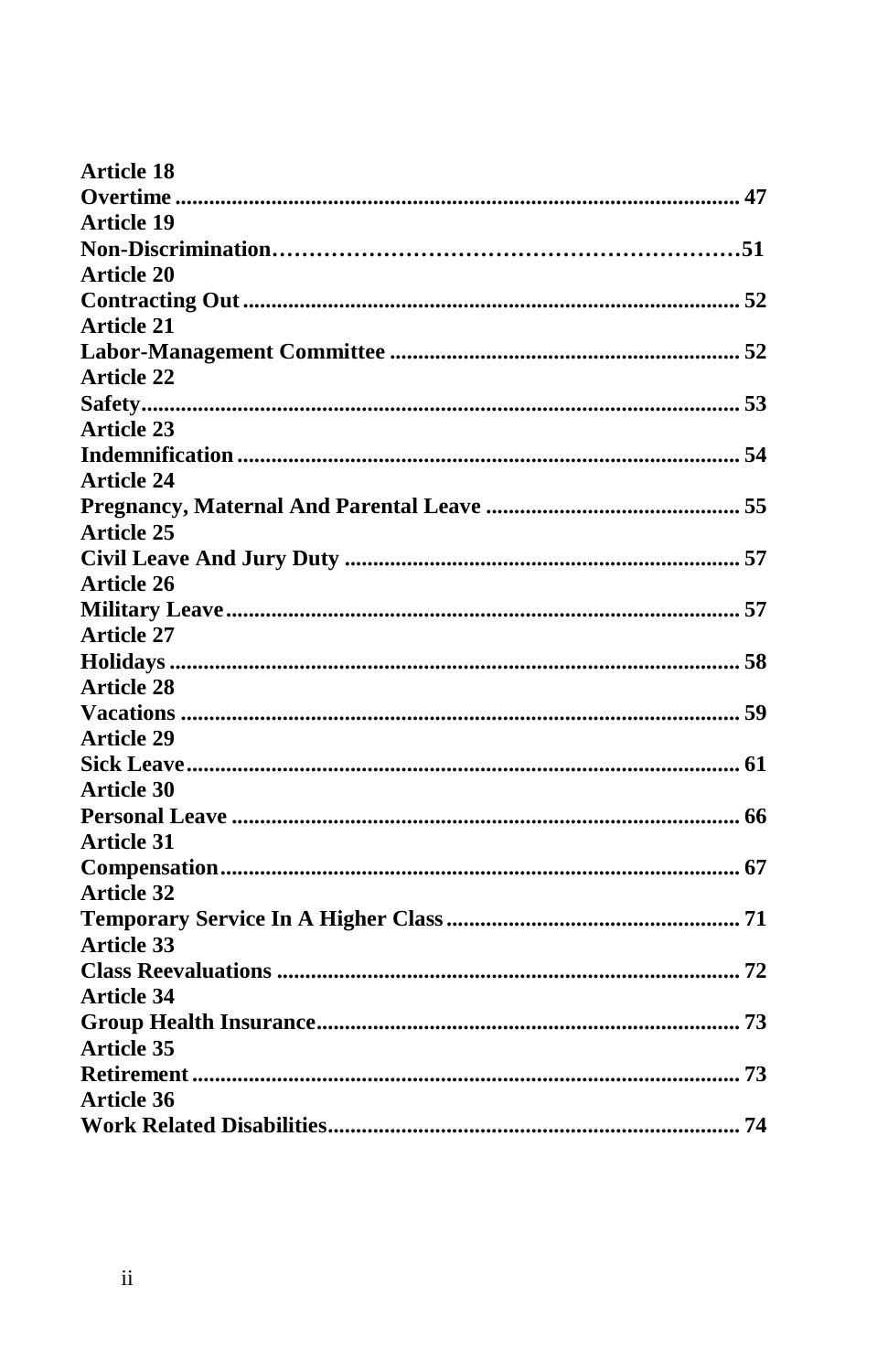| Article 37                                                            |  |
|-----------------------------------------------------------------------|--|
|                                                                       |  |
| <b>Article 38</b>                                                     |  |
|                                                                       |  |
| <b>Article 39</b>                                                     |  |
|                                                                       |  |
| <b>Article 40</b>                                                     |  |
|                                                                       |  |
| <b>Article 41</b>                                                     |  |
|                                                                       |  |
| <b>Article 42</b>                                                     |  |
|                                                                       |  |
| <b>Article 43</b>                                                     |  |
|                                                                       |  |
| <b>Article 44</b>                                                     |  |
|                                                                       |  |
| <b>Article 45</b>                                                     |  |
|                                                                       |  |
| Article 46                                                            |  |
|                                                                       |  |
| <b>Article 47</b>                                                     |  |
|                                                                       |  |
| <b>Article 48</b>                                                     |  |
|                                                                       |  |
| <b>Article 49</b>                                                     |  |
|                                                                       |  |
|                                                                       |  |
| <b>Appendix A</b>                                                     |  |
| <b>Cross Unit Handling of Durationals, Temporaries, Snow Days and</b> |  |
|                                                                       |  |
|                                                                       |  |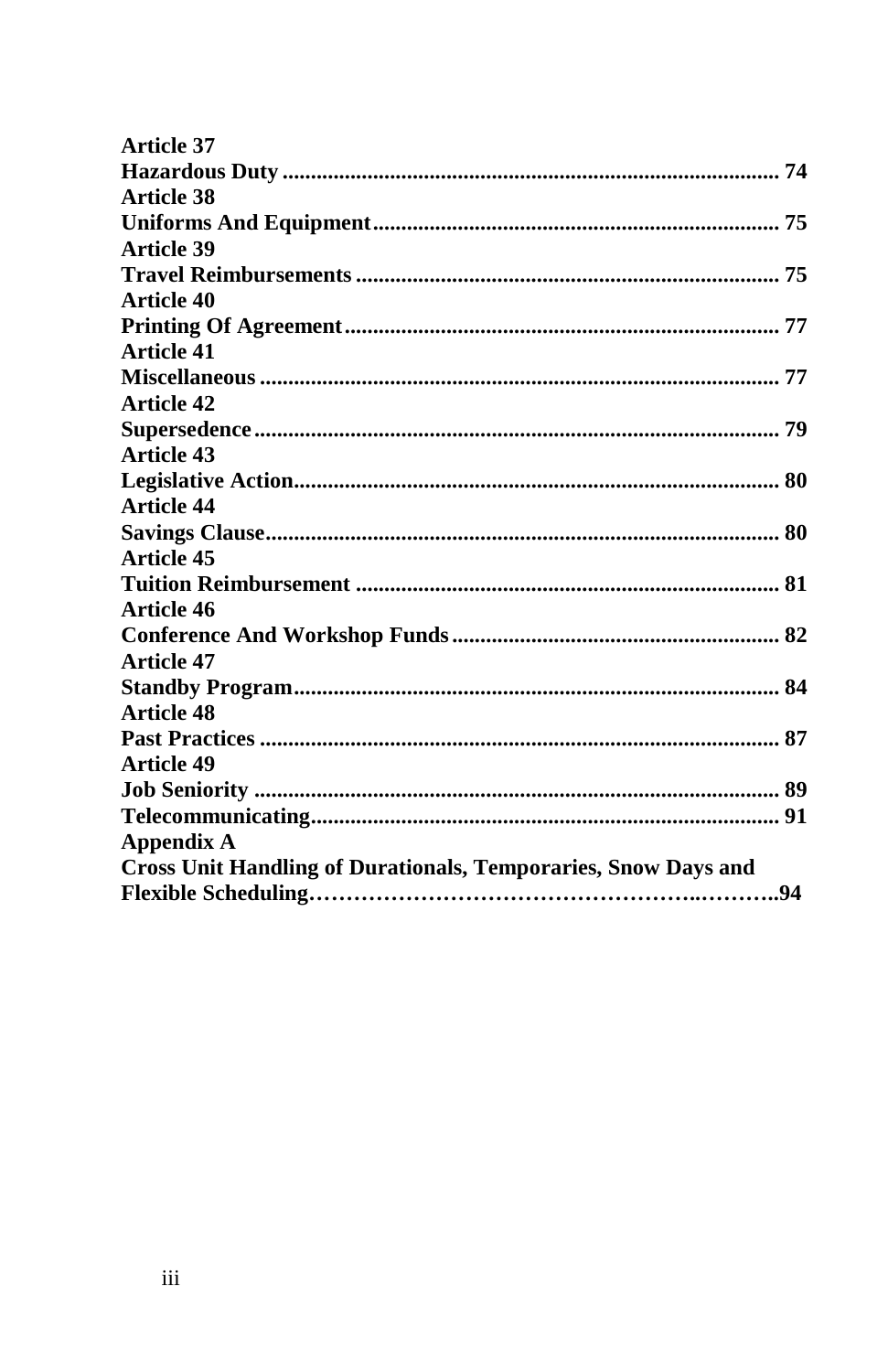| <b>Memorandum Of Understanding</b>                 |  |
|----------------------------------------------------|--|
|                                                    |  |
| <b>Memorandum Of Understanding</b>                 |  |
| DSS-Protective Services Elderly Standby Program 97 |  |
|                                                    |  |
| <b>Memorandum Of Understanding</b>                 |  |
|                                                    |  |
| <b>Memorandum Of Understanding</b>                 |  |
|                                                    |  |
| <b>Memorandum Of Understanding</b>                 |  |
| <b>Memorandum Of Agreement</b>                     |  |
|                                                    |  |
|                                                    |  |
|                                                    |  |
|                                                    |  |
|                                                    |  |
|                                                    |  |
|                                                    |  |
|                                                    |  |
|                                                    |  |
|                                                    |  |
| <b>State Of Connecticut</b>                        |  |
|                                                    |  |
|                                                    |  |
| <b>AFSCME Council 4</b>                            |  |
|                                                    |  |
|                                                    |  |
|                                                    |  |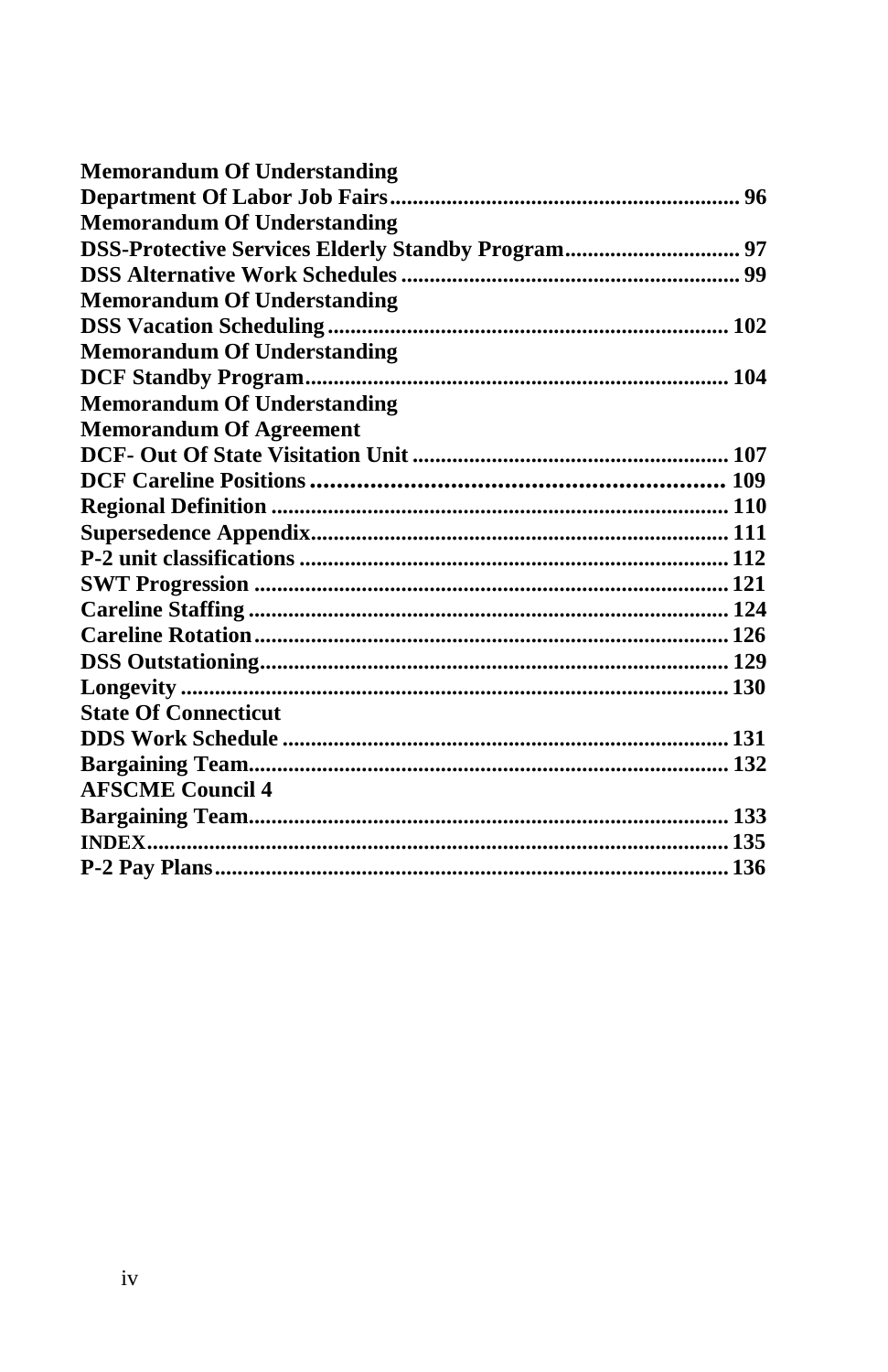#### **PREAMBLE**

**STATE OF CONNECTICUT, acting by and through** the Office of Labor Relations, hereinafter called the "State" or the "Employer", and Locals 269, 7l4 and 2663 of Council #4, AMERICAN FEDERATION OF STATE, COUNTY AND MUNICIPAL EMPLOYEES, AFL-CIO, hereinafter called "AFSCME" or the "Union", hereby agree as follows:

## **ARTICLE 1 RECOGNITION**

**Section One**. The State recognizes the Union for the purpose of collective bargaining as the exclusive representative of all the employees in the unit certified by the Connecticut State Board of Labor Relations in Case No. SE-4723, Decision No. l686 D, issued January l0, l979, including employees hired as Federal Grant Participants and, subject to the terms of Article 3, probationary, temporary, durational, provisional and permanent part-time employees.

**Section Two. Definitions. (a)** A permanent employee is an employee who has completed the initial working test period and, if the position is competitive, has been appointed from a certified list.

**(b)** A temporary employee is an employee who has been hired to fill a temporary, seasonal or emergency position.

**(c)** A durational employee is an employee who has been hired to fill one of the following types of positions: a position of an individual who is on workers' compensation leave; a position of an individual who is on an extended paid or unpaid leave; or a position created for a specially funded program of a specified term.

**(d)** A provisional employee is an employee who has been appointed to a permanent position pending State examination or examination results.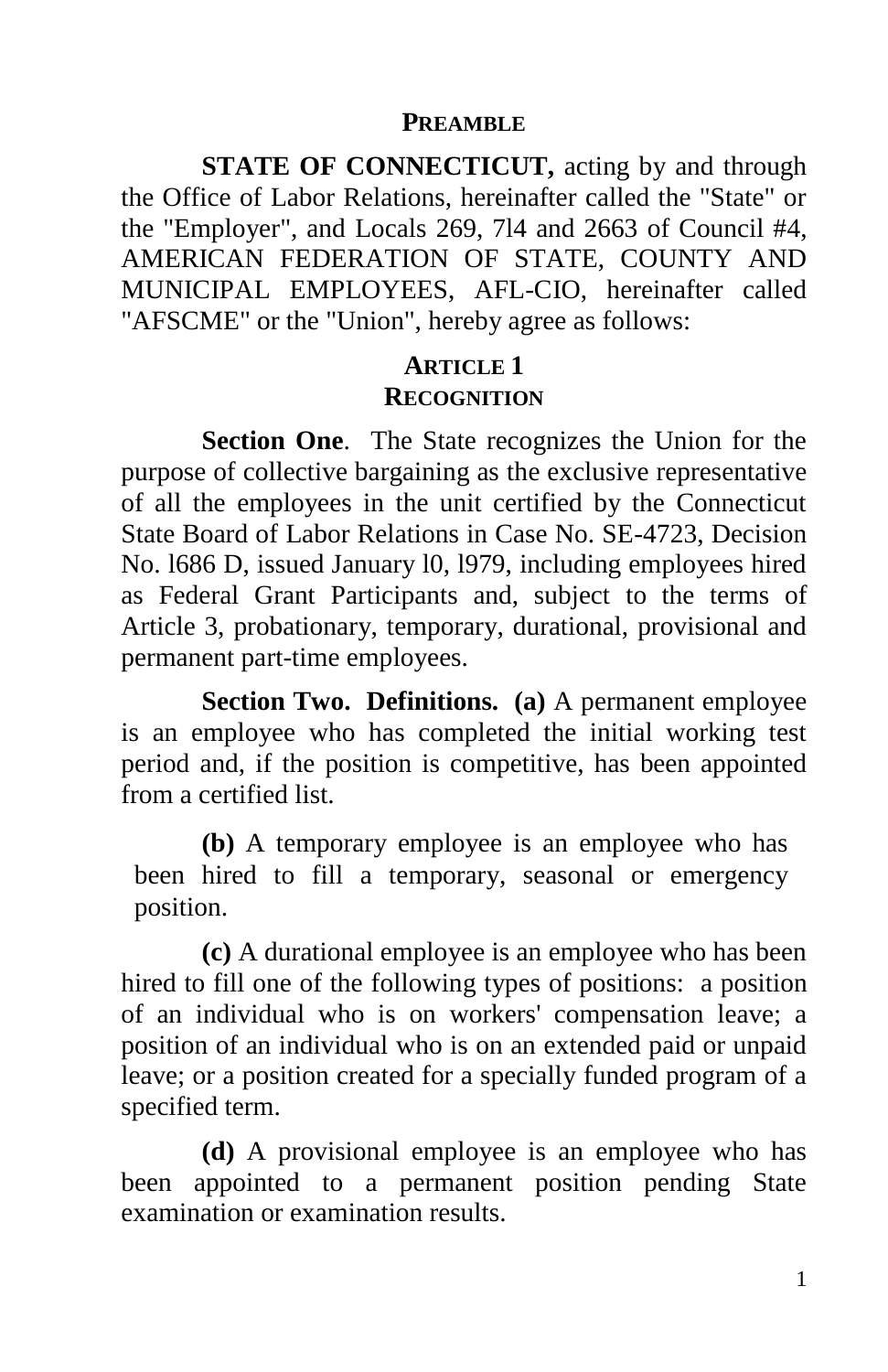**(e)** A nonpermanent position is a temporary, emergency or seasonal position.

**(f)** A permanent position is any position which is not a temporary, emergency or seasonal position.

**Section Three**. This Agreement shall pertain only to those employees whose job titles are included in the Social and Human Services (P-2) unit, who work twenty (20) or more hours per week, and shall not apply to nonpermanent employees appointed to nonpermanent positions.

Nonpermanent employees appointed to permanent positions are covered by this Agreement; this includes employees on initial working test period who are in permanent positions. However, application of this Agreement to temporary or durational appointees is subject to the limitations of Article 3.

**Section Four**. Nothing in this Article shall be read or interpreted to restrict the State from exercising its prerogatives under C.G.S.  $5-270(g)$  concerning the exclusion of managerial employees from collective bargaining. Any disputes concerning this issue of managerial designations shall be within the exclusive jurisdiction of the Connecticut State Board of Labor Relations to resolve.

Section Five. Item #1 of Appendix A - Cross Unit Handling of Durational Positions and Temporaries, as set forth in SEBAC 2017, is incorporated herein.

#### **ARTICLE 2**

#### **ENTIRE AGREEMENT**

This Agreement, upon legislative approval and ratification, (where applicable), supersedes and cancels all prior practices and agreements, whether written or oral, unless expressly stated to the contrary herein, and constitutes the complete and entire agreement between the parties and concludes collective bargaining for its term.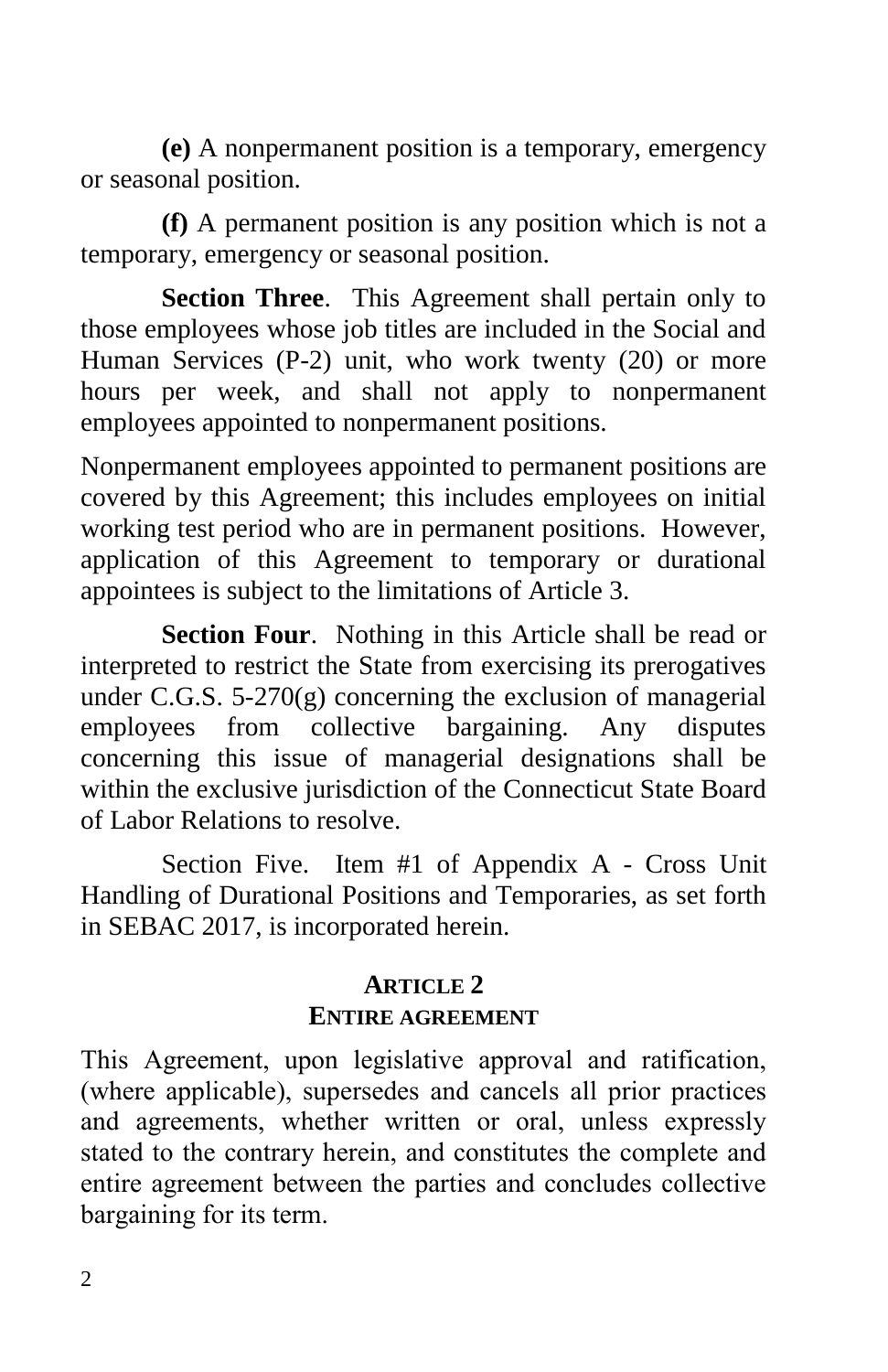The parties acknowledge that during the negotiations which resulted in this Agreement, each had the unlimited right and opportunity to make demands and proposals with respect to any subject or matter not removed by law from the area of collective bargaining, and that the understandings and agreements arrived at by the parties after the exercise of that right and opportunity are set forth in this Agreement. Therefore, the State and the Union, for the duration of this Agreement, each voluntarily and unqualifiedly waives the right, and each agrees that the other shall not be obligated, to bargain collectively with respect to any subject or matter whether or not referred to or covered in this Agreement, even though such subjects or matters may not have been within the knowledge or contemplation of either or both of the parties at the time they negotiated or signed this Agreement.

## **ARTICLE 3**

### **TEMPORARY, DURATIONAL, PROVISIONAL AND PERMANENT PART-TIME EMPLOYEES**

**Section One. Temporary Employees**. A temporary employee, as defined in Article l, shall be covered by this Agreement after six (6) months of continuous service, except that a temporary employee may be terminated at any time by the Employer without right of appeal.

This Agreement entitles a full time temporary employee to the following fringe benefits after six (6) months of continuous service:

**(l)** Vacation accrued from hire in accordance with Article 28, use of accrued vacation, and payment of unused vacation upon termination.

**(2)** Sick leave accrued from hire in accordance with Article 29, and use of accrued sick leave.

**(3)** Holiday benefits in accordance with Article 27.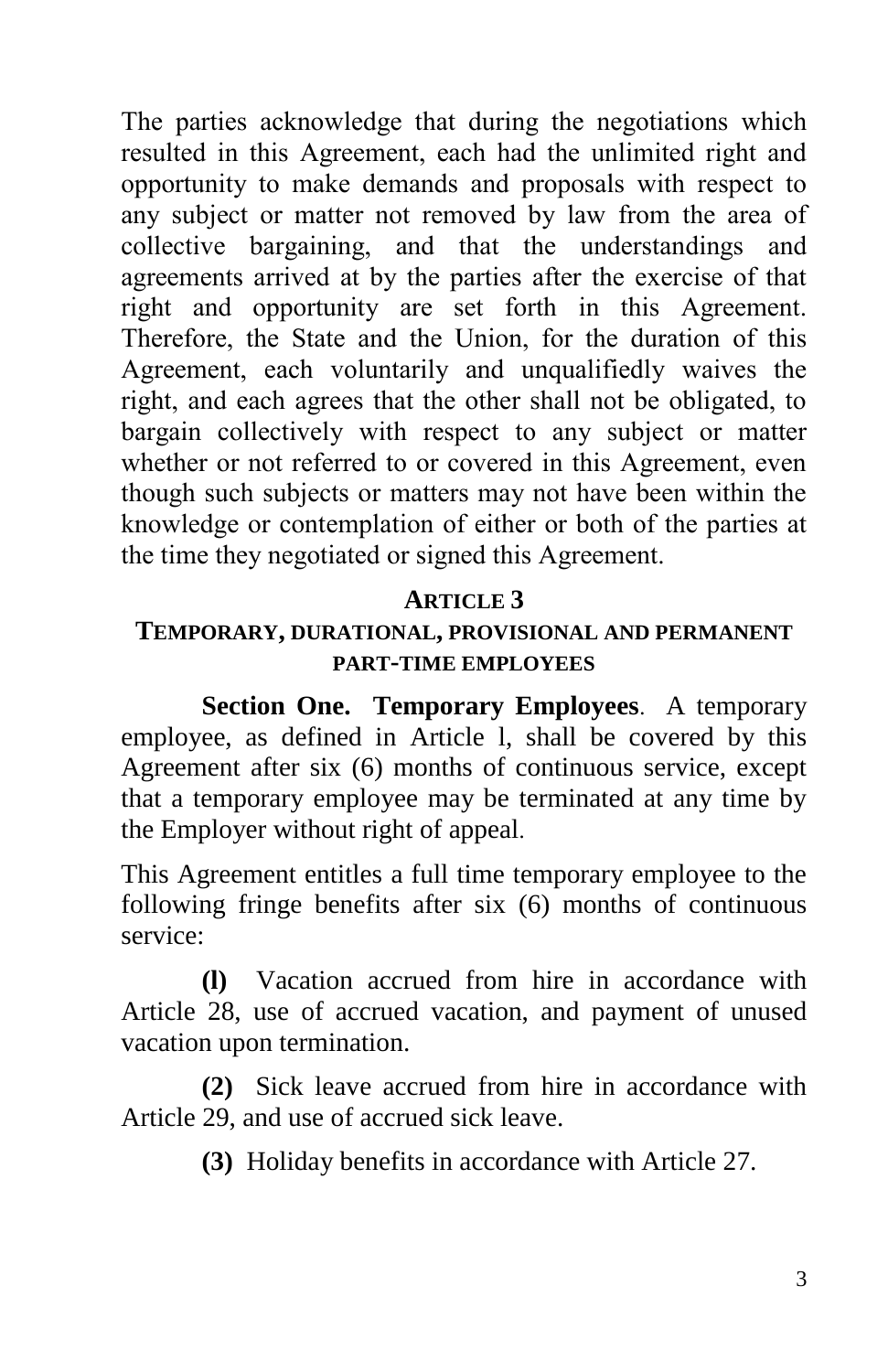**(4)** Participation in group health insurance provided in accordance with Article 34, subject to any waiting period imposed by the insurance carrier.

**(5)** Group life insurance in accordance with Section 5- 257, Connecticut General Statutes (l98l).

Time served as a temporary employee shall be credited toward seniority once the employee has completed a working test period in a permanent position provided that there is no break between the periods of temporary and permanent employment.

**Section Two. Durational Employees**. A durational employee, as defined in Article l, shall be covered by this Agreement after six (6) months of continuous service. However, due to the nature of the durational appointment, a durational employee cannot be guaranteed continued employment beyond the termination date of the appointment. Termination is therefore without right of appeal and a durational employee shall not have bumping rights. Also, this Section shall not be deemed as a waiver of any requirements of the merit system.

This Agreement entitles a full time durational employee to the following fringe benefits after six (6) months of continuous service:

**(l)** Vacation accrued from date of hire in accordance with Article 28, use of accrued vacation, and payment of unused vacation upon termination.

**(2)** Sick leave accrued from date of hire in accordance with Article 29, and use of accrued sick leave.

**(3)** Holiday benefits in accordance with Article 27.

**(4)** Participation in group health insurance provided in accordance with Article 34, subject to any waiting period imposed by the insurance carrier.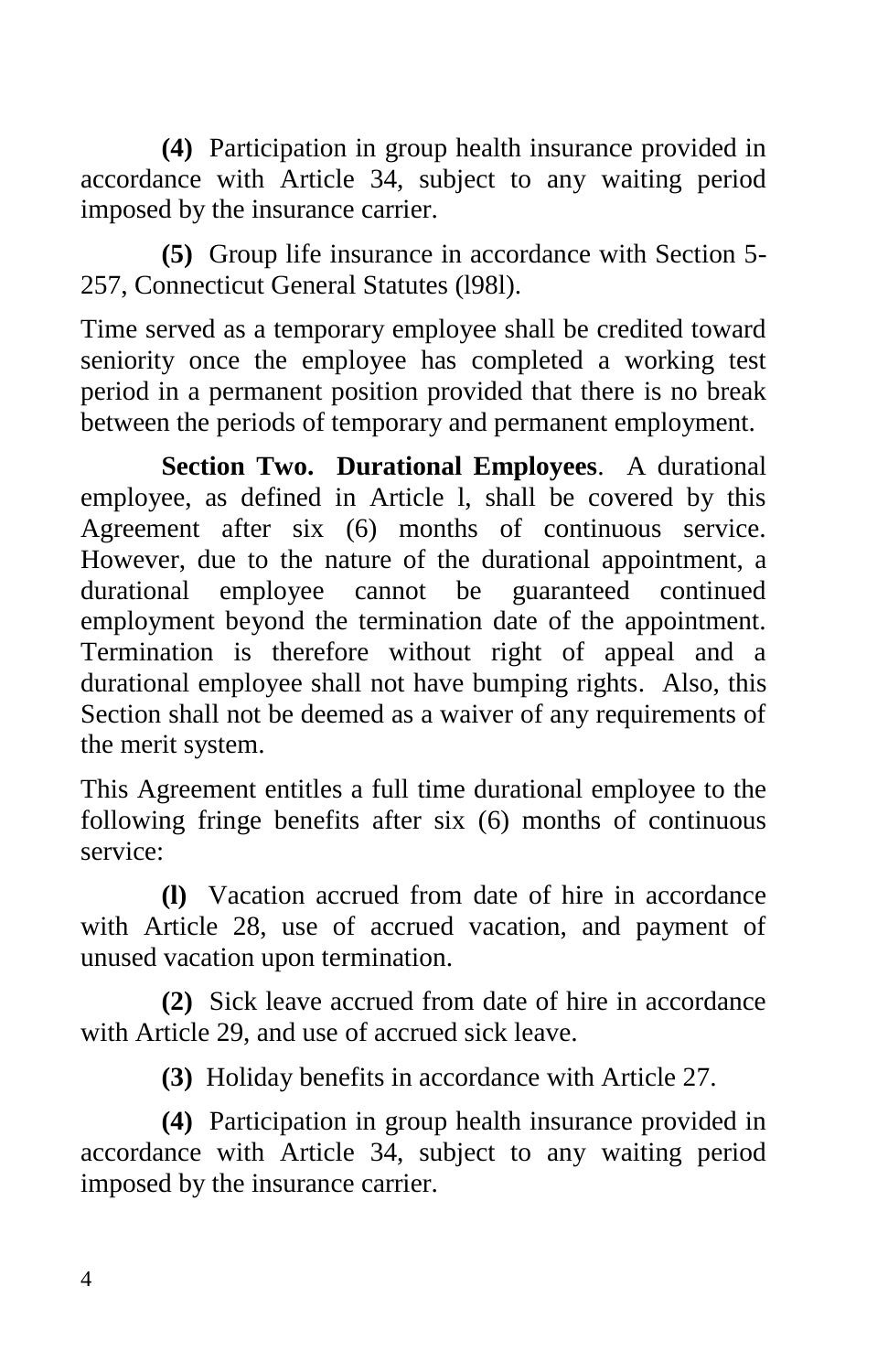**(5)** Group life insurance in accordance with Section 5- 257, Connecticut General Statutes (l98l).

This Agreement entitles a full time durational Federal Grant participant in the Labor Department to three (3) days of personal leave with pay in each calendar year.

Time served as a durational employee shall be credited toward seniority once the employee has completed a working test period in a permanent position provided that there is no break between the periods of durational and permanent employment.

**Section Three. Provisional Employees**. Provisional employees, as defined in Article l, are subject to the requirements of the merit system in all respects, including but not limited to, certification from an examination list and completion of the working test period. Permanent appointment is contingent upon meeting all said requirements, and failure to do so will result in termination without right of appeal. In other respects, such a provisional employee is subject to the provisions of this Agreement and may utilize all benefits as if initially appointed as a permanent employee.

A permanent employee who is provisionally promoted shall be paid at the rate for the higher class as if promoted thereto.

A provisional employee who is appointed from a certified list to the position in which he/she has served provisionally may have up to six (6) months of satisfactory service credited toward meeting the working test period requirements.

## **Section Four. Permanent Part-time Employees**.

- a. Permanent part-time employees will receive wages and fringe benefits on a pro-rata basis in accordance with existing practice.
- b. In the event that a permanent employee changes from fulltime to part-time, or part-time to full-time, s/he shall suffer no change in value of any time accrued prior to the date of the change.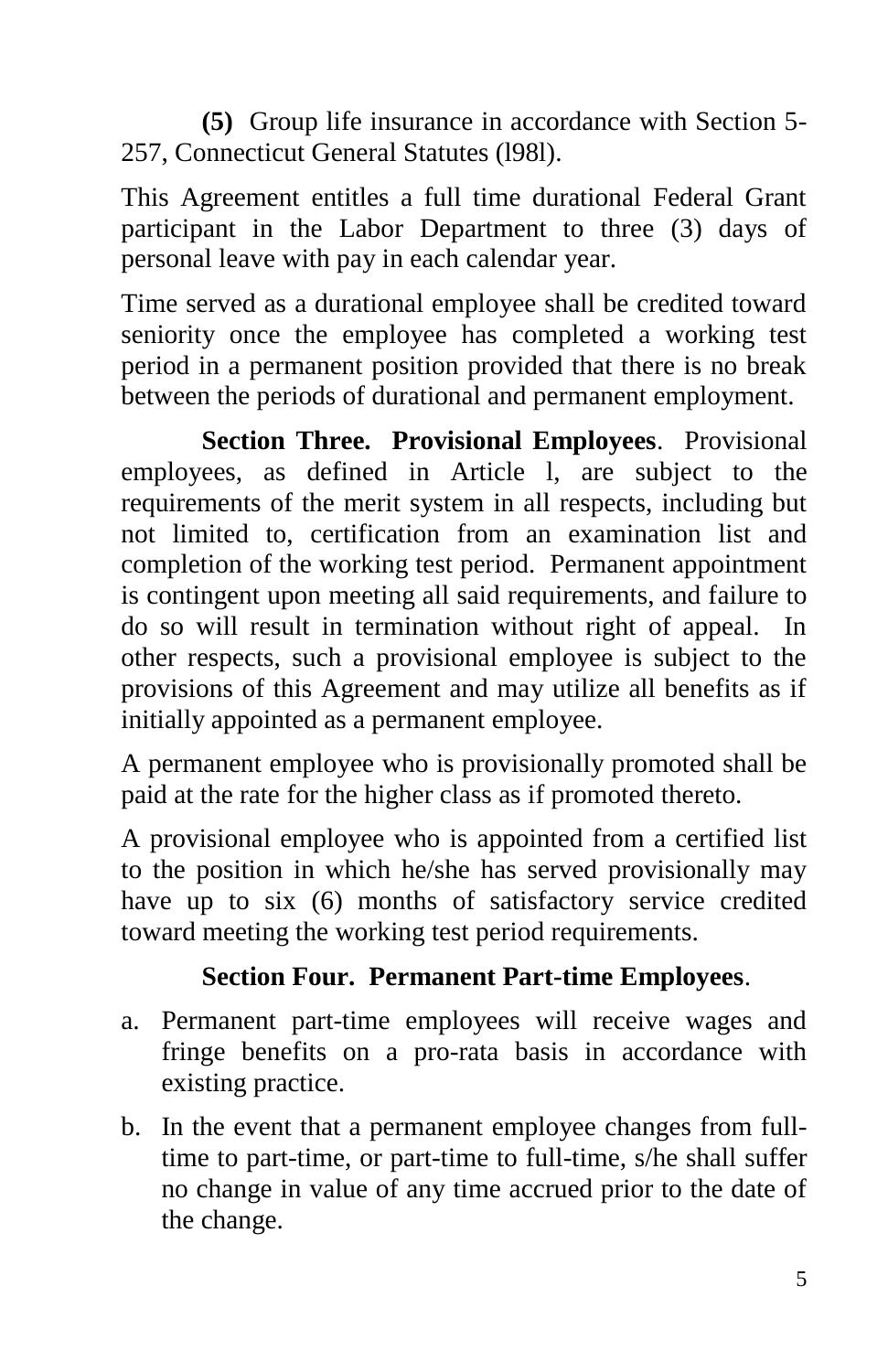## **Section Five. DOL Intermittent Claims Interviewers.**

- 1. Article 41, Section Three of the collective bargaining unit agreement has been activated by virtue of the DOL working Intermittent Claims Interviewers in excess of twenty (20) hours per week.
- 2. Intermittent Claims Interviewers working for DOL shall be covered by the P-2 bargaining agreement following six (6) months of continuous service, except such intermittent employees may be terminated at anytime by the Employer without the right of appeal.
- 3. Intermittent Claims Interviewers who work more than twenty (20) hours a week after having been employed six (6) continuous months shall be entitled to fringe benefits in the same fashion as temporary employees (Article 3, Section One).
- 4. Time served as an intermittent employee shall be credited toward seniority once the employee has completed a working test period in a permanent position provided that there is no break between the period of Intermittent (over twenty hours per week) employment and permanent employment.
- 5. In defining six (6) months of continuous service, as addressed in item 2, the parties agree that 1044 hours of work must be realized to meet the six (6) months requirement.
- 6. In determining whether the intermittent employee meets the over twenty (20) hours of work per week requirement, DOL will calculate the hours worked on a quarterly basis. For any quarter where the calculation establishes the intermittent worker exceeded twenty (20) hours, he or she shall be considered eligible and entitled to benefits per this agreement of the succeeding quarter. Likewise, when the quarterly calculation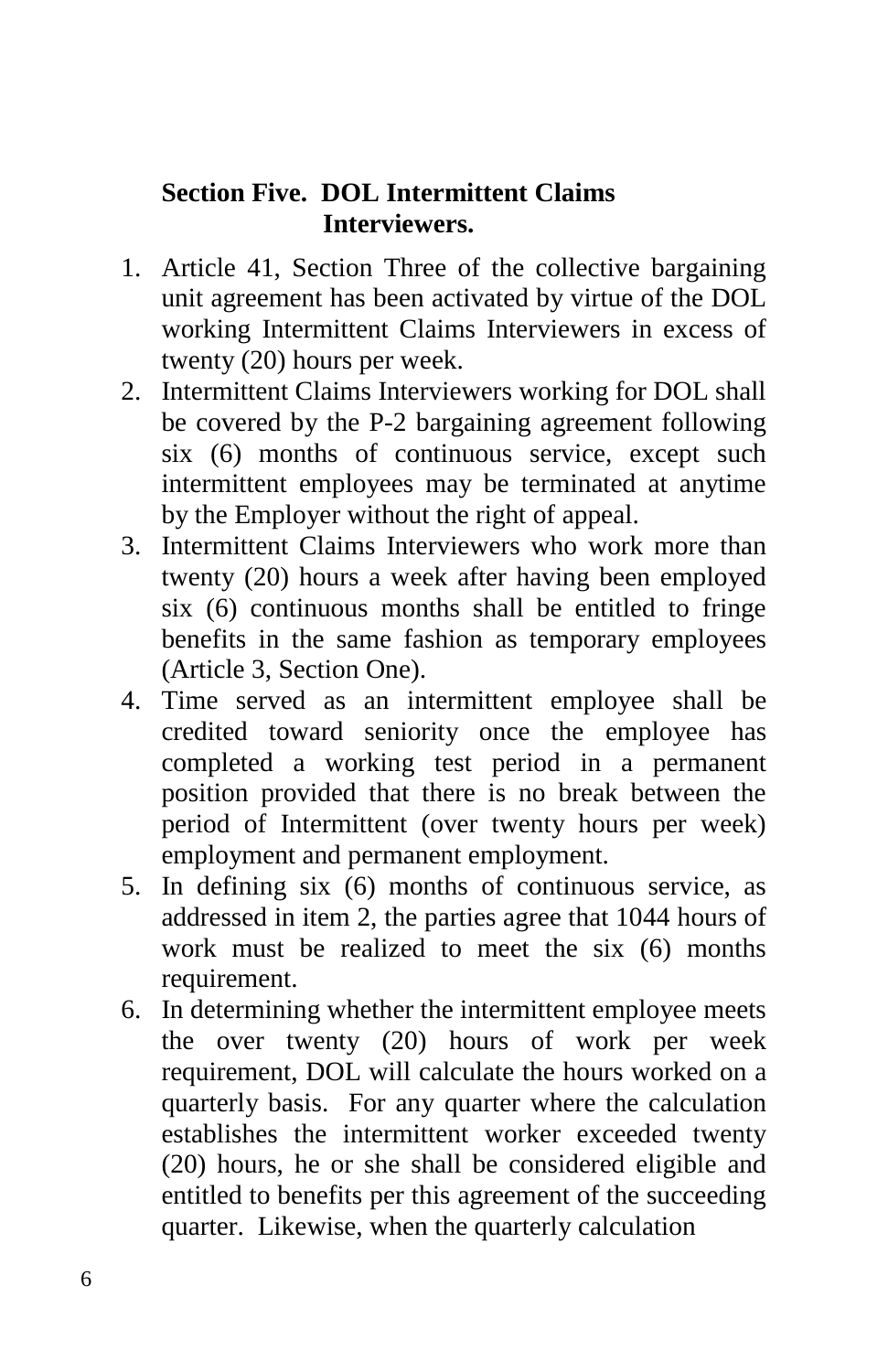establishes twenty (20) or fewer hours of work the benefits herein shall not be provided.

7. Holiday pay shall only be provided to intermittent employees when the holiday falls on a day when the intermittent employee has been scheduled to work.

**Section Six.** Item #1 of Appendix A - Cross Unit Handling of Durational Positions and Temporaries, as set forth in SEBAC 2017, is incorporated herein.

#### **ARTICLE 4 NO STRIKES - NO LOCKOUTS**

Section One. Neither the Union nor any employee shall engage in, induce, support, encourage, or condone a strike, sympathy strike, work stoppage, slowdown, concerted withholding of services, sickout, or any interference with the mission of any State agency. This Article shall be deemed to prohibit the agreed concerted boycott or refusal of overtime work but shall be interpreted consistent with the provisions of Article l8 on distribution and assignment of overtime work.

**Section Two**. The Union shall exert its best efforts to prevent or terminate any violation of Section One of this Article.

**Section Three**. The Employer agrees that during the life of this Agreement there shall be no lockout.

## **ARTICLE 5 MANAGEMENT RIGHTS**

Except as otherwise limited by an express provision of this Agreement, the State reserves and retains, whether exercised or not, all the lawful and customary rights, powers and prerogatives of public management. Such rights include but are not limited to, establishing standards of productivity and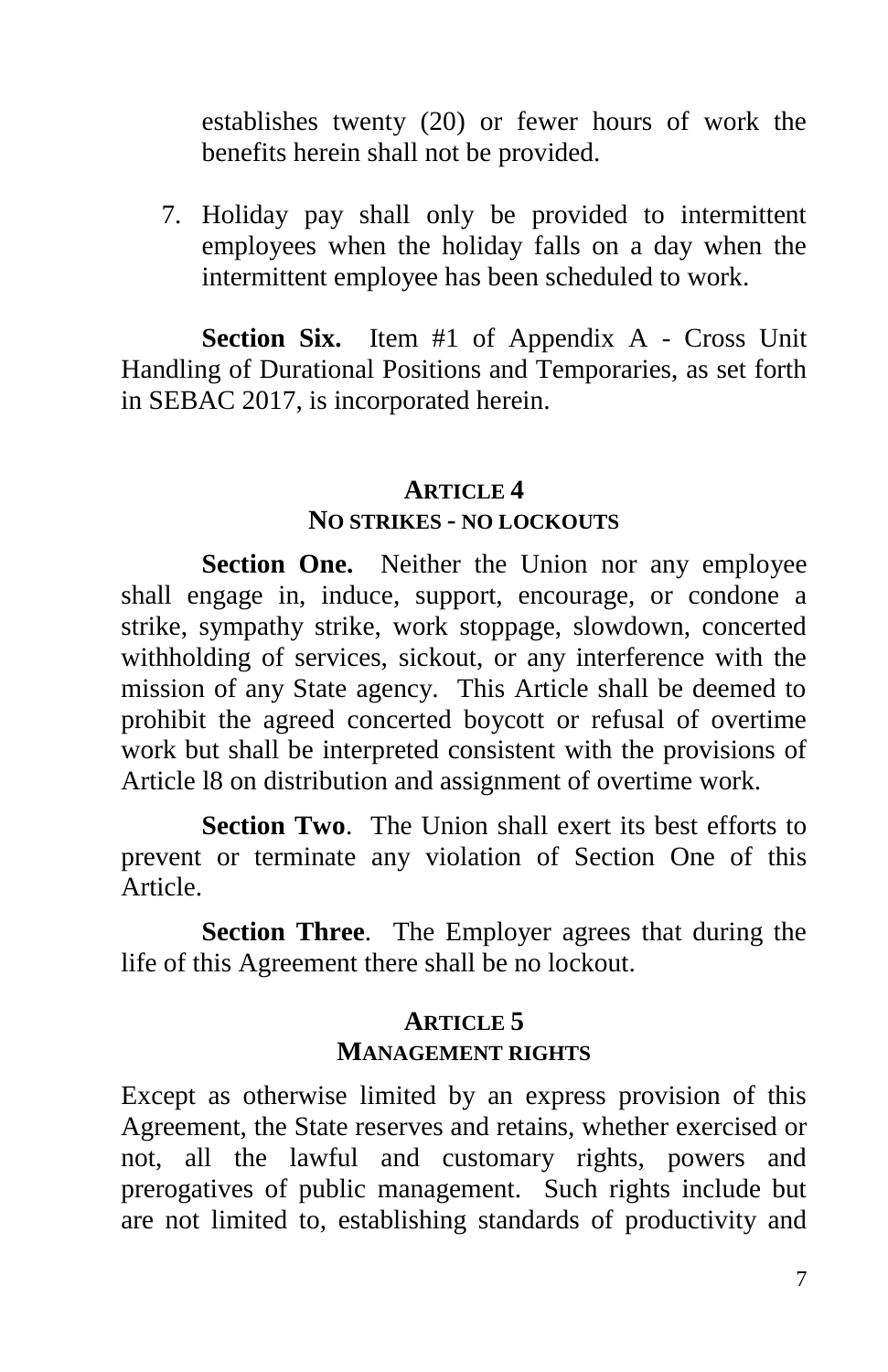performance of its employees; determining the mission of an agency and the methods and means necessary to fulfill that mission, including the contracting out of or the discontinuation of services, positions, or programs in whole or in part; the determination of the content of job classification; the appointment, promotion, assignment direction and transfer of personnel; the suspension, demotion, discharge or any other appropriate action against its employees; the relief from duty of its employees because of lack of work or for other legitimate reasons; the establishment of reasonable work rules; and the taking of all necessary actions to carry out its mission in emergencies. Except as otherwise limited by an express provision of this Agreement, inherent management rights are not subject to the grievance procedure.

#### **ARTICLE 6**

#### **UNION SECURITY AND PAYROLL DEDUCTIONS**

**Section One.** An employee retains the freedom of choice whether or not to become or remain a member of the Union.

**Section Two.** Union dues and initiation fees shall be deducted by the Employer biweekly from the paycheck of each employee who signs and remits to the Employer an authorization form. Such deduction shall be discontinued upon written request of an employee thirty (30) days in advance. Such written request shall be submitted to the agency payroll office with a copy to the Union.

**Section Three**. Payroll deduction of union dues shall be exclusive to the benefit of AFSCME, AFL-CIO, Council # 4, Locals 269, 7l4 and 2663, for persons covered by this Agreement, as designated by AFSCME Council #4.

**Section Four.** An employee who fails to become a member of the Union or whose membership is terminated for nonpayment of dues or who resigns from membership shall be required to pay to the Union an agency service fee equal in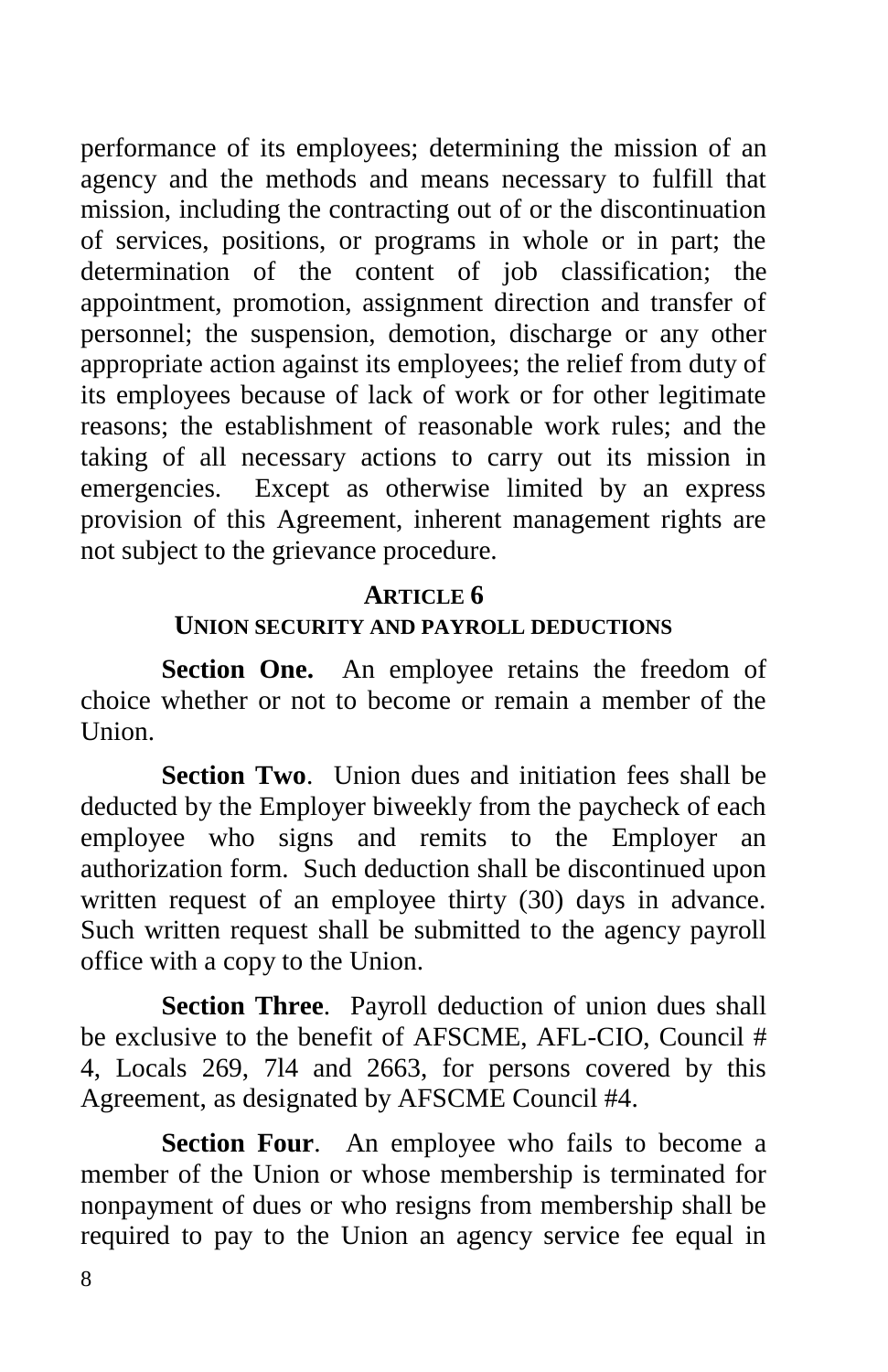amount to the regular dues, fees and assessments that a member is charged. Agency service fees shall be deducted by the Employer biweekly from the paycheck of each employee who is required to pay such fee.

**Section Five.** The amount of union dues or agency service fees deducted under this Article for the designated collective bargaining agent, AFSCME Council #4, shall be remitted to the appropriate designee identified by AFSCME Council # 4 promptly after the payroll period in which such dues and fees are deducted, together with a list of the names of employees from whose salaries such deductions were made.

The State will furnish AFSCME Council #4, each month, with the names of newly hired employees, their address, social security number, classification, date of hire; names of terminated employees, date of termination; names of employees transferred, date of transfer and where transferred.

**Section Six.** No payroll deduction of dues or agency service fee shall be made from worker's compensation or for any payroll period in which earnings received are insufficient to cover the amount of deduction, nor shall such deductions be made from subsequent payrolls to retroactively cover the period in question.

**Section Seven**. Separate checks shall be issued to the Union/appropriate Local by an agency payroll office for dues/fees deductions of employees who are in different Locals but represented by the same bargaining agent.

**Section Eight.** The Union agrees to indemnify the State for any damages or costs incurred in defense of actions taken under this Article by the State.

**Section Nine.** The State shall allow voluntary payroll deductions for the Union's political action organization.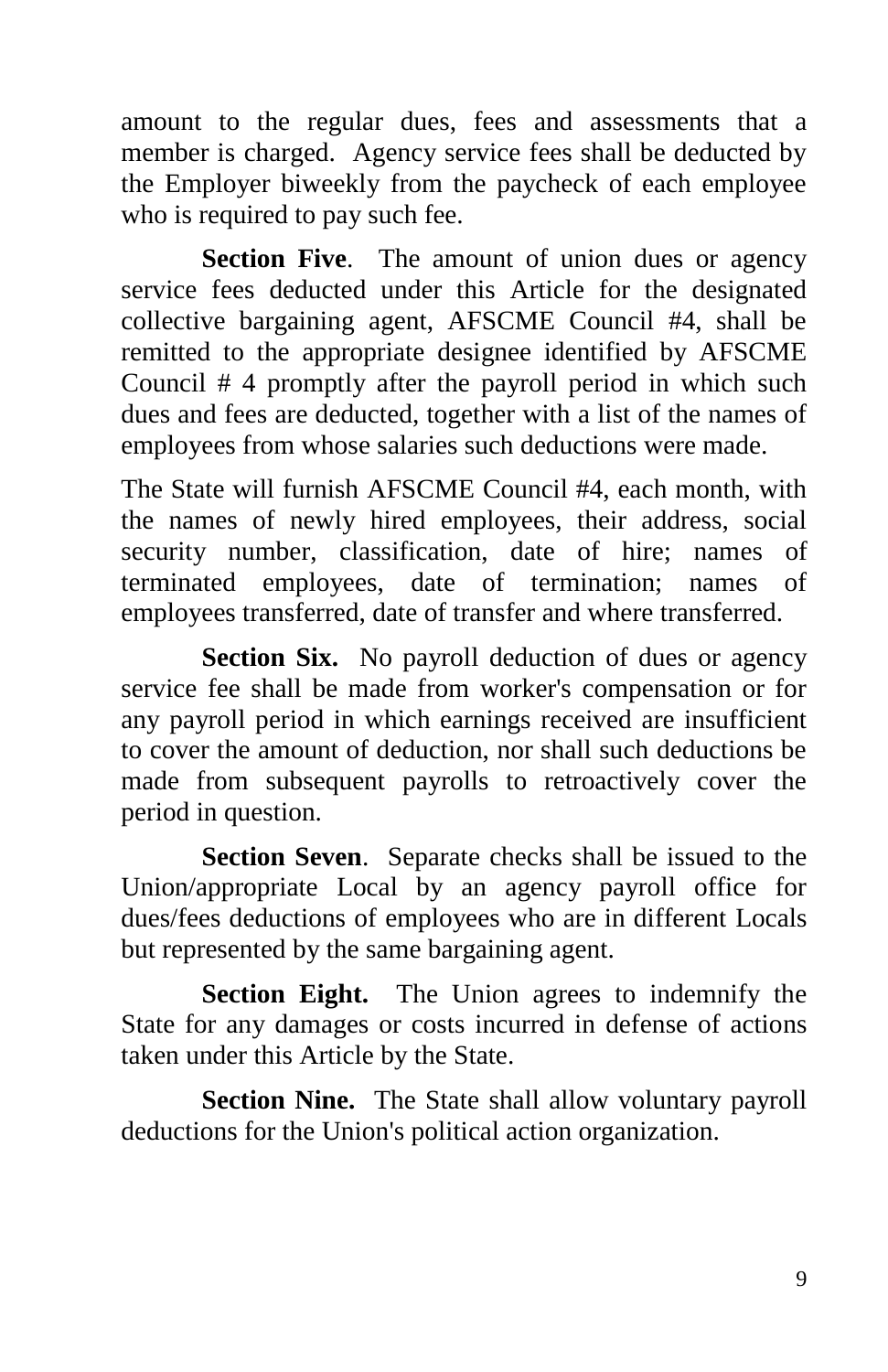## **ARTICLE 7 UNION RIGHTS**

**Section One**. Employer representatives shall deal exclusively with Union designated stewards or representatives in the processing of grievances or any other aspect of contract administration.

**Section Two**. The Union shall furnish the Employer with a list of all employee representatives (stewards) and Union staff representatives authorized to represent employees covered by this Agreement, specifying their jurisdictions, Agency assignment and contact information and shall provide this list to the State quarterly. The Union is charged with maintaining the currency of said list. Steward jurisdiction shall be determined exclusively by the Union. Management may rely on the representation of a steward that s/he is appropriately acting within her/his jurisdiction.

Union staff representatives may be present at Labor-Management Committee meetings and at each and every step of the grievance procedure.

**Section Three**. AFSCME representatives (staff or steward assigned) shall be permitted to enter the facilities of an agency at any reasonable time for the purpose of discussing, processing or investigating filed grievances, or fulfilling the Union's role as collective bargaining agent, provided that they give telephone notice of their intended visit and, upon arrival, they immediately give notice of their presence to the supervisor in charge and do not interfere with the performance of duties.

**Section Four.** Stewards will give notice to their immediate supervisors when they desire to leave work assignments to properly and expeditiously carry out their duties in connection with this Agreement. Permission shall be granted unless the work situation or an emergency demands otherwise. When contacting an employee, the steward will first report to and obtain permission to see the employee from his/her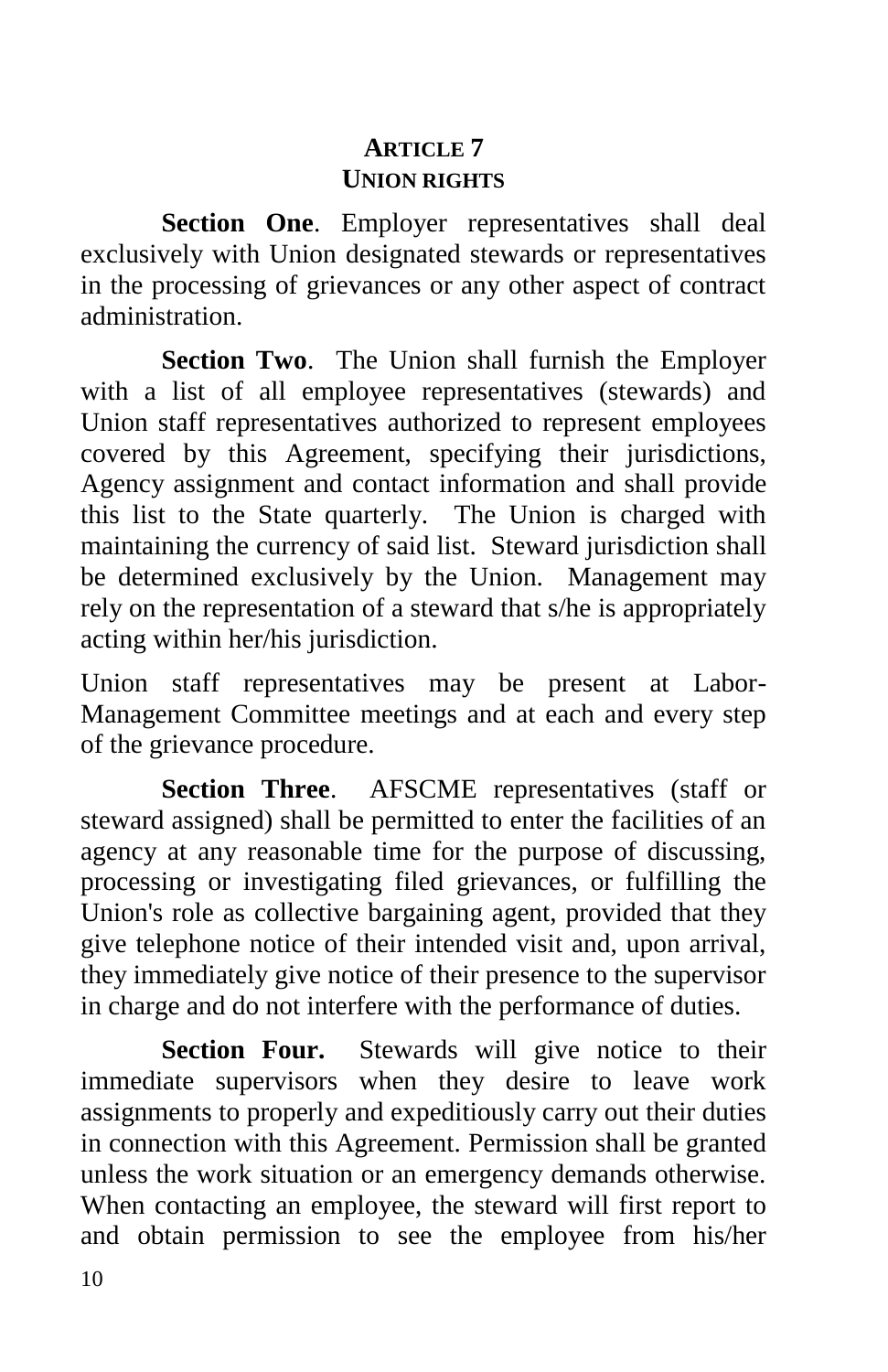supervisor, and permission will be granted unless the work situation or an emergency demands otherwise. If the immediate supervisor is unavailable, permission will be requested from the next level of supervision. Requests by stewards will state the name of the employee involved, his/her location, indicating briefly the general nature of the Union business to be discussed, and the approximate time that will be needed.

Stewards thus engaged will report back to their supervisors on completion of such duties and return to their job and will suffer no loss of pay or other benefits as a result thereof.

The Union will cooperate to see that stewards confine discussion to the issues involved. Should problems develop, management will bring such to the attention of the Union.

Stewards shall not be authorized to be signatory for the Local Union in any agreement and/or understanding between the union and the employer. The signatory shall be the Local President, or specifically authorized designee, which may, at the president's discretion, include local officers and/or staff representatives. The Management signatory shall be the Commissioner or equivalent of the agency or a management employee specifically authorized by the Commissioner, or in the case of any agreement and/or understanding requiring the signature of a representative of the Office of Labor Relations. Any agreement or understanding not signed by authorized signatories shall not be valid.

**Section Five. Bulletin Boards**. The State will continue to furnish reasonable bulletin board space at each worksite which the Union may utilize for its announcements. In multiple floor buildings this will be interpreted to mean on each floor on which there are bargaining unit members. Bulletin board space shall not be used for material that is of a partisan political nature or is inflammatory or derogatory to the State Employer or any of its officers or employees. The Union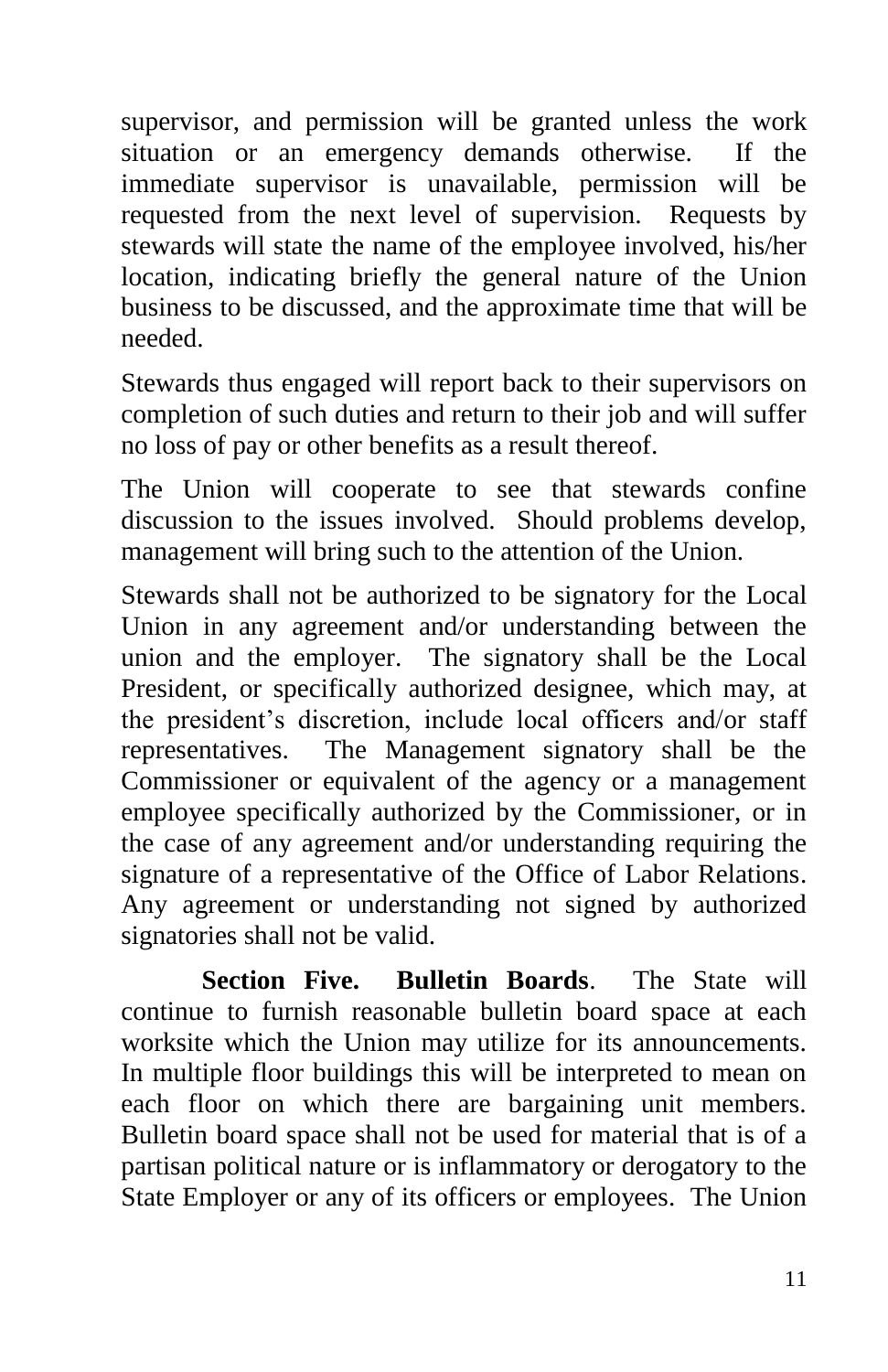shall limit its posting of notices and bulletins to such bulletin board space.

**Section Six. Access to Information**. The Employer agrees to provide the Union, upon written request to the Agency Human Resources Director, access to materials and information necessary for the Union to fulfill its statutory responsibility to administer this Agreement. Within two (2) weeks of receipt of a written request for such information, the Employer shall either provide the information or notify the Union of whether the information is available or not, and the date on which it can be provided. The Union shall reimburse the state for the expense and time spent for photocopying extensive information and otherwise as permitted under the State Freedom of Information Law. The Union shall not have access to privileged or confidential information.

**Section Seven. Union Business Leave. (a) Paid leave.** shall be granted in the amount of two hundred forty (240) person days per year to Union officials, Stewards, representatives or designees for Union business related functions.

The allocation granted for attendance to the International AFSCME-AFL-CIO convention shall be eighty (80) person days for the year in which this convention is held.

Each contract year, delegates to the Connecticut State AFL-CIO convention shall be granted leave without loss of pay or benefits for the days on which the convention is scheduled. Fifty-one (51) person days shall be granted for this provision.

Leave in the first year may be supplemented by not more than ten percent (10%) of the bank from year two. Leave in the second year may be supplemented by not more than ten percent (10%) of the bank from year three. Likewise, a sum not to exceed ten percent (10%) of the annual bank may be carried over into a succeeding year, but all leave excess shall expire on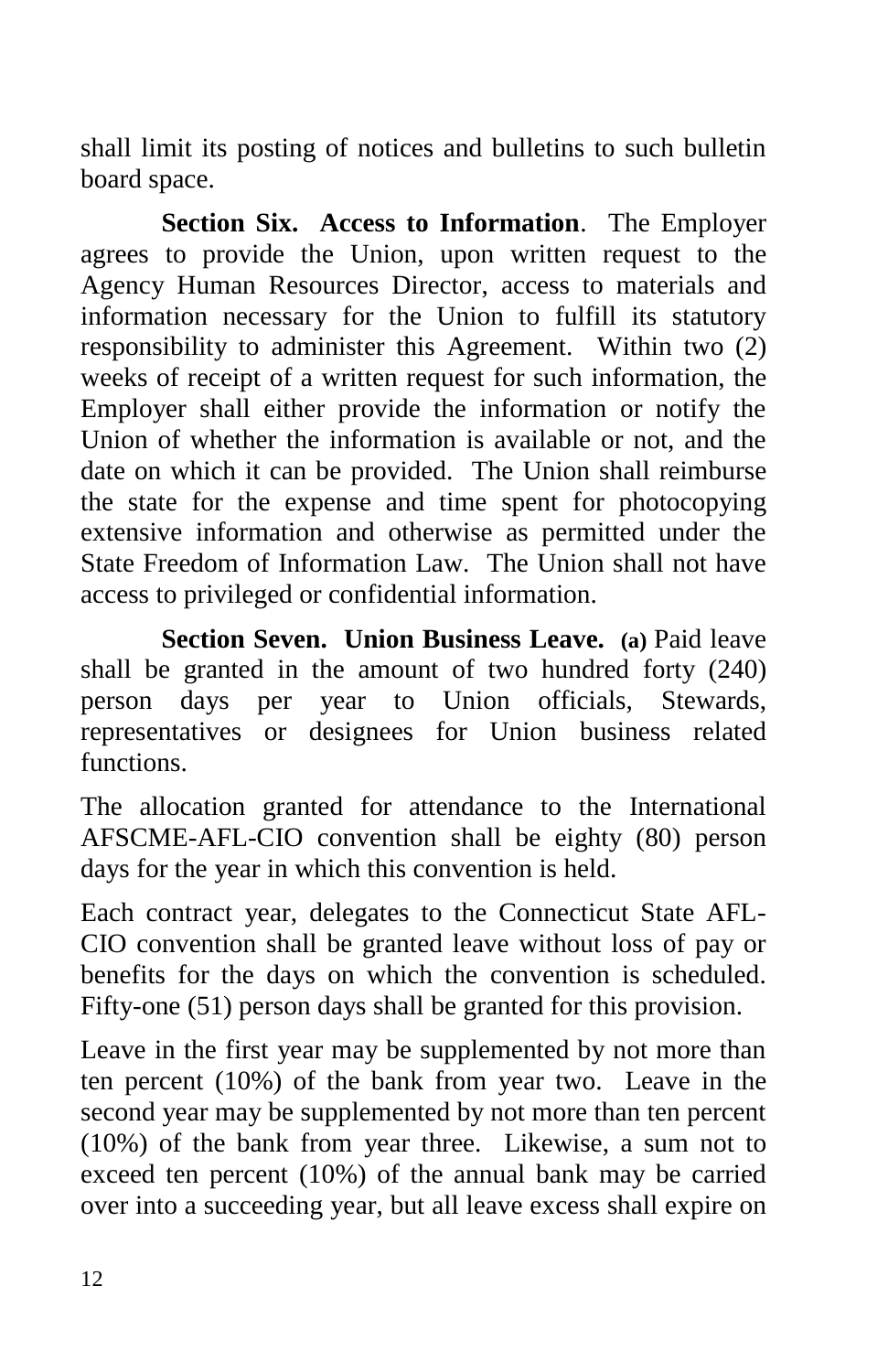the final date of this Agreement. A copy of the request shall be provided to the employing agency.

Requests for time off under this section shall be made in writing to the Office of Labor Relations at least two (2) weeks in advance except in emergency situations.

**(b)** Not more than one (l) employee elected or appointed to a full-time office or position with the Union will be eligible for an unpaid leave of absence not to exceed one (l) year. An extension not to exceed one (l) additional year will be granted upon request to the Undersecretary of the Office of Labor Relations.

Upon return from such leave, the employee shall be offered a position substantially equal to the former position in duties and equal to the former position in pay and benefits at the wage rates in force at the time of return from the leave. If possible, the employee shall be returned to the same location. If that is not possible, the position offered shall be within a reasonable commuting distance and the employee shall be given preference to transfer back to his former work site when there is a suitable vacancy.

Upon return from leave, the employee shall have the right to purchase back retirement credits for the period of the leave provided that, in addition, the employee or the Union contribute the State's share of the cost of such retirement credits.

The period of the leave shall not be deducted from the employees' seniority.

**Section Eight. Use of Employer Facilities. (a)** The Employer will continue to permit use of certain facilities for Union meetings, subject to operating needs. Requests for use of facilities shall be made in advance to the appropriate agency official. The Union shall reimburse the State for any additional expense, such as security or maintenance costs, incurred as a result of Union use of facilities.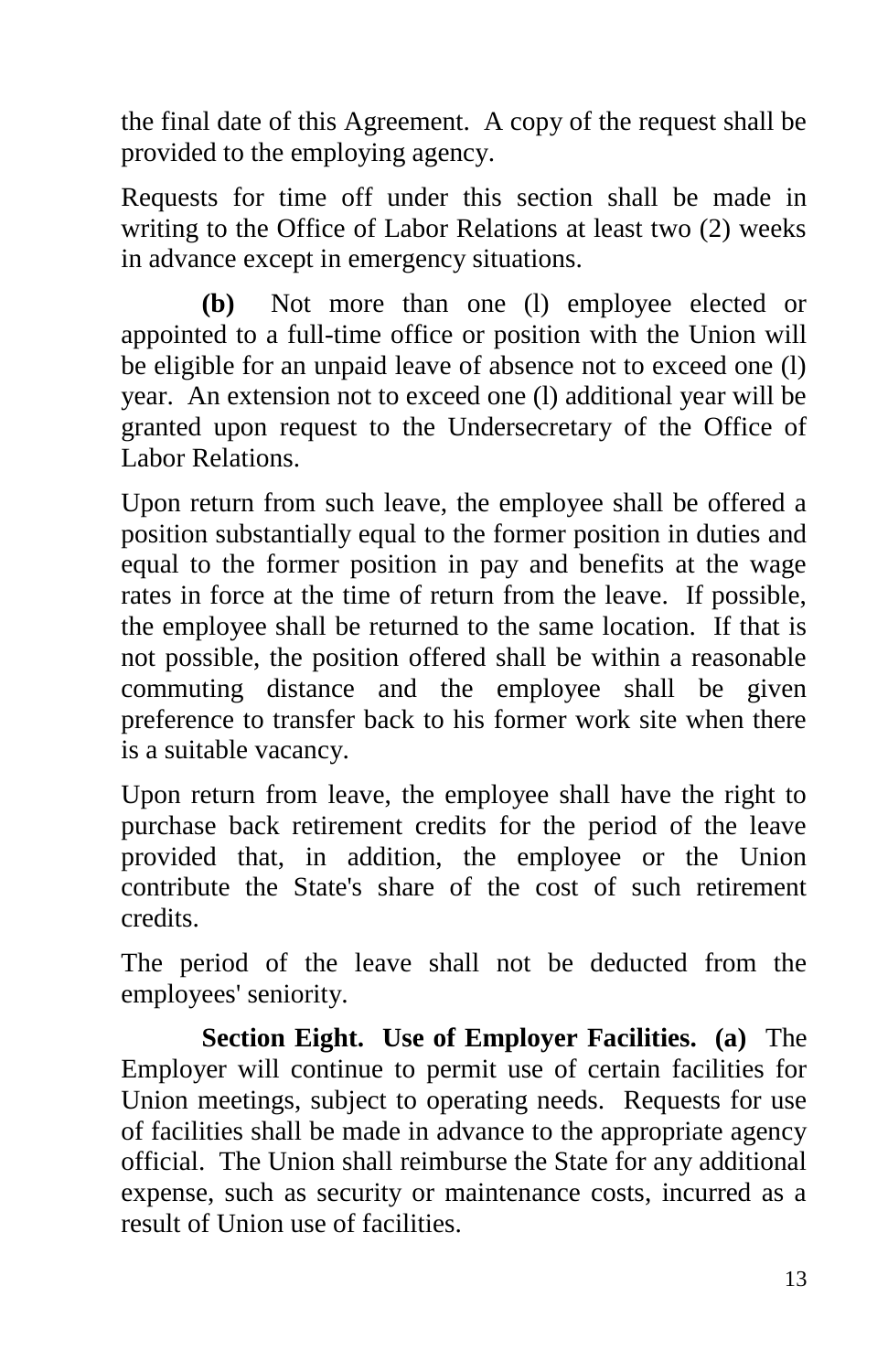**(b)** The Employer will continue its practice of permitting the Union to leave handouts in a specified area and to allow the Union to stuff mail boxes where available. Employees will be permitted to carry Union mail between offices and/or departments as long as such activity does not interfere with performance of duties.

**(c)** At facilities where pay phones are available, Union officers, stewards, and members shall normally make any phone calls from such phones. At facilities where such phones are not available, the Union officers, stewards or members may, if immediate action is required to resolve a question or matter within the scope of the Union's duties as exclusive representative, use the telephone facilities, subject to the reasonable discretion of management as to whether and how long the phone may be used. The Union shall reimburse the State for any long distance charges incurred.

Section Nine. Absent emergencies, the President of each P-2 Local will be allowed to attend, without loss of pay, Step II and Arbitration hearings as well as prohibited practice conferences concerning matters emanating from his/her respective Local. If the President is unable to attend, a designee may, without loss of pay, be substituted subject to any operating needs. It is the intent of this Section that in most instances the President will be the person to attend such hearings and the use of designees will be limited to those situations where the President is unavailable.

Local Presidents will also be allowed to attend the Labor Management Committee meetings of their employing agencies. If an agency other than the one which employs the President holds a Labor Management Committee meeting, the President may designate a Local member employed by said agency to attend. Attendance by the President or a designee shall count towards the seven (7) representatives allowed each party at such meetings in accordance with Article 2l, Section One.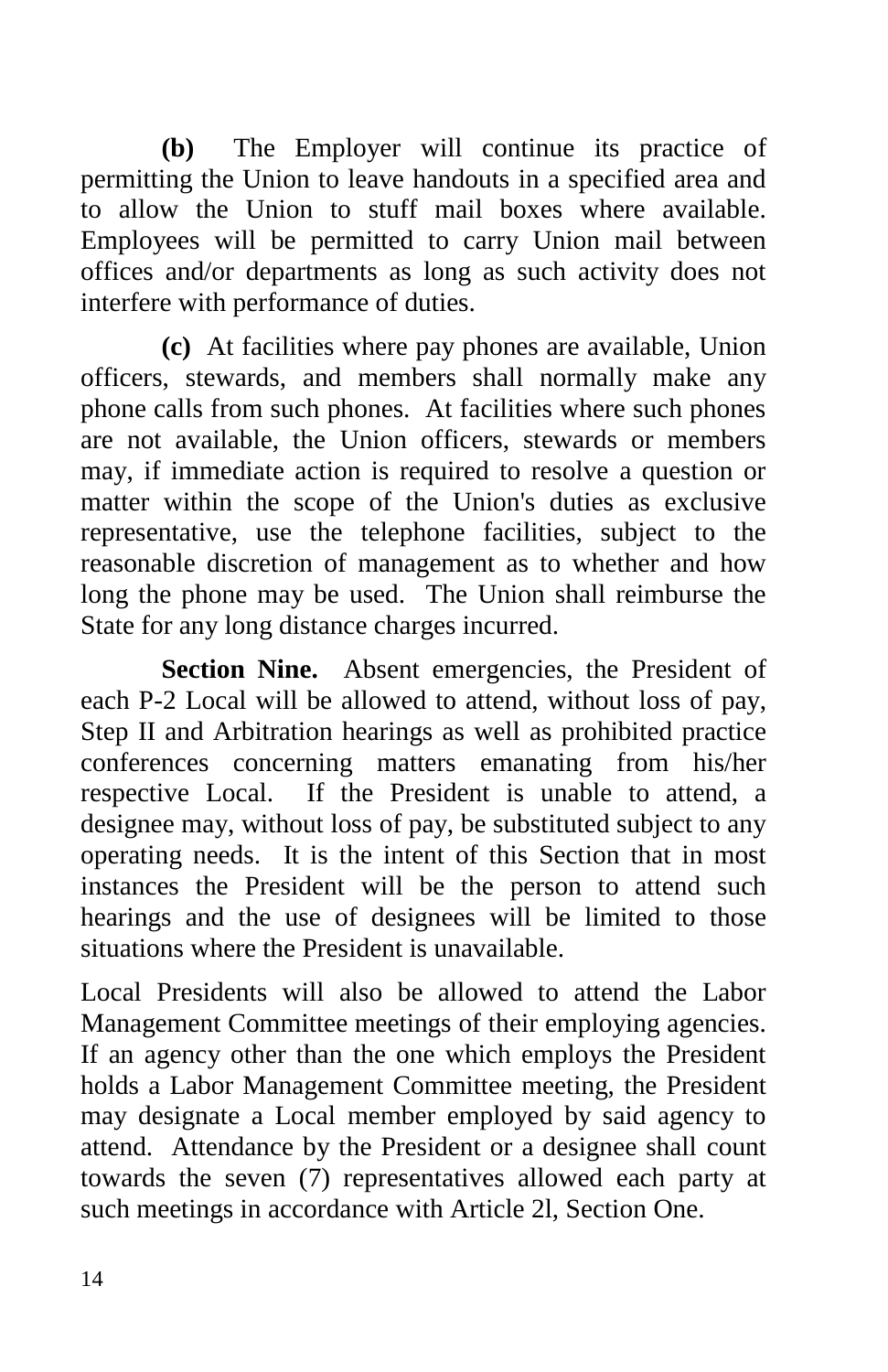**Section Ten. Superseniority for Stewards. (a) Layoff**. Up to two hundred (200) employees who have served as stewards for at least ninety (90) days shall be viewed as having the highest seniority in their respective classification series within their employing agencies for purposes of layoff.

**(b) Transfers**. Stewards will not be transferred involuntarily to another agency or facility and will not be reassigned to a new shift except if necessary to meet operational requirements. Such transfers and reassignments shall not be made arbitrarily. Grievances under this section shall be expedited to Step III of the grievance procedure.

**Section Eleven. Orientation**. Once a month at each agency or facility all new employees shall be released from work, if they so desire, for one hour without loss of pay to attend a Union orientation. The time and location of such orientation shall be determined by mutual agreement of the Union and the Employer.

## **ARTICLE 8 PERSONNEL RECORDS**

**Section One**. An employee's official personnel file or "personnel record" is defined as that which is maintained at the agency level, provided, however, in certain agencies which do not maintain personnel files or records at the agency level, the defined file or record shall be that which is maintained at the institution level. Agencies which do not maintain personnel files at the agency level shall notify employees of the location of the official personnel files.

**Section Two.** Subject to agency operating needs, an employee covered hereunder shall, on his/her request, be granted time without loss of pay to examine all materials in his/her personnel file other than pre-employment material or other material that is confidential or privileged under law. An employee, at his or her request, may copy any or all of the material that he/she examines. The agency reserves the right to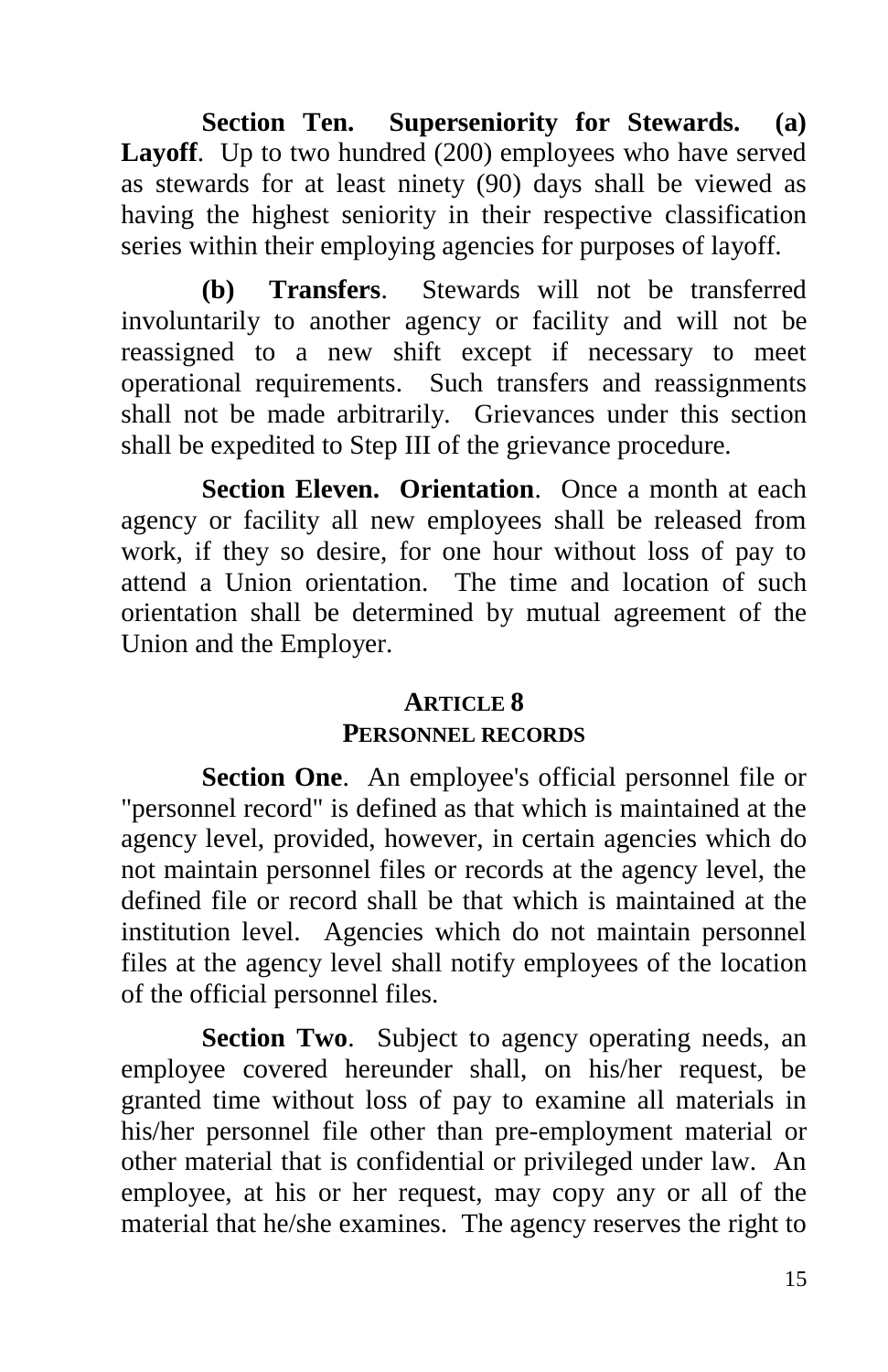require its designee to be present while such file is being inspected or copied.

Upon the mutual agreement of the agency and the employee, the latter's personnel file may be sent to his/her worksite for examination. The Union may have access to any employee's records upon presentation of written authorization by the appropriate employee.

**Section Three**. No anonymous material concerning an employee shall be placed in his/her personnel file nor shall new material derogatory to an employee be placed in the file unless the employee has had an opportunity to sign it and has been given a copy of the material. If the employee refuses to sign, a union steward shall sign the material and be provided with a copy. Any record of disciplinary action will normally be retained in the official personnel file. Stipulated agreements shall be retained in the official personnel file unless the union and state have agreed otherwise

An employee may file a written rebuttal to any derogatory materials. Any derogatory material not subsequently merged in a service rating, following the inclusion of said material into the personnel file, shall be voided in the record after eighteen (l8) months, unless disciplinary action is taken that is for a similar type situation. For the purpose of this section, voided shall be defined as: 1) documents removed and placed in another non-personnel file, 2) no negative presumption can be drawn from the document and 3) the document is not usable in the future as a reference or a document.

**Section Four**. This Article shall not be deemed to prohibit supervisors from maintaining notes or records of an employee's performance for the purpose of preparing service ratings.

**Section Five**. Requests for information contained within a personnel file shall be complied with to the extent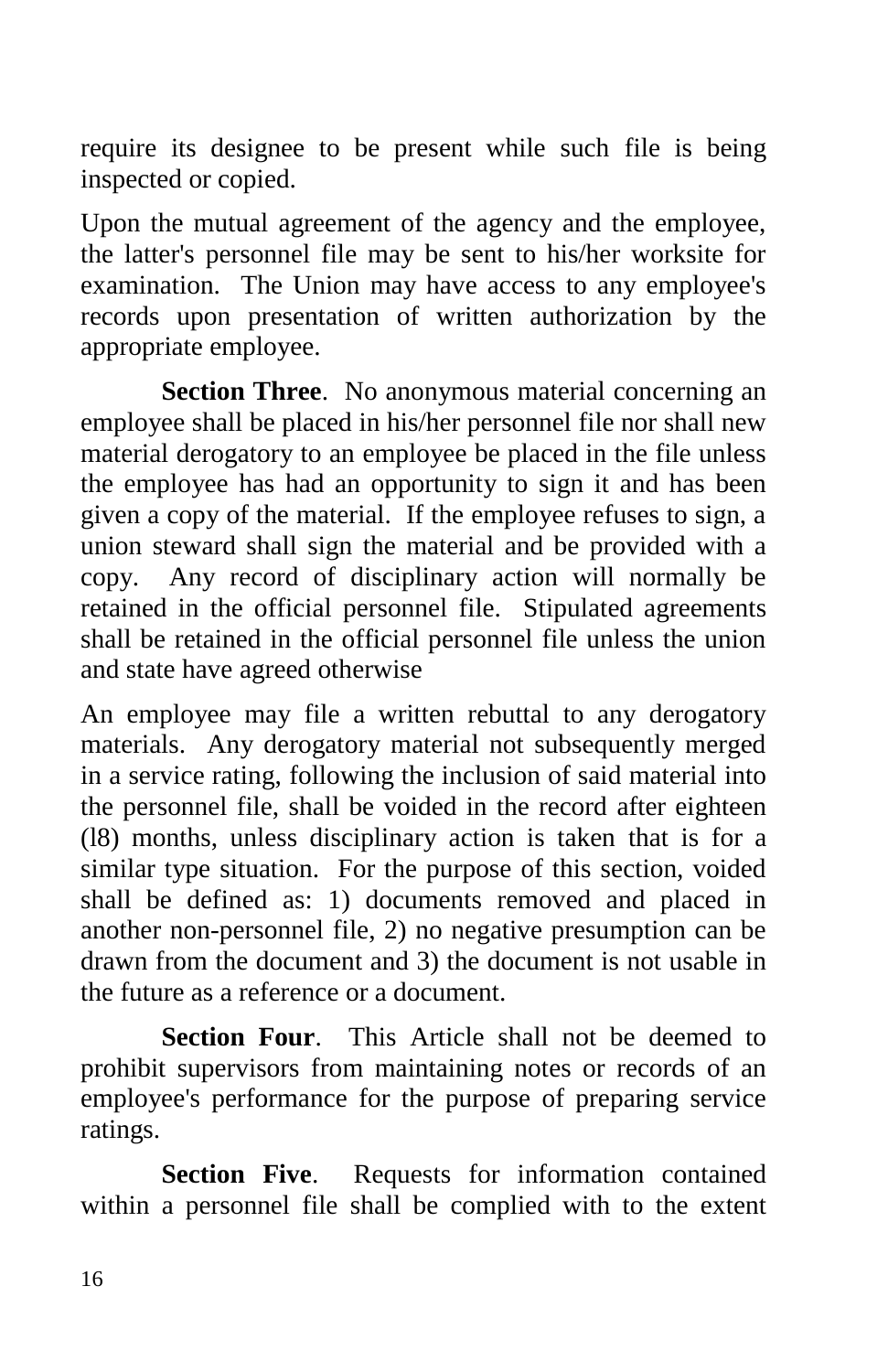required under existing law (e.g. court order, Freedom of Information).

#### **ARTICLE 9 SERVICE RATINGS**

**Section One**. The annual service rating shall be completed at such time as the appointing authority shall determine and otherwise comply with Regulation 5-237-1.

**Section Two.** A service rating shall be conducted by a management designee who is familiar with the employee's work. If the rater does not have frequent contact with the employee, the immediate supervisor(s) who has frequent contact with the employee and who has the responsibility for the employee's work will be consulted in preparation of the service rating.

**Section Three.** A rating of unsatisfactory in one (1) category or a fair in two (2) categories shall constitute a rating of less than good. When an employee is rated unsatisfactory in any category, the rating supervisor shall state the reasons, and if practicable, suggestions for improvement. All service ratings of "less than good" must be discussed with the employee at an informal meeting to be scheduled by the rating supervisor, normally within seven (7) days after the employee has seen and initialed the report.

For the purpose of deciding eligibility for an annual increment, a single unsatisfactory rating or two (2) category ratings of fair may be considered grounds for denial of such a step.

Only disputes over "less than good" overall service ratings may be subject to the grievance and arbitration procedure. If an employee receives ratings of fair in a given category on two (2) consecutive service ratings, the employee may grieve the second rating. The evaluator bears the burden of demonstrating the appropriateness of said evaluation. Service ratings during the initial working test period are not subject to the grievance and arbitration procedure.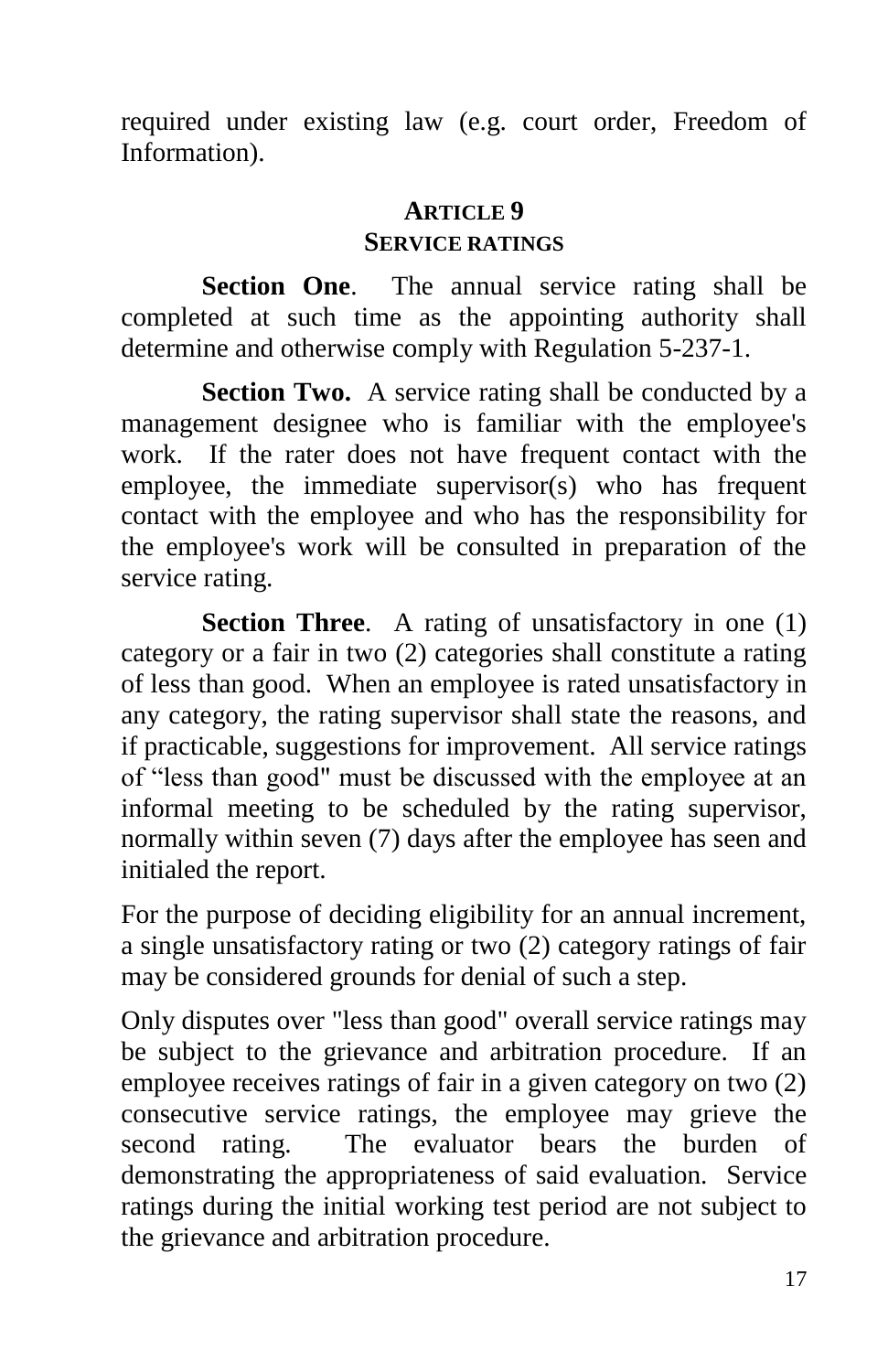**Section Four.** No supervisor shall make comments within a service rating where such comments are inconsistent with the rating. However, constructive suggestions for improvement shall not be inconsistent with the rating. Comments or narratives shall be required only for those categories with ratings of "less than good"; this shall not preclude the supervisor from including comments which support a category which has been rated "Good".

No comments will be added to the service rating after it has been signed by the employee.

All employees covered by the agreement shall be given copies of their completed service ratings.

There shall be a uniform service rating report form **(**PER 125) for all employees covered by the agreement. The form and process used for the employees of DCF (PER-DCF-P2) was established during the contract term of July 1, 1999 – June 30, 2002. The quarterly progress reports for DCF employees shall only be attached to the annual service rating in the event of an overall "less than good". The employee shall have up to thirty (30) days from date of issuance of a "less than good" quarterly progress report to rebut such report.

**Section Five.** Annual service ratings shall be completed and signed by the employee not less than three (3) months prior to the employee's annual increment date. For employees with a January AI date this will be October 1, employees with a July AI date, April 1.

Any annual service rating signed by the employee less than three (3) months prior to his/her AI date shall be satisfactory or better.

Employees will receive written notice of a denial of an annual increment. Such notice shall be issued within two (2) weeks after the employee has signed the rating.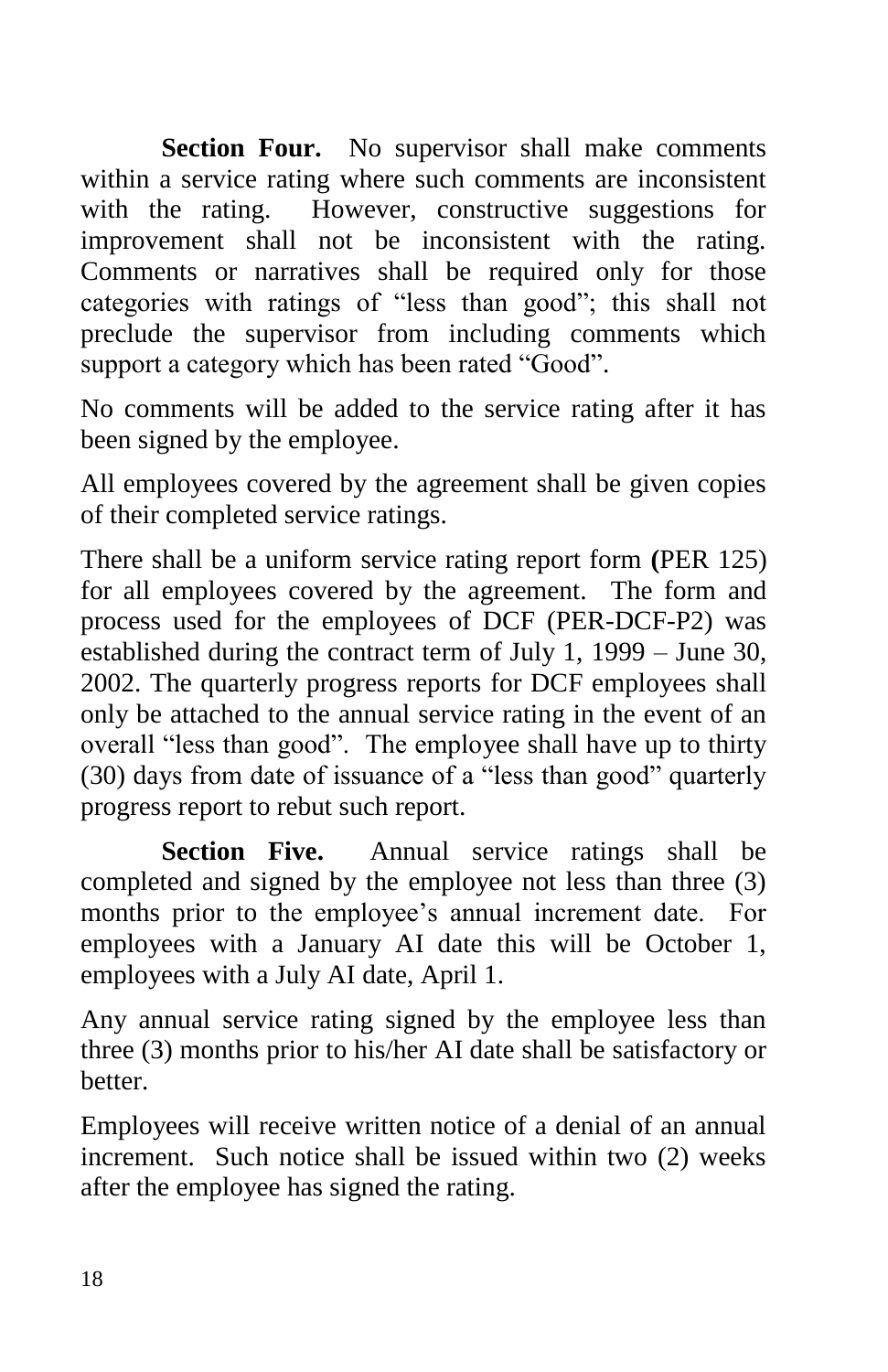## **ARTICLE 10 TRAINING**

**Section One.** The Employer recognizes its responsibility to provide relevant training for each new employee and continue on-the-job training.

**Section Two.** A joint statewide committee comprised of representatives of the Union and the Employer shall be established to make recommendations concerning the development and expansion of employee training programs.

The committee shall, in making its recommendations, take into account the limits of available resources and shall also consider the needs and desires of employees in this unit with respect to training. Management retains the right to determine training needs, programs and procedures and to select employees for training. Provided that agency needs are met, the agency will give first consideration to the most senior employees in selecting employees for training which will directly qualify them for promotion.

**Section Three.** Training activities which are designed to improve employee skills related to current job assignments and in which participation is required by management in lieu of normal work assignments will be scheduled during regular work hours when in management's judgment it is practical to do so. Such training required by the State in addition to regular duty time shall be considered time worked for overtime purposes.

**Section Four**. The Employer recognizes that certain benefits accrue both to the State and the employee through participation in continuing education activities, including attendance at professional conferences and seminars and enrollment in post-secondary educational programs. The appointing authority or his/her designee, working within the framework of budgetary constraints will support these activities when deemed appropriate and beneficial to all concerned. Participation in such activities will be on a strictly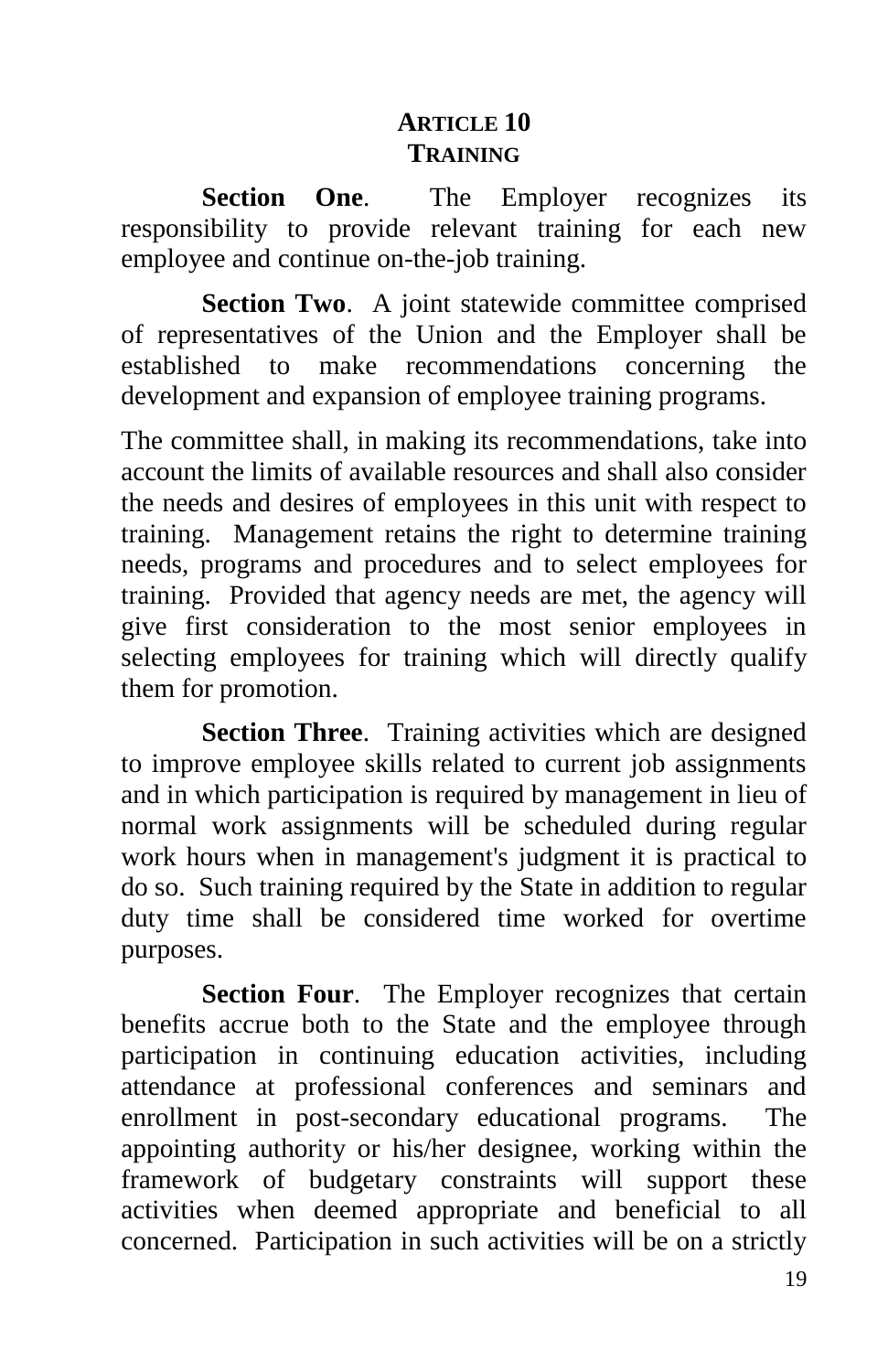voluntary basis, and time spent in them shall not be considered time worked. However, if the employee attends a conference or seminar and attendance is sponsored by the agency, he/she shall receive his/her regular day's pay for each day of the conference or seminar.

**Section Five.** If an employee is required by his/her employer to travel to a conference or seminar on a day other than a normal work day, he/she shall receive his/her applicable rate of pay for time spent in transit.

**Section Six.** The Employer shall not penalize or otherwise negatively impact an employee's service rating for an employee's participation or non-participation in voluntary training.

## **ARTICLE 11**

## **WORKING TEST PERIOD**

**Section One**. The Working Test Period shall be deemed an extension of the examination process. Therefore, a determination of unsatisfactory performance during a Working Test Period shall be tantamount to a failure of the competitive examination.

**Section Two.** Upon appointment from a certified list, an employee who was provisionally appointed shall have service as a provisional appointee credited town the Working Test Period, so long as there is no break between the period of provisional appointment and appointment from a certified list. If the service has not been satisfactory, the employee shall not be retained in the position. This provision shall not alter merit system requirements for examination and appointment.

**Section Three**. The Working Test Period may, with the approval of the Commissioner of Administrative Services, be extended on an individual basis for a definite period of time not to exceed three (3) months. Working test periods may also be extended for absences of more than an aggregate of fifteen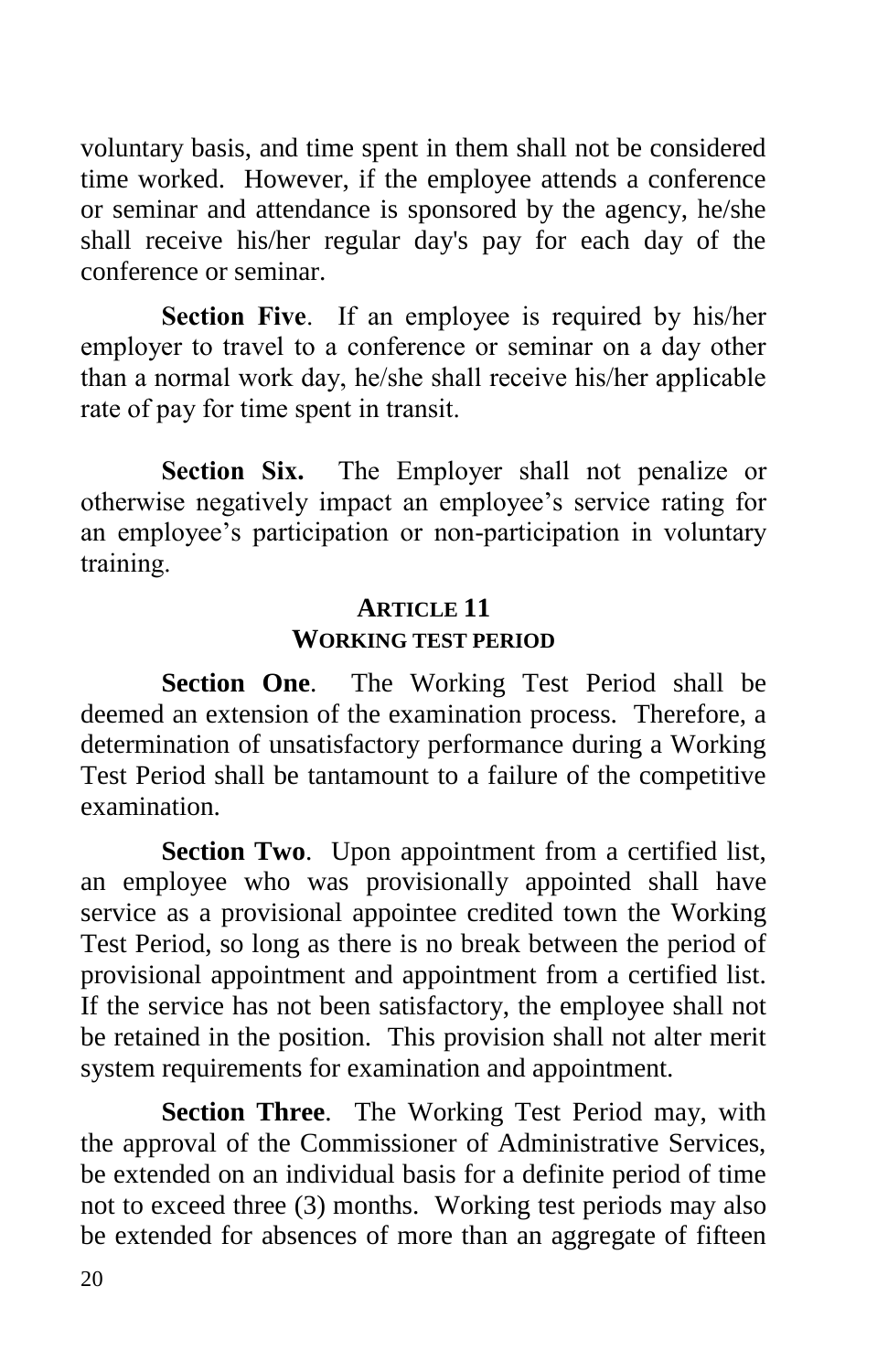(15) days resulting from Workers' Compensation, sick leave and/or leave without pay. Such extensions shall be for the number of working days the employee was absent. A new employee shall receive written notice of the dates of the normal working test period. Written notice of any extension must be provided to the employee no less than three (3) weeks prior to the end of the original Working Test Period. In the event a working test period is being extended, the Union president shall be copied on the notice of extension.

**Section Four.** (a) Any employee who is promoted within an agency and who fails a promotional working test period shall be returned to the position from which he/she was promoted.

**(b)** Any employee who fails a promotional working test period shall be returned to the agency in which he/she was employed immediately prior to his/her promotion and in the following priority order (1) returned to a vacancy in the same class; (2) returned to a vacancy in a comparable class; (3) returned to a vacancy in any other position the employee is qualified to fill or (4) have his/her name placed on the reemployment list.

**(c)** An employee who voluntarily accepts an equal or lesser position within the bargaining unit and fails the working test period in the new position shall be returned to his/her former position except in a situation whereby the employee has been involuntarily demoted.

**(d)** Dismissal during or at the end of the initial working test period shall not be grievable or arbitrable.

**(e)** Any permanent employee who fails a promotional working test period may appeal, directly to Step II of the grievance procedure, alleging patent unfairness of the working test period due to evaluator bias or variance from the pertinent job specification. The Employer's decision at Step II shall be final.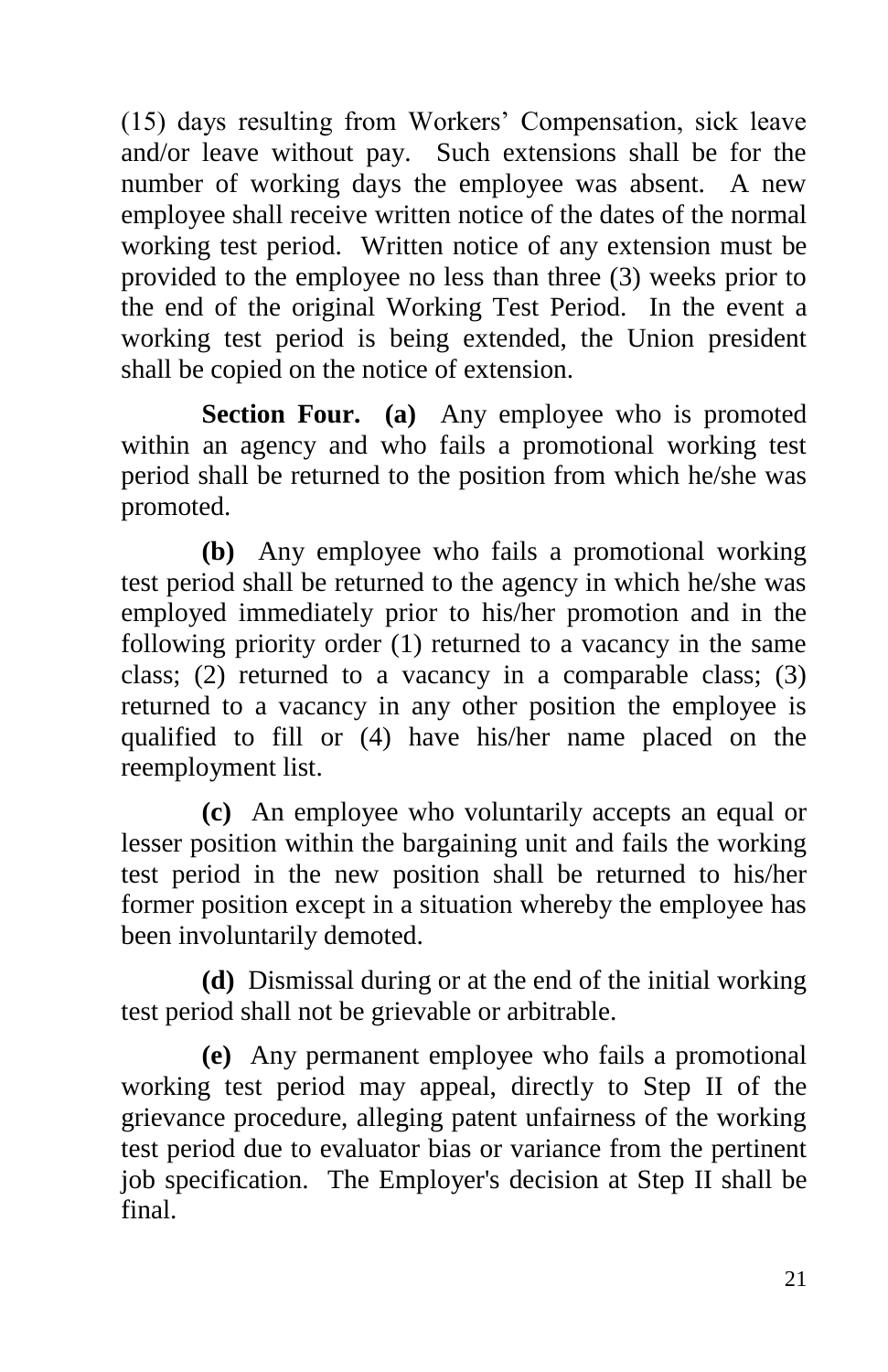**Section Five. Training Period**. The parties acknowledge that trainee classifications are created for the purpose of preparing employees for the target class. Therefore said training periods may be extended for absences of more than an aggregate of fifteen (15) days resulting from Workers' Compensation, sick leave or leave without pay. Such extension shall be for the number of working days the employee was absent. The new employee shall receive written notice of the length of the normal training period. Written notice of such extension must be provided to the employee no less than three (3) weeks prior to the end of the original Training Period. The Union president shall be copied on the notice of extension.

### **ARTICLE 12 SENIORITY**

**Section One.** Seniority shall be defined as an employee's length of uninterrupted State service and shall include the following: all paid leave, including Worker's Compensation leave, provided that the employee returns to work immediately following the leave military leave granted in accordance with Section 5-255c or 27-33 of the C.G.S. or with Article 26 of this Agreement and prior war service; unpaid medical leave of absence following exhaustion of sick leave, for up to nine (9) months for any employee who has at least one (1) year of service provided that the employee returns to work immediately following the leave; up to one (1) year of any period of continuous layoff if the employee is reemployed within three (3) years; nondisability maternity or parental leave of up to six (6) months.

**Section Two**. Seniority shall not be computed until after completion of the initial working test period. Upon successful completion of the initial working test period, seniority shall be retroactive to the date of hire.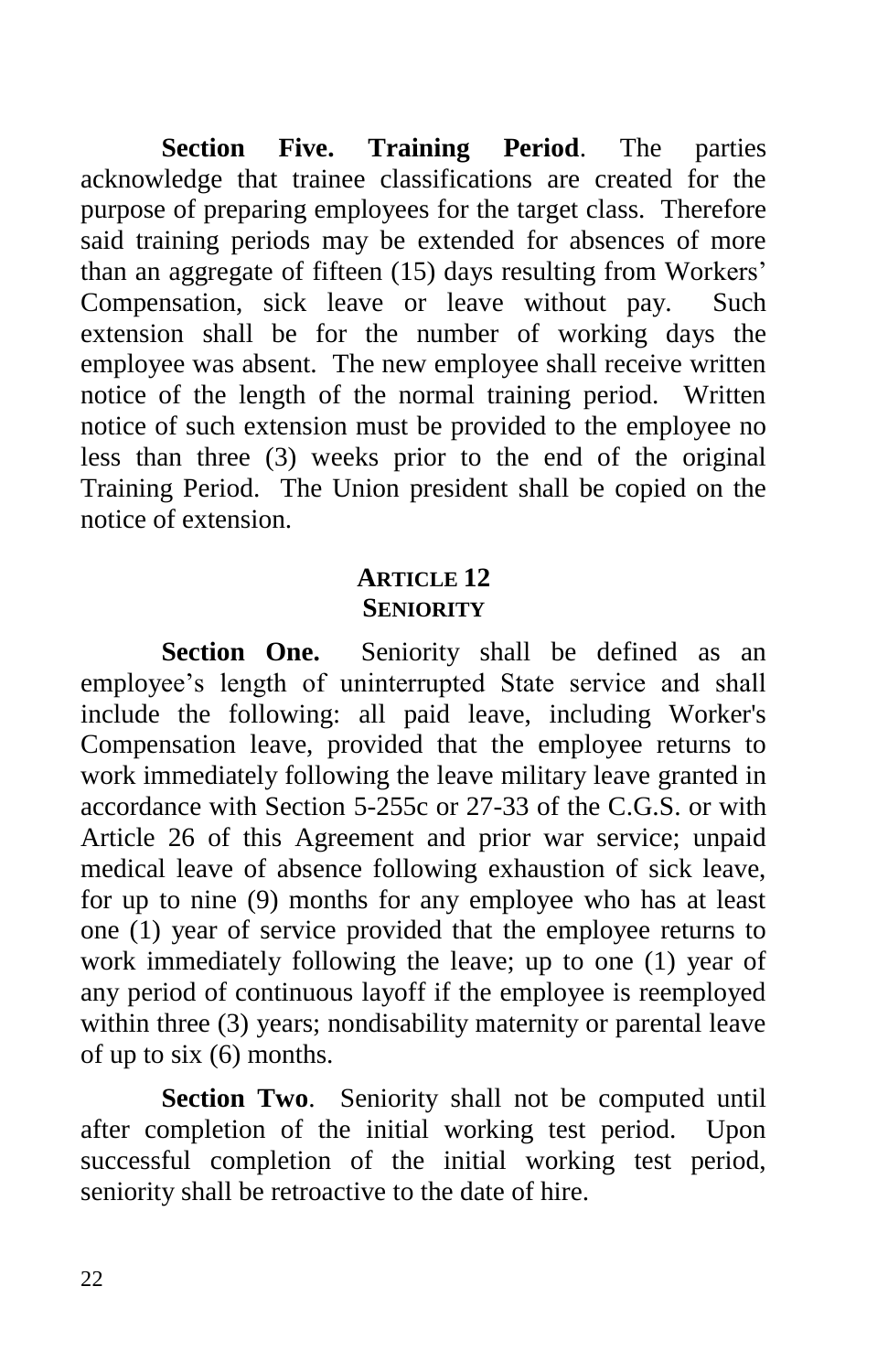**Section Three.** State service while working in a trainee class shall not accrue until permanent appointment after successful completion of the training, whereupon it shall be retroactively applied to include such service.

**Section Four**. Seniority shall be deemed broken by:

**(a)** termination of employment caused by resignation, dismissal or retirement;

**(b)** failure to report for five (5) consecutive working days without authorization absent a valid explanation. Any dispute as to whether the explanation offered is valid shall be subject to the grievance and arbitration procedure. In any such arbitration, the arbitrator shall not substitute his/her judgment for that of the employer unless the employer's decision can be shown to be arbitrary or capricious.

Credit for seniority up to a break in service shall be restored to an employee who is reemployed within one (l) year of a service break.

**Section Five**. Seniority lists shall be maintained annually. September l is the target date for completion of seniority lists. Copies will be sent to Council #4 and the appropriate Local.

## **ARTICLE 13**

## **ORDER OF LAYOFF AND REEMPLOYMENT**

**Section One**. No employee shall be dismissed or laid off from his/her position because of lack of work, economy, insufficient appropriation, change in departmental reorganization, or abolition of position, except in compliance with this Article.

**Section Two**. For the purpose of layoff selection within a classification within an agency or other seniority applications under this Article, seniority shall be defined as specified in Article 12, Section One. However, an employee shall not enjoy seniority protection in the event of layoff unless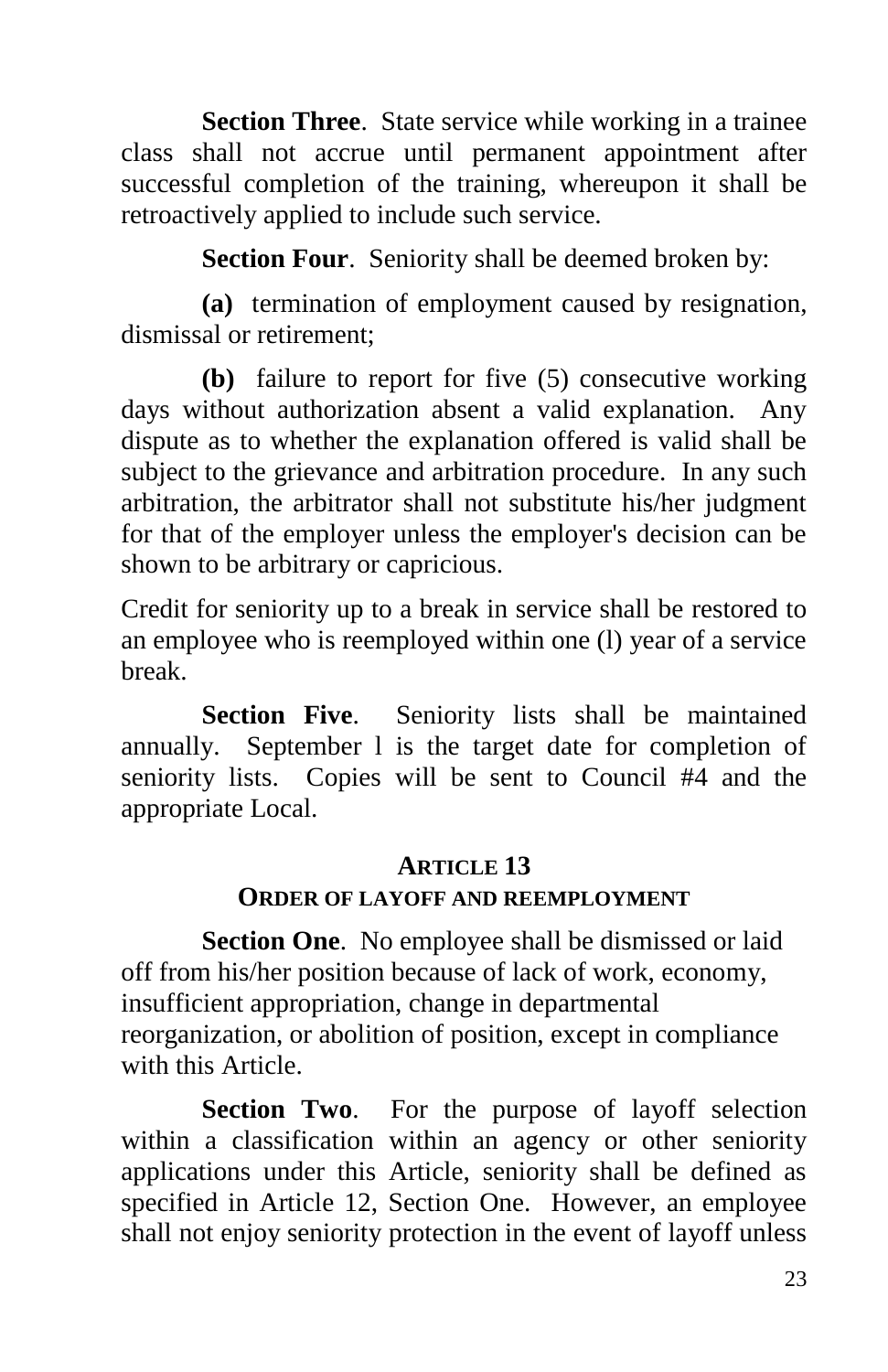and until he/she has held P-2 classifications for a minimum of six (6) continuous months of full-time service at the time of layoff selection. In the case of part-time employees this period of six (6) months will be the equivalent hours.

For purposes of this Article, "permanent employee" shall be defined as provided in Article 1 and who has achieved a permanent appointment in a bargaining unit classification.

**Section Three. Layoff Procedure**. When a layoff becomes necessary, the agency will identify the specific position to be eliminated and notify the incumbent in writing with as much notice as possible but not less than six (6) weeks. Such written notice shall state the reason for the layoff and a copy of said notice shall be sent to Council #4.

If there is more than one position in the same job classification in a work unit, the agency shall first eliminate positions in that classification held by nonpermanent employees.

The agency shall arrange to have the employee assigned in lieu of layoff to a funded approved vacancy in the same or comparable classification at the same work location/facility. If there is no such vacancy available, a permanent employee may exercise bumping rights as set forth in Section Four herein OR may exercise reemployment rights as set forth in Section Five herein. A nonpermanent employee shall not have bumping or reemployment rights.

During the six (6) week notice period, the Employer shall meet with the Union to discuss possible alternative proposals (l) to avoid the layoff and/or (2) to mitigate the impact on the employee(s).

24 **Section Four. Bumping**. Within two (2) weeks of the notice specified in Section Three, the employee shall provide written notice of whether he/she elects to exercise bumping rights, and, if so, the position he/she has selected. Within two (2) business days of notice to a bumpee that an employee has elected to bump him/her, the bumpee shall provide written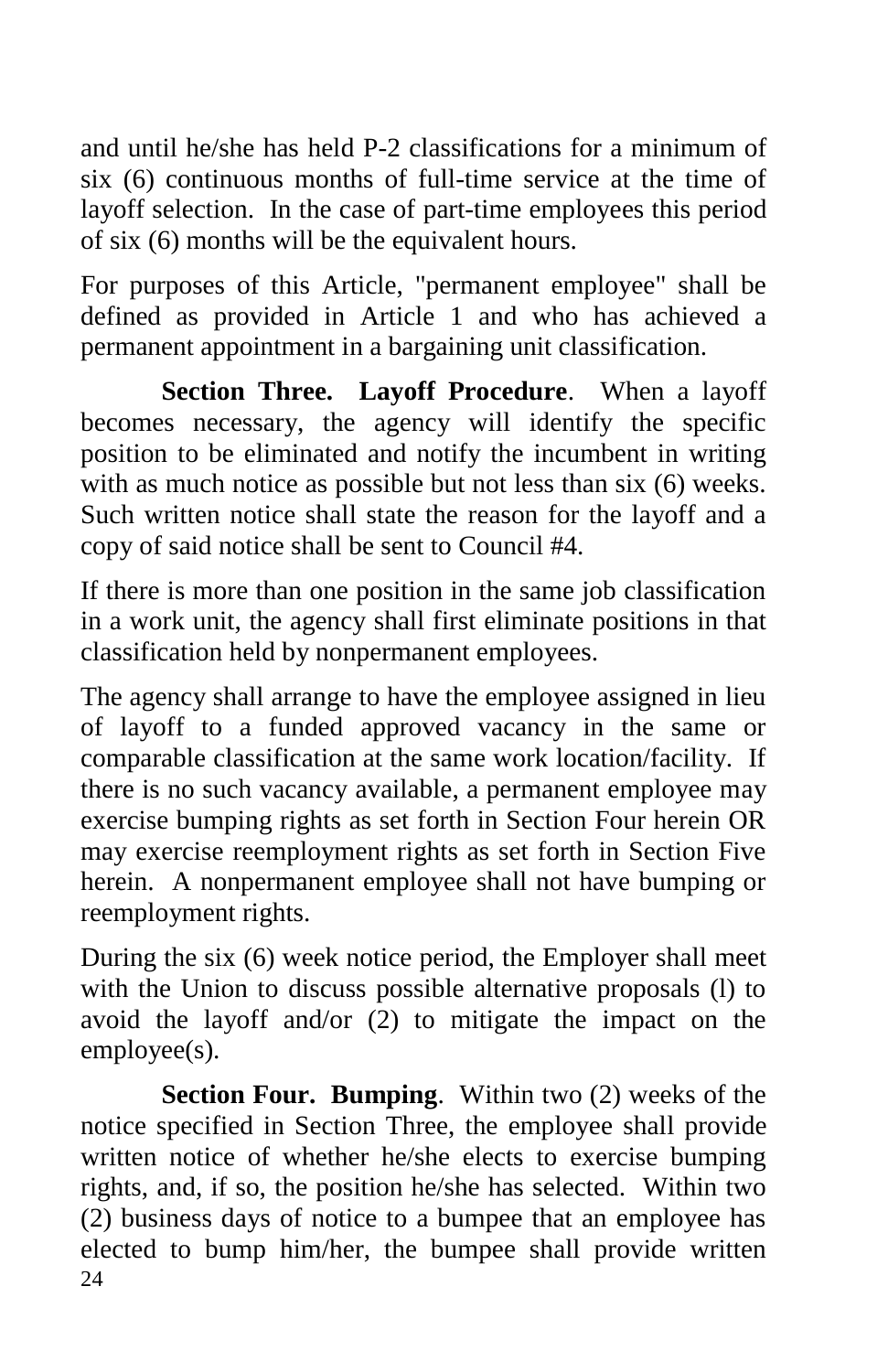notice of whether he/she elects to exercise bumping rights, and if so, the position he/she has selected. This election shall be binding on the employee and failure to elect shall constitute a waiver of bumping rights.

A permanent employee may bump any nonpermanent employee in the same class or in a lower class within the same classification series within the same agency. Also, a permanent employee may bump any of the following provided that he/she has more seniority than the employee to be bumped:

**(l)** the employee within the same work region of the agency with the lowest seniority in the same class

**(2)** the employee within the same work region of the agency with the lowest seniority in a lower class within the same classification series

**(3)** the employee with the lowest seniority in the same class within the same agency

**(4)** the employee with the lowest seniority in a lower class within the same classification series within the same agency

**(5**) if (l) through (4) fail to provide a position, a permanent employee slated for layoff can bump into any previously held or comparable position in the P-2 Unit within the same Agency.

For purposes of this Article, the Department of Developmental Services, Department of Social Services and Department of Children and Families shall maintain the five (5) region designation in accordance with the respective Stipulated Agreement (IV) and Memorandum of Understanding (XI).

In the event the bumpee is a permanent employee, he/she will be allowed in lieu of layoff to bump that employee identified in (2) or (3) above, provided that he/she has more seniority than the employee to be bumped. Any bumpee who is a permanent employee may bump any nonpermanent employee in the same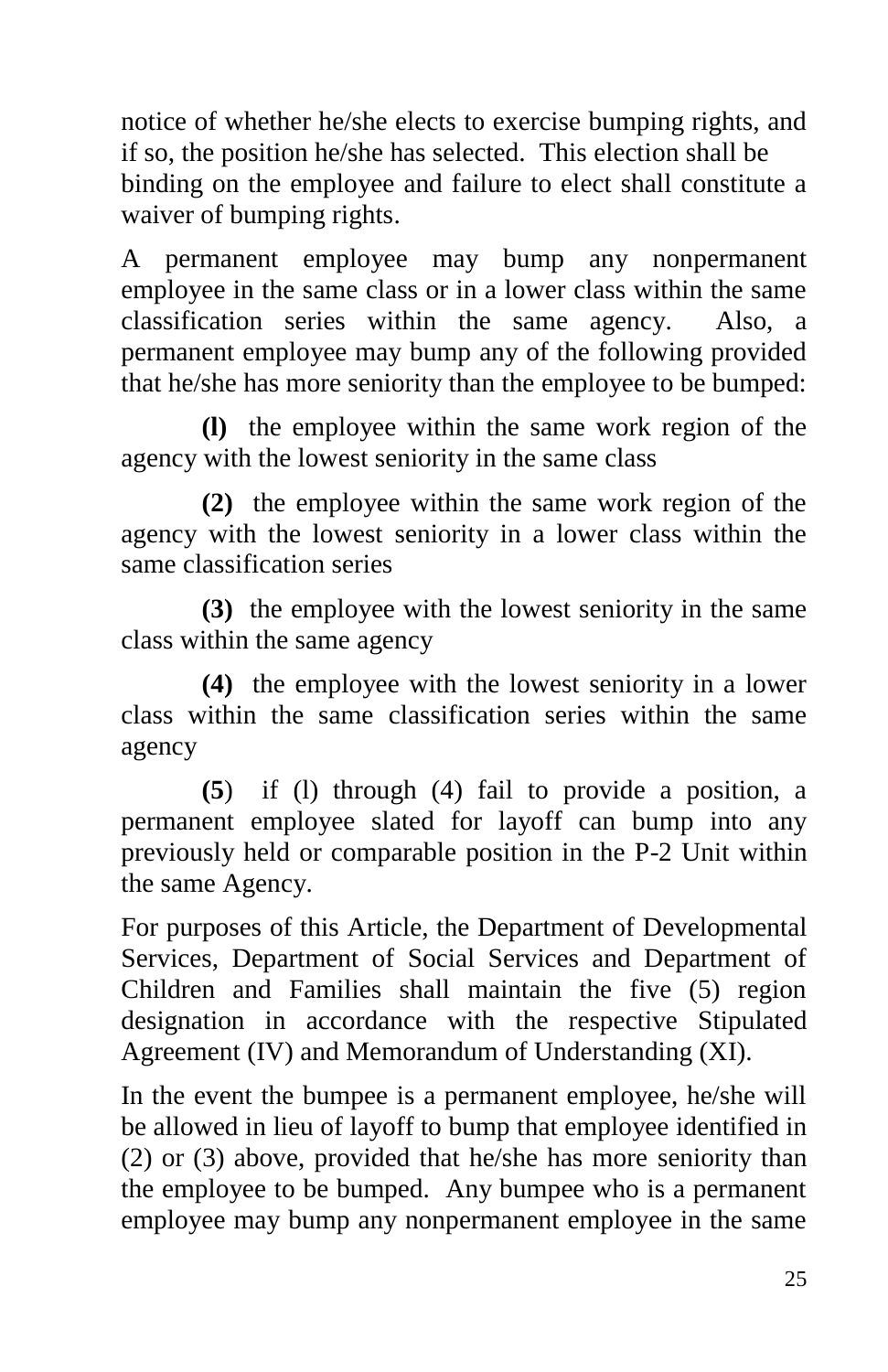classification within the agency. Bumpee(s) will receive as much written notice as possible but not less than one (l) week. A bumpee not eligible or unwilling to exercise bumping rights as described in this paragraph may exercise reemployment rights as set forth in Section Five herein provided he/she was a permanent employee at the time of layoff.

When an employee bumps into a class with a lower salary range in order to avoid layoff, his/her rate of pay in the lower classification shall be at the closest rate in the lower salary range but not more than he/she was receiving at the time of bumping.

**Section Five. Reemployment. (a)** Any permanent employee who is laid off or who bumps into a lower class may request that his/her name be placed on his/her agency reemployment list and and/or a statewide reemployment list. The agency reemployment list will be given preference.

An employee shall be entitled to specify for placement on the reemployment list(s) for any and all classes in which he/she formerly held permanent status or which are deemed comparable. Employees must designate location preference when placed on these list(s) and whether or not temporary or durational positions would be acceptable.

Three waivers of positions offered from a reemployment list will result in removal from that list. An employee will also automatically be removed from the reemployment list(s) if appointed to a position in the same salary group held at the time of layoff, provided, however, that such removal shall not occur if an employee is appointed to a temporary or durational position. Any employee appointed from the reemployment list to a temporary, durational or part-time position shall have their rights and benefits determined in accordance with Article 3. An employee appointed from a reemployment list to a position in a lower salary group than other classification(s) for which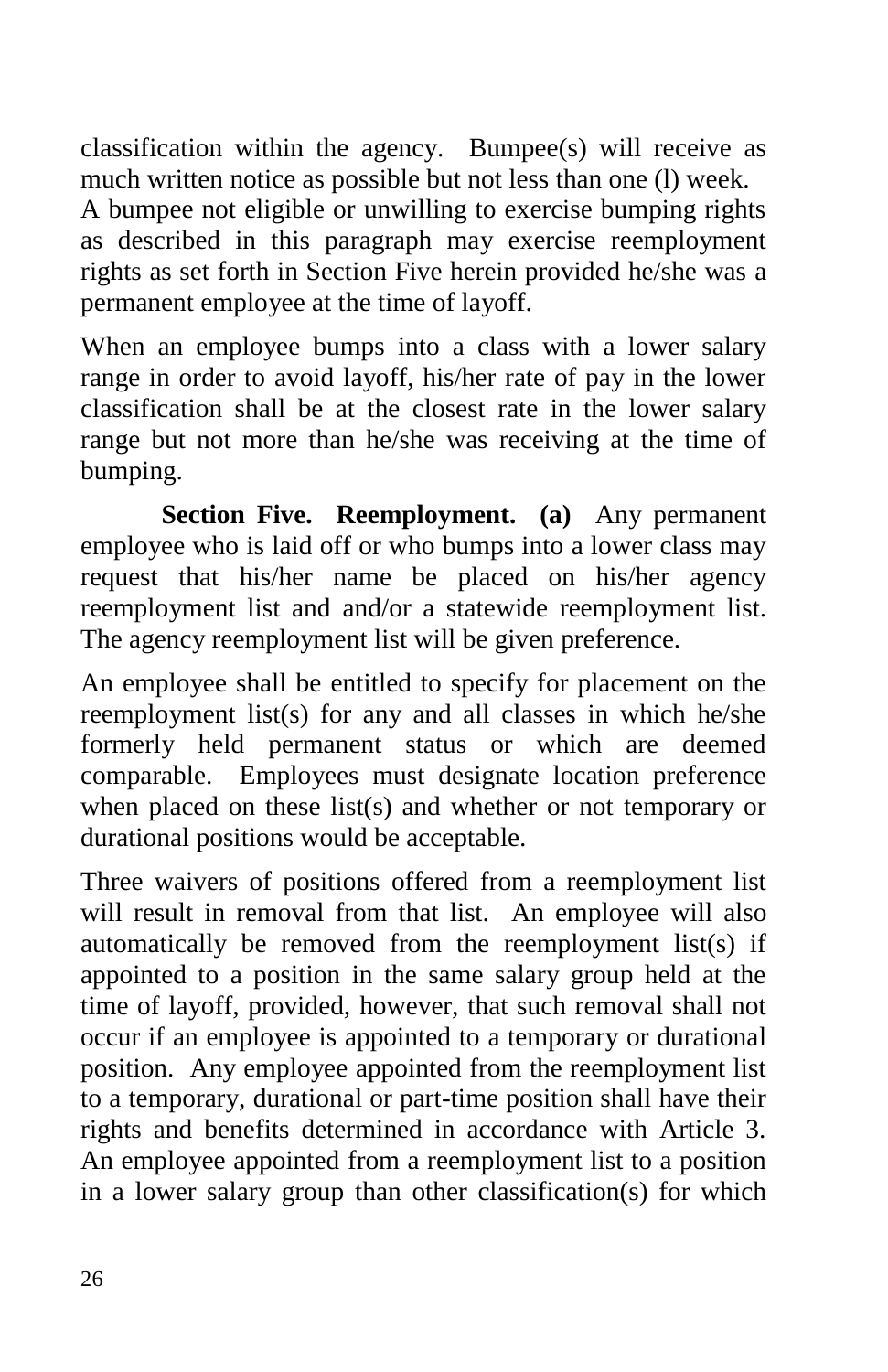he/she had been placed on the reemployment list(s) will remain eligible for certification from the reemployment lists for the classifications of higher salary groups, not to exceed the salary group held at the time of layoff.

**(b)** The names of permanent employees shall be arranged on the reemployment list(s) in order of seniority as defined in Article 12, Section One (1).

**(c)** An employee appointed from a reemployment list to a position in his/her former salary group will be appointed at the same step in such group as held when he/she was laid off. An employee appointed to a position in a lower salary group will be appointed at the closest rate of pay to the one held by the employee at the time of layoff, but not higher.

**(d)** An employee who has been laid off and also is on an agency reemployment list shall have priority in filling vacancies over promotional candidates.

**Section Six.** The determination of class comparability shall be in the sole discretion of the Commissioner of Administrative Services and shall not be grievable or arbitrable.

With respect to bumpees, the classification series and the classes assigned to each series shall be in the sole discretion of the Commissioner of Administrative Services and shall not be grievable or arbitrable.

**Section Seven**. For the purposes of this Article, the Employment Security Division may, at the discretion of the Labor Commissioner, be excluded from the remainder of the Labor Department and deemed to be a separate agency.

**Section Eight.** The process to be used for a tie breaker in the event two or more employees have the exact same seniority, per Article 12 Section One, shall be in the order presented below:

1. Time in the classification.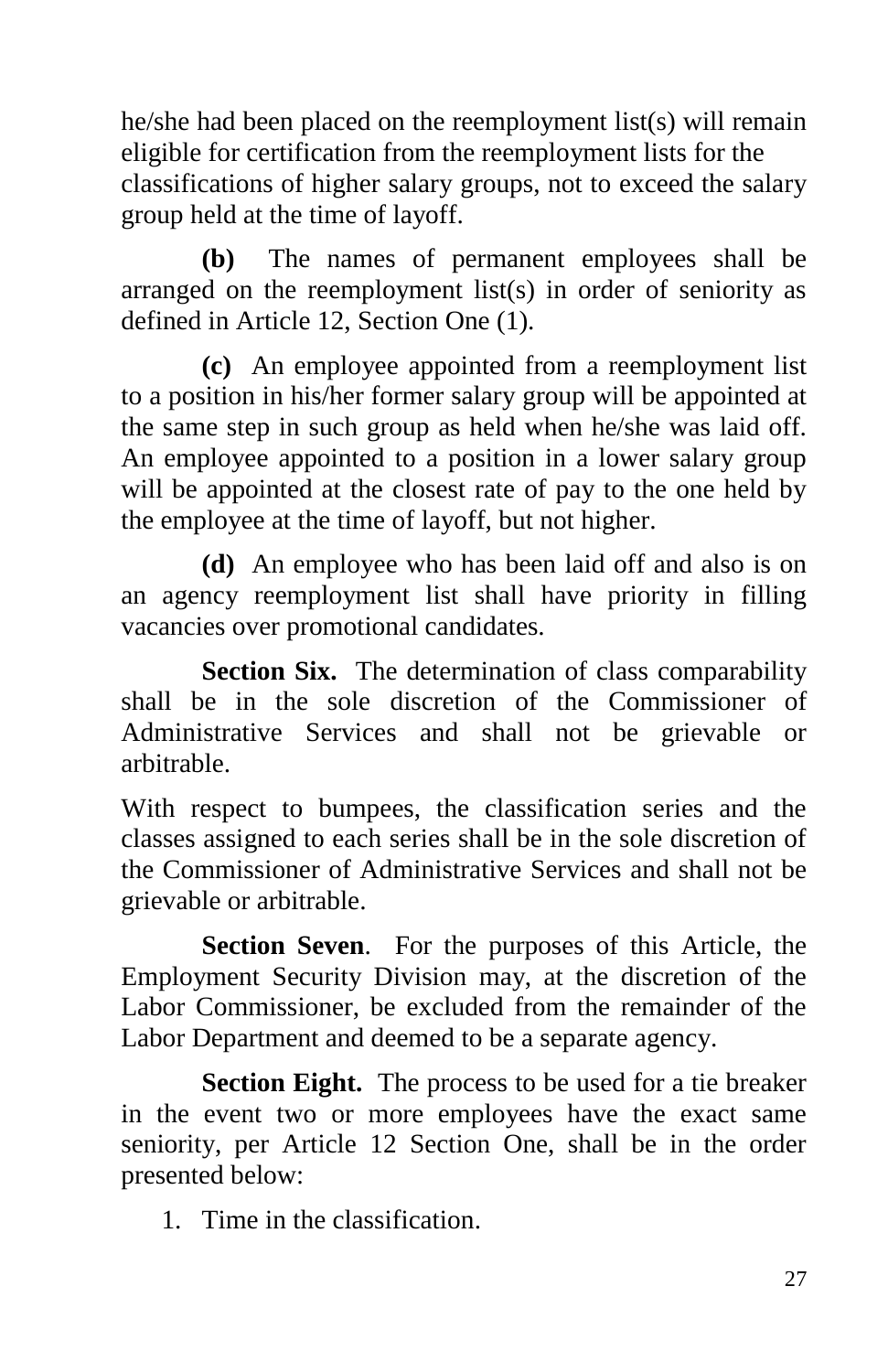2. Coin toss or drawing of lots.

## **ARTICLE 14 TRANSFERS**

## **Section One. For all agencies except DCF, the transfer process shall be as follows:**

- a. Agency shall first post reassignment opportunities in respective office. Once determined reassignment opportunities are exhausted, the Agency will proceed with transfer opportunities.
- b. Each Monday each agency shall post a listing of all available transfer opportunities.
- c. All vacancies that provide transfer opportunities shall be posted on the Intranet and through a mass email to all employees. The Union shall be sent each posting.
- d. The posting for the transfer opportunities shall include:
	- 1) The position title
	- 2) The position number
	- 3) The posting number
	- 4) Brief Description
	- 5) The location
	- 6) The unit
	- 7) Contact number for questions
	- 8) Closing date for transfer application
	- 9) Instructions to respond to posting.
- e. An employee who is interested in the transfer shall respond to the posting within five business days of the notice. The only exception to this deadline shall be when exceptional circumstances are present. Interested employees are directed to reply via email to the contact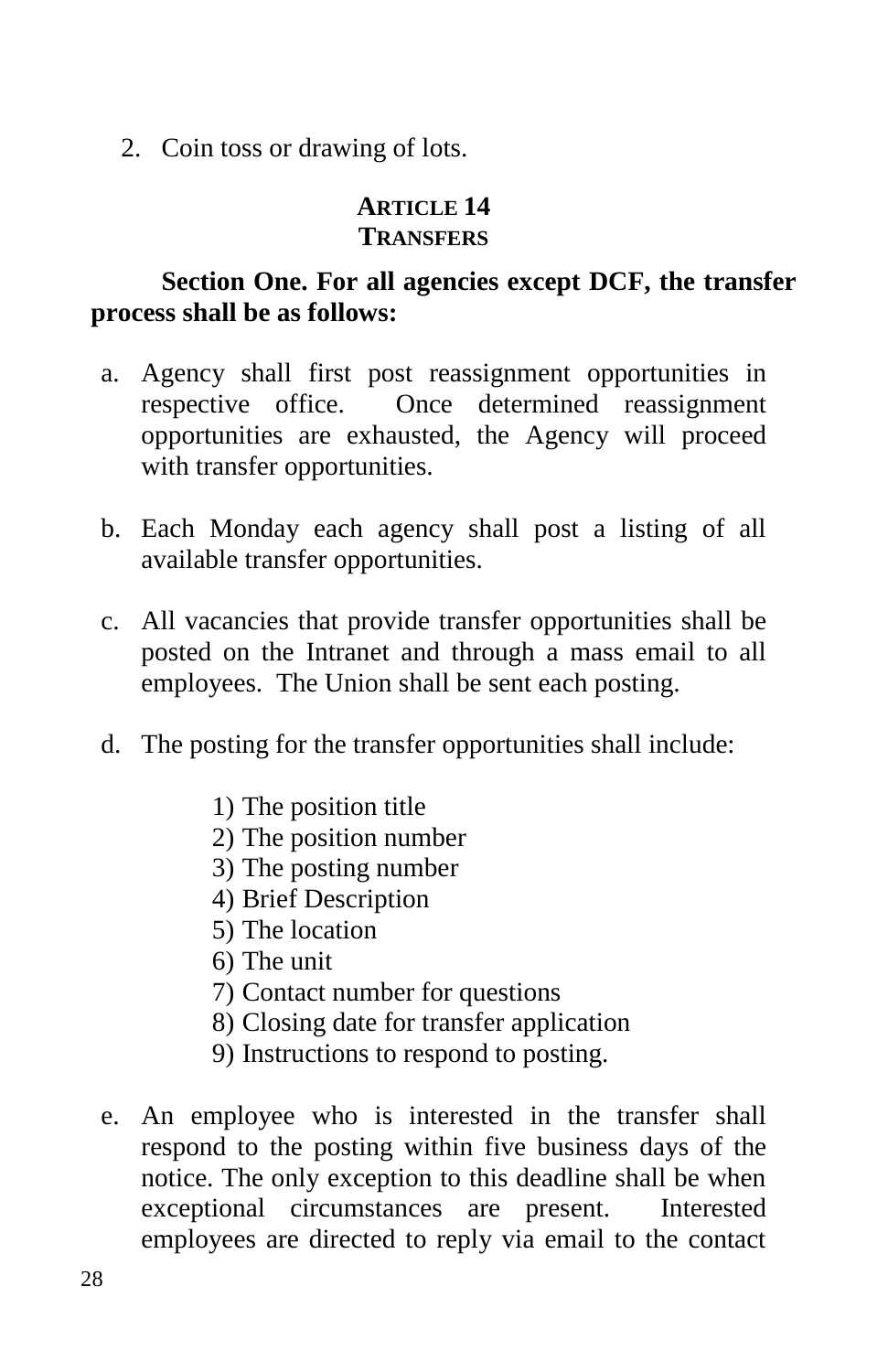on the position posting no later than 5:00 pm on the fifth business day. Their response shall include the following:

- 1) Employee name
- 2) Current job title
- 3) Current location assignment
- 4) Current unit assignment
- 5) Position posting #
- 6) Position #
- 7) In cases where the employee is interested in a reassignment they will indicate that the opportunity is located in their office.
- f. If an employee is going to be out for any period of time, they shall be responsible for notifying Central HR with the following information:
	- 1) The dates they will be out of the office
	- 2) The regional offices and/or units that they are interested in
	- 3) Personal email and cell phone contact information
	- 4) Email notification when they return.
- g. Once applications for the posting have been received by the area HR staff, they will submit the list to the CORE. This Unit shall perform the following within a two (2) pay period timeframe:
	- 1) Determine if employees listed are eligible and qualified (As referenced in the collective bargaining agreement applicants who are equally qualified, preference is given to the most senior. "Equally qualified" shall mean all employees who hold permanent status in the same job classification and whose most recent annual evaluation is satisfactory of better) for transfer opportunities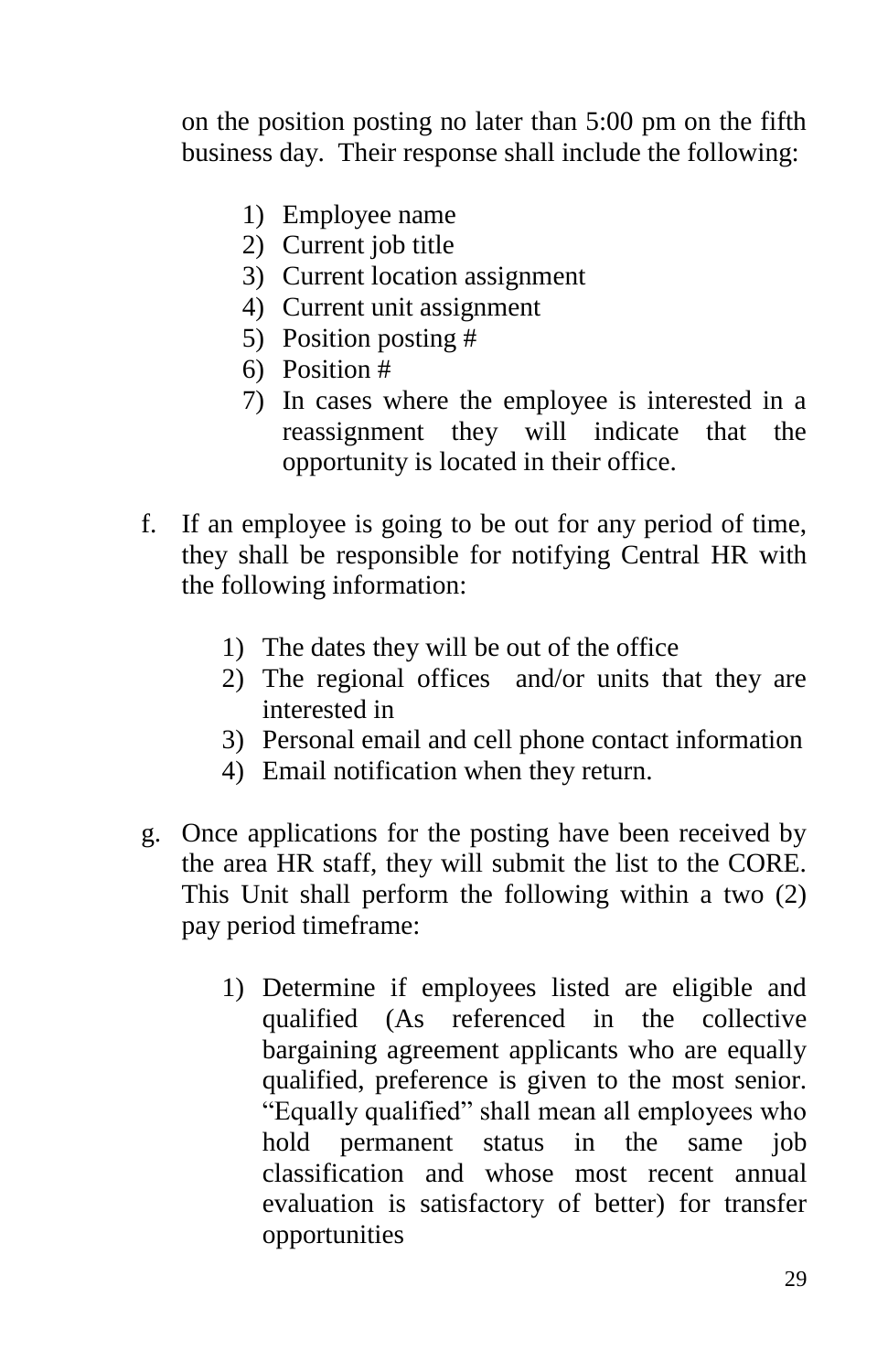- 2) Determine accurate seniority
- 3) If employee has posted for multiple opportunities contact employee regarding choice and remove employee from other postings
- 4) Certify the list and return to the area HR staff
- h. In cases where an employee has applied for multiple opportunities and they are the most senior for them, CORE Unit will contact them and they must chose the opportunity, they will then be removed from the other posting lists.
- i. Area HR staff will notify the most senior employee of selection and start date. The other employees shall be notified that the most senior employee was chosen. In addition, the Union shall be notified via email.
- j. Once an employee has submitted the posting application they cannot refuse the transfer opportunity. Employees will only be allowed to decline a transfer if exceptional circumstances are present, such as living situation has changed, position not as described etc. This will not be subject to the grievance and arbitration process. Conflicts will be addressed through the labor management committee.
- k. All approved transfers will be made within two (2) pay period or less.
- 2. All current guidelines for transfer eligibility will remain in effect.
- 3. In accordance with the terms of the collective bargaining agreement, seniority shall govern in the selection of transfer applicants.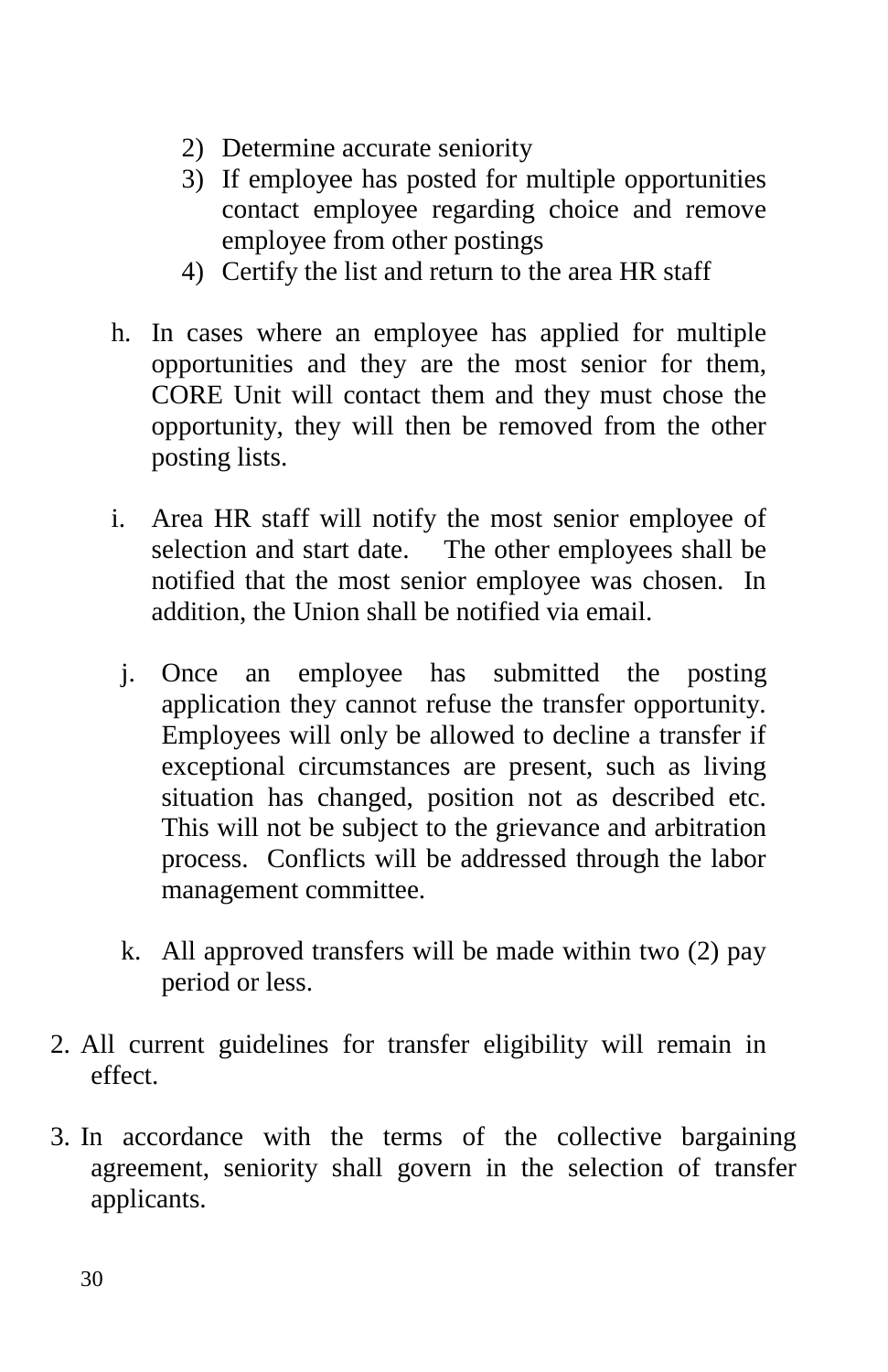Once an employee has completed the required training program for training classifications, and has been moved into the respective target class, they shall be eligible for participation in this transfer program.

**Section Two. DCF Transfers. This section applies to DCF only, until and unless the parties agree otherwise.** A permanent employee may apply in writing for transfer to a specific shift or work location. These applications shall be retained in an appropriate file by the agency, facility or institution. The agency shall also maintain a list of transfer applications. This list, together with a list of vacancies, shall be updated quarterly and copies shall be provided to Council #4 and the appropriate local.

In general, no application for employee transfer will be accepted within one (1) year of the effective date of an employee initiated transfer.

Section Three. When a vacancy occurs in a classification, the agency will review the applications of permanent employees seeking lateral transfer to the shift or work location where the vacancy exists. Of those applicants who are equally qualified for the vacancy, preference will be given to the employee with the greatest seniority as defined in Article l2, Section One. "Equally qualified" shall mean all employees who hold permanent status in the same job classification and whose most recent annual evaluation is satisfactory or better.

**Section Four.** This Article shall not be deemed to limit the agency's right to fill a vacancy by some means other than lateral transfer when the need for training, operational efficiency, staffing and service requirements, need for special skills or background, or compliance with Federal or State programs so dictate. The agency's decision concerning such factors shall be final. However, the Union and/or the most senior qualified employee(s) on the transfer list for such vacancy, if adversely affected by such decision, shall, upon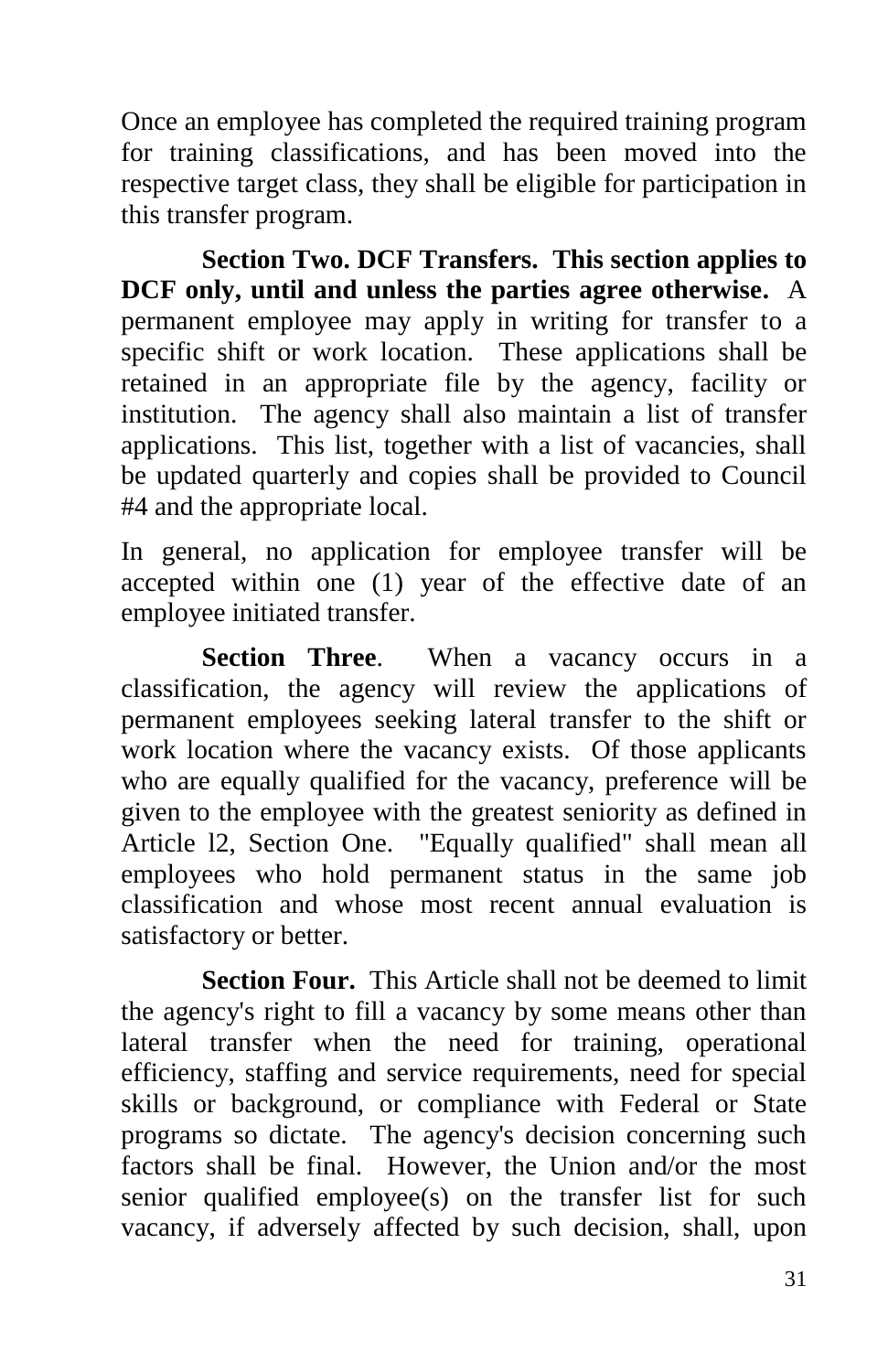request, be provided with a formal explanation of the basis for the decision. The Union or any employee(s) may grieve

concerning a pattern of unreasonable denial to qualified transfer applicants.

**Section Five.** In order to fulfill the service needs of clients and/or the Agency mission, involuntary transfers and reassignments may be necessary. Reassignment is defined as a change in unit within the same shift and work location. Involuntary transfers or reassignments shall be governed by the following:

(a) Volunteers will be solicited at the facility from which employees will be transferred or reassigned before involuntary transfers or reassignments are made.

(b) The Employer shall not transfer or reassign an employee for disciplinary purposes.

**(**c) In choosing among employees in a job classification who are equally qualified for the position to which there will be a transfer or reassignment, the Employer shall select the least senior employee, subject to the following:

1. Any employee whose round-trip commuting distance (home to work to home) would increase by fifty (50) miles over current commuting distance shall not be considered for such transfer.

2. If all qualified employees would be excluded by the application of (l) above, inverse seniority shall govern.

3. When an employee is involuntarily transferred or reassigned as provided herein, he/she shall retain the first right for return to a position in the classification, assignment or location from which transferred or reassigned when such becomes available. Failure to exercise this right of return when it first occurs will forfeit any priority claim to the position.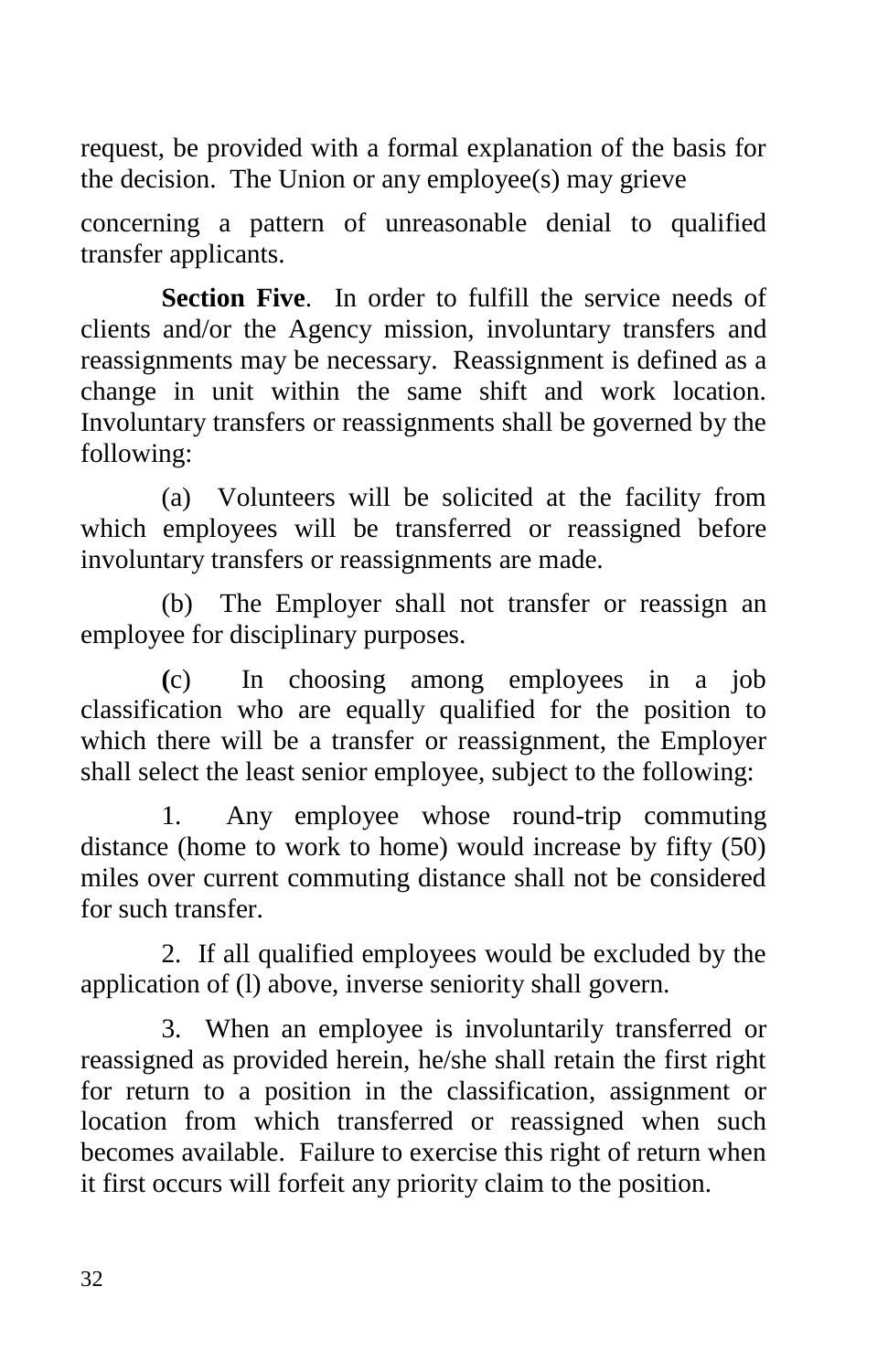4. A minimum of three (3) weeks notice shall be given to the employee for the involuntary transfer or reassignment.

(d) Any alleged violation of this Section shall be grievable and arbitrable.

**Section Six.** The Union and the Employer recognize that there are situations when a change in work surroundings of a particular employee is in the best interest of all parties. Where such situations are present, the Agency or the Union shall apprise the other. With the agreement of the Local Union President and the Agency the transfer or reassignment will be permitted.

**Section Seven.** On a quarterly basis, within thirty (30) days of receipt of the transfer list, Local Presidents may present possible swap opportunities to Agency HR Director(s) or designee(s). Swap requests will be granted at the discretion of the Agency. In any event, the Agency will respond to the request within 30 days of receipt. Such swaps shall require that no more senior qualified employee whose name is on the transfer list is bypassed and shall require the approval of the Local President (s). Denial of swap requests shall be grievable but not arbitrable.

# **ARTICLE 15**

#### **GRIEVANCE PROCEDURE**

**Section One. Definition. Grievance**. A grievance is defined as, and limited to, a written complaint involving an alleged violation or a dispute involving the application or interpretation of a specific provision of this Agreement.

Section Two. Grievances shall be filed on mutually agreed forms which specify: (a) the facts, (b) the issue, (c) the date of the violation alleged, (d) the specific controlling contract provision, (e) the remedy or relief sought. A grievance may be amended up to and including Step II of the procedure.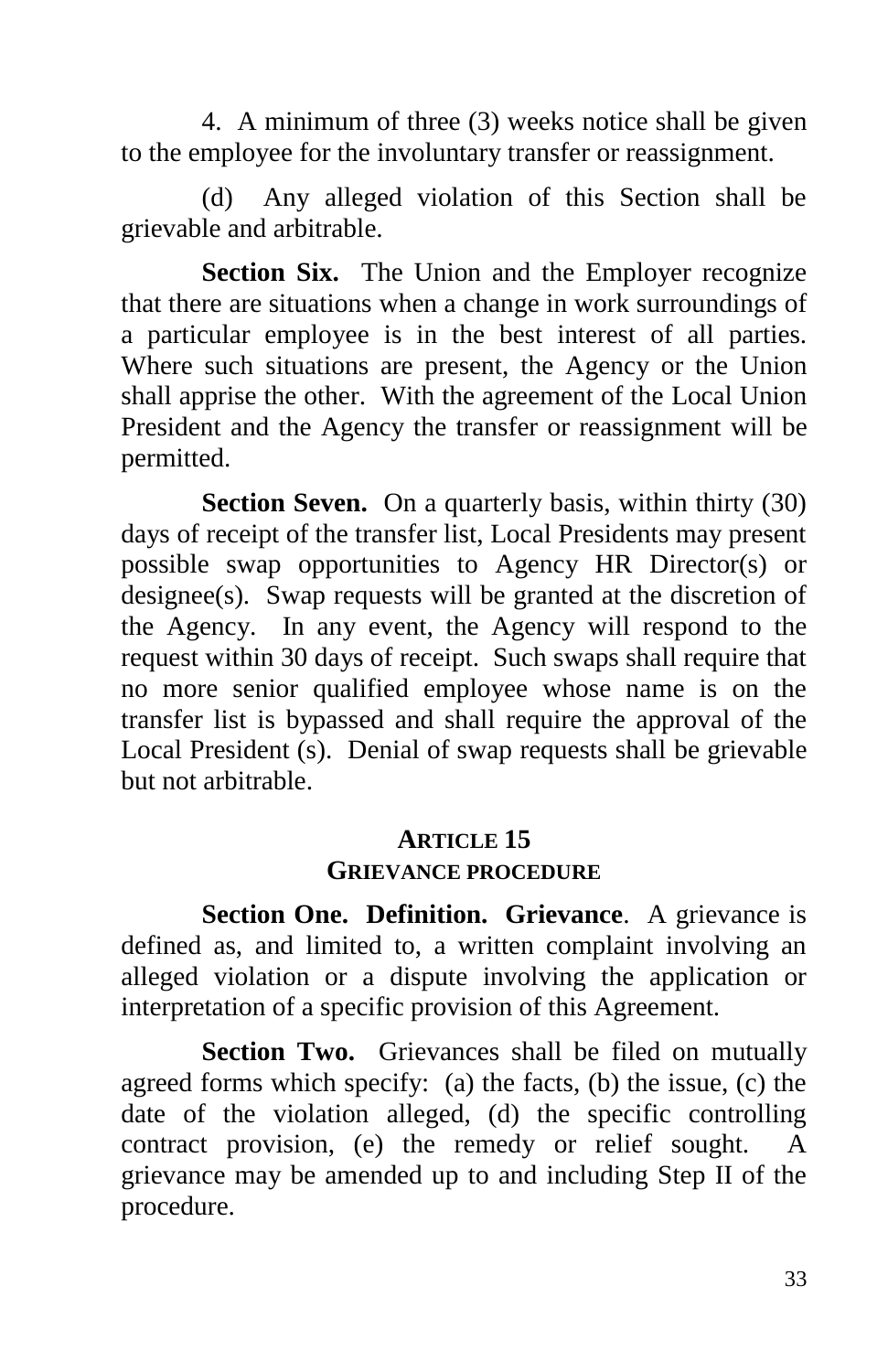Section Three. A Union representative, with or without the aggrieved employee, may submit a grievance and the Union may in appropriate cases submit an "institutional" or "general" grievance in its own behalf. When individual employee(s) or in case of a class grievance, a group of employees elect(s) to submit a grievance without Union representation, the Union representative or steward shall be notified of the pending grievance, shall be provided a copy thereof, and shall have the right to be present at any discussion of the grievance, except that if the employee does not wish to have the steward present, the steward shall not attend the meeting but shall be provided with a copy of the written response to the grievance.

The steward shall be entitled to receive from the Employer upon request all documents furnished to the grievant pertinent to the disposition of the grievance and to file statements of position. Any adjustment of a grievance filed by an employee(s) without representation shall not be inconsistent with the terms of this Agreement.

**Section Four. Informal Resolutions**. The grievance procedure outlined herein is designed to facilitate resolution of disputes at the lowest possible level of the procedure. It is therefore urged that the parties attempt informal resolution of all disputes and avoid the formal procedures. Whenever possible the parties are encouraged to resolve matters informally between the steward and the first supervisor outside the bargaining unit.

**Section Five**. A grievance shall be deemed waived unless submitted at Step l within thirty (30) days from the date of the cause of the grievance or within thirty (30) days from the date the grievant or any Union representative or steward knew or through reasonable diligence should have known of the cause of the grievance. A grievance shall be deemed waived unless subsequently processed within the time limits provided in this Agreement.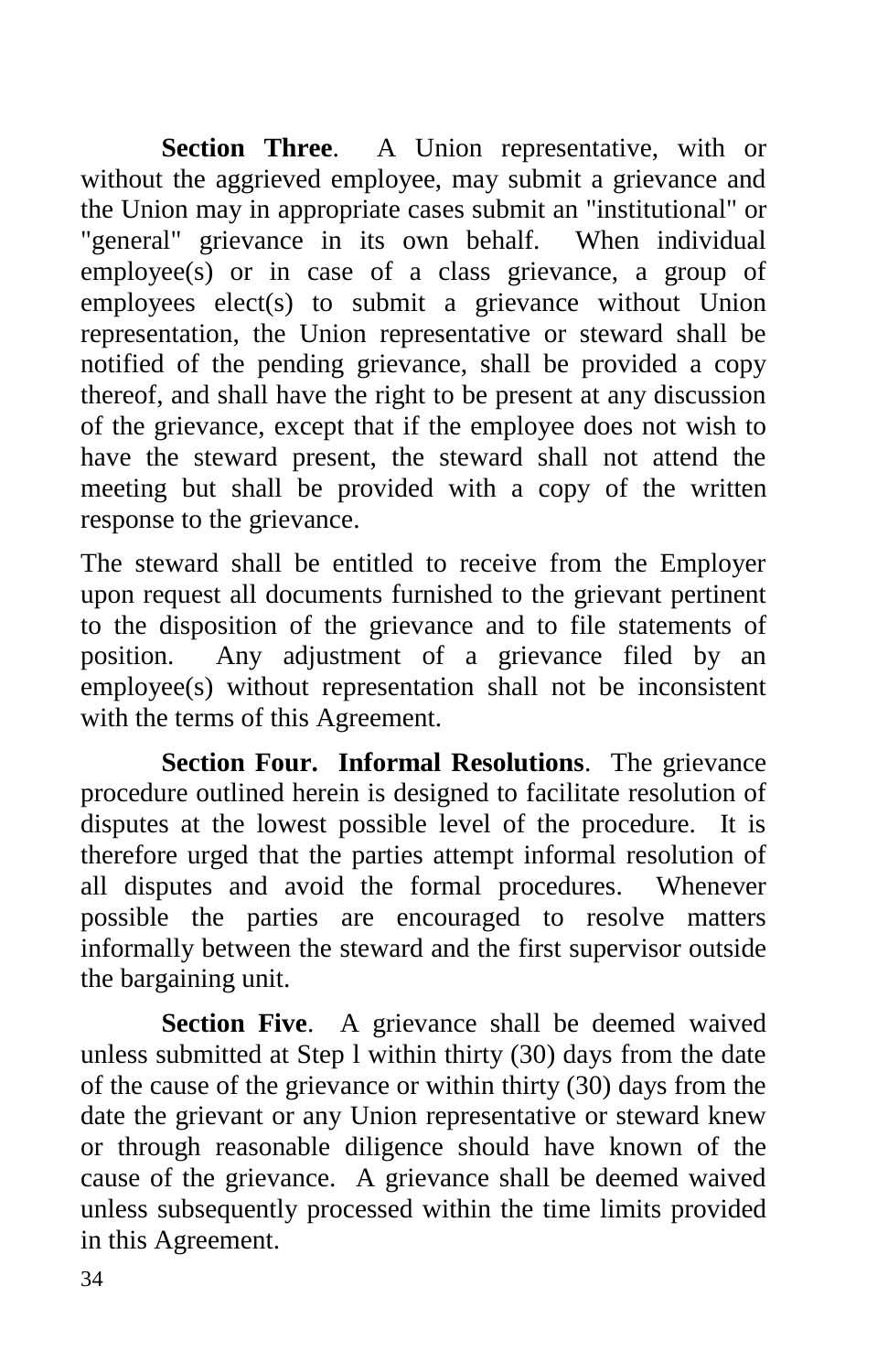#### **Section Six. The Grievance Procedure**.

**Step I.** A grievance may be submitted within the thirty (30) day period specified in Section Five to the agency head or his/her designee. Such individual shall meet with the Union representative and/or the grievant within ten (10) days of the submission of the grievance, and issue a written response within ten  $(10)$  days thereafter.

**Step II.** The parties acknowledge that orderly administration of the contract grievance procedure requires the Office of Labor Relations to play an active role in the contract grievance procedure. Accordingly, no grievance shall be deemed ripe for submission to arbitration unless and until the Undersecretary for Labor Relations or his/her designee has had an opportunity to resolve the grievance. An unresolved grievance may be appealed to the Undersecretary for Labor Relations within ten (10) days of the date of the Step I response. Said Undersecretary for Labor Relations or his/her designated representative will hold a conference within thirty (30) days of receipt of the grievance and issue a written response within ten (l0) days of the conference.

**Step III. Arbitration.** Within fourteen (14) days after the employer's answer is due at Step II or if no conference is held within thirty (30) days, within fourteen (l4) days after the expiration of the thirty (30) day period or within fourteen (14) days of receipt of the step II answer by the union, an unresolved grievance may be submitted to arbitration by the Union or by the State, but not an individual employee, except that individual employees may submit to arbitration in cases of dismissal or suspension of more than five (5) working days**,**  and shall bear half the cost of arbitration and associated expenses.

**Section Seven.** For the purpose of the time limits hereunder, "days" means calendar days unless otherwise specified. The parties by mutual agreement may extend time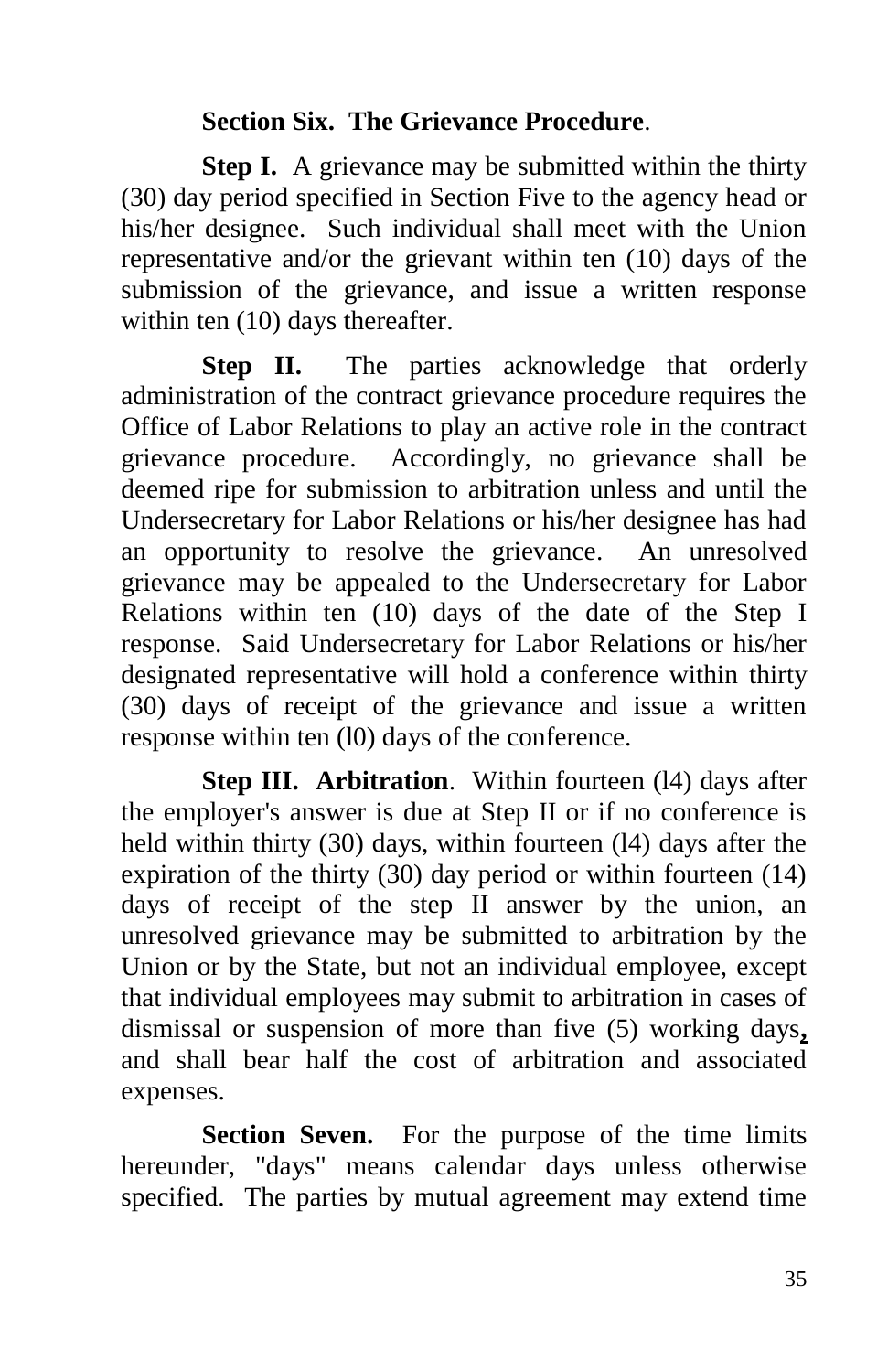limits or waive any or all of the steps or meetings hereinbefore cited.

**Section Eight**. In the event that the State Employer fails to answer a grievance within the time specified at Step I, the grievance may be processed to Step II and the same time limits therefore shall apply as if the State Employer's answer had been timely filed on that last day.

The grievant assents to the last attempted resolution by failing timely to appeal said decision, or by accepting said decision in writing.

# **Section Nine. Arbitration**

1) Submission. Submission shall be by certified letter, postage pre-paid, to the Office of Labor Relations.

2) Selection of Panel. The parties shall establish a panel of seven (7) arbitrators selected by mutual agreement.

3) Costs. The parties shall share equally in the expenses of the arbitrator.

4) Assignment of Cases. Cases shall be assigned on a rotating basis (alphabetically) to the panel based on the date of filing, first filed, first assigned except that Dismissal cases shall be given precedence in scheduling. For Dismissal cases resulting from progressive discipline, the underlying lesser disciplines shall also be heard by the same arbitrator.

5) Removal of Arbitrator. Either party, upon written notice to the other, between March  $1<sup>st</sup>$  and March  $10<sup>th</sup>$  of each contract year may remove an arbitrator(s). By April  $1<sup>st</sup>$  the parties will have a reconstituted mutually agreed upon panel of seven  $(7)$ arbitrators for the succeeding year.

6) Arbitrability. A party raising an issue of arbitrability shall do so by notifying the other party at least seven (7) working days in advance of the scheduled hearing. Such notice requirement shall be waived in instances of new evidence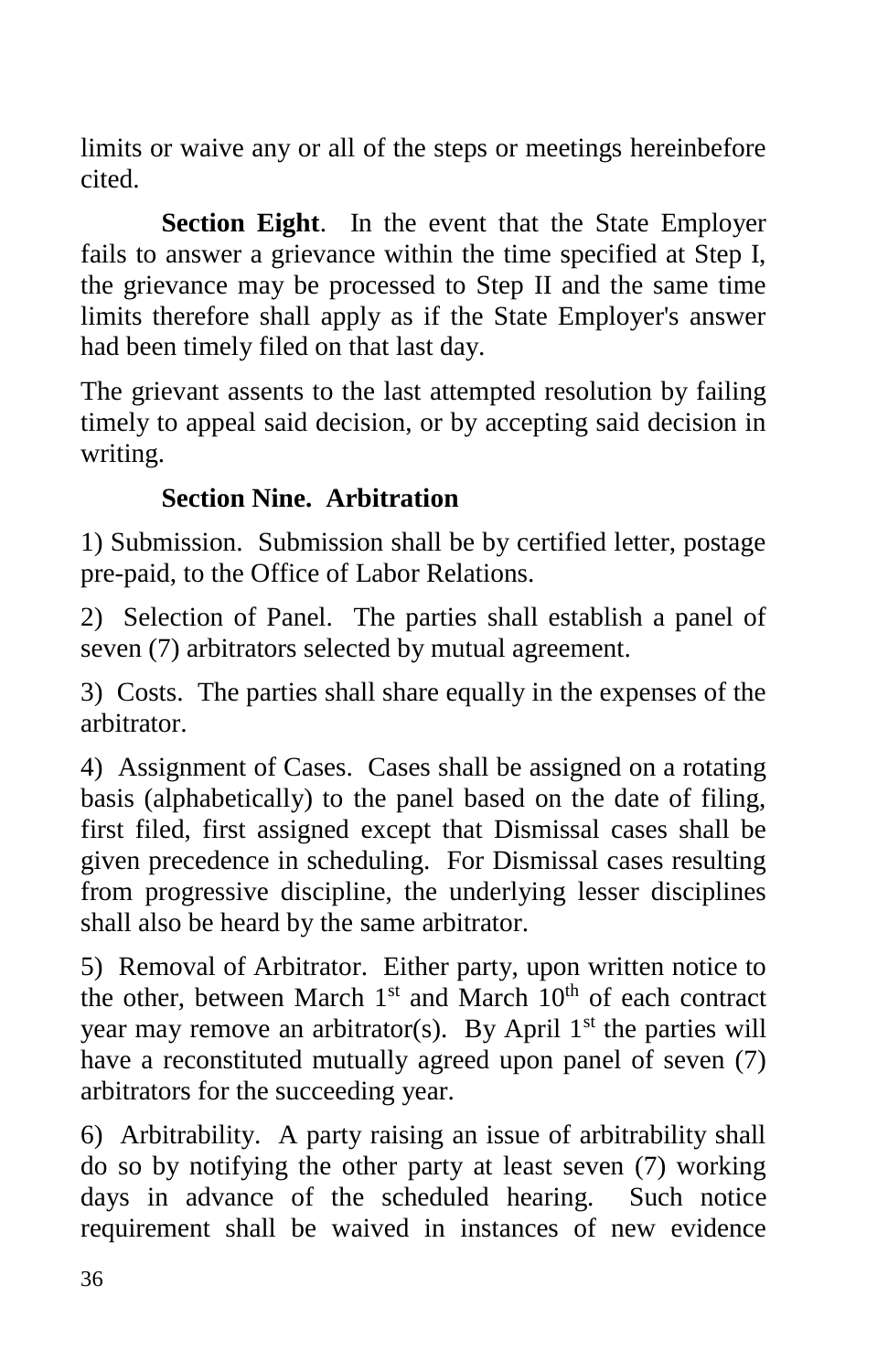discovered during the arbitration hearing, except that in this event, the responding party may defer hearing the arbitrability for seven (7) days.

7) Pending Cases. The parties agree, immediately upon legislative approval of this Agreement, if not beforehand, and on an ongoing quarterly basis to meet and discuss the backlog of pending arbitration cases with the goal of resolving, thereby reducing the numbers of the same.

8) Expedited Cases. Up to ten (10) cases per contract year by the Union and up to seven (7) cases per year by the State may receive expedited arbitrator assignment as exclusions to the "first filed, first assigned" rule expressed herein. This provision is not a reference to the "expedited" procedure offered by the SBMA.

9) Postponements. In any individual arbitration case, each party will be allowed one postponement. Thereafter, postponements shall be by mutual consent of the parties, which shall not be unreasonably withheld.

10) Optional Process. Suspensions of ten (10) days or less, or by mutual agreement, any other matter may be submitted for arbitration to the State Board of Mediation and Arbitration (SBMA) according to the SBMA rules and regulations and fees. This shall allow use, by agreement only, of the SBMA expedited procedures.

The expenses for the arbitrator's service and for the hearing shall be shared equally by the State and the Union, or in dismissal or suspension cases when the Union is not a party, one-half the cost shall be borne by the State and the other half by the party submitting to arbitration.

11) On grievances when the question of arbitrability has been raised, either party may request that the arbitrator issue a decision on the issue of arbitrability prior to hearing the merits of the case.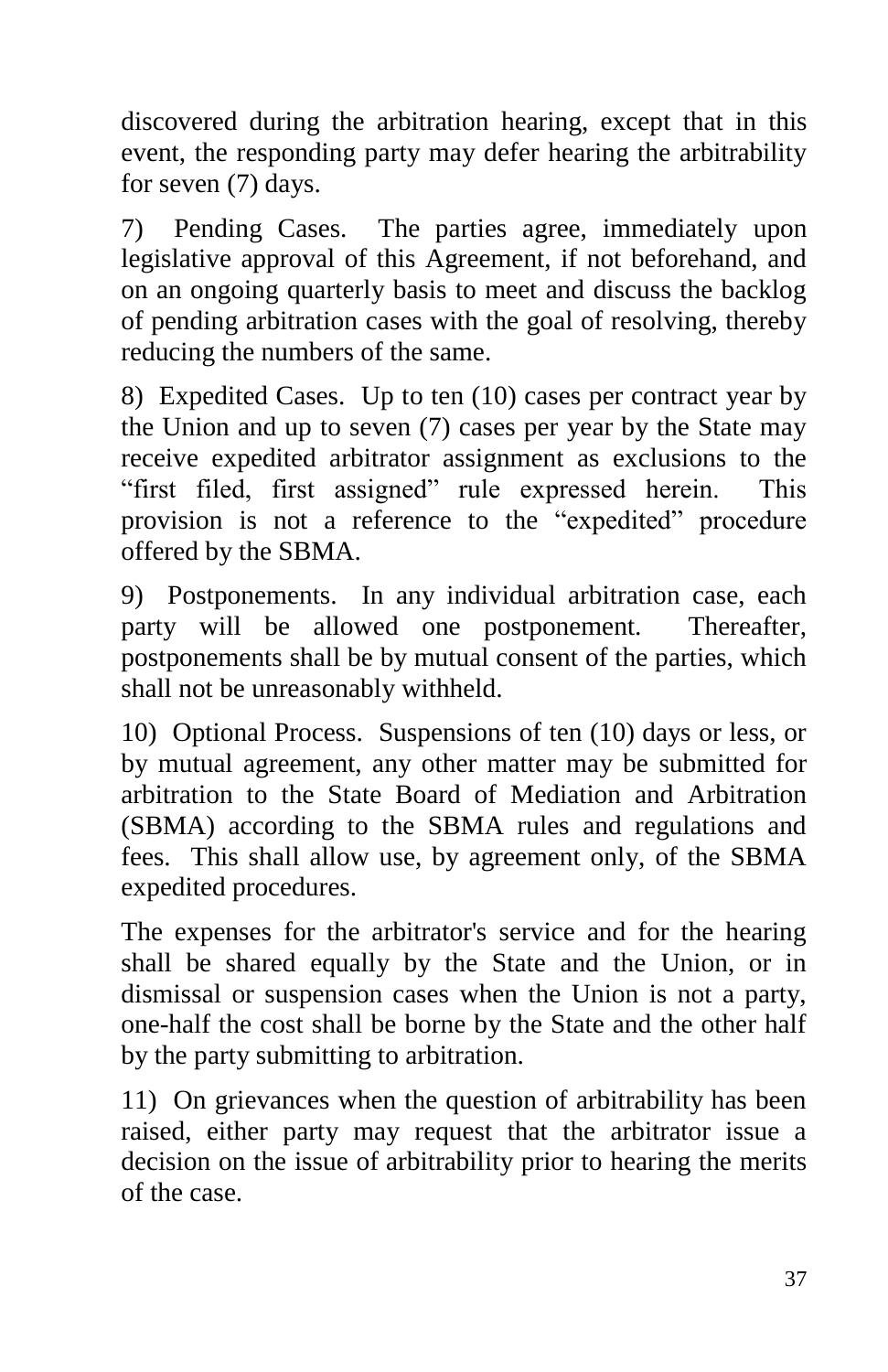12) The arbitration hearing shall not follow the formal rules of evidence unless the parties agree in advance, with the concurrence of the arbitrator at or prior to the time of his appointment.

13) In cases of dismissals, demotions or suspension in excess of five (5) days, either party may request the arbitrator to maintain a cassette recording of the hearing testimony. In such cases either party may also request that there be an official stenographical service provided. Costs of transcription shall be borne by the requesting party. A party requesting a stenographic transcript shall arrange for the stenographer and pay the cost thereof. The State will continue its practice of paid leave time for witnesses of either party.

14) The arbitrator shall have no power to add to, subtract from, alter, or modify this Agreement, nor to grant to either party matters which were not obtained in the bargaining process, nor to impose matters which were not obtained in the bargaining process, nor to impose any remedy or right of relief for any period of time prior to the effective date of the Agreement, nor to grant pay retroactivity for more than thirty (30) calendar days prior to the effective date of the Agreement, nor to grant pay retroactivity for more than thirty (30) calendar days prior to the date a grievance was submitted at Step I.

The arbitrator shall render his/her decision in writing no later than thirty (30) calendar days after the conclusion of the hearing unless the parties jointly agree otherwise.

The arbitrator's decision shall be final and binding on the parties in accordance with Connecticut General Statutes Section 52-4l8, provided, however, neither the submission of questions of arbitrability to any arbitrator in the first instance nor any voluntary submission shall be deemed to diminish the scope of judicial review over arbitral awards, including awards on arbitrability, nor to restrict the authority of a court of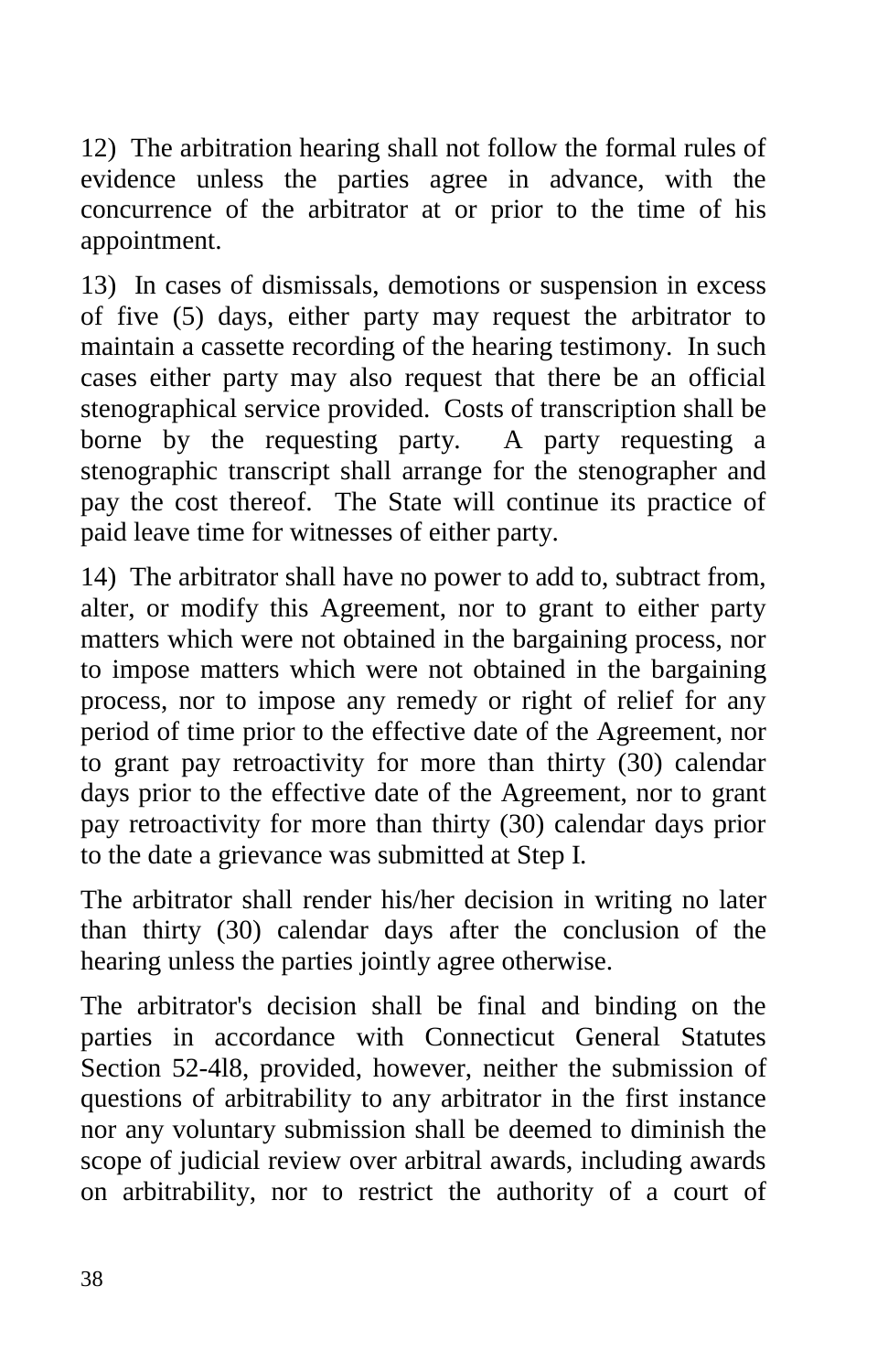competent jurisdiction to construe any such award as contravening the public interest.

15) The parties may, by mutual agreement, consolidate for hearing by a single arbitrator two (2) or more grievances arising out of the same or similar fact situations or involving the same issues of contract interpretation or both.

**Section Ten**. Notwithstanding any contrary provision of this Agreement, the following matters shall not be subject to the grievance or arbitration procedure:

**(a)** Dismissal of employees during the initial working test period.

**(b)** Dismissal of nonpermanent employees.

**(c)** The decision to layoff or nondisciplinary termination of employment. The Local President shall receive concurrent written notice of all non-disciplinary terminations.

**(d)** Classification and pay grade for newly created jobs, provided, however, this clause shall not diminish the Union's right to negotiate on pay grades.

**(e)** Disputes over claimed unlawful discrimination shall be subject to the grievance procedure but shall not be arbitrable if a complaint is filed with the Commission on Human Rights and Opportunities arising from the same common nucleus of operative fact.

**(f)** Any incident which occurred or failed to occur prior to the effective date of this Agreement, with the understanding that grievances filed prior to that date shall not be deemed to have been waived by reason of the execution of this Agreement.

**(g)** The decision to subcontract.

**Section Eleven.** All Step 2 conferences, arbitrations and grievance related meetings shall be closed to the press and the public, unless the parties jointly agree to the contrary.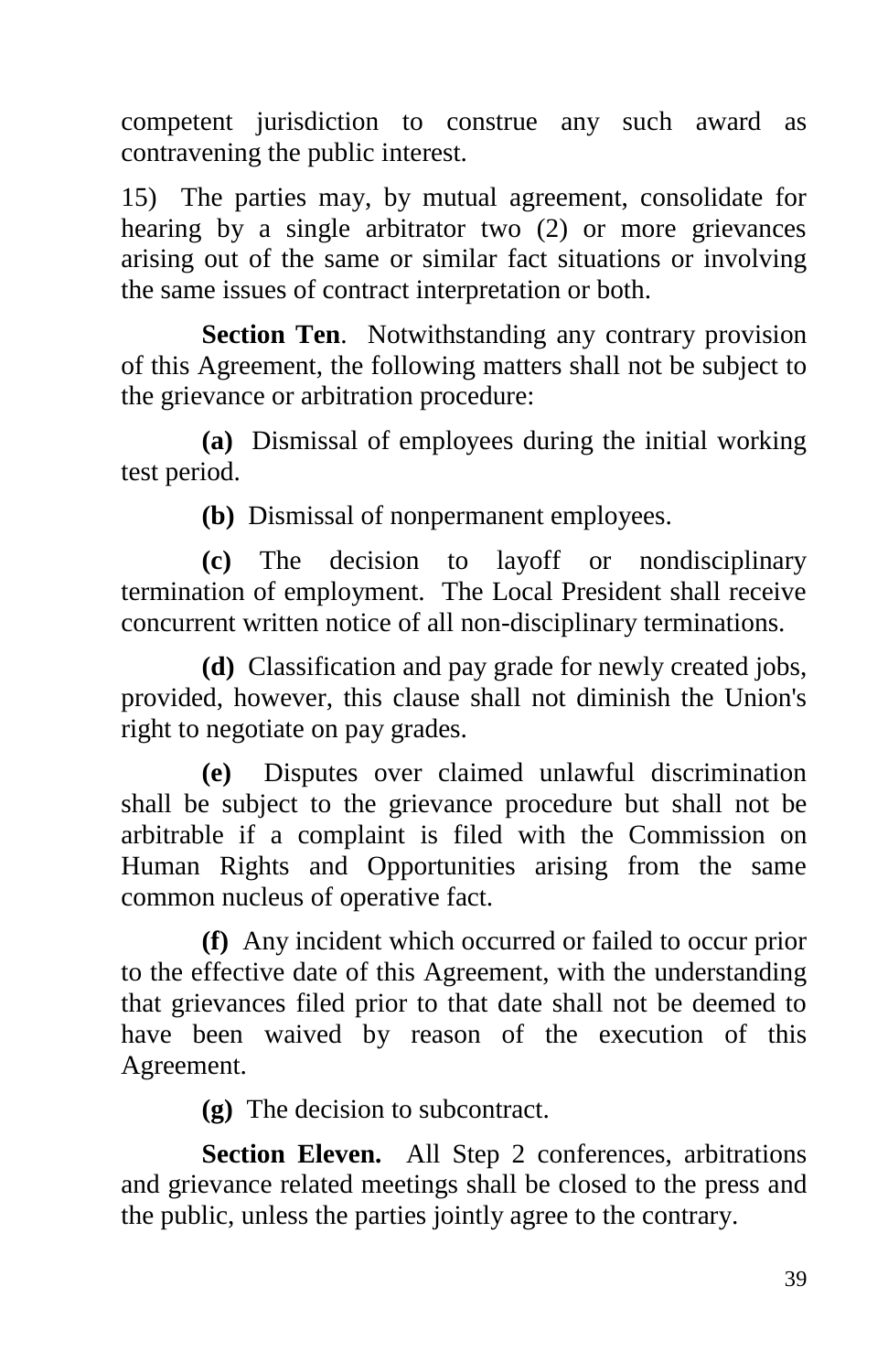# **ARTICLE 15A RECLASSIFICATION GRIEVANCES**

Disputes over an employee's job classification (reclassification grievances) shall be subject to the grievance procedure with the following exceptions:

- 1. The grievance will be filed directly to Step 1, the agency appointing authority or his/her designee.
- 2. The second Step of the reclassification grievance shall be the Commissioner of Administrative Services.
- 3. Disputes over an employee's job classification (reclassification grievance) shall be subject to the grievance procedure but shall not be arbitrable. The final step shall be appealed to four (4) person panel consisting of Personnel officers from each of two (2) State agencies, each of which has more than one hundred (100) employees, and two (2) designees of the Union who are experienced in the area of job classification.

#### **ARTICLE 16**

#### **DISMISSAL, SUSPENSION, DEMOTION OR OTHER DISCIPLINE**

**Section One.** No permanent employee who has satisfactorily completed the working test period shall be reprimanded, demoted, suspended or dismissed except for just cause.

Just cause may include but is not necessarily restricted to incompetency, inefficiency, neglect of duty, misconduct or insubordination.

**Section Two.** After a management decision is made to impose a suspension, demotion or dismissal, the Agency Head or his/her designee will offer the employee the opportunity for a pre-disciplinary conference in accordance with State Administrative Regulations Section 5-240-7a, which states: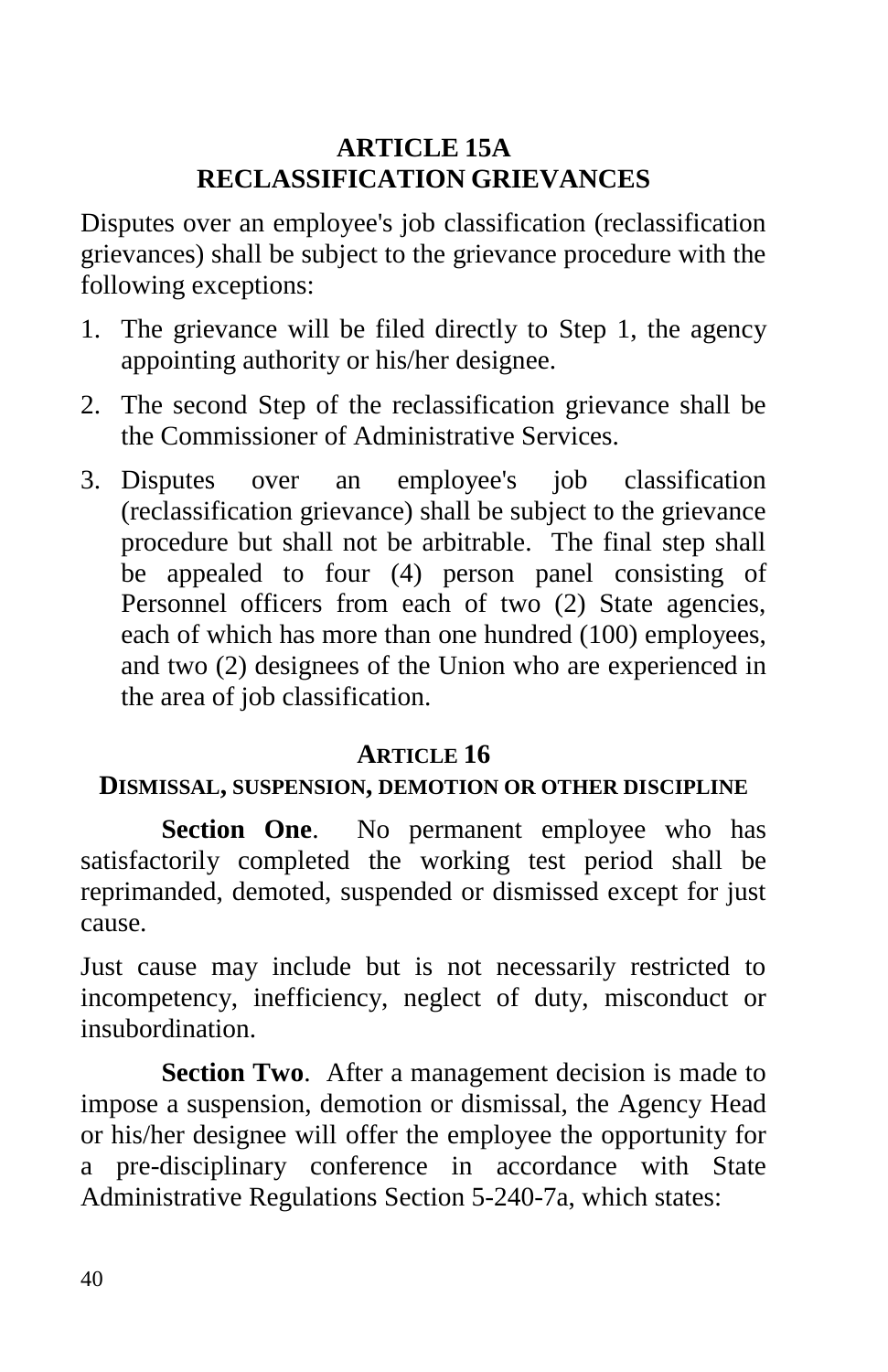"(a) Prior to a decision to suspend an employee, demote an employee except at the request of the employee or dismiss an employee, the appointing authority shall provide the employee with oral or written notice. (See MOU IX, Appendix B) The notice shall include what form of action is being considered, shall contain a concise statement explaining what evidence supports the imposition of the action that is being considered and shall state a specific time and place for a meeting where the employee will be given an opportunity to present his side of the story and reasons why the employee feels that the action being considered should not be taken. The meeting will be held by the appointing authority or the appointing authority's designee.

(b) If written notice is given, it may be mailed, return receipt requested, or hand delivered to the employee at work. If the notice is mailed, the time of the meeting when the employee

will be given an opportunity to present his side of the story shall be no sooner than five working days following the mailing of the notice. If the notice is hand delivered to the employee at work or given orally, the time of the meeting when the employee will be given an opportunity to present his side of the story may be any time following receipt of the notice, including immediately following the receipt of the notice unless the complexity of the charges requires additional time. In such case the employee may request and be granted a reasonable amount of time before being required to respond.

(c) If an employee declines or fails to attend the prediscipline meeting, the appointing authority may proceed with disciplinary action consistent with the notice provided under this section.

Written notice of the formal disciplinary action (suspension, demotion or dismissal) shall be sent to the employee by certified mail or served in person. A copy of such notice shall be provided to the Local Union President by certified mail within twenty-four (24) hours of the notice to the employee, or by the close of the next business day.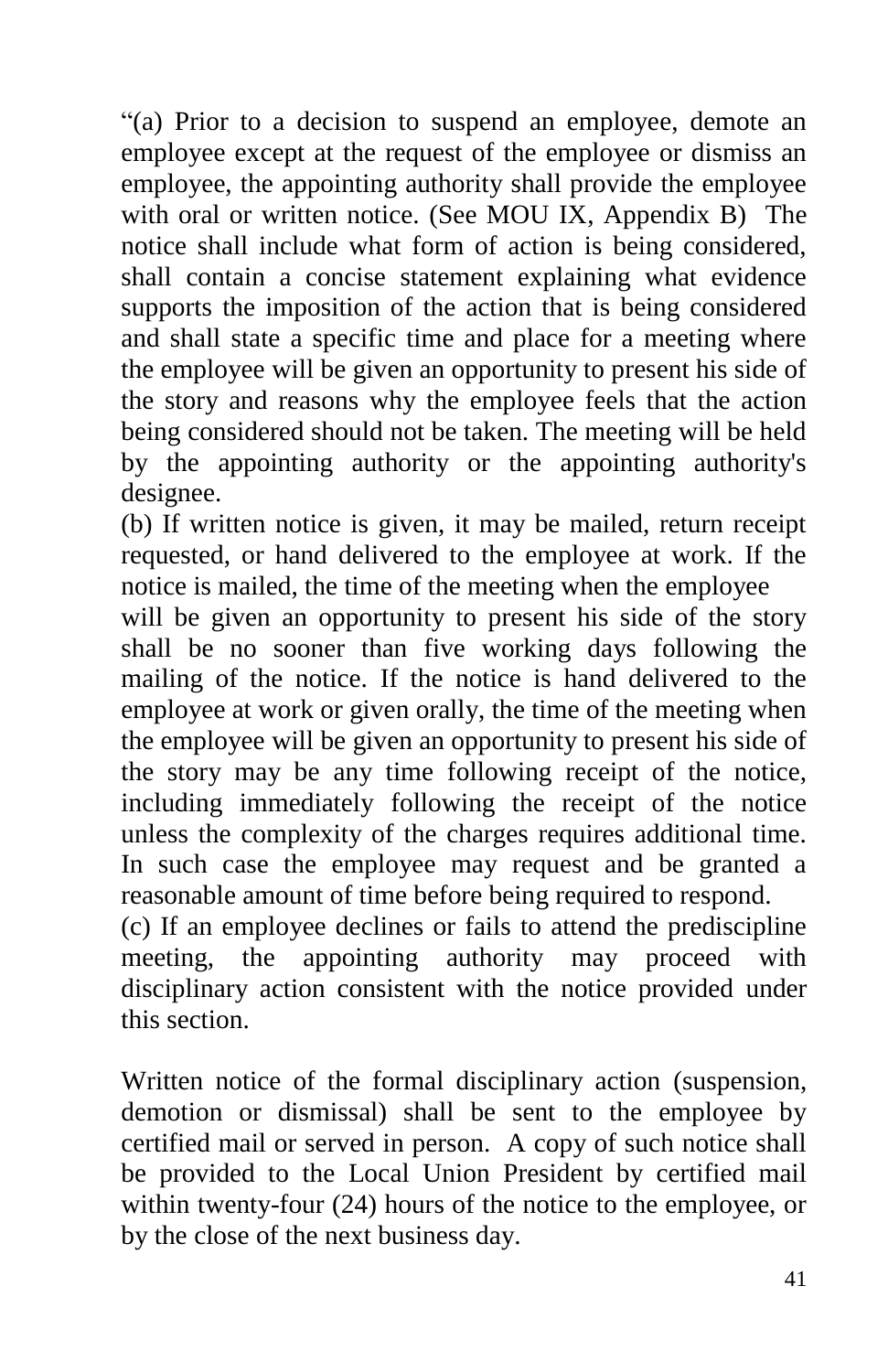When oral notice is provided, all required information of the Regulation shall be affirmed in writing. Such letter shall be provided to the employee simultaneously with the oral notice, with a carbon copy for the Union Local President.

Unless waived by the employee, the Union Local President, or designee, shall be present at the pre-disciplinary conference to represent the employee and to discuss possible resolution. It is understood that this shall not unduly delay the meeting.

**Section Three.** Notwithstanding the provisions of Section Two, advance notice of suspension or dismissal may be waived in cases where:

**(a)** the Agency Head or his/her designee determines that there is probable cause that the employee's action(s) constitutes serious misconduct affecting the public, the welfare, health or safety of patients, inmates or state employees or the protection of state property;

**(b)** the Agency Head or his/her designee determines that there is probable cause that the employee's continued presence on the job would severely interfere with operations. Such determination shall be reviewable through the grievance and arbitration process.

In these cases, a notice of discipline shall be served no later than five (5) days following the date the employee is suspended or dismissed.

Section Four. Permanent employees shall submit grievances concerning dismissal, suspension or disciplinary demotion directly to Step II of the grievance procedure within twenty (20) calendar days of the written notice. By mutual agreement, such a grievance may be expedited directly to arbitration. All other disciplinary grievances shall be filed in accordance with Article l5.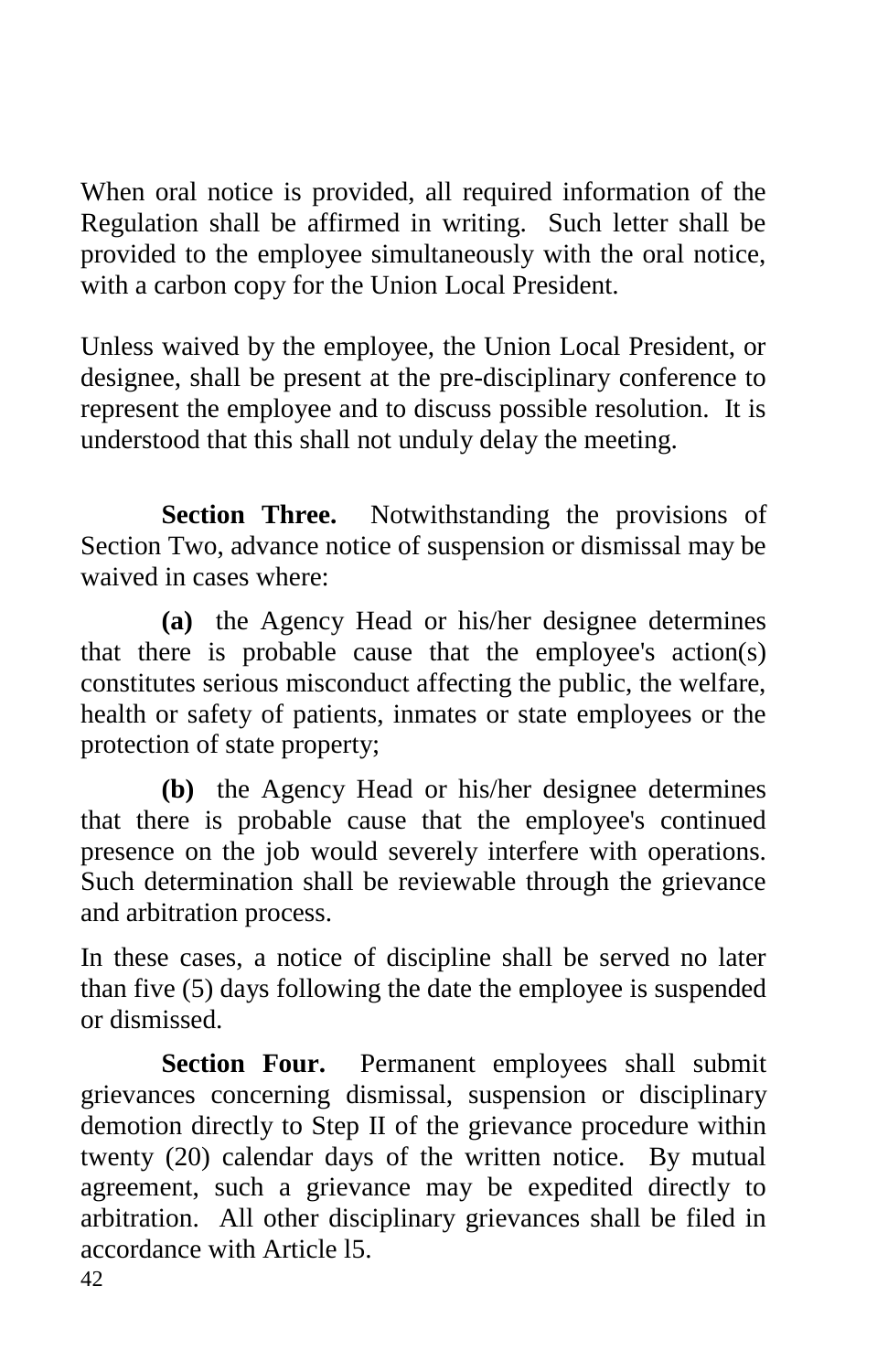All grievances filed directly to Step II shall include a copy of the disciplinary notice and a copy of the grievance form shall be sent concurrently to the employee's agency designee.

**Section Five.** The State reserves the right to discipline or discharge employees for breach of the No Strike article. An employee may grieve whether he participated in a violation of such Article directly to Step II. If in an arbitration proceeding the Employer establishes that the employee(s) breached the No Strike article, the arbitrator shall not substitute his judgment for that of the Employer as to the appropriateness of the discipline imposed.

**Section Six.** The grievance procedure shall be the exclusive forum for resolving disputes over disciplinary action and shall supersede all preexisting forums. It is understood that the arbitrator's remedial powers include reinstatement with full back pay and restoration of all other rights.

**Section Seven. Employer Conduct for Discipline.** If an Employer has reason to reprimand or counsel an employee, it shall be done in a manner that will not embarrass the employee before other employees or the public.

**Section Eight.** An appointing authority may, pending an investigation of alleged action which constitutes ground for dismissal (including disposition of criminal charge against the employee), place the employee on leave of absence with pay not to exceed sixty (60) days. The employee shall be given written notice of the leave of absence with pay which shall state the effective date, the duration of such leave and the reasons why the action is being taken. A report of the leave, together with a copy of the notice to the employee shall be forwarded immediately to the Commissioner of Administrative Services. If the employee is not dismissed as a result of the investigation (or within the sixty (60) days), he/she shall be reinstated retroactive to the starting date of the leave. Such reinstatement, however, shall not preclude other disciplinary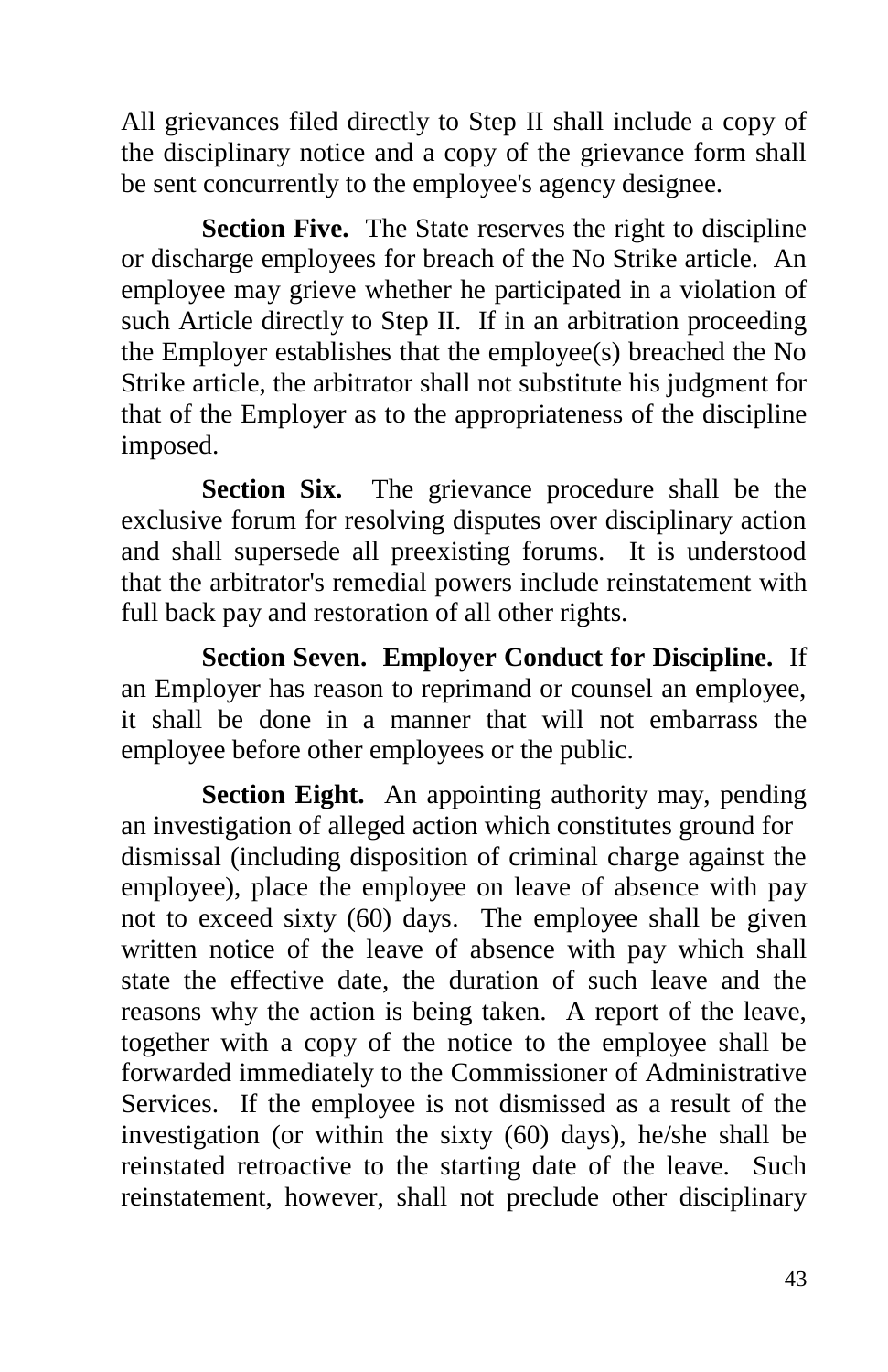action under appropriate regulations. If dismissal results, notice shall be given as provided above.

In all cases where practicable, the State will investigate the possibility of alternative assignment. If an employee is placed on administrative leave, the Local Union President shall be concurrently notified.

**Section Nine. Interrogation.** An employee who is being interrogated concerning an incident or action which may subject him/her to disciplinary action shall be notified of his/her right to have a Union steward or other representative present, upon request, provided, however, this provision shall not unreasonably delay completion of the interrogation. This provision shall be applicable to interrogation before, during or after the filing of a charge against an employee or notification to the employee of disciplinary action.

The provisions of this Section shall not be interpreted to prevent a supervisor from questioning an employee at the workplace.

**Section Ten**. Whenever practicable, the investigation, interrogation or discipline of employees shall be scheduled in a manner intended to conform with the employee's work schedule, with an intent to avoid overtime. When any employee is called to appear at any time beyond his/her normal work time and actually testifies, he/she shall be deemed to be actually working. This provision shall not apply to Union Stewards or Executive Board members.

#### **ARTICLE 17 HOURS OF WORK AND WORK SCHEDULES**

**Section One.** Work Schedules. (a) Standard Workweek. The standard workweek for full-time employees shall be forty (40) hours in five (5) consecutive days with regularly established starting and ending times. Employees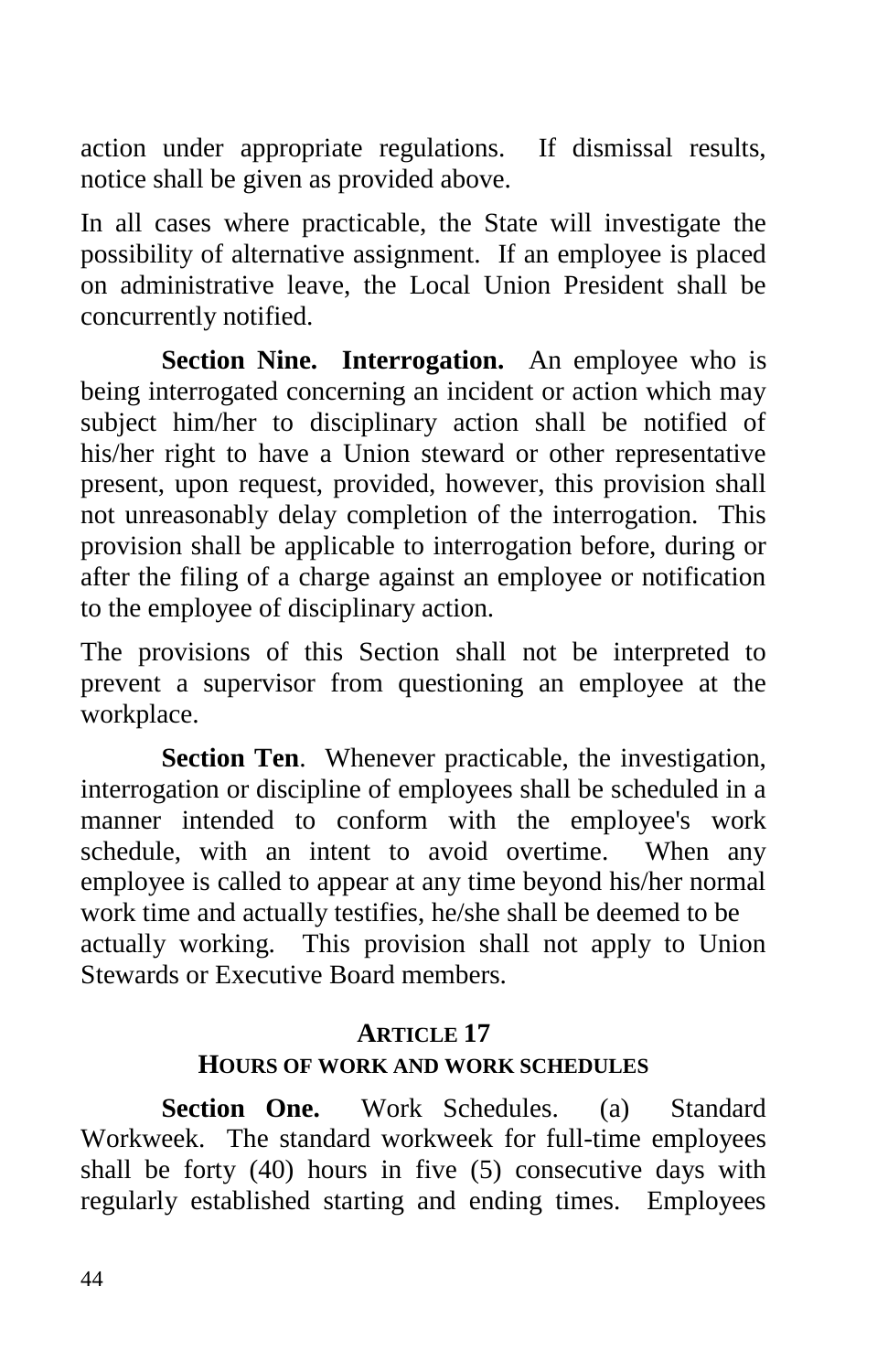who are on standard workweeks shall receive three (3) weeks notice of any change in scheduled hours except in emergencies.

In the case of a contemplated significant change in agency operating hours and/or the establishment of significantly different work schedules, the following steps shall be taken:

**(l)** The Employer shall consider recommendations of appropriate professional staff representatives as to the necessity of the change and, if the change is to be effected, proper staffing needs.

**(2)** Staffing needs will be met by volunteers before employees are assigned provided that there are sufficient volunteers qualified to do the work.

**(3)** If there are not enough volunteers, preference for schedule selection shall be given to the most senior employees qualified to perform the work until staffing needs are met.

**(b) Nonstandard Workweek**. A nonstandard workweek for full-time employees shall average five (5) workdays and forty (40) hours per week over a period of eight (8) weeks or less. Employees who are on nonstandard workweeks shall have regularly established starting and ending times and shall receive two (2) weeks notice of any schedule change, except in emergencies.

**(c) Unscheduled Workweek**. An unscheduled workweek for full-time employees shall be forty (40) hours in five (5) consecutive days, with starting and ending times determined by the requirements of the position.

**(d)** During the life of this Agreement, prior to the establishment or dis-establishment of nonstandard or unscheduled workweeks as defined in subsections (b) and (c) above, the State shall notify the Union. A period of thirty (30) days shall be allowed for discussion and good faith negotiation over the proposed schedule change(s). If no agreement is reached within the thirty (30) day period, the State reserves the right to implement its last proposal.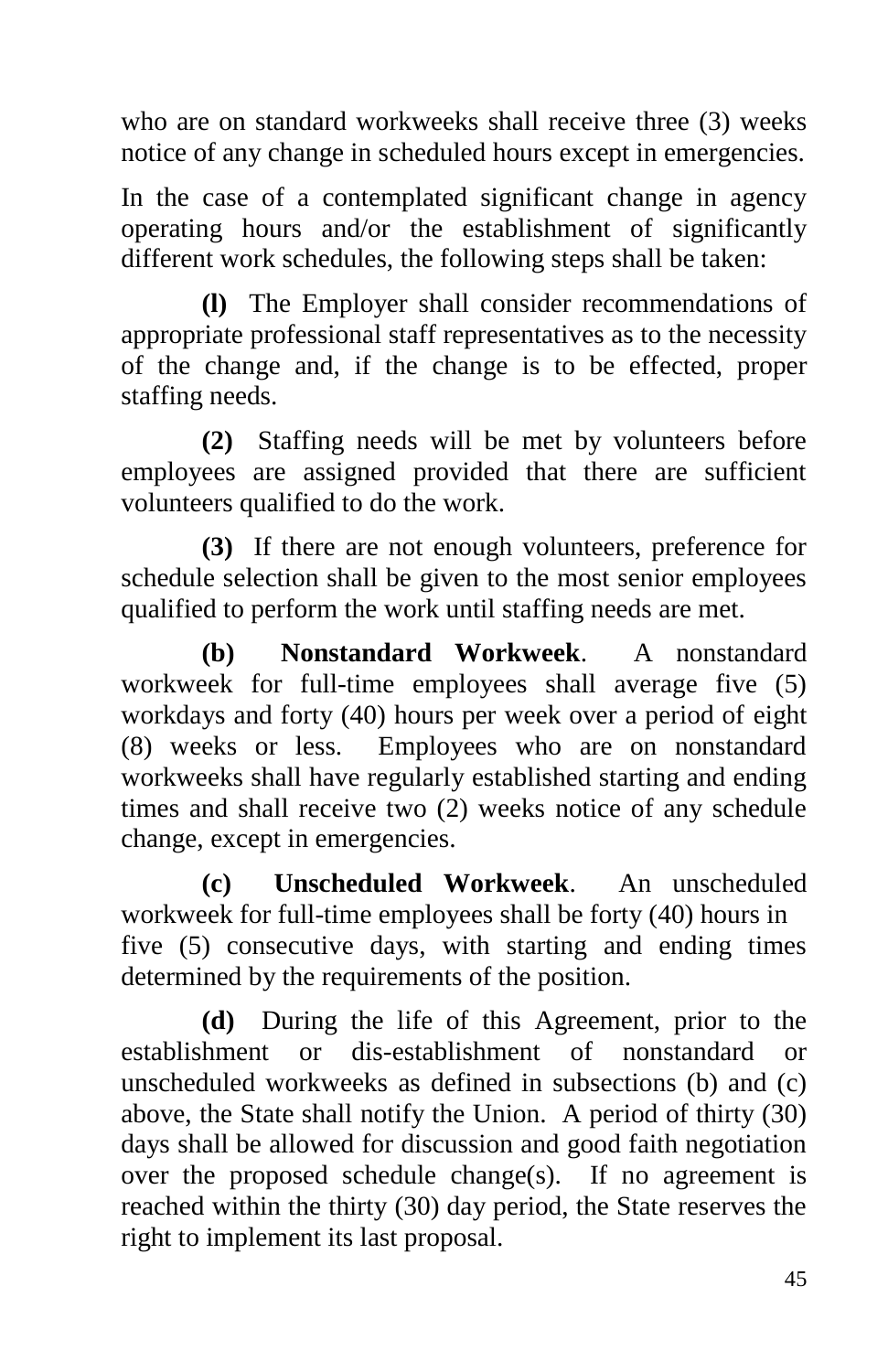Any employee whose workweek is to be changed from a standard workweek to such newly established nonstandard or unscheduled workweek, or from a nonstandard or unscheduled workweek to a standard workweek, shall be given at least two (2) weeks notice of the change.

**(e)** Work schedules shall not be changed for the primary purpose of avoiding the payment of overtime.

**Section Two.** Upon request of an employee and by mutual agreement amongst the employee, the Union and an appropriate management designee, the employee's work schedule may be rearranged to accommodate needs in such areas as child care, family care, medical requirements, transportation or participation in an educational program.

**Section Three.** The State reserves the right to establish work schedules at variance with Section One above in order to meet emergency needs such as a fuel emergency. Prior to implementing such an alternative work schedule, the State shall notify the Union. A period of thirty (30) days shall be allowed for discussion and good faith negotiation with the Union over the proposed schedule change(s). If no agreement is reached within the thirty (30) day period, the State reserves the right to implement its last proposal.

In addition, the State and the Union shall cooperate in developing experimental programs to determine the feasibility of establishing alternative work schedules such as flextime. Implementation of such experimental programs shall be by mutual agreement between the State and the Union.

**Section Four. Meal Periods.** Meal periods shall be scheduled close to the middle of a shift consistent with the operating needs of the agency.

Employees who are required to supervise inmates/clients or patients during meal periods shall have such time counted as work time.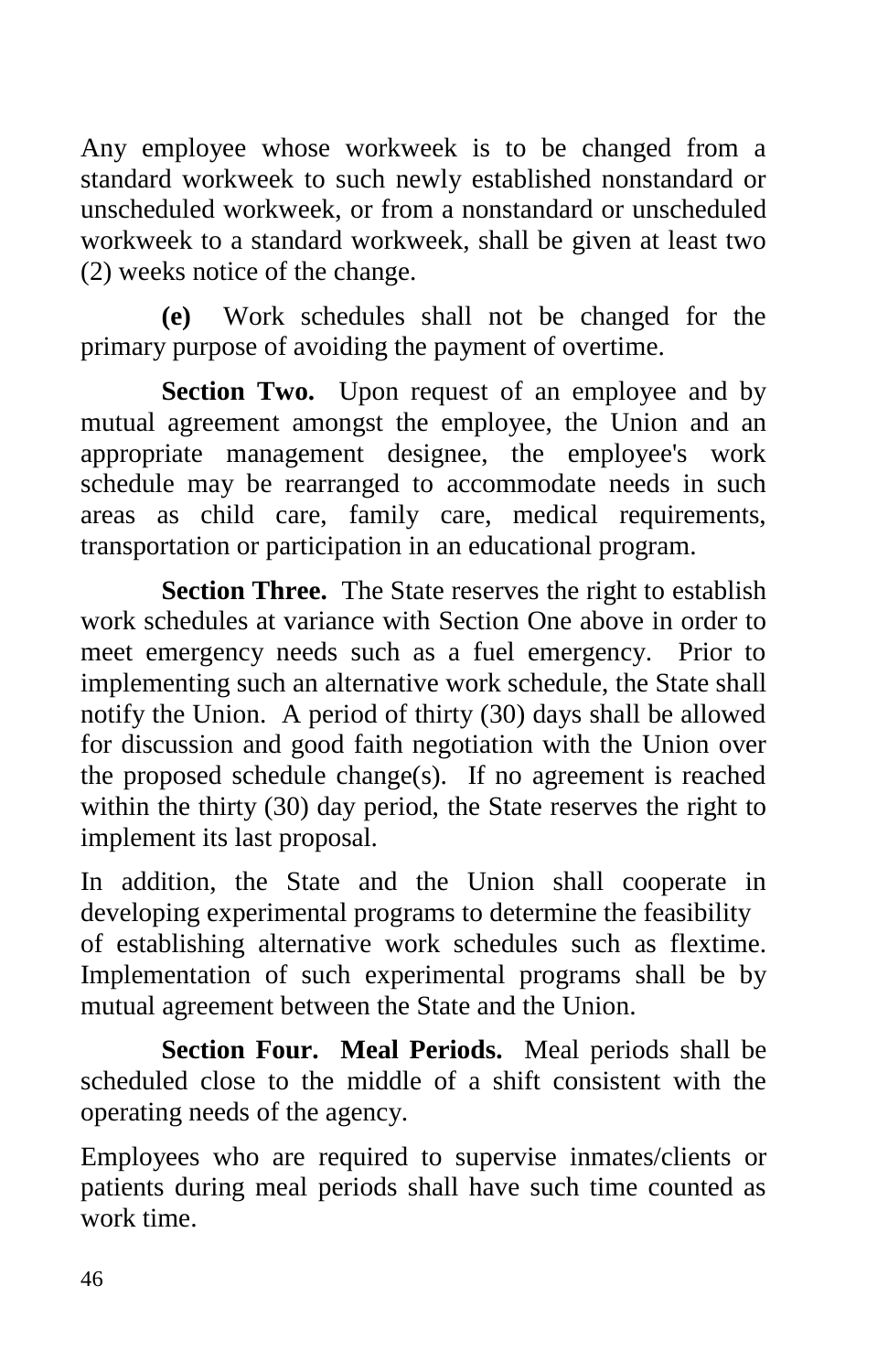**Section Five.** Subject to the operating needs of the agency, employees will be granted rest periods of fifteen (l5) minutes in each half shift. Said rest periods shall be scheduled to meet the needs of the Employer and shall ordinarily be scheduled in the middle portion of each half shift.

Notwithstanding the above provisions, such rest periods will be granted in a manner which will guarantee no break in service to the clientele served by the work location. There may be temporary emergency situations requiring the employees' constant presence in the work situation where the rest period cannot be granted. Notwithstanding the above, the employee shall not waive his/her right to grieve where a pattern of denial of rest periods over a period of time can be shown.

# **ARTICLE 18 OVERTIME**

**Section One.** (a) The provisions of this Section shall be interpreted consistent with Section 5-245 except when specifically provided otherwise.

(b) The State will continue to pay overtime to eligible employees at the straight time rate for hours over thirty-five (35) but under forty (40), and at time-and-one-half for hours worked over forty (40), except as provided otherwise in Section 5-245 for employees on rotating shifts and unscheduled positions and classes and except for averaging schedules approved by the Commissioner of Administrative Services. Except as provided below, the payment of straight time for overtime hours worked over thirty-five (35) but under forty (40) shall not be used as a basis for extending the regular workweek beyond thirty-five (35) hours, provided, however, the State shall retain its right to require overtime under Regulation 5-245-l. Reference in this Article to changes in work schedules shall refer to the regular workweek up to but not beyond forty (40) hours with respect to those classes in which such regular work schedules have already been approved by the Commissioner of Administrative Services for some but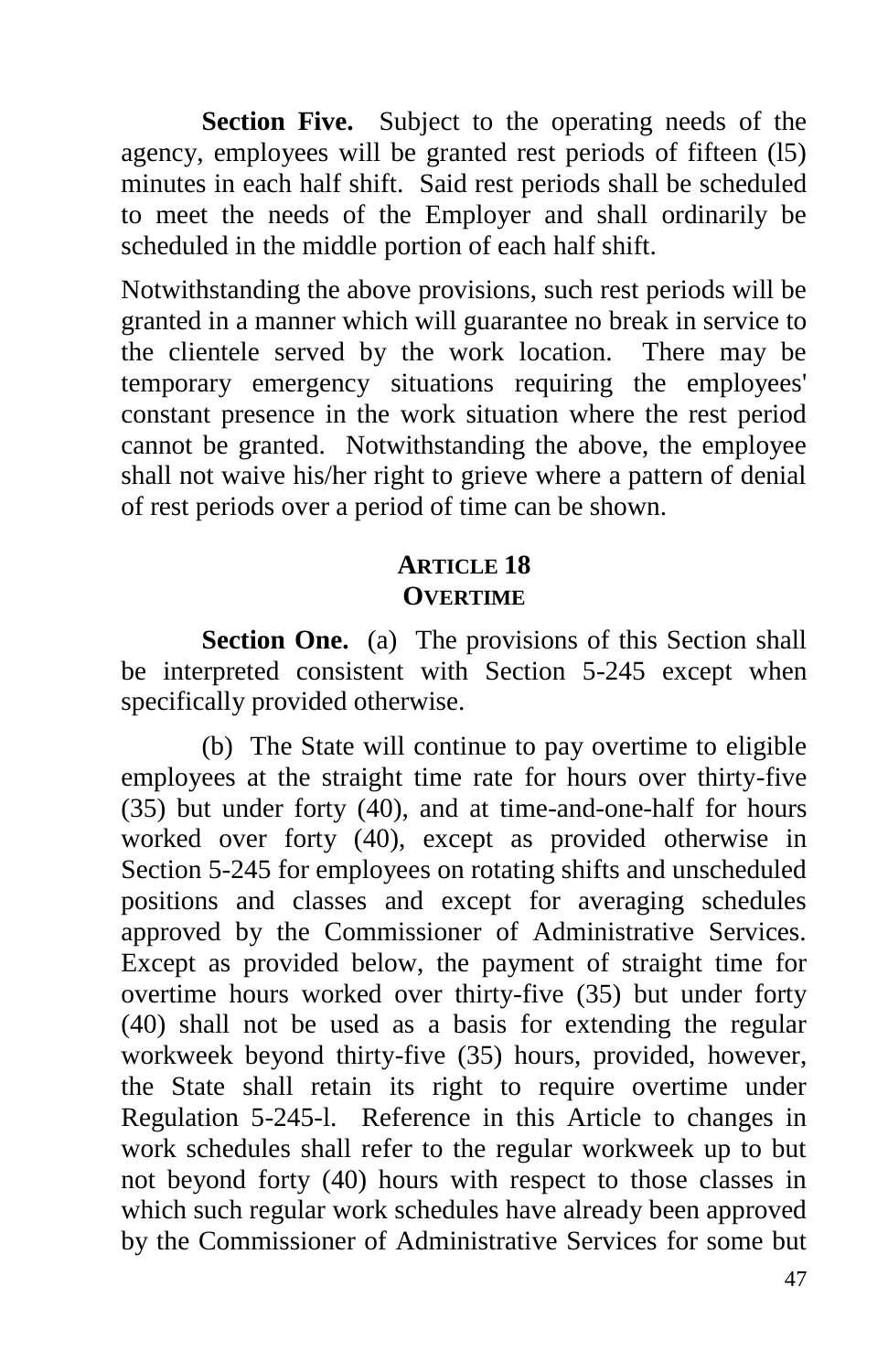not all of the employees in any such class. Whenever possible, volunteers will be solicited before employees are assigned.

**Call Back Pay.** Employees who have left work after the end of their scheduled work shift and who are called back to work shall receive a minimum of four (4) hours of overtime. This provision shall not apply to employees who are called in early prior to their regular starting time and work through their regular shift.

(a) Overtime pay shall not be pyramided.

(b) When practicable, overtime checks shall be paid no later than the second payroll period following the overtime worked.

# **Section Two. Distribution of Overtime**.

The parties recognize that an equalization effort for the distribution of overtime is a beneficial activity. Therefore each agency, in conjunction with the local union, shall develop an acceptable rotational system. Each rotational system will contain the following procedural recognitions:

- 1. Volunteers are the preferred means to meet overtime requirements.
- 2. Employees shall be provided an opportunity to be included on a voluntary list by classification, annually and upon hire or transfer.
- 3. The list(s) shall be arranged within classification in order of seniority. Overtime offerings shall follow seniority sequence.
- 4. Overtime shall be offered first to the senior employee with the fewest hours if credited (charged) overtime to his/her record.
- 5. The period of overtime crediting will be the contract year.
- 6. Each offer of overtime will be recorded as equal to time worked for distribution purposes.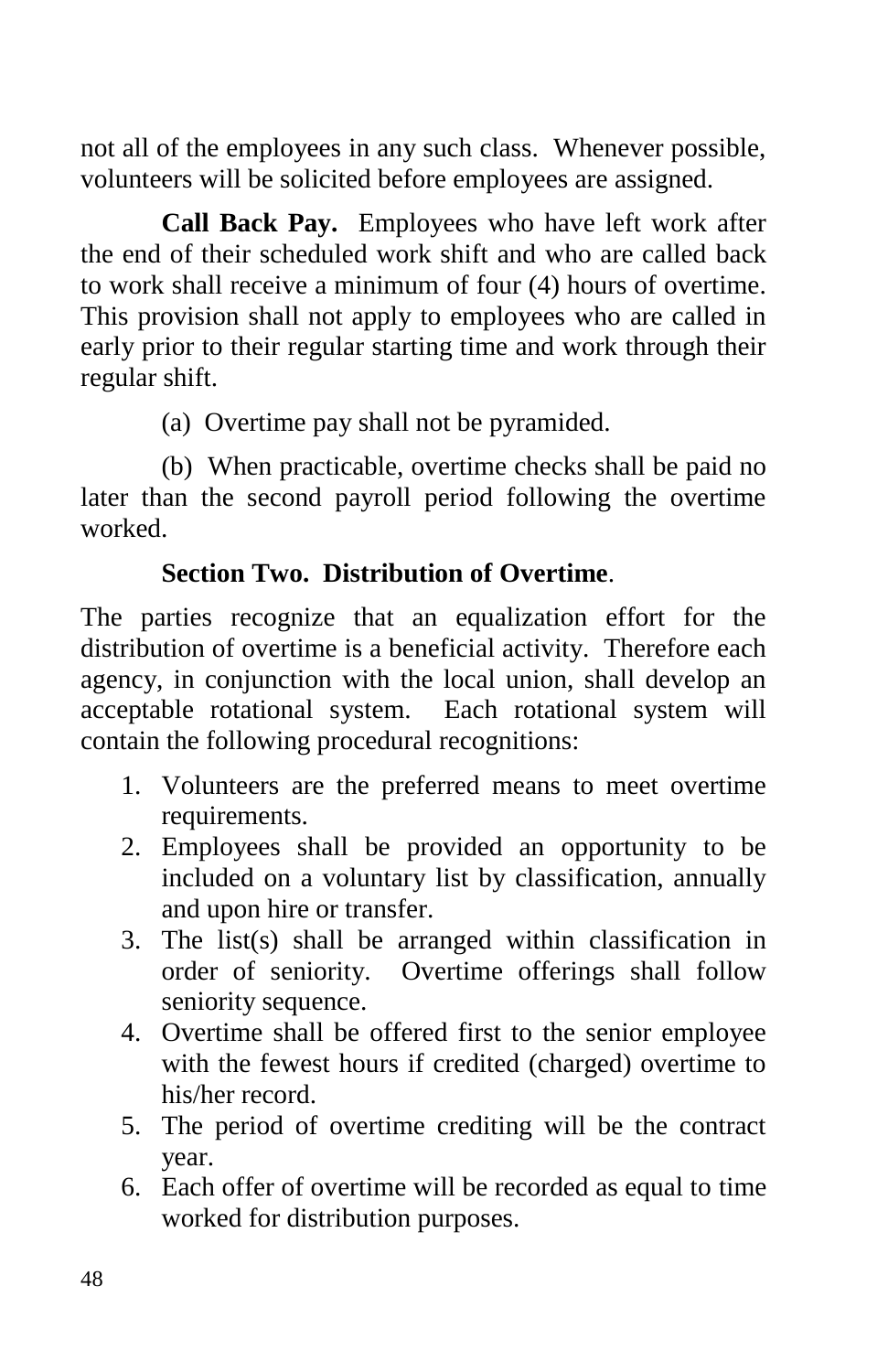- 7. In the event no volunteers accept the offering, the least senior employee on the list with the fewest overtime hours credited shall be drafted to work.
- 8. Overtime requirements may be determined by case assignments; in such situations the overtime may be assigned accordingly. General overtime assignments will be adjusted to account for these case assignments in the distribution procedure.
- 9. In the event of a missed opportunity of overtime (not being contacted in rotation) the remedy will be a makeup turn in the rotation.
- 10. In the event there are no volunteers (list) for overtime assignments, the agency retains its right to order employees to work. A refusal to work overtime when ordered by an appropriate authority shall subject an employee to disciplinary action.
- 11. An employee who has not volunteered to be included on a voluntary list shall not be penalized for such refusal.
- 12. The appointing authority shall allow agents of the exclusive representative to inspect official records of overtime worked.

**Section Three**. Pursuant to C.G.S. section 5-245(b)(1), the employees in the following classification are deemed exempt from overtime payment requirements within this collective bargaining agreement:

Employment Security Appeals Referee Employment Security Associate Appeals Referee Employment Security Principal Appeals Referee HRO Assistant Commission Counsel 1 (except as provided otherwise by the separate agreement for those functioning as HRO Investigators) HRO Assistant Commission Counsel 2 Labor Department Operations Coordinator Labor Department Program & Services Coordinator Protection & Advocacy Program Director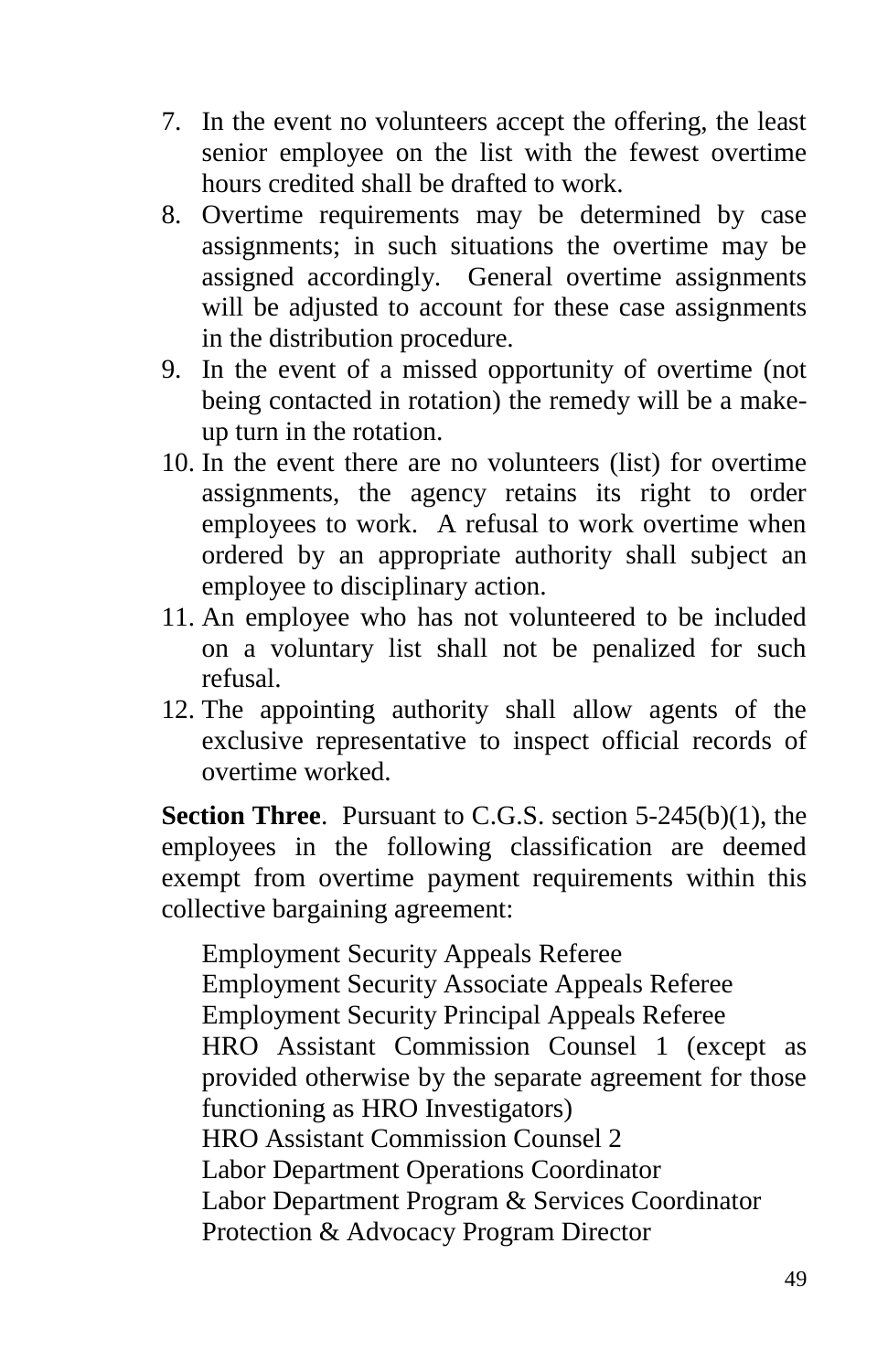Youth Wilderness School Assistant Director Youth Wilderness School Director

Said exempt employees shall be allowed to accumulate compensatory time during a four (4) month period of either July through October, November through February or March through June. The employee should schedule and use his/her accumulated compensatory time within the three (3) month period following the accumulation period.

In the event the employee fails to schedule the compensatory time, the agency shall schedule such time within the designated three (3) month period. In the event the employee is not allowed to use this compensatory time within the parameters of arranged schedules, the agency, upon request from the employee or the union, shall seek permission from the Office of Policy and Management (OPM) for payment of such compensatory time within the fourth  $(4<sup>th</sup>)$  month following the accumulation period. The employee will receive either compensatory time off or straight time payment for such time.

Notwithstanding the above, when the appointing authority determines that the granting of compensatory time off would create a hardship on the agency, payment of straight time may be granted with the advanced approval of the Secretary of OPM or designee.

The above provisions for compensatory time will not apply to any employees in the above classifications who are determined by the US Department of Labor to be nonexempt and therefore entitled to overtime pay under the provisions of the Fair Labor Standards Act.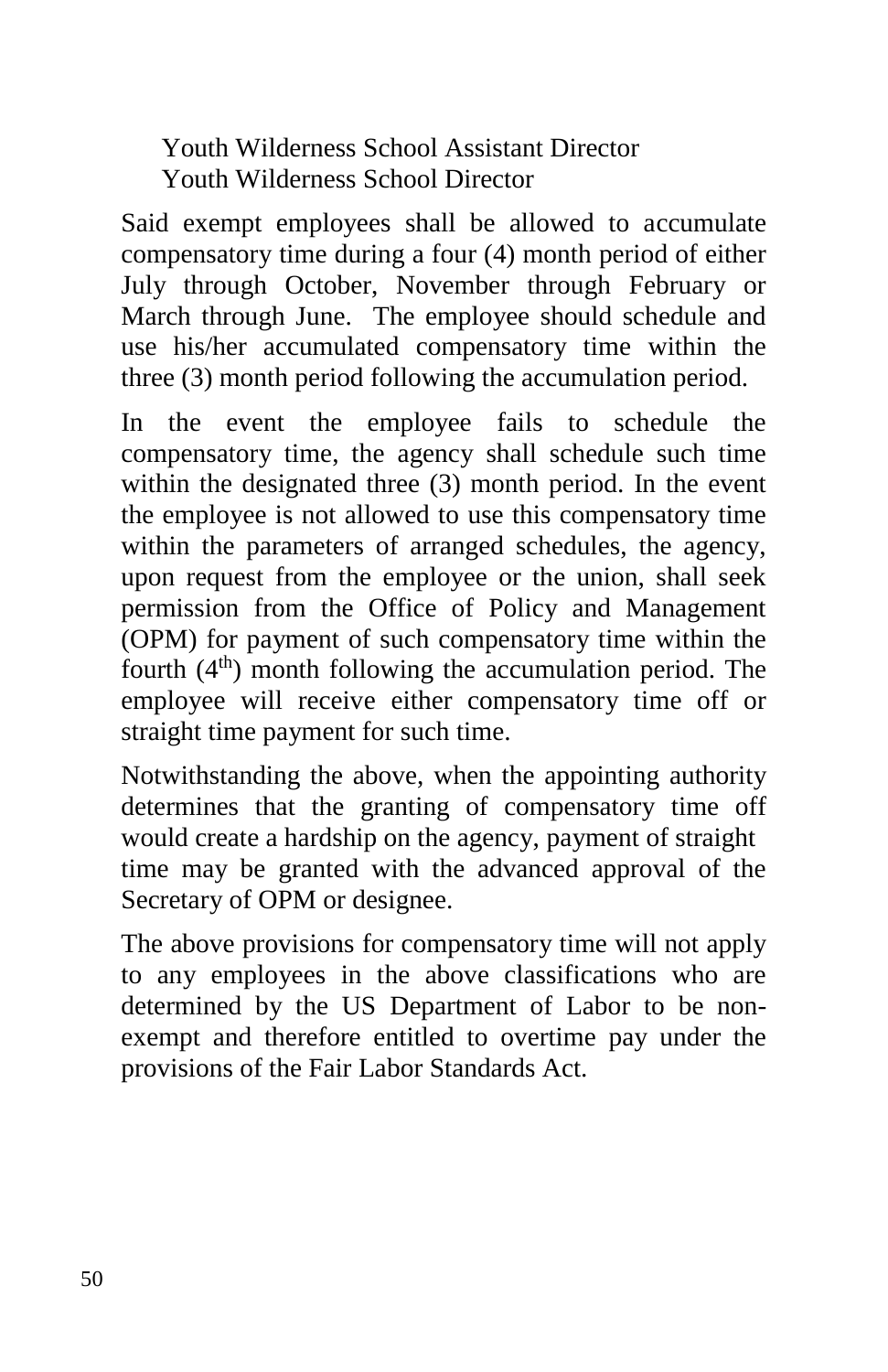## **ARTICLE 19 NON-DISCRIMINATION**

Section One. The parties herein agree that absent a bona fide occupational qualification neither shall discriminate against any employee on the basis of race, color, religious creed, sex, and recognizing sexual harassment as a form of discrimination, age, national origin, ancestry, marital status, mental retardation, physical disability, including pregnancy, lawful political activity, prior conviction of a crime, a previous mental disorder, sexual orientation, or gender identity or expression, engaging in a protected activity or previously opposing discriminatory practice.

**Section Two**. Subject to the provisions of Article 7, Section 4, neither party shall discriminate, interfere, restrain or coerce any employee on the basis of membership or nonmembership or lawful activity on behalf of the exclusive bargaining agent or exercise of rights under this agreement.

**Section Three.** Each employee shall be expected to render a full and fair day's work in an atmosphere of mutual respect and dignity, free from abusive and/or arbitrary conduct.

**Section Four**. An employee shall be entitled to Union representation at each step of the grievance procedure and at all disciplinary meetings and interrogations.

**Section Five.** No employee shall be requested to sign a statement of an admission of guilt to be used in a disciplinary proceeding without being advised of his/her right to union representation. If the employee waives the right to representation, such waiver shall be in writing.

**Section Six.** No employee shall be compelled to offer evidence under oath against himself/herself in any step of the Grievance and Arbitration Procedure. Testimony by the employee on his/her own behalf shall constitute a waiver of this protection.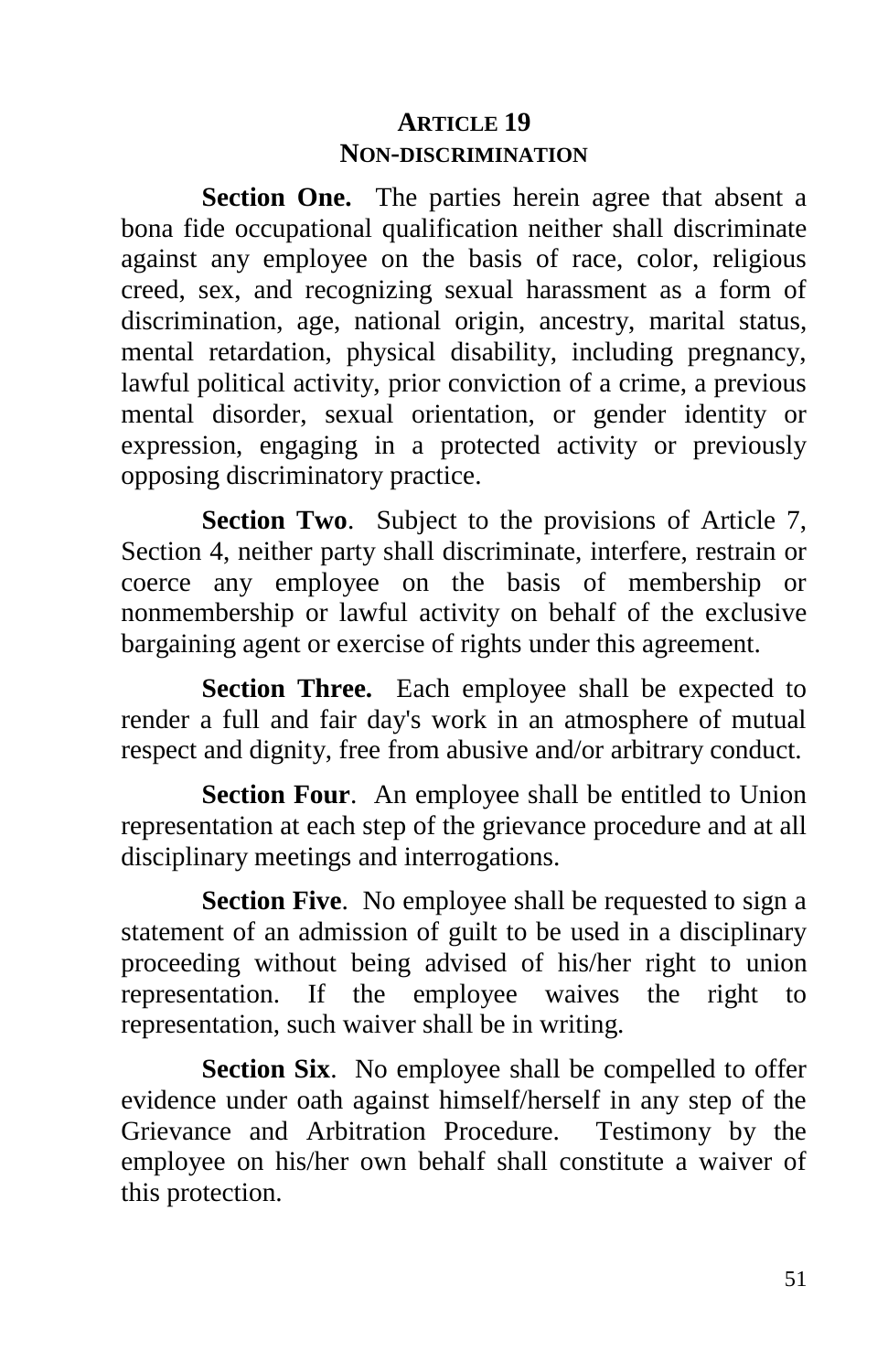**Section Seven**. In any off-duty conduct involving criminal charges or criminal investigation which yields no charges, statements made by the accused to an investigator or police officer shall not be admissible in a later administrative action unless clearly job related.

#### **ARTICLE 20 CONTRACTING OUT**

No full-time permanent employee will be laid off as a direct consequence of the exercise by the State of its right to contract out.

#### **ARTICLE 21**

#### **LABOR-MANAGEMENT COMMITTEE**

**Section One**. To facilitate communication between the parties and to promote a climate conducive to constructive employee relations, joint labor-management committees may be established at the agency level to discuss the implementation of this Agreement and other matters of mutual interest. Such committees shall include up to seven (7) representatives of each party. Among the matters which this committee may review are affirmative action matters, employee productivity, flexible work schedules including the identification and development of pilot programs designed to test the feasibility of this concept, safety and health issues and other issues pertaining to the provisions of this Agreement. Staff representatives of the Office of Labor Relations Services and the Union may participate in such meetings.

**Section Two**. Local labor-management committees may be established in large offices to discuss local problems. Local committees shall include up to three (3) representatives of each party. Problems outside of the scope of the local office shall be referred to the agency labor-management committee.

52 **Section Three**. Labor-management committee meetings may be requested by either party and shall be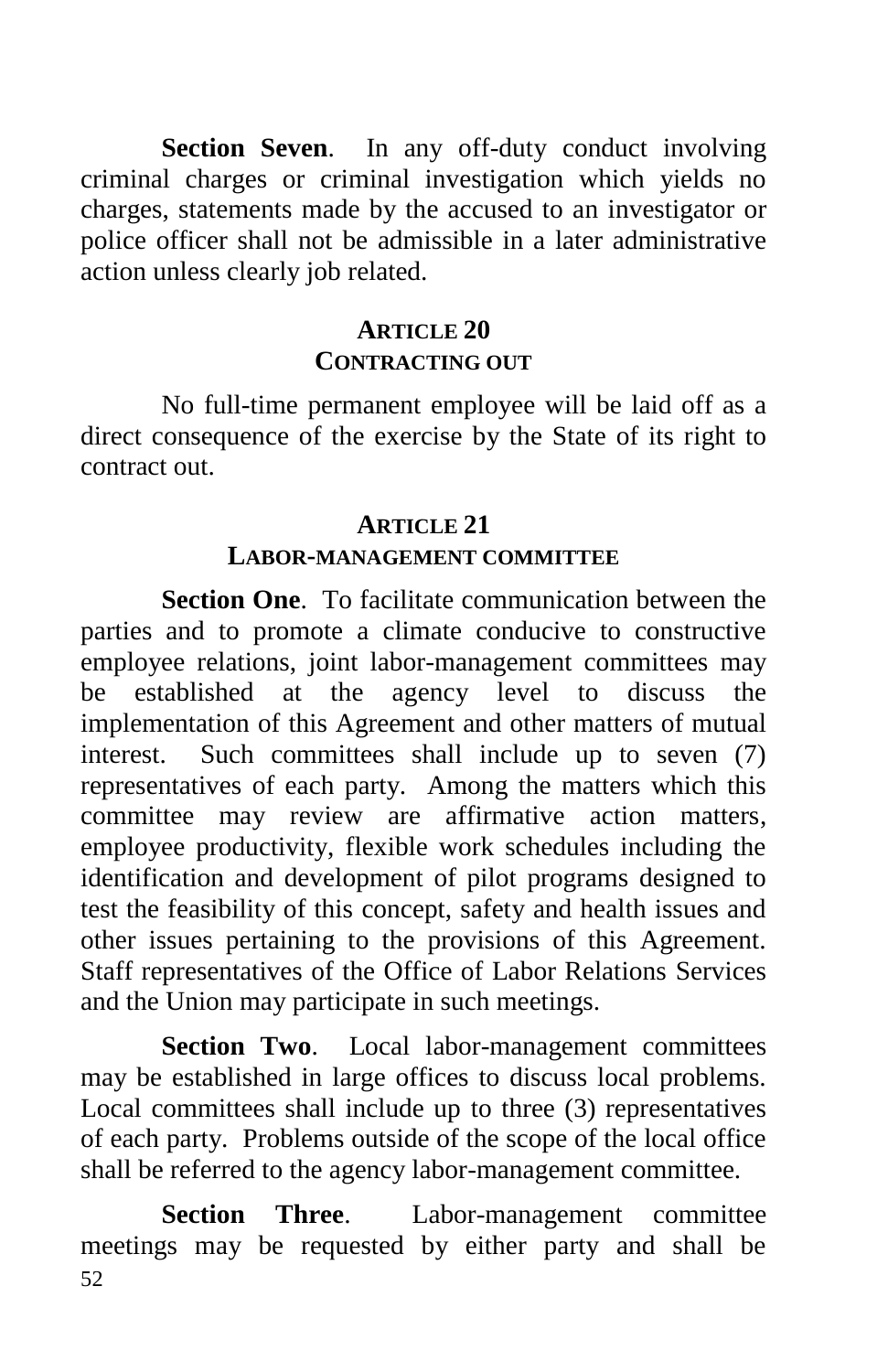scheduled at a mutually convenient time as soon as practicable. Agenda items may be submitted by either party, and if practicable, one (l) week in advance of a meeting.

**Section Four.** Approved time spent in such meetings shall neither be charged to leave credits nor considered as overtime worked.

**Section Five**. Labor-management committees shall have no authority to negotiate agreements, but may exchange letters of understanding and/or approved meeting minutes.

#### **ARTICLE 22 SAFETY**

**Section One. (a)** The employer shall provide a workplace free from unsafe or unhealthy conditions. The Employer shall make every effort to make repairs or to adjust unsafe or unhealthy working conditions as soon as possible after such conditions become known to the Employer.

No employee shall be required to perform work under unsafe or unhealthy conditions; provided, however, that an employee must follow the rule "work now, grieve later" unless there is imminent danger to the employee's physical well-being.

The employer shall provide training regarding "universal precautions," to newly hired employees, and any field employee not previously trained, who may be at risk to exposure to infectious or communicable diseases as a result of their job responsibilities. Training will include precautionary methods to avoid communicable diseases, such as, but not limited to, TB, Hepatitis B and HIV. All employees shall be informed by the employer of the standard procedure for getting Hepatitis B vaccine, as required by federal OSHA standards.

**(b)** Each agency, upon request from the union, shall establish an agency-wide safety committee. The subject matter for these committees will encompass the total arena of safety and health as applicable to the agency and its employees. The committee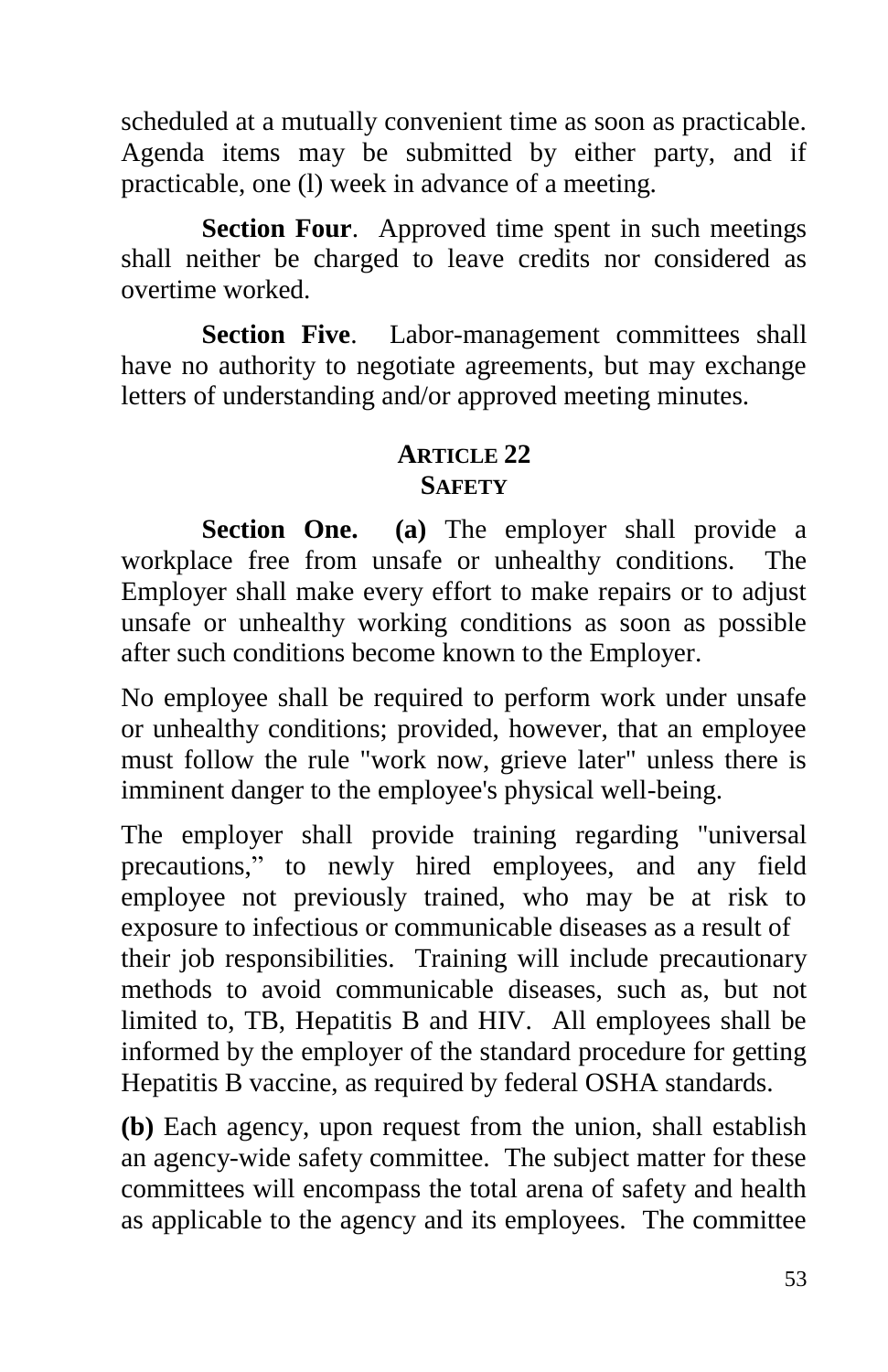shall be composed of an equal number of members from labor and management. The size of the committee shall not exceed ten (10) individual employees.

**Section Two**. After notification by the Union or employees, the Employer shall make every effort to make repairs or adjust unsafe or unhealthy working conditions where the safety and health of its employees are jeopardized. Such repairs and adjustments shall be made as soon as possible. If repairs or adjustments cannot be made promptly, the reasons shall be discussed with the Union and/or employees.

**Section Three**. The bargaining unit representatives agree to bring to the attention of the employer any conditions within the working environment deemed unsuitable under provisions of applicable laws or regulations. Should a dispute arise regarding interpretation of applicable directives or the nature of working conditions, including comfort conditions, or when there is no applicable law or regulation, and a dispute arises, the issue will be referred to Connecticut OSHA if it is not resolved by an agency designee. Disputes over unsafe or unhealthy work conditions shall be processed through the Labor Department for compliance with Connecticut OSHA.

**Section Four. Safety.** The State shall provide safety equipment for employees with field assignments. Such equipment shall be for universal precautions, i.e. wipes, rubber gloves, cleaning solutions and masks. The Employer shall furnish cell phones (or a communications device equal to or better than a cell phone) to employees assigned with the responsibility of making client-associated field visits. Financial and budgetary restrictions may influence the extent to which these devices are available.

#### **ARTICLE 23 INDEMNIFICATION**

54 **Section One.** The State shall continue to indemnify an employee for damage or injury, not wanton or willful, caused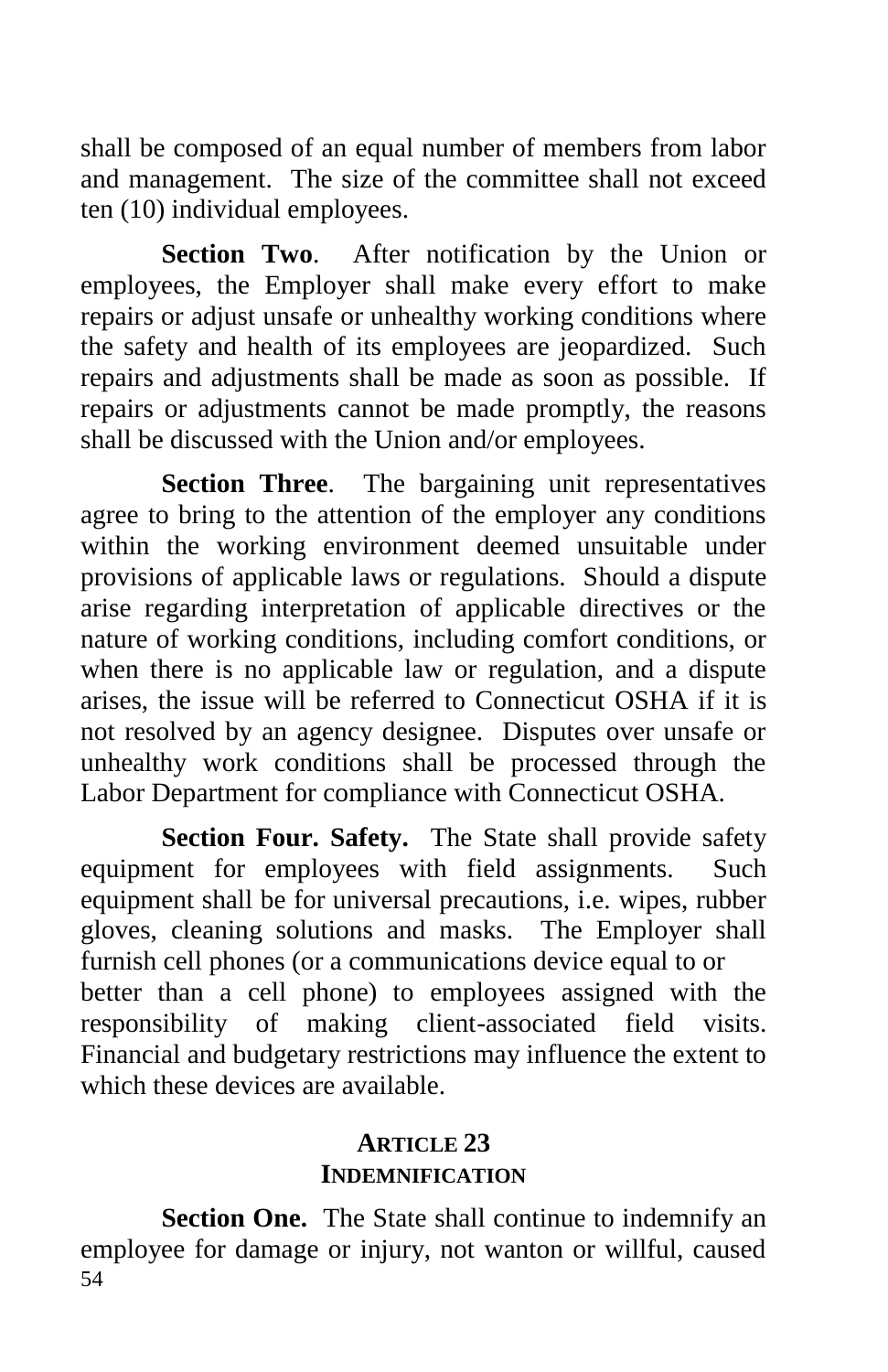in the performance of his/her duties and within the scope of his/her employment, as provided by Section 5-l4ld., Connecticut General Statutes.

**Section Two.** The State shall provide counsel to an employee who is sued for malpractice, provided that the employee was acting within the scope of his/her employment and was not acting in a willful or wanton manner.

In cases where the State is also a defendant and where there is a potential conflict of interest on the part of attorneys for the State, the employee may request that the State provide reasonable attorney's fees for private counsel.

Disputes over the State's obligations to provide counsel under this Section shall be subject to expedited arbitration. In deciding questions of whether an employee was acting within the scope of his/her employment or in a willful or wanton manner, the arbitrator shall give due weight to the remedial purpose of the indemnification statutes.

#### **ARTICLE 24**

## **PREGNANCY, MATERNAL AND PARENTAL LEAVE**

**Section One**. Health insurance coverage for disabilities resulting from or contributed to by pregnancy shall be available consistent with the requirements of applicable law.

**Section Two.** Disabilities resulting from or contributed to by pregnancy, miscarriage, abortion, childbirth, or maternity, defined as that period of time, as certified by the attending physician, in which an employee is unable to perform the requirements of her job, will be charged to any accrued sick leave and may be charged to any other accrued leave upon the exhaustion of accrued sick leave.

After the period of paid leave, an employee who remains disabled may request a medical leave of absence to the extent provided by existing statutes and regulations, as they may be amended.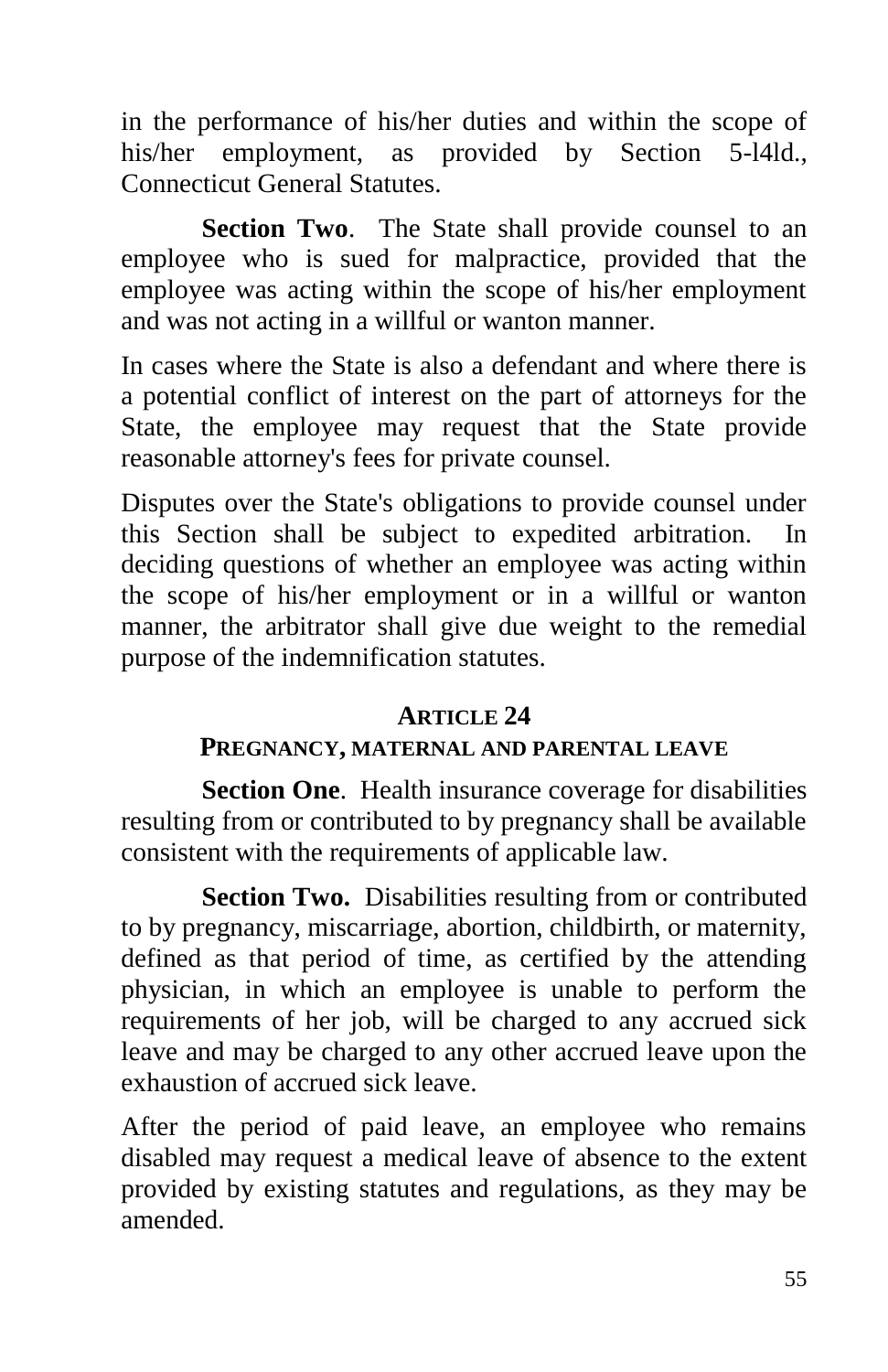**Section Three.** Up to three (3) days of paid leave, deducted from sick leave, will be provided to a parent in connection with the birth, adoption or taking custody of a child, or the prenatal or postnatal care of a spouse. Vacation or personal leave may also be used for such purposes, subject to the approval of the appropriate agency official.

**Section Four. Parental and Family Leave**. Parental leave and family leave shall be governed by C.G.S Section 31- 51kk (and any amendments) and the appurtenant regulations.

An employee who is granted a statutory non-disability leave may request and shall be granted the financial benefits of accrued vacation leave, personal leave and/or compensatory time during the period of statutory leave; however, such time, if taken during the period of statutory leave, shall not be utilized to extend the same leave for a period in excess of that described in the request for such leave or the statutory maximum.

Holidays which occur during the period covered by the leave provisions of C.G.S. Sec. 31-51kk shall not be compensated unless the employee is concurrently utilizing paid vacation, compensatory time or personal leave as may be permitted above and consistent with current practice.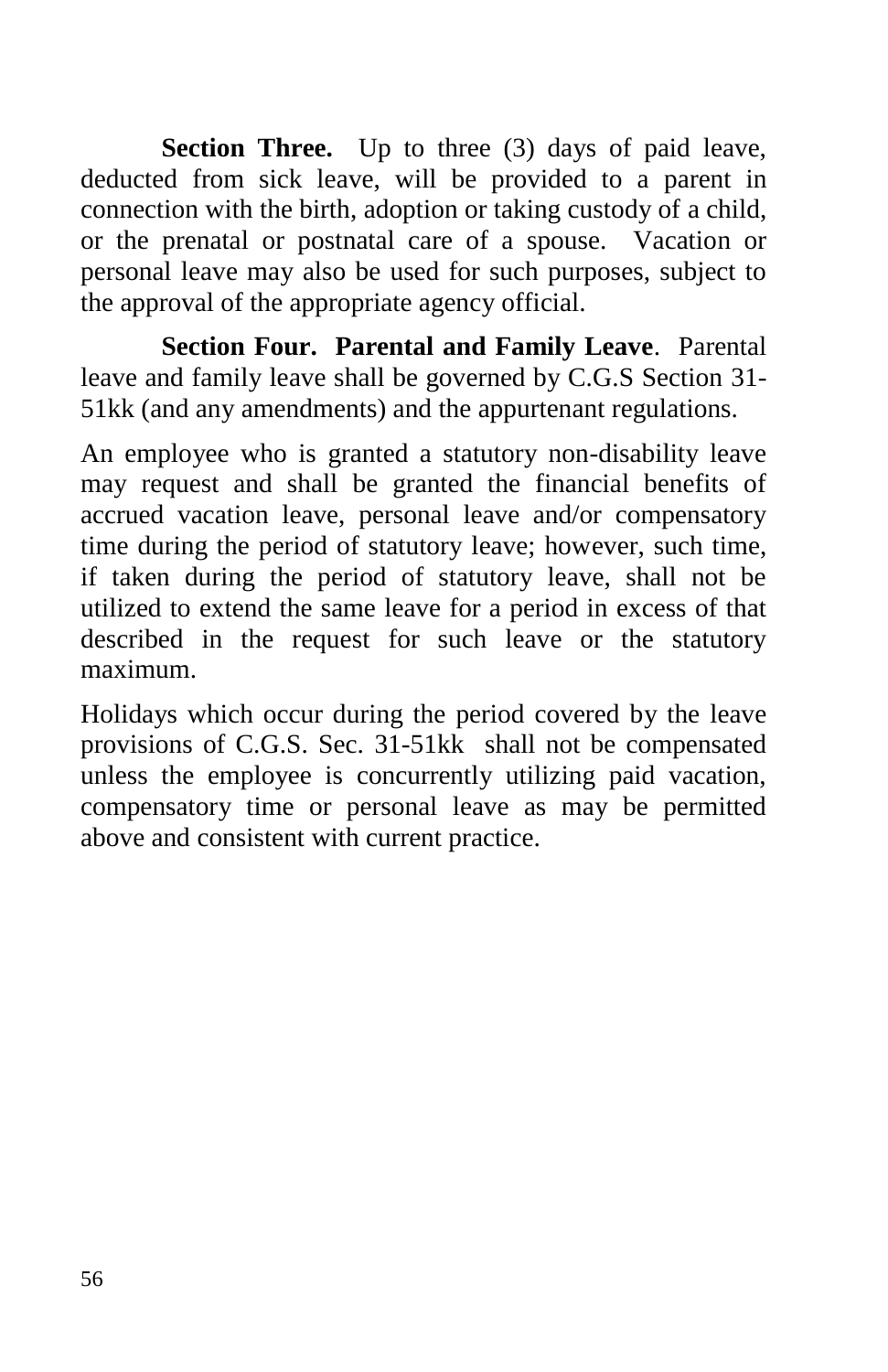## **Article 25**

#### **CIVIL LEAVE AND JURY DUTY**

**Section One. Civil Leave. (a)** If an employee receives a subpoena or other order of the court requiring an appearance during regular working hours, time off with pay and without loss of earned leave time shall be granted. This provision shall not apply in cases where the employee is a plaintiff or defendant in the court action.

**(b)** If a court appearance (not jury duty) is required as part of the employees assignment, time spent shall be considered as time worked. If the appearance requires the employee's presence beyond his/her normal work day, all time beyond the normal work day shall be paid in accordance with Article l7.

**Section Two. Jury Duty.** An employee who is called to serve as a juror will receive his/her regular pay less pay received as a juror for each work day while on jury duty. This provision shall not apply to "on call" jury time when the employee is able to be at work.

Upon receipt of a notice to report for jury duty, the employee shall inform the personnel office immediately. The Employer may request that the employee be excused or exempted from jury duty if, in the Employer's judgment, the employee's services are needed at that time.

Time spent on jury duty shall not be considered time worked for the purpose of completing a working test period or trainee requirements.

#### **ARTICLE 26 MILITARY LEAVE**

A full-time permanent employee who is a member of the armed forces of the State or any reserve component of the armed forces of the United States shall be entitled to military leave with pay for required field training, provided such leave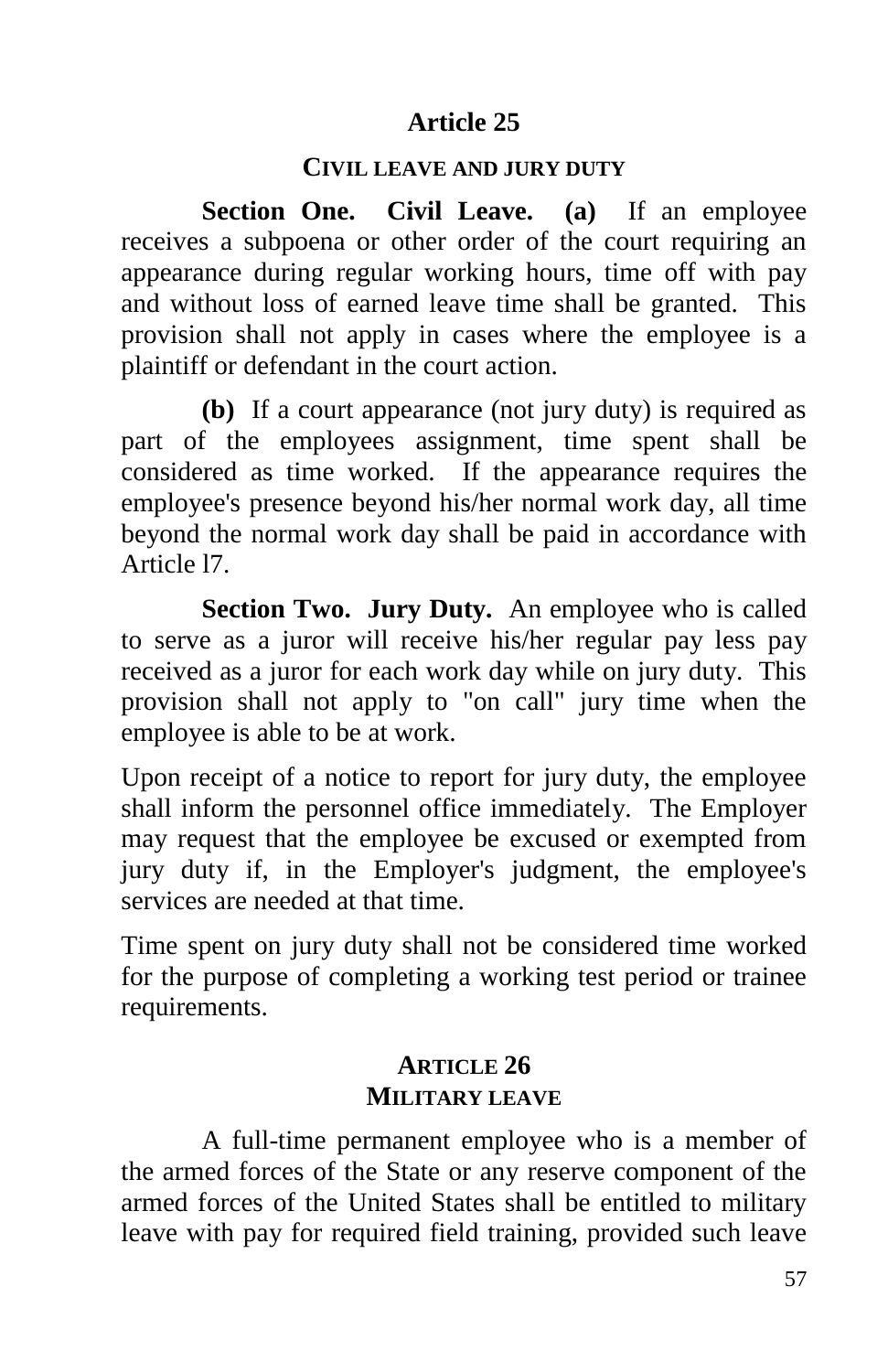does not exceed three (3) calendar weeks in a calendar year. Additionally, any such employee who is ordered to active duty as a result of an unscheduled emergency (natural disaster or civil disorder) shall be entitled to military leave with pay not to exceed thirty (30) calendar days in a calendar year. During such leave the employee's position shall be held, and the employee shall be credited with such time for seniority purposes.

Other requests for military leave may be approved without pay. Nothing in this Article shall be construed to prevent an employee from attending ordered military training while on regularly scheduled vacation. Employees may use accrued leave to attend other military functions such as drills or parades.

The provisions of this Article shall supersede Sections 5-248(c) and 27-33 of the Connecticut General Statutes and the appurtenant regulations of the Personnel Policy Board.

#### **ARTICLE 27 HOLIDAYS**

**Section One.** Full-time employees shall receive twelve (l2) paid holidays as follows: New Year's Day, Martin Luther King Day, Lincoln's Birthday, Washington's Birthday, Good Friday, Memorial Day, Independence Day, Labor Day, Columbus Day, Veteran's Day, Thanksgiving Day, Christmas Day, or a day designated by the State to be observed as a holiday in lieu thereof.

**Section Two**. Unless superseded in this Article, the provisions of Section 5-254 C.G.S. and the appurtenant regulations shall continue in force.

58 **Section Three. Overtime-Call-in on a Holiday. (a)** Each full-time permanent employee whose job does not require him/her to work on a holiday shall ordinarily receive the holiday off and shall receive his/her regular week's pay for the week in which the holiday falls. When such employee is called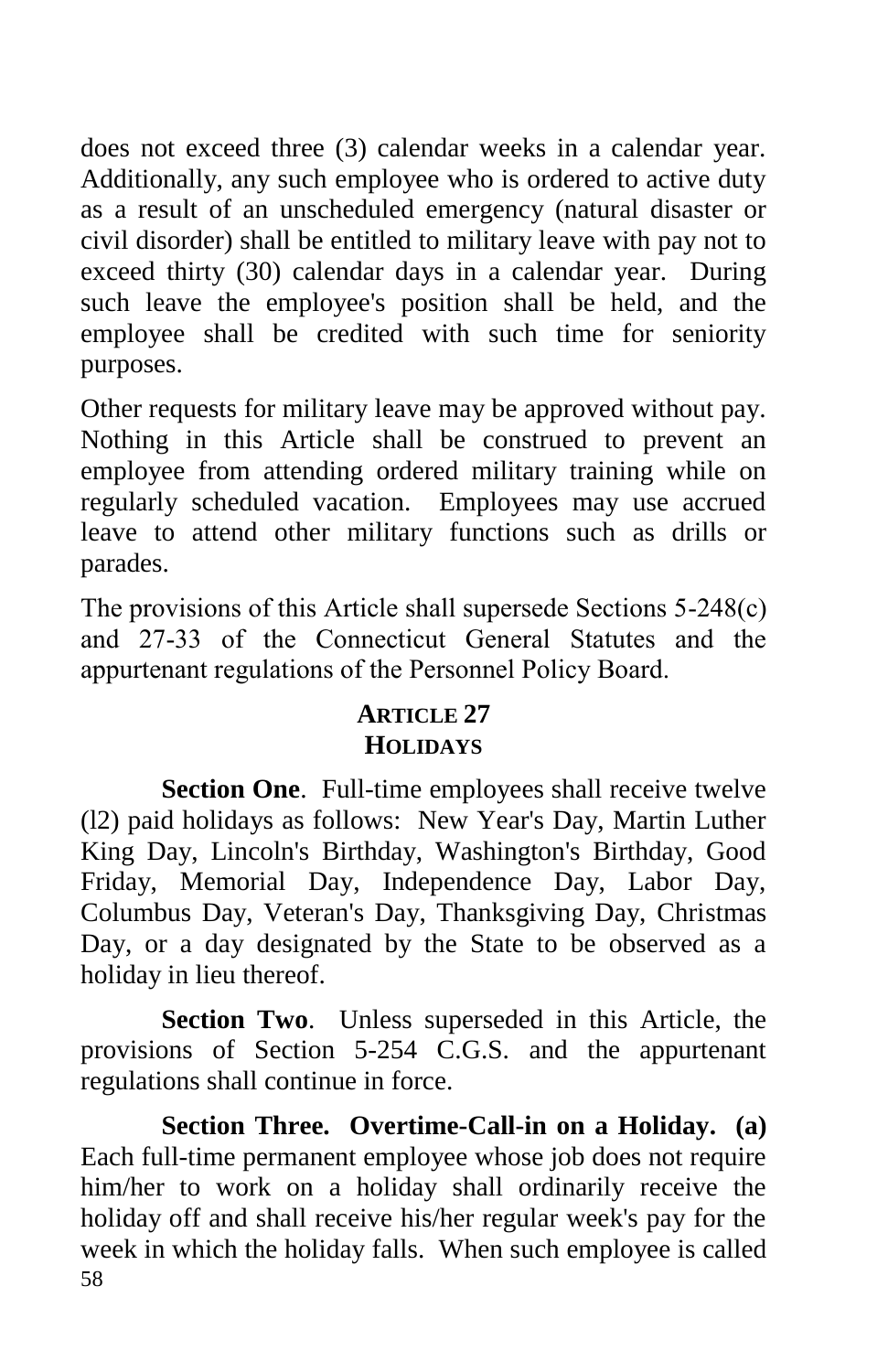in to work on a holiday, he/she shall receive overtime pay at the applicable rate but shall not receive a compensatory day off unless called in for less than four (4) hours, in which event the employee shall receive a compensatory day off in addition to such overtime pay.

**(b)** Each full-time permanent employee whose job requires him/her to work on a holiday falling on a regular scheduled day off shall receive overtime pay at the applicable rate in addition to the compensatory day off in lieu of such holiday.

**Section Four. Compensatory Day**. The Employer may schedule the compensatory day off within ninety (90**)** days of the holiday worked at the mutual convenience of the employee and the Employer. If no mutually agreed upon day off is scheduled, in the next thirty (30) days the Employer will schedule a compensatory day off or pay the employee his/her regular daily rate in lieu of the compensatory day.

**Section Five.** At Connecticut Juvenile Training School and the DCF Hotline**,** in continuous operations, each full-time employee whose job requires him/her to work on New Year's Day (January l), Memorial Day, Independence Day, Labor Day, Thanksgiving Day and Christmas Day (December 25) shall receive premium pay in lieu of compensatory time. Such premium pay shall be at time and one-half the employee's daily rate, in addition to his/her regular biweekly pay.

If the employee wishes to take compensatory time off in lieu of the holiday pay, such shall be governed by Section Four above.

# **Article 28**

## **VACATIONS**

**Section One**. Seniority as defined in Article l2, Section One, plus war service, shall be used to determine years of service for vacation accrual eligibility.

**Section Two**. Employees who were on the State payroll as of June 30, l977 shall accrue one and one-quarter (l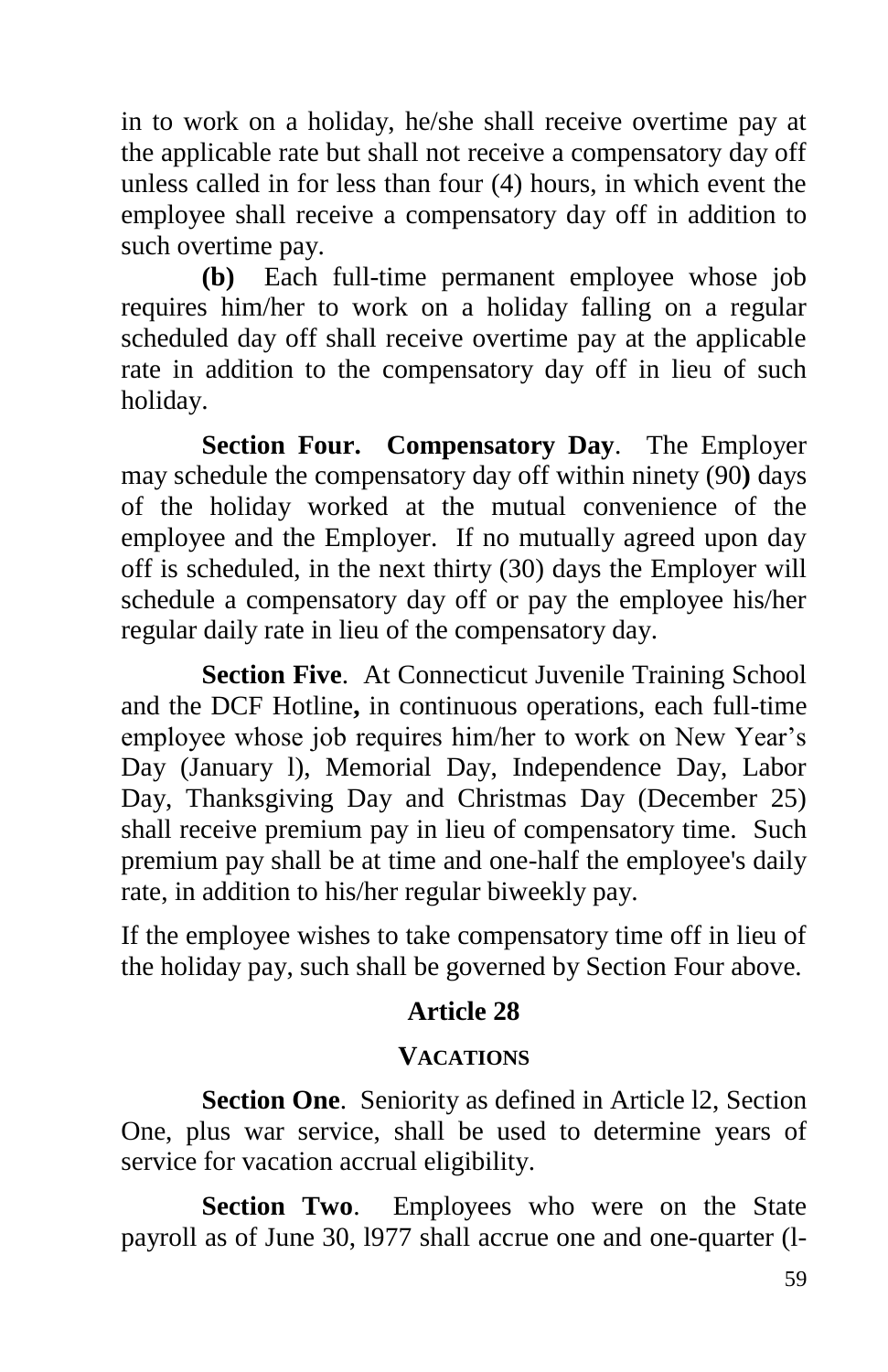l/4) vacation days per month, except that employees who have completed twenty (20) years of service shall earn paid vacation credits at the rate of one and two-thirds (l-2/3) work days for each completed calendar month of service. For employees hired on or after July l, l977, the following vacation leave shall apply: zero to five (0-5) years, one (l) day per month; over five (5) and under twenty (20), one and one-quarter (l-l/4) days per month; over twenty (20), one and two-thirds (l-2/3) days per month. Vacation leave shall not accrue for any calendar month in which the employee is on leave of absence without pay an aggregate of more than five (5) working days.

**Section Three.** No employee will carry over more than ten (l0) days of vacation leave to the next year, provided however, that in exceptional circumstances agency permission may be granted to carry over more than ten (l0) days. Such permission shall not be unreasonably denied.

For employees hired on or before June 30, l977, the maximum accumulation of vacation shall be one hundred twenty (l20) days. For employees hired on and after July l, l977, the maximum accumulation shall be sixty (60) days.

Section Four. In the event that more employees request the same vacation time off than can be reasonably spared for operating reasons, vacation time off will be granted based upon seniority in State service, except that all employees shall be entitled to take at least one (l) week of their vacation in prime time. Prime time is defined as the period June lst through September l0th.

Once vacation schedules are posted, or a vacation is approved, there will be no bumping on the basis of seniority. The Employer will not change scheduled vacations except in the case of emergency. Vacation requests shall be approved or denied promptly.

**Section Five.** Upon written request to the agency, no later than three (3) weeks prior to the commencement of a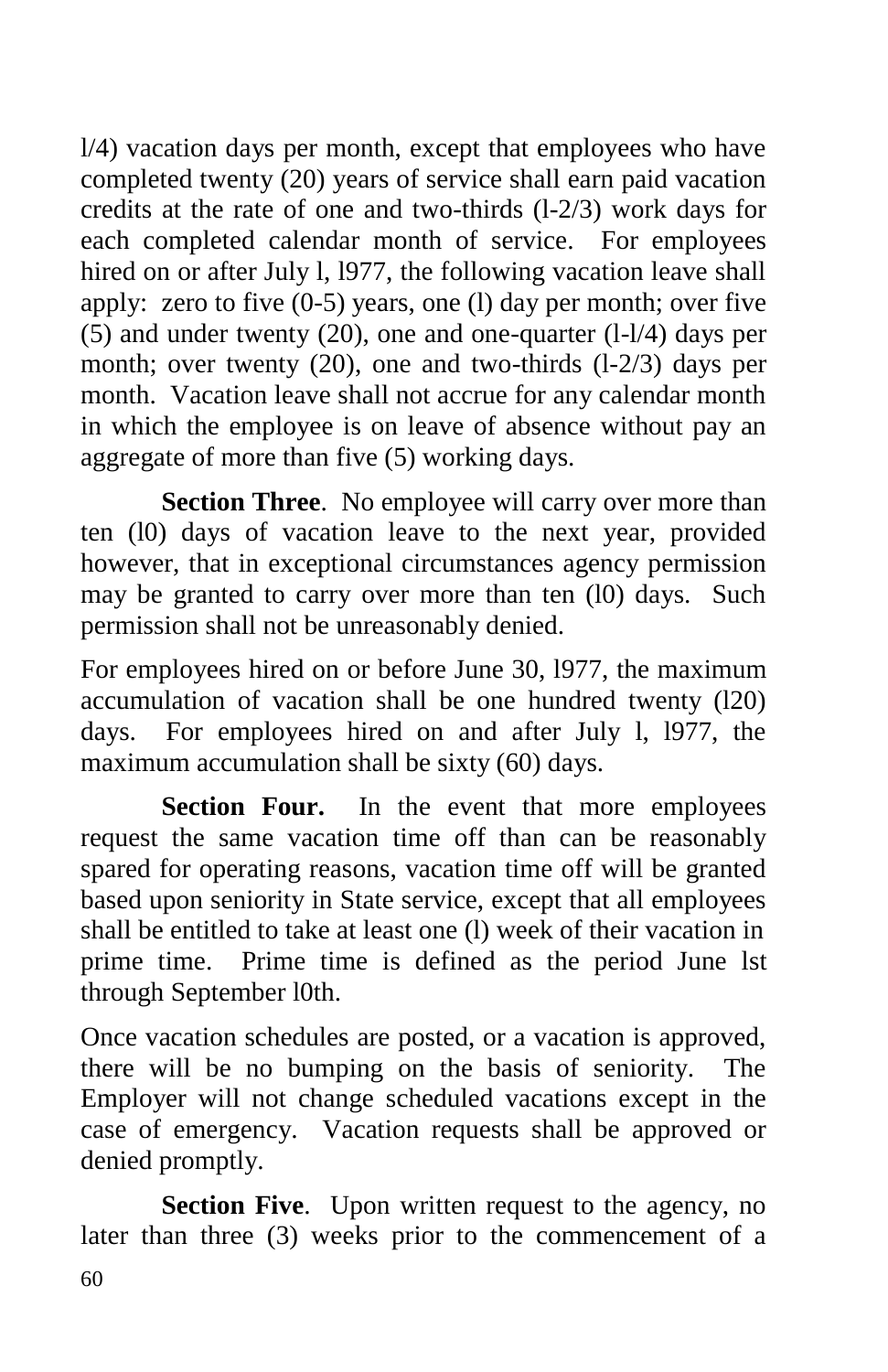scheduled vacation period, an employee shall receive such earned and accrued pay for vacation time as he/she may request, such payment to be made prior to the commencement of the employee vacation period. Such advances shall be for the period of not less than one (l) pay week.

# **ARTICLE 29 SICK LEAVE**

**Section One**. Each employee shall accrue sick leave at the rate of one and one-quarter (l-l/4) days or the equivalent per completed calendar month of continuous full-time service, including authorized leave with pay, provided that:

**(l)** Such leave starts to accrue only on the first working day of the calendar month and is credited to the eligible employee on the completion of the calendar month.

**(2)** An eligible employee employed on less than a fulltime basis shall be granted leave in proportion to the amount of time worked as recorded in the attendance and leave records.

**(3)** No such leave will accrue for any calendar month in which an employee is on leave of absence without pay an aggregate of more than five (5) working days.

**(4)** Sick leave shall accrue for the first twelve months in which an employee is receiving compensation benefits in accordance with Section 5-l42 or 5-l43 of the General Statutes.

**Section Two.** The appointing authority shall grant sick leave to the eligible employee who is incapacitated for duty. During such leave, the employee is compensated in full and retains his/her employment benefits. Such leave shall not be granted for periods of time during which the employee is receiving compensation in accordance with Section 5-l42 or 5 l43 of the General Statutes, except to the extent permitted by said Sections or for recuperation from an illness or injury which is directly traceable to employment by an employer other than the State of Connecticut.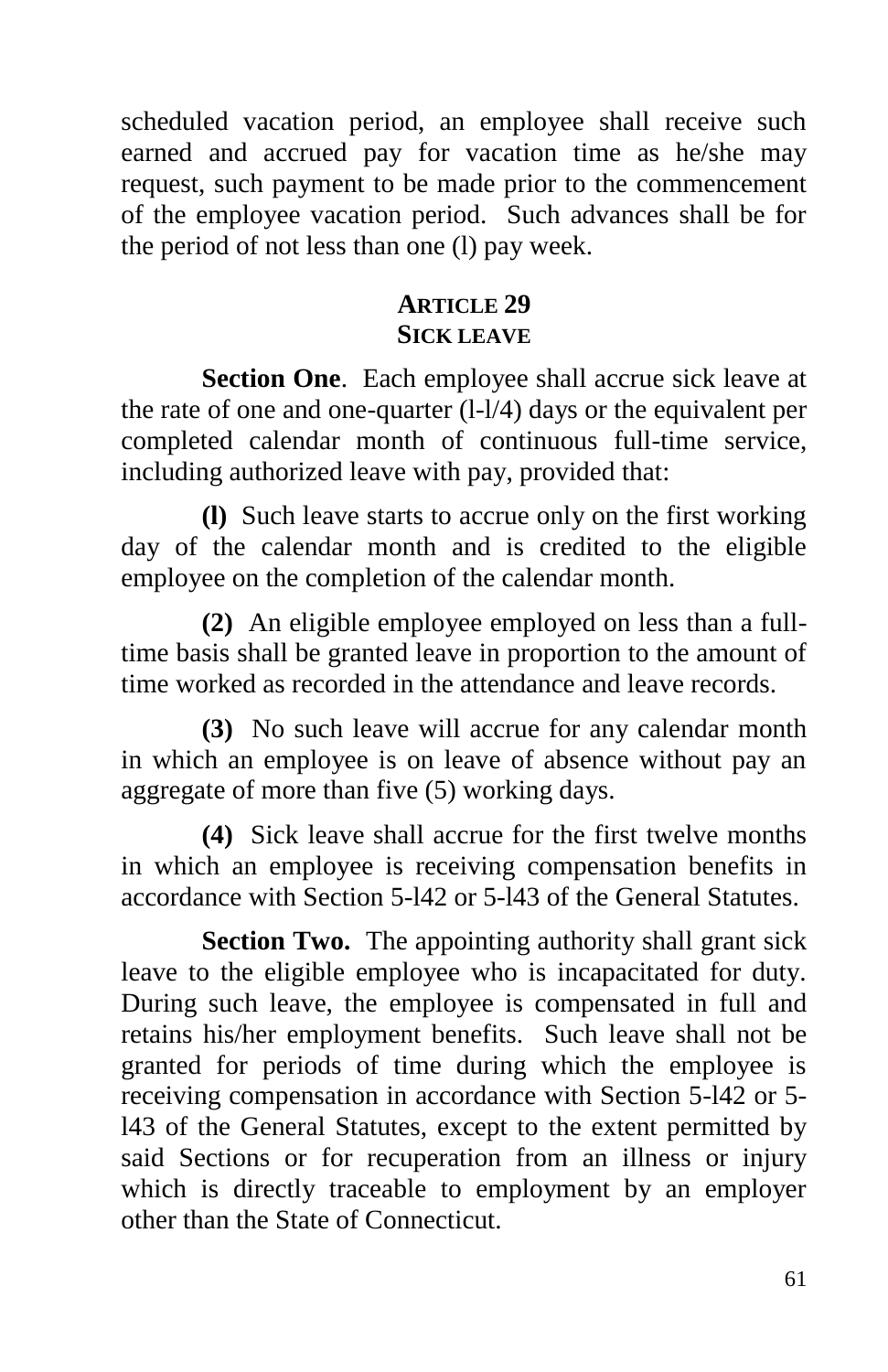**Section Three.** An eligible employee shall be granted sick leave:

**(a)** for medical, dental, or eye examination or treatment for which arrangement cannot be made outside of working hours;

**(b)** in the event of death in the immediate family as much as three (3) working days leave with pay shall be granted. Immediate family means spouse, father, mother, sister, brother, or child, and also any relative who is domiciled in the employee's household;

**(c)** in the event of illness or injury to a member of the immediate family provided that not more than ten (10) days of sick leave per calendar year shall be granted therefor;

**(d)** for going to, attending, and returning from funerals of persons other than members of the immediate family, if permission is requested and approved in advance by the appointing authority and provided that not more than three (3) days of sick leave per calendar year shall be granted therefor.

**(e)** Sick Leave utilized in a, b, c and d above shall not count as an occasion.

**Section Four**. **(a)** In reviewing an employee's record to determine whether a sick leave usage problem exists, the Employer shall consider the following factors:

- **1**. the number of days taken, and number of occasions
- **2**. patterns of usage
- **3**. the employee's past record
- **4**. the reasons for sick leave use
- **5**. extenuating circumstances

**(b)** An occasion of sick leave is defined as any one continuous period of unscheduled absence for the same reasons. However, a reoccurrence of illness stemming from a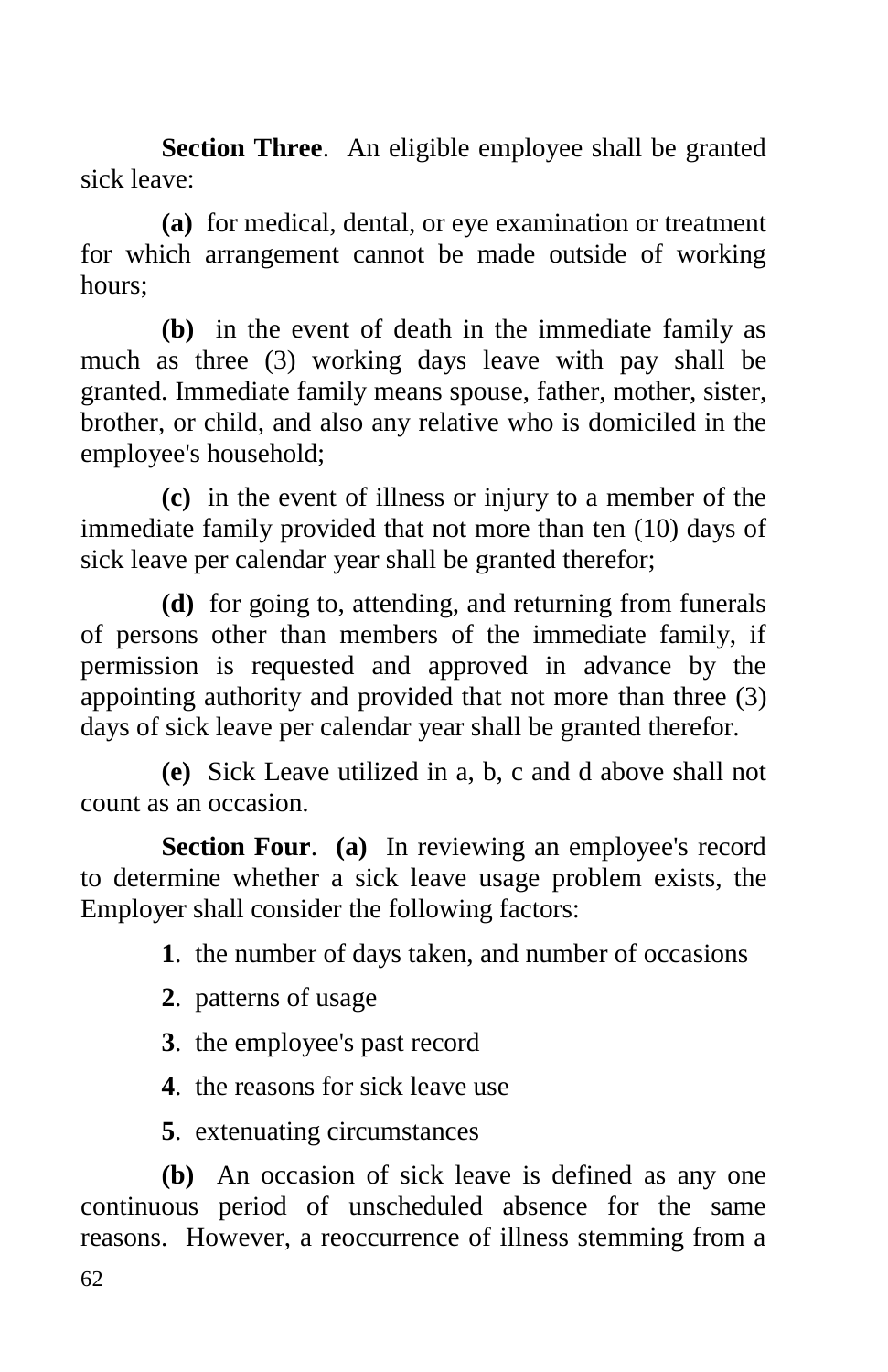premature return to work resulting in additional sick leave usage shall be considered as an extension of the original occasion provided such is verified by a physician.

Sick leave taken in the event of death in the immediate family shall not be considered an occasion of sick leave.

An occasion of absence shall not in and of itself carry any stigma or subject the employee to disciplinary action.

For the purpose of preparing service ratings, the number of sick time occasions shall not be considered in isolation; rather, the entire attendance record shall be considered, including those factors specified in (a) above.

**Section Five. Medical Certificate. (a)** An acceptable medical certificate (currently Form 33) signed by a licensed physician or other practitioner whose method of healing is recognized by the State, will be required of an employee by his appointing authority to substantiate a request for sick leave for the following reasons:

**(l)** any period of absence consisting of more than five (5) consecutive working days;

**(2)** to support a request for more than two (2) days of sick leave during annual vacation;

**(3)** leave of any duration if absence from duty occurs frequently or habitually provided the employee has been notified that a certificate will be required;

**(4)** leave of any duration when evidence indicates reasonable cause for requiring such a certificate.

**(b)** The employer may provide a State physician to make a further examination.

**Section Six. Advance and Extended Sick Leave.** (a) No sick leave in excess of the leave accumulated to the employee's credit may be granted by the appointing authority unless approved by the Commissioner of Administrative Services. Such authorization shall be granted only in cases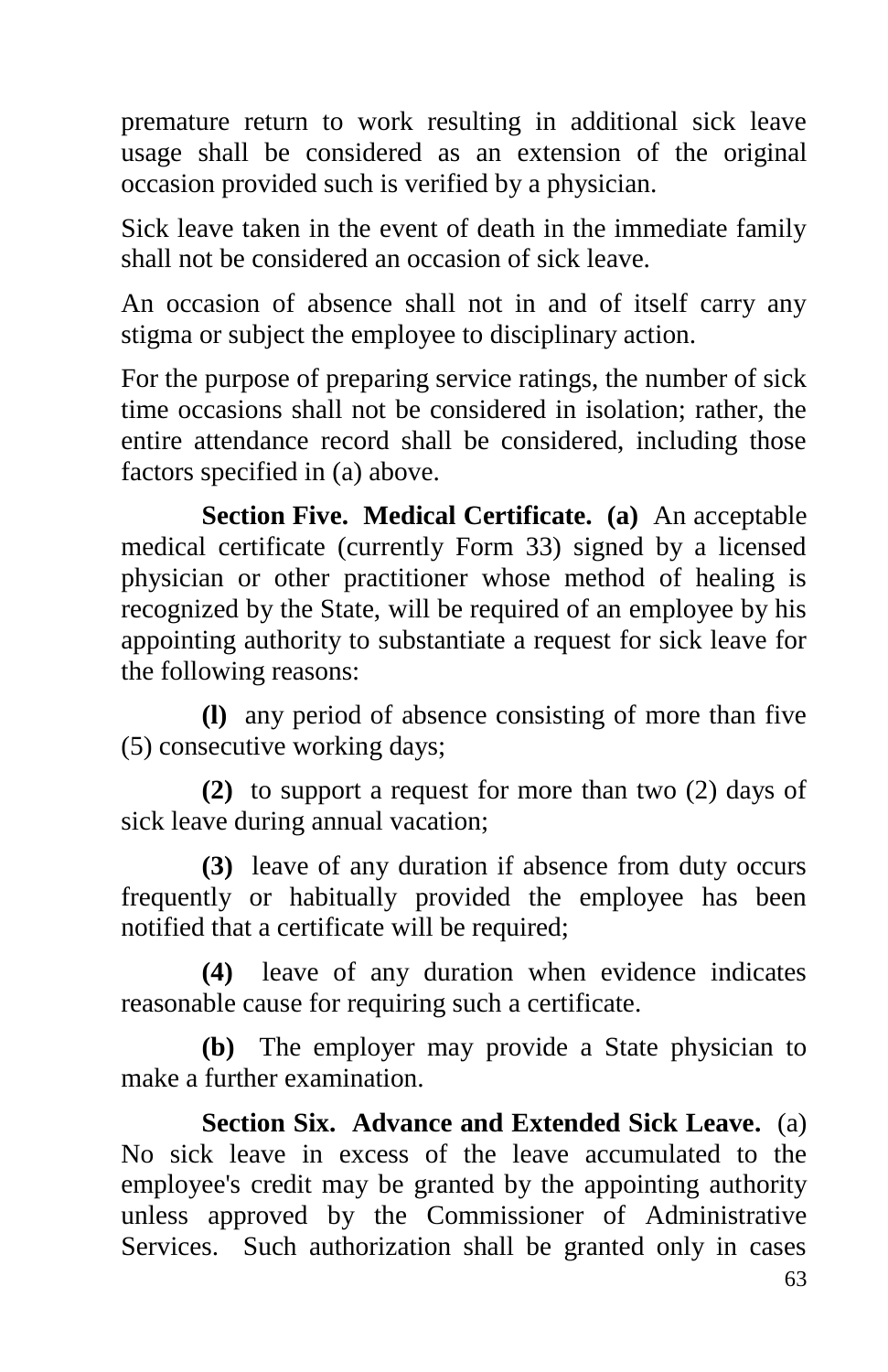involving extended periods of illness or injury. In requesting an advance of sick leave, the appointing authority shall submit the following facts for the consideration of the Commissioner:

**(l)** the length of state service of the employee

**(2)** the classification of the employee

**(3)** the sick leave record of the employee for the current and for the four preceding calendar years

**(4)** a medical certificate which shall be on the prescribed form and which shall include the nature of the illness, the prognosis, and the probable date when the employee will return to work.

**(b)** No advance of sick leave may be authorized unless the employee shall have first exhausted all accrual to his/her credit for sick leave, personal leave, earned lieu time and for vacation leave, including current accruals. No advance of sick leave may be granted unless an employee has completed at least five (5) years of full-time work service. If approved, such extension shall be on the basis of one (l) day at full pay for each completed year of full-time work service. In no case shall advanced sick leave exceed thirty (30) days at full pay.

**(c)** Any such advanced sick leave as may be granted by the Commissioner of Administrative Services shall be repaid by a charge against such sick leave as the employee may subsequently accrue. Upon the employee's return to duty, onehalf of the employee's monthly sick leave accrual shall be deducted for the re-payment of the advanced sick leave (e.g. if an employee would otherwise accrue ten (10) hours of sick leave for a month, the employee shall accrue five (5) hours of sick leave and the other five (5) hours shall be applied to the amount of advanced sick leave owed).

**(d)** An employee who has at least twenty (20) years of state service and who has exhausted his/her sick leave and his/her advance of sick leave may be granted extended sick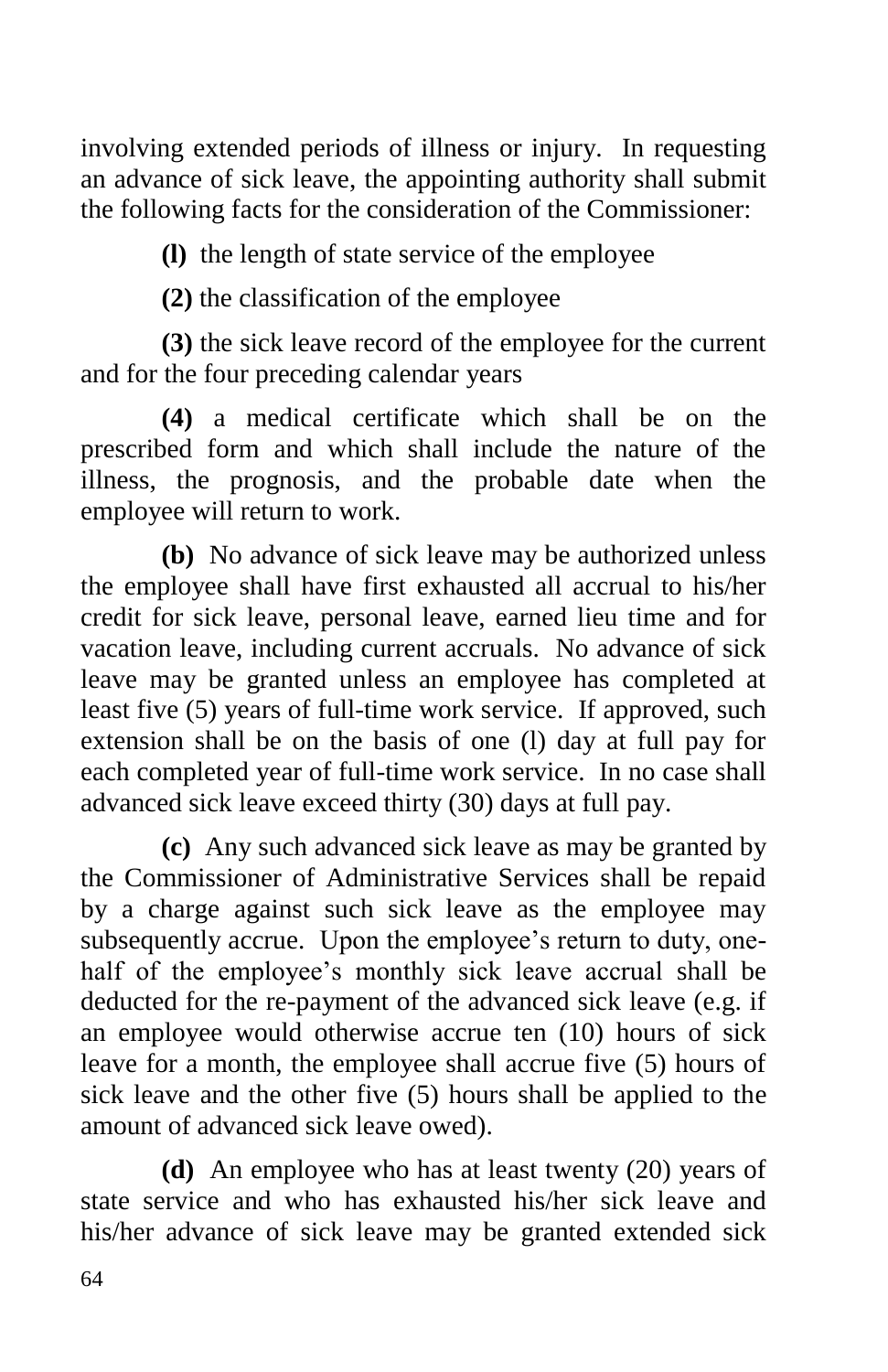leave with half pay for thirty (30) days upon the appointing authority's request and subject to approval by the Commissioner of Administrative Services.

**Section Seven. Miscellaneous**. **(a)** A holiday occurring when an employee is on sick leave shall be counted as a holiday and not charged as sick leave. When a full day off is granted by the act of the Governor, an employee on sick leave shall not be charged as being on sick leave.

**(b)** An employee laid off shall retain accrued sick leave to his/her credit provided he/she returns to State service on a permanent basis.

**(c)** An employee who has resigned from State service in good standing and who is reemployed within one (l) year from the effective date of his/her resignation shall retain sick leave accrued to his/her credit as of the effective date of his/her resignation.

**(d)** Following exhaustion of sick leave, an employee may request an unpaid medical leave of absence. Such request shall not be unreasonably denied in cases of leave of absence of up to thirty (30) days. Extension of the leave of absence beyond thirty (30) days shall be at the sole discretion of the Employer. An employee who is granted a medical leave of absence, including such a leave for maternity disability, shall not be required to exhaust accumulated vacation or personal leave prior to beginning the leave of absence without pay.

**(e)** From time to time, on an as needed basis, P-2 bargaining unit members may donate their accrued vacation, personal leave and/or sick leave to a member of the bargaining unit who is suffering from long term terminal illness or disability. Such donation may occur between different employing agencies. No employee may donate more than five (5) days of sick leave in a calendar year.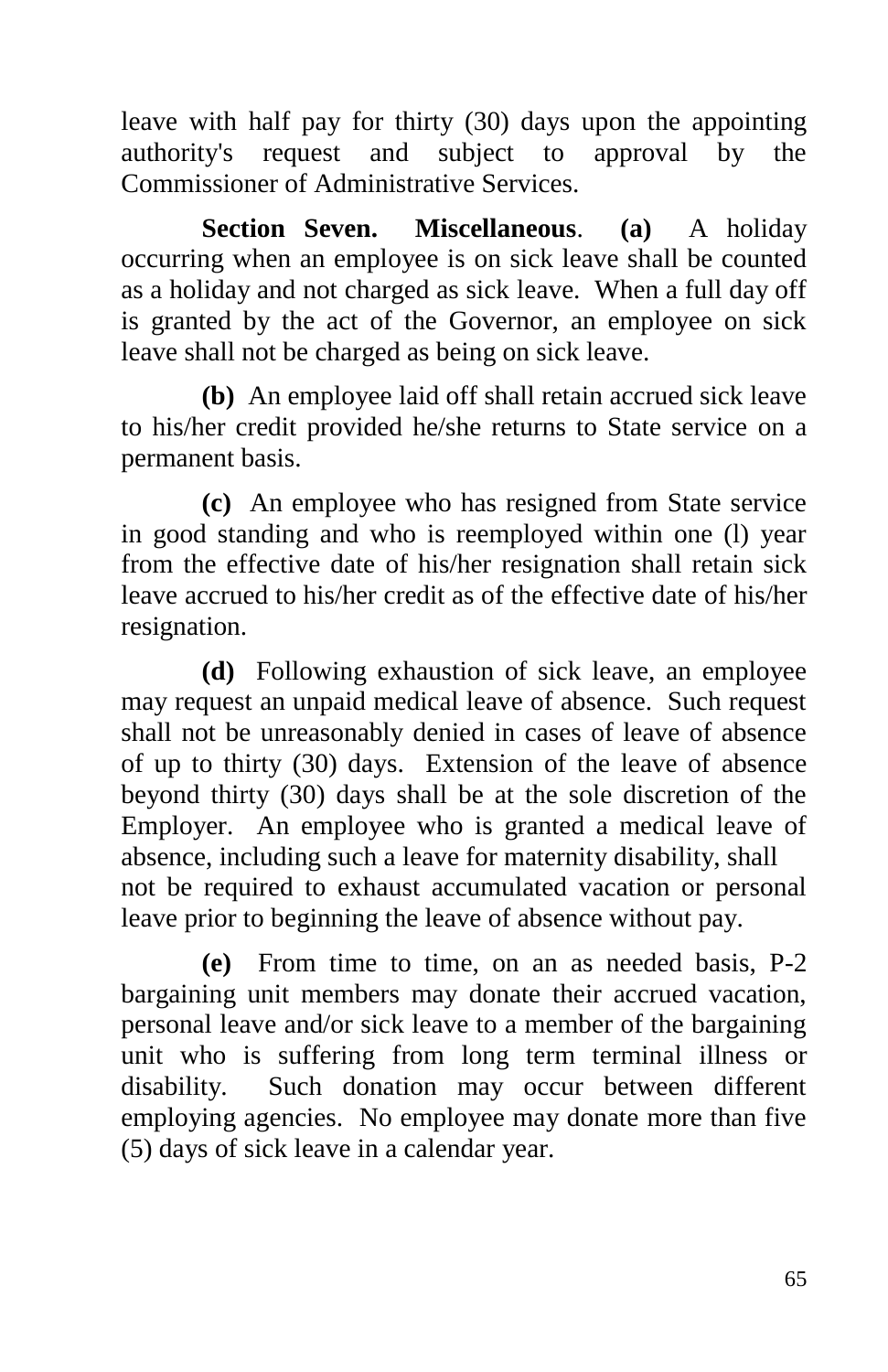**Section Eight.** All agency rules and policies on sick leave for employees of this bargaining unit shall be consistent with this Article.

**Section Nine.** Upon death of an employee who has completed ten (l0) years of State service, the Employer shall pay to the beneficiary one-fourth (l/4) of the deceased employee's daily salary for each day of sick leave accrued to his/her credit as of his/her last day on the active payroll up to a maximum payment equivalent to sixty (60) days pay.

**Section Ten.** An employee who retires under the provisions of Chapter 66, C.G.S., shall be compensated, effective as of the date of his/her retirement, at the rate of onefourth (l/4) of his/her daily salary for each day of sick leave accrued to his/her credit as of his/her last day on the active payroll up to a maximum payment equivalent to sixty (60) days' pay. Such payment for accumulated sick leave shall not be included in computing retirement income and shall be charged by the state comptroller to the department, agency or institution in which the employee worked.

#### **ARTICLE 30 PERSONAL LEAVE**

In addition to annual vacation, each full-time permanent employee shall have three (3) days of personal leave of absence with pay in each calendar year. Personal leave days not taken in a calendar year shall not be accumulated.

Normally personal leave days will be requested ten (l0) days in advance but an employee may request such time with twentyfour (24) hours notice for each day requested without having to provide a reason. Such personal leave days will be granted whenever operating needs permit.

Part-time employees who work twenty (20) hours or more per week shall be provided pro-rata personal leave.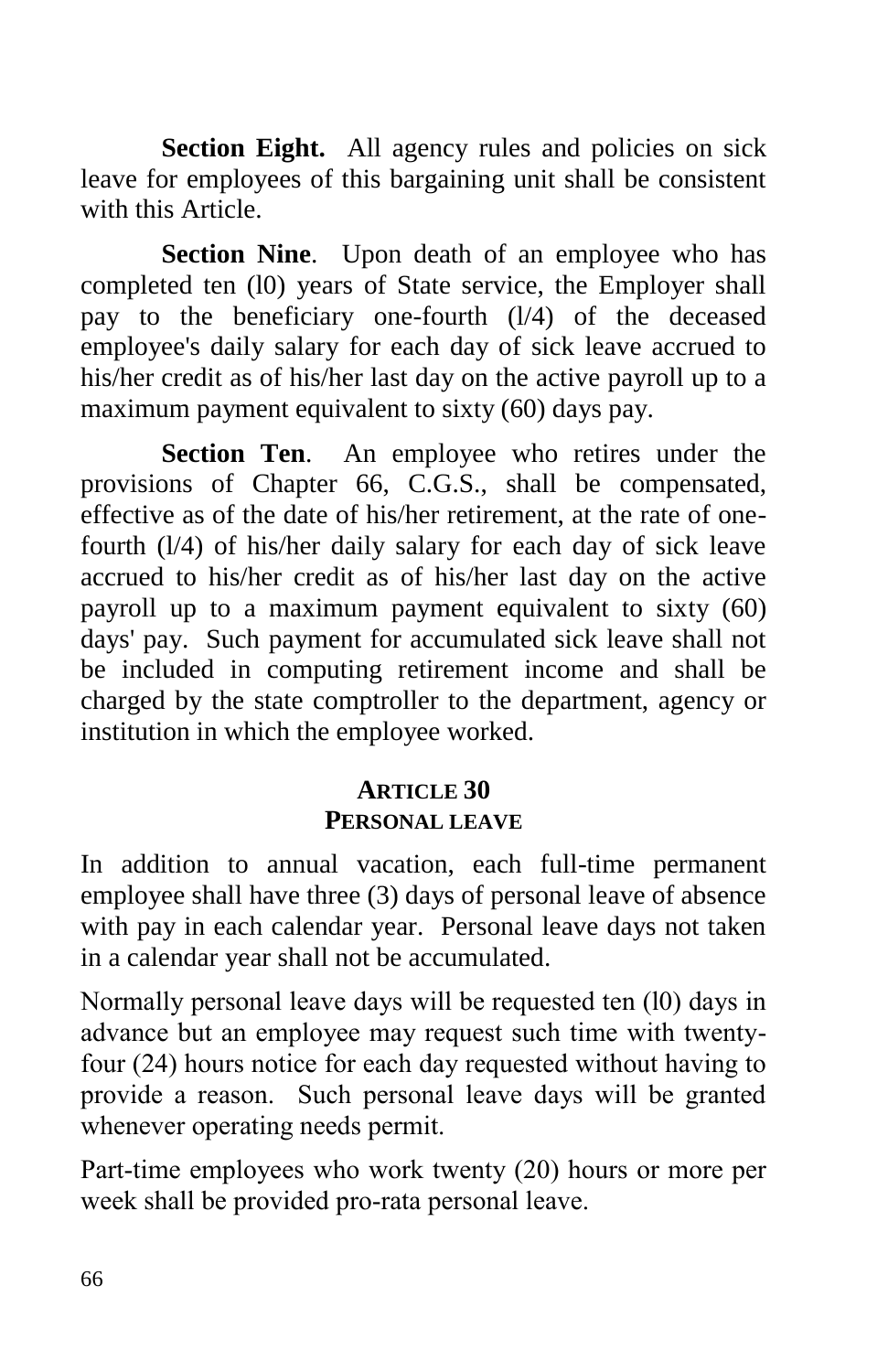# **ARTICLE 31 COMPENSATION**

**Section One.** There shall be no GWI for the contract year 2016-2017.

There shall be no GWI for the contract year 2017-2018.

There shall be no GWI for the contract year 2018-2019.

Effective July 1, 2019, there shall be a three and one-half percent (3.5%) GWI.

Effective July 1, 2020, there shall be a three and one-half percent (3.5%) GWI.

## **Section Two**.

There shall be no annual increment or lump sum payment for the contract year 2016-2017.

There shall be no annual increment or lump sum payment for the contract year 2017-2018.

There shall be no annual increment or lump sum payment for the contract year 2018-2019. There shall be a two thousand (\$2,000) dollar one-time payment to all employees the first pay-period in July, 2018. The one-time payment shall be prorated for part-time employees.

Effective July 1, 2019, employees shall receive their annual increments and/or lump sum payments on time.

Effective July 1, 2020, employees shall receive their annual increments and/or lump sum payments on time.

There shall be no increase in the amount of the lump sum payment over the life of this contract.

Section Three. a. Employees shall continue to be eligible for longevity payments for the life of the contract in accordance with existing practice, except as provided otherwise by this agreement. The longevity schedule in effect on June 30, 1985 shall remain unchanged in dollar amounts for the life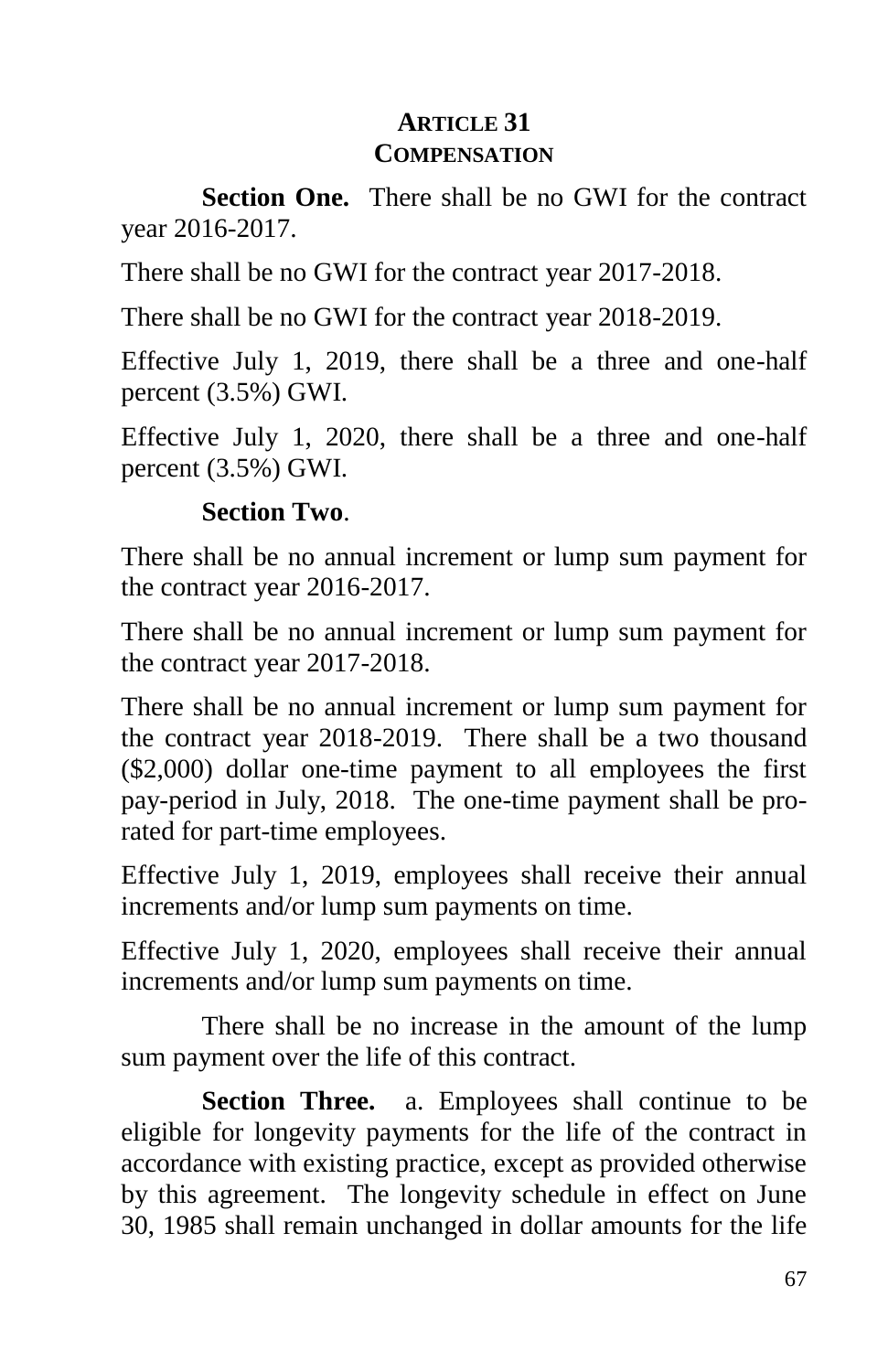of this Agreement and is appended hereto. Effective October 1, 1996 calculations for longevity shall be based upon total state service.

b. Employees hired on or after July 1, 2011. No employee first hired on or after July 1, 2011 shall be entitled to a longevity payment; provided, however, any individual hired on or after said date who shall have military service which would count toward longevity under current rules shall be entitled to longevity if they obtain the requisite service in the future.

c. Employees shall continue to be eligible for longevity payments in accordance with existing practice and in accordance with the SEBAC 2011 and 2017 Agreement. The longevity schedule in effect on June 30, 1988, shall remain unchanged in dollar amounts during the life of this Agreement.

> a) July 1,  $2016 -$  June 30, 2017 longevity shall be paid on time.

> b) July 1, 2017 – June 30, 2018, October 2017 longevity shall be paid on time; April 2018 longevity shall be delayed until July 2018.

> c) July 1,  $2019 -$  June 30, 2020 longevity shall be paid on time.

> d) July 1,  $2020 -$  June 30, 2021 longevity shall be paid on time.

**Section Four.** The existing rules, regulations and rates for night shift differential will continue in force for the life of the contract. The rate for night shift differential shall be eighty cents (\$.80) per hour.

### **Section Five. Weekend Differential.**

**(a)** For the purposes of this Article, a weekend is defined as the forty-eight (48) hour period beginning at ll:00 p.m. on Friday night and ending at ll:00 p.m. on Sunday night.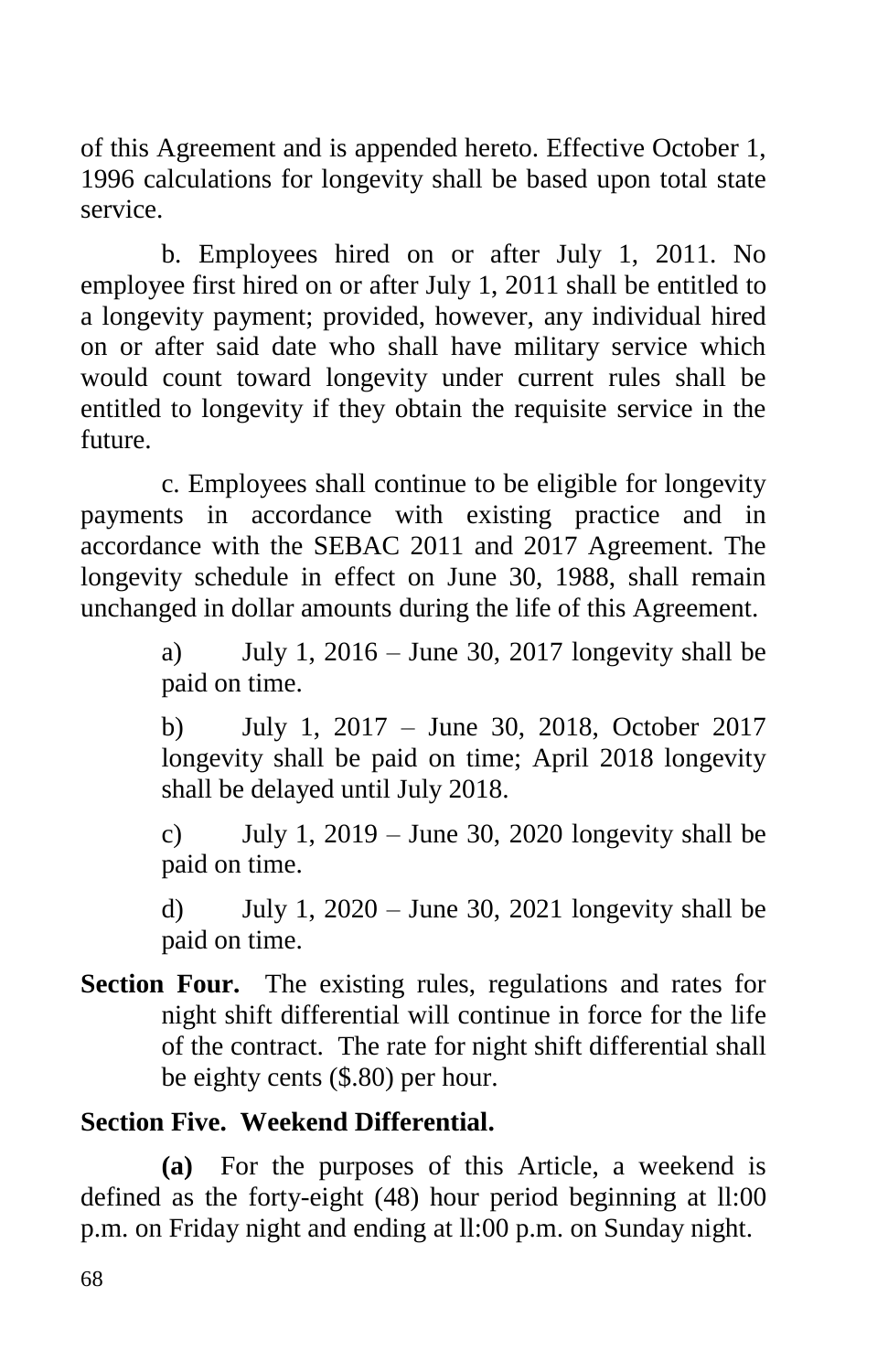**(b)** Weekend differential shall be paid for working a full shift with a majority of shift hours falling on the weekend.

**(c)** Weekend differential shall be paid only for employees working in seven (7) day operations and only for hours worked and not while such an employee is on leave of any nature.

**(d)** The rate**s** for weekend differential shall be fiftyfive (\$.55) cents per hour.

**(e)** Any bargaining unit employee at Connecticut Juvenile Training School, who is assigned to work in the capacity of Duty Officer, or at the Central Operations Post, on a holiday or a weekend, shall receive an "in charge" premium of ten percent (10%) of his/her hourly rate of pay for all hours worked on such assignment.

**Section Six. Objective Job Evaluation**. Effective June 23, 1995, the following point to pay grade assignments shall be as follows:

| Grade | Point | Range |
|-------|-------|-------|
| 9     | 0     | 97    |
| 10    | 98    | 105   |
| 11    | 106   | 113   |
| 12    | 114   | 122   |
| 13    | 123   | 131   |
| 14    | 132   | 149   |
| 15    | 150   | 169   |
| 16    | 170   | 185   |
| 17    | 186   | 202   |
| 18    | 203   | 220   |
| 19    | 221   | 239   |
| 20    | 240   | 259   |
| 21    | 260   | 275   |
| 22    | 276   | 290   |
| 23    | 291   | 310   |
| 24    | 311   | 332   |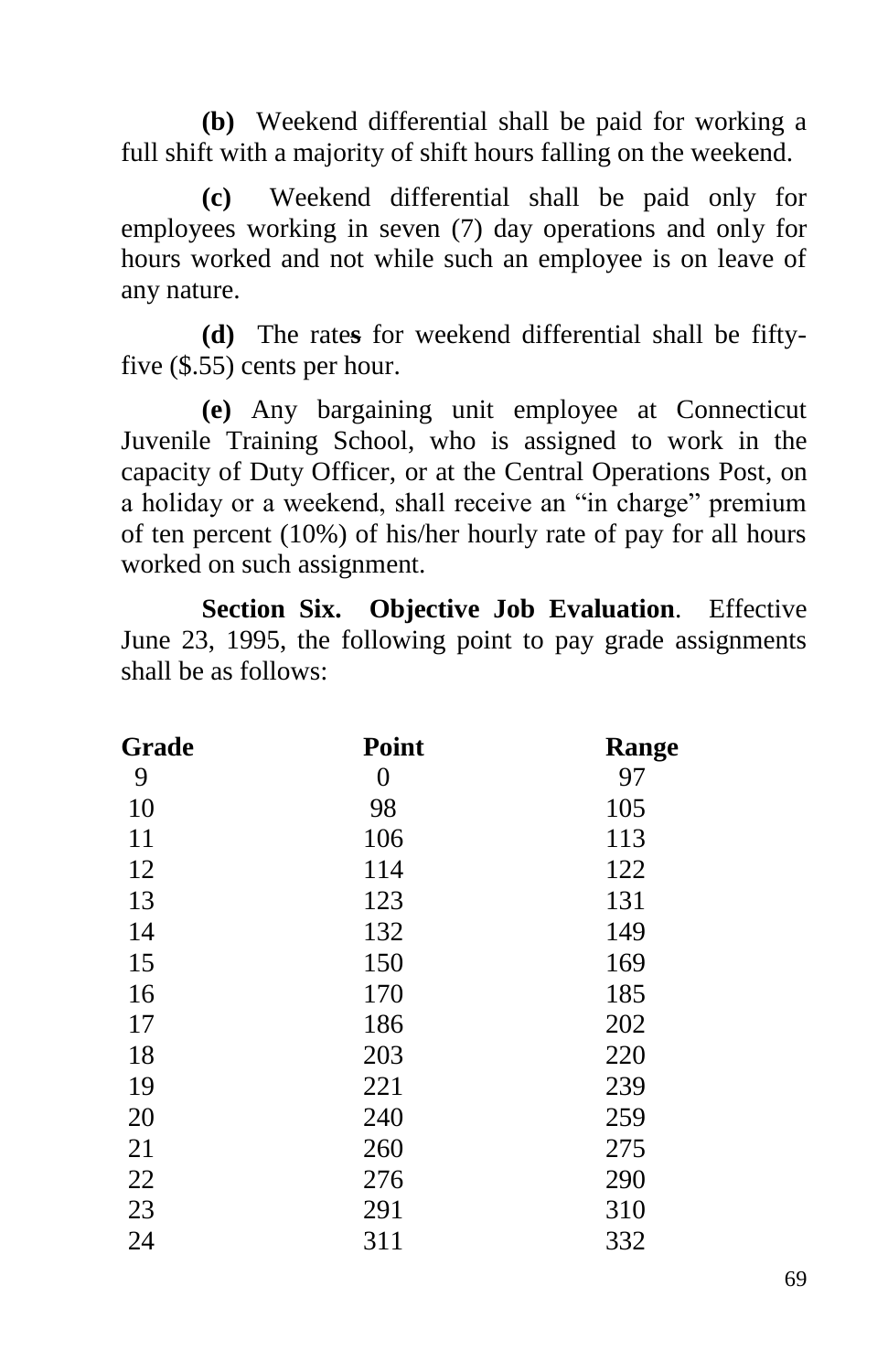| 25 | 333 | 355 |
|----|-----|-----|
| 26 | 356 | 381 |
| 27 | 382 | 409 |
| 28 | 410 | 427 |
| 29 | 428 | 443 |
| 30 | 444 | 469 |
| 31 | 470 | 497 |
| 32 | 498 | 524 |
| 33 | 525 | 552 |
| 34 | 553 | 578 |

**Section Seven**. Except where varied in this Agreement, the method of salary payment in effect on June 30, l985 shall continue.

**Section Eight.** In the event that the State determines that an employee has been overpaid, the employee will be notified in writing and the State shall meet with the affected employee and the Union. The State shall arrange to recover such overpayment from the employee over the same period of time the overpayment was made unless the State and employee agree to some other arrangement. Should the employee contest whether or how much he/she was overpaid, the refund procedure shall be stayed until the appeal is resolved.

**Section Nine.** Should an agency develop the need to implement a standby (on-call) program, it shall first be negotiated between the Union and the State. In the event that an agreement is reached regarding an agency standby (on-call) program, compensation for those designated as being on standby (on-call) shall be at rates indicated in Section Seven (a) and (b) of Article 47. The agreements for such programs shall be incorporated into the contract by MOU.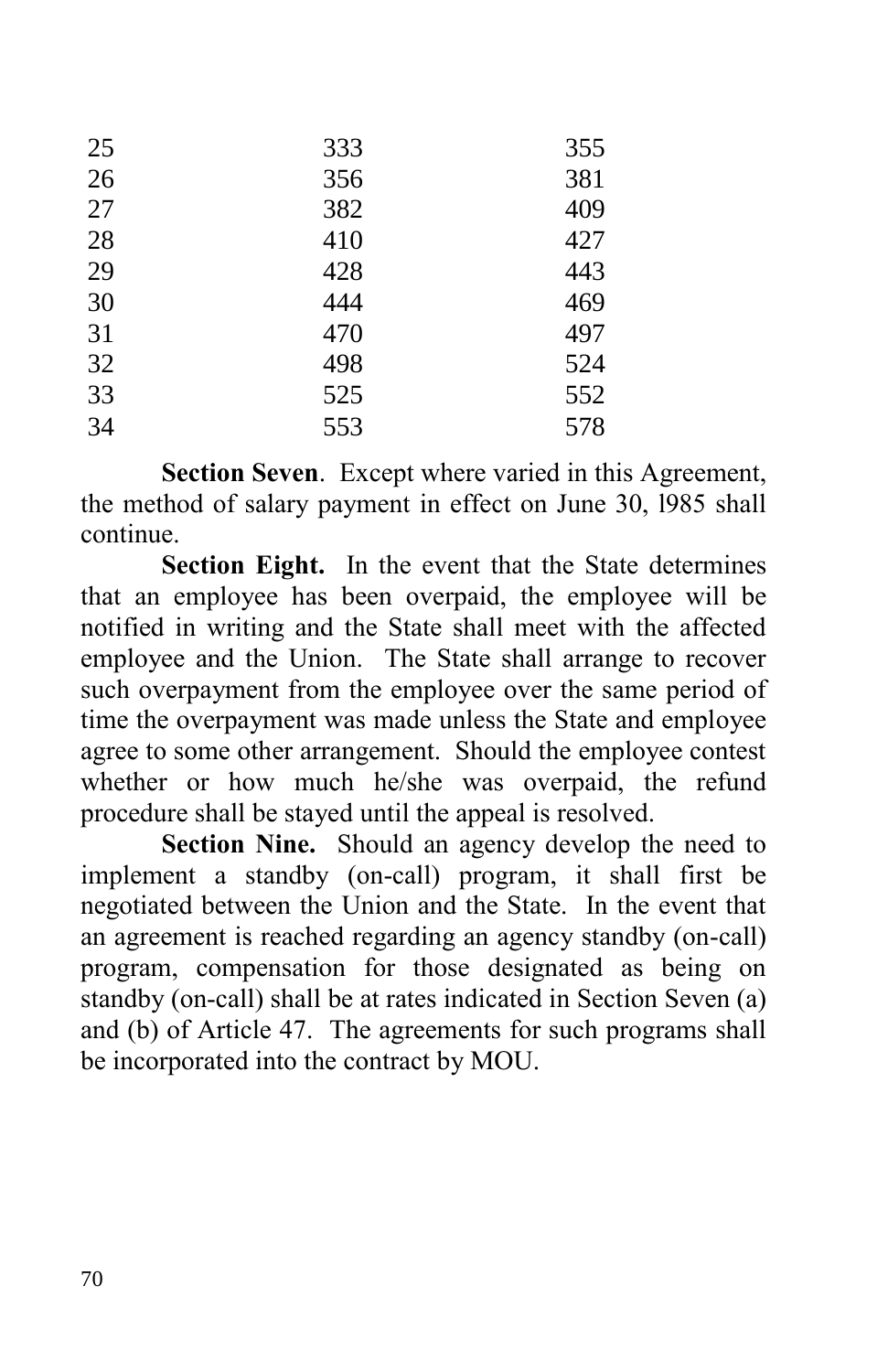### **ARTICLE 32**

### **TEMPORARY SERVICE IN A HIGHER CLASS**

**Section One.** An employee who is assigned to perform temporary service in a higher class shall, commencing with the thirty-first consecutive calendar day, be paid for such actual work retroactive to the first day of such work at the rate of the higher class as if promoted thereto.

**Section Two.** Such assignments may be made when there is a vacancy which management has decided to fill, or when an employee is on extended absence due to illness, leave of absence, or other reasons. Extended absence is one which is expected to last more than thirty-one (31) calendar days.

**Section Three**. An appointing authority making a temporary assignment to a higher class shall issue the employee written notification of the assignment and shall immediately forward the appropriate form seeking approval of the assignment from the Commissioner of Administrative Services in writing.

The Commissioner of Administrative Services shall expedite requests for approval of assignments to temporary service in a higher class.

If on or after the thirty-first consecutive calendar day of such service, the Commissioner of Administrative Services has not approved the assignment, or in the event the Commissioner of Administrative Services disapproves the requested assignment, the employee upon request shall be reassigned to his/her former position.

If the employee does not request reassignment to his/her former position, the employee shall continue working as assigned with recourse under the appeal procedure for reclassification. The form certifying the assignment will specify the rights and obligations of the parties under this Article.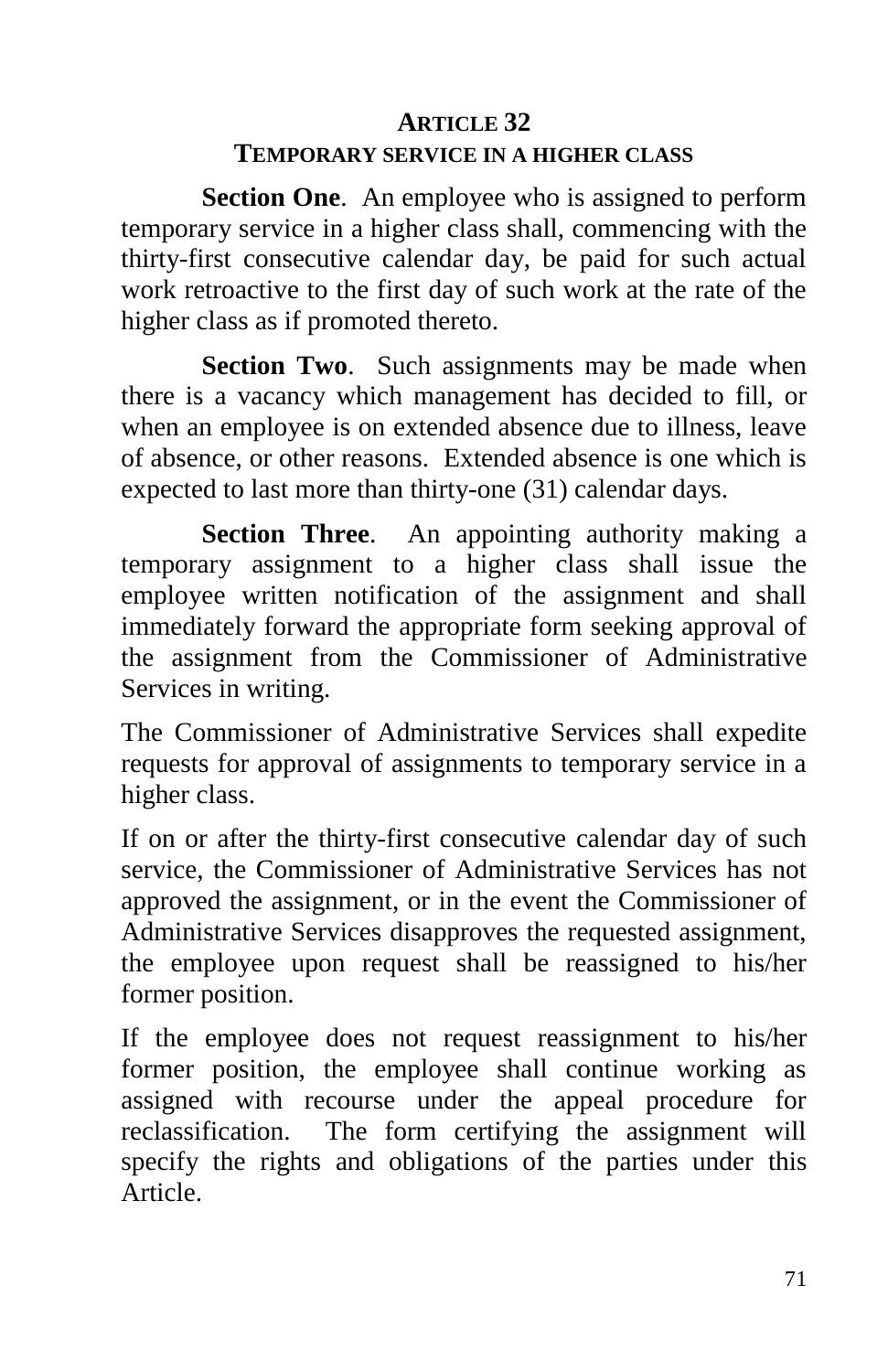**Section Four**. Temporary assignments to a higher class for periods of thirty-one (31) calendar days or less shall not be utilized to defeat the basic contractual obligation herein.

#### **ARTICLE 33**

#### **CLASS REEVALUATIONS**

**Section One**. The procedure set forth in this Article supersedes the provisions of 5-200(p) relative to the right of employees or their representatives to appeal for class reevaluation (upgrading).

**Section Two**. The Union but not any employee shall have the right to appeal in writing by submitting data, views, arguments, or a request for a hearing relative to reevaluation of a class or classes of positions allocated to the State Compensation Plan. Within sixty (60) days after the receipt of such written data or holding the requested conference, the Undersecretary of Labor Relations or designee shall answer the appeal.

- 1. When there is a determination by the Undersecretary of Labor Relations or his/her designee that there are significant enough changes in job content/working conditions to affect the evaluation of the class, the Undersecretary shall notify the Director of the OJE Unit and a MEC hearing will be scheduled within 60 days. This time frame may be extended for an additional 30 days by mutual agreement.
- 2. If the Director of Labor Relations determines that there are not significant enough job changes in the job content/working conditions, the director will notify the agency and the Union.
	- a. The Union shall have the right to appeal the determination of the Director of Labor Relations or his/her designee to a mutually agreed upon arbitrator or permanent umpire who shall be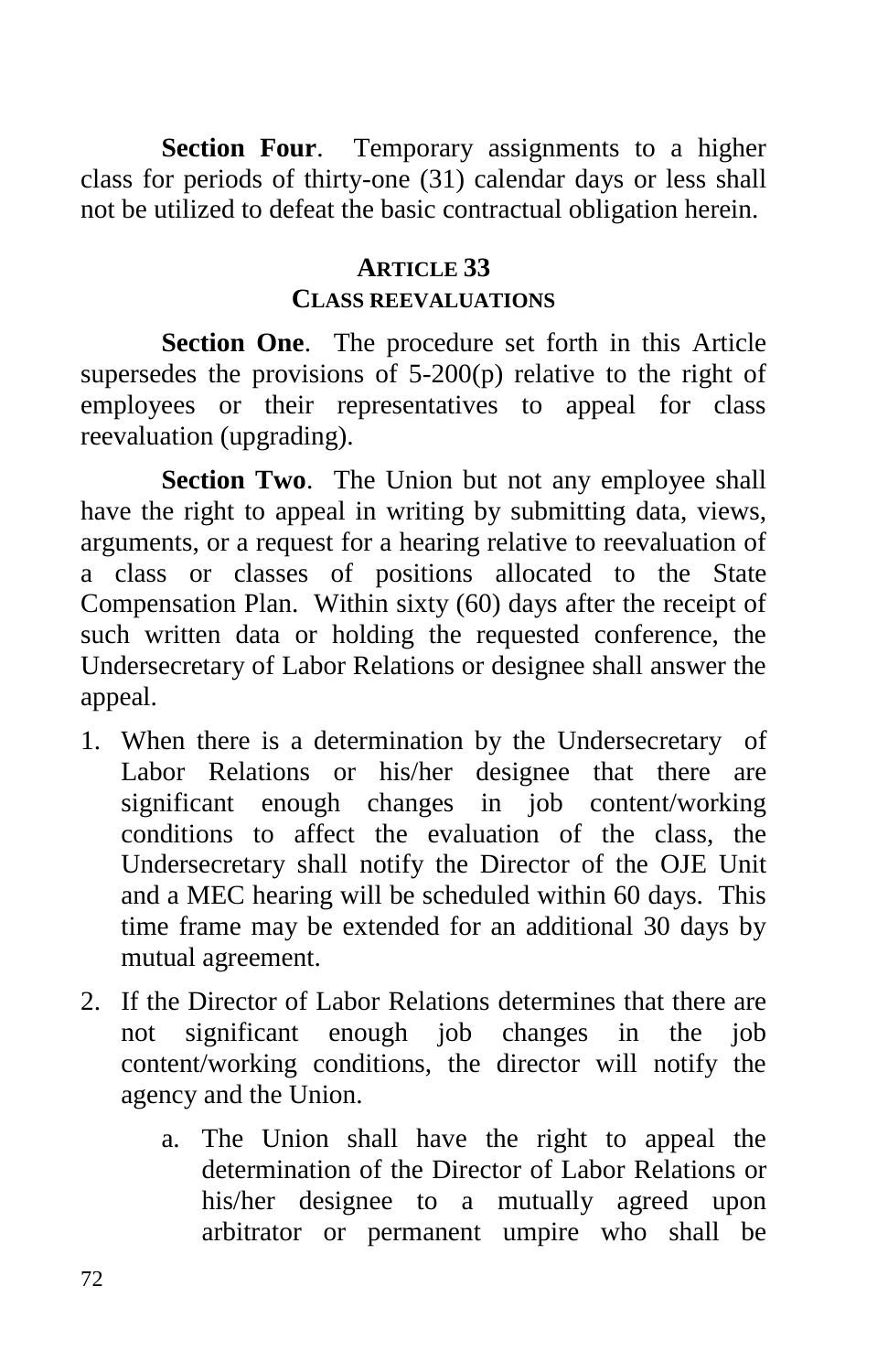experienced in public sector position classification and evaluation. He/she shall base his/her decision on the following criteria:

- i. Whether there was a change in job content/working conditions of the class appealed significant enough that it would change its evaluation points.
- ii. Having found a significant enough change in job content/working conditions, the class shall be presented to the Master Evaluation Committee for evaluation.
- 3. The results of the Master Evaluation Committee class reevaluation hearing are considered to be the final evaluation for that appeal.

**Section Three.** Nothing in this Article shall be deemed to prevent the State from instituting a class reevaluation on its own initiative. The Union will be given two (2) weeks notice prior to a class reevaluation. Any dispute shall be subject to arbitration in accordance with this Article.

## **ARTICLE 34 GROUP HEALTH INSURANCE**

For the duration of this Agreement, the State shall continue in force the health insurance coverage in effect on July 1, 1999, unless modified by the Health Care Cost Containment process or by mutual agreement of the parties, or by coalition bargaining in accordance with C.G.S. 5-278.

## **ARTICLE 35 RETIREMENT**

The terms and conditions of employee retirement benefits are negotiated separately by the State and the Unions. All provisions concerning retirement are governed by the separate agreement of the parties on that subject.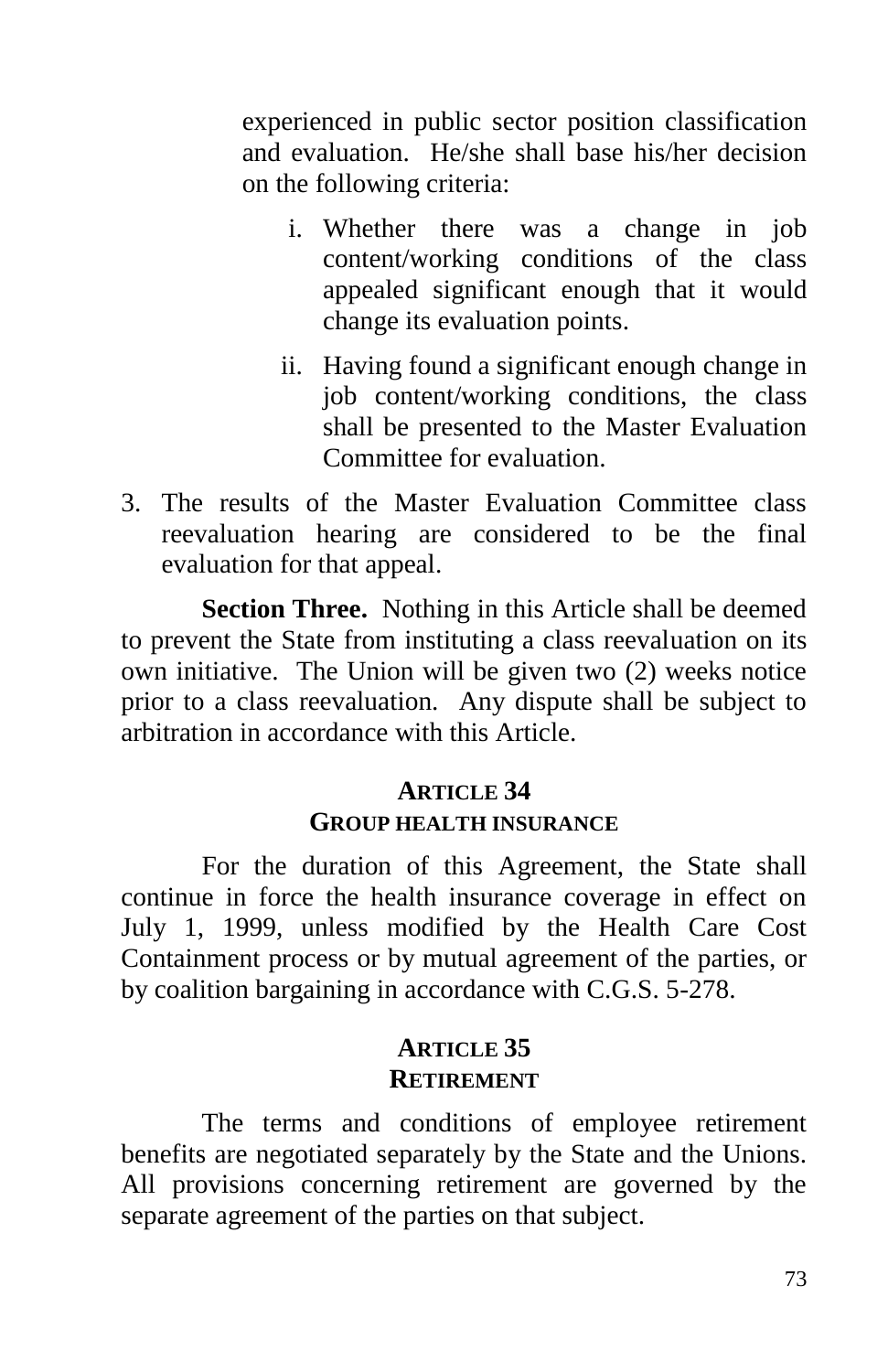## **ARTICLE 36 WORK RELATED DISABILITIES**

**Section One.** Upon presentation to the agency of an injury claim form and supporting medical documentation as the result of a claimed on-the-job injury, the employee shall receive up to four (4) weeks pay, but in no event beyond the determination from the Worker's Compensation Division that the injury is not compensable. An employee shall have the option to use all accrued leave balances between the date of determination and the actual receipt of benefits. If the employee is entitled to Worker's Compensation benefits, the employee shall receive his/her first payment through the agency payroll office no later than four (4) weeks following such determination. An adjustment will be made at that time to provide for:

**(a)** reimbursement to the agency of up to four (4) weeks pay received by the employee under this clause:

**(b)** reimbursement of any payment made for leave time under this clause;

**(c)** restoration to the employee's leave bank of any leave utilized under this clause.

**Section Two.** The Employer will continue to pay its current contribution for life insurance and hospital and medical insurance for the period of time the employee is on a workrelated disability leave under Section One of this Article.

### **ARTICLE 37 HAZARDOUS DUTY**

The Union, and not any individual employee shall, upon request, be granted a hearing by the Undersecretary of the Office of Labor Relations concerning a claim for hazardous duty pay differential. Disputes under this Section shall not be subject to the grievance and arbitration procedure.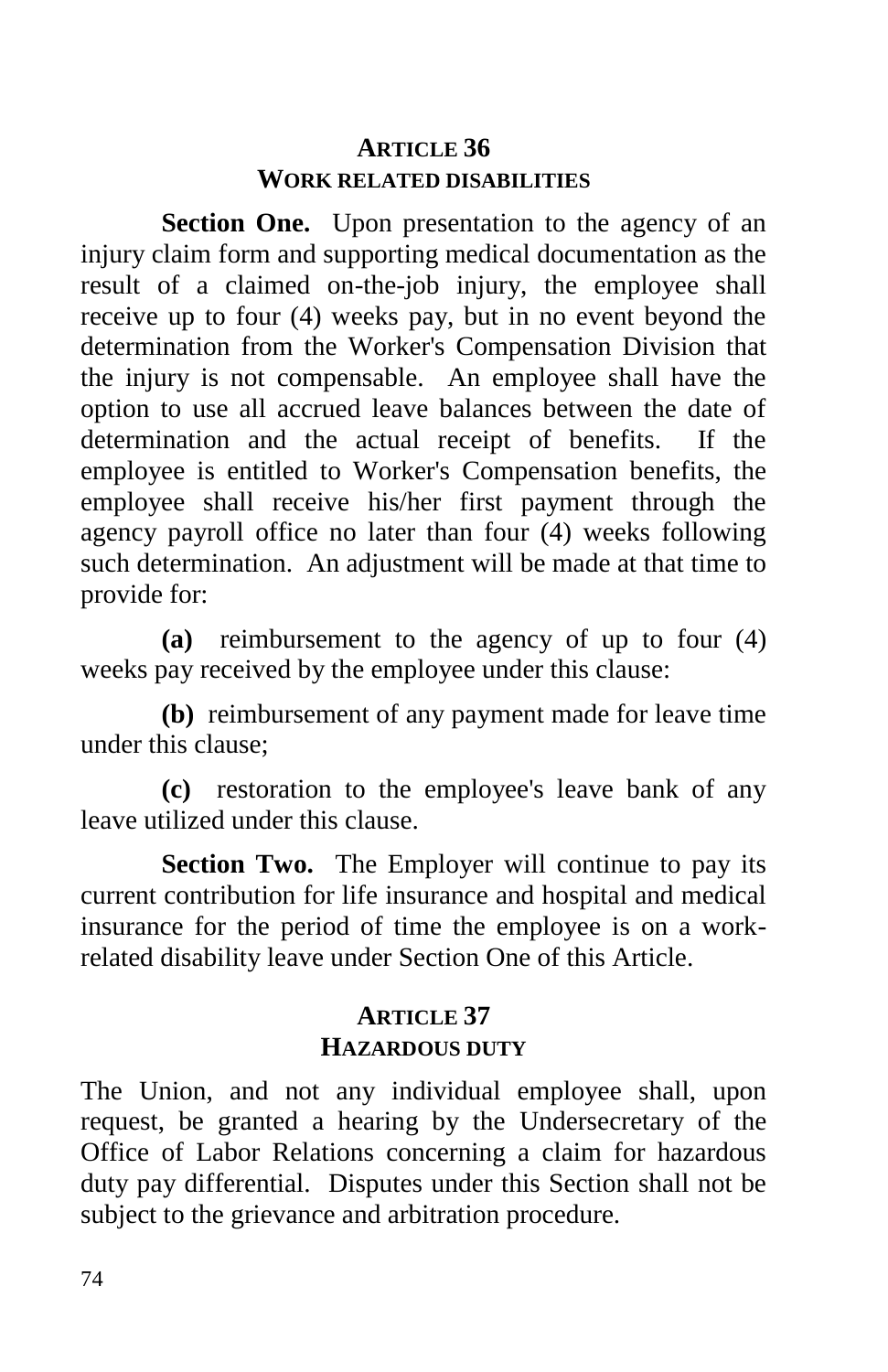# **ARTICLE 38 UNIFORMS AND EQUIPMENT**

**(a)** During the life of this Agreement, the State will not increase the cost to employees for uniforms and equipment.

**(b)** The employer shall pay the cost, maintenance, or replacement, of any new equipment, uniforms, security cards, ID cards, and/or security equipment.

### **ARTICLE 39 TRAVEL REIMBURSEMENTS**

Section One. Effective upon Legislative approval of this Agreement, an employee who is required to travel on Employer business shall be reimbursed for meals at the following rates:

| <b>Breakfast</b> | \$7.50 |
|------------------|--------|
| *Lunch           | 9.00   |
| Dinner           | 20.00  |

Taxes on meals shall be fully reimbursed. Gratuities shall be reimbursed to a maximum of fifteen percent (l5%) of the allowable meal maximum.

An employee who is required to remain away from home overnight in order to perform the duties of his/her position, shall be reimbursed for lodging expenses above the specified rate if lodging cannot be obtained at the lower rate and advanced approval is obtained. Advanced approval is not necessary in emergency situations.

\*An employee who is involved in transporting a client/resident during the lunch period and who must stop for lunch with the client/resident shall be reimbursed according to the above rates for the cost of his/her lunch. Otherwise, lunch reimbursement is applicable only to out-of-state travel or when authorized in accordance with the Standard State Travel Regulations issued by the Commissioner of Administrative Services.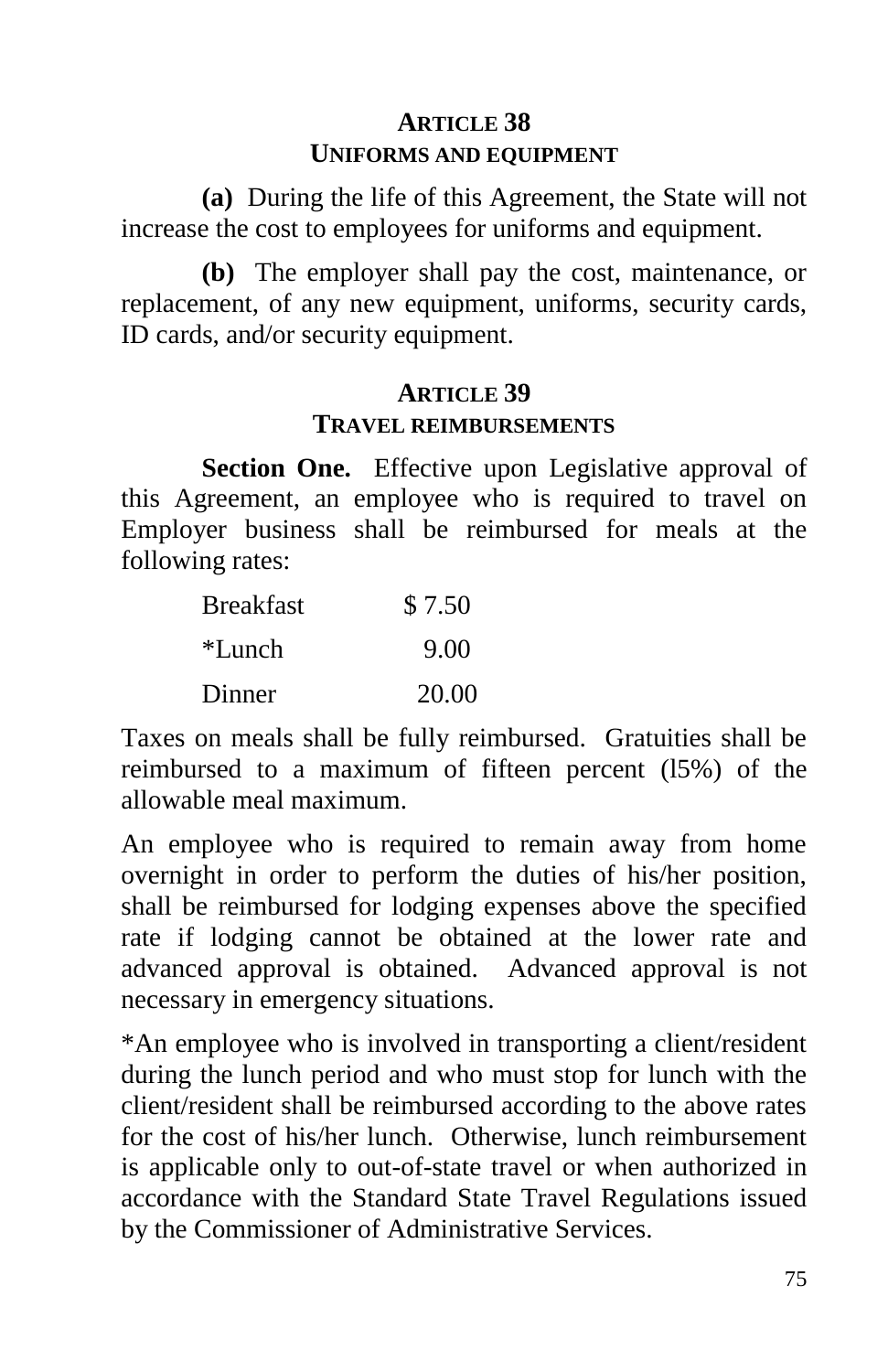**Section Two.** An employee who is required to use his/her personal vehicle in the performance of duty shall be reimbursed at the General Service Administration (GSA) rate. Such rate shall be adjusted upward or downward within thirty (30) days of any adjustment made by the GSA.

Employees required to utilize a personal vehicle for fifty percent (50%) of the assigned monthly work days shall be paid a daily auto usage fee equal to four dollars and fifty cents (\$4.50) for each day of required usage, which shall be in addition to the mileage reimbursement described in Section Two.

Employees shall be notified of the minimum insurance requirements prior to using their personal vehicles in the performance of duties. In an emergency situation, an employee who uses his/her personal vehicle to attend to a client/resident shall be reimbursed regardless of the insurance requirement.

This Section shall not apply if the employee fails to report to work.

**Section Three.** Both the State and the Union acknowledge that there are occasions and circumstances when out of state travel is required over a weekend or on a holiday. When said circumstances are presented the agency shall first discuss the travel assignment with the individual employee who is most closely associated with the situation and/or case involved.

In the event the identified employee accepts the travel assignment, those hours of work associated directly with the assignment shall be recorded as part of the employee's overtime hours record for the purpose of overtime equalization.

76 If the identified employee declines the assignment the agency will seek volunteers from within the classification that covers the duties and functions to be provided and such volunteers shall be those who have been identified through the rotational system established in Article 18, Section Two. Any volunteer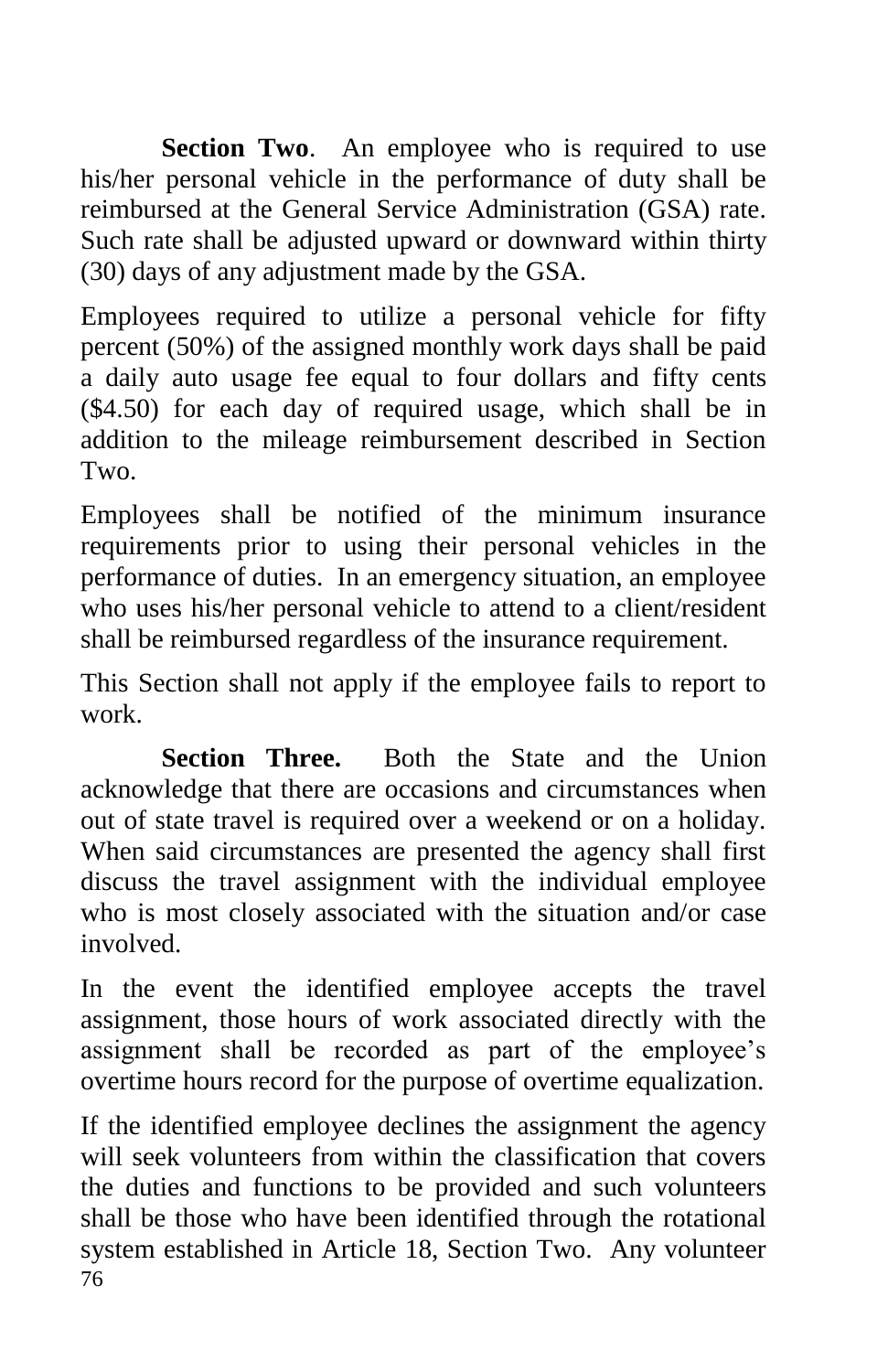would have work hours associated with the assignment recorded as part of the employee's overtime hours for the purpose of overtime equalization.

In the event of no volunteers the assignment will revert to the employee who has been identified as most closely associated with the situation and/or case involved. Under these circumstances the employee will be drafted for the assignment.

### **ARTICLE 40 PRINTING OF AGREEMENT**

The parties will share equally the cost of printing the Agreement by a Union printer. The Agreement shall be in booklet form.

## **ARTICLE 41 MISCELLANEOUS**

**Section One. Blue Book**. References in this Agreement to "rules and regulations" refer to the "Blue Book," Regulations of the Personnel Policy Board effective July l, l975 and any amendments thereto. Such references include also all applicable General Letters and Q-Items.

**Section Two. Paid Leave**. All accumulations of paid leave will be recorded on an hourly basis.

**Section Three. Lateness Due to Hazardous Driving Conditions**. When an employee is late for work due to hazardous driving conditions or mass transportation failures, the employee shall not be charged for such lateness provided that he/she arrives at work within an hour of the start of the shift. In exceptional situations, up to two and one-half  $(2-1/2)$ hours may be excused without charge to the employee's leave balances if the severity of conditions so warrants.

Failure to excuse lateness of up to two and one-half (2-1/2) hours shall be subject to the grievance and arbitration provisions of this Agreement. In any such arbitration of a dispute under this Section, unless the Employer can be shown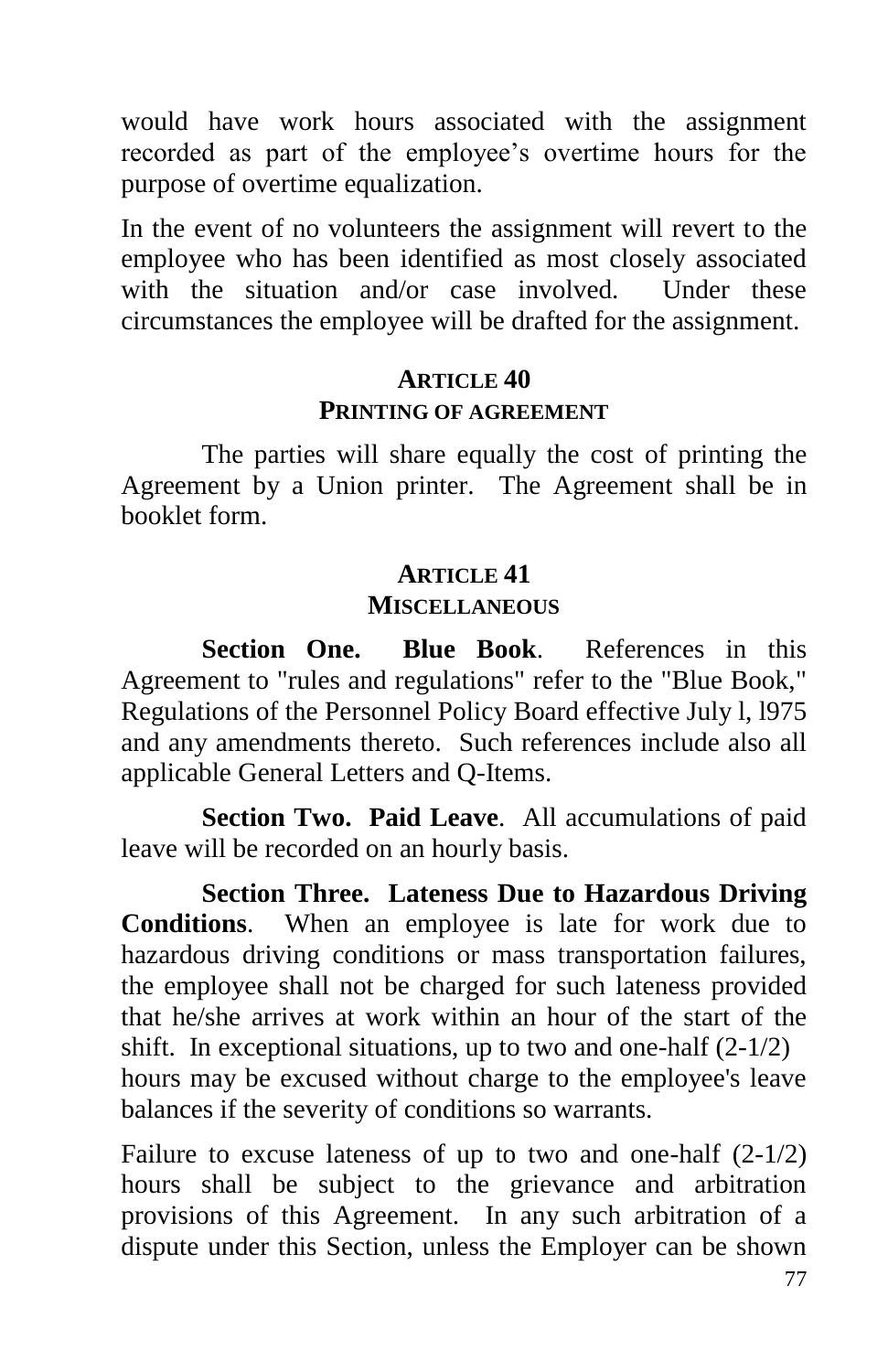to have acted arbitrarily and capriciously, the arbitrator shall give substantial weight to the judgment of the Employer.

**Section Four. Summer Picnic and Christmas Party.**  State agencies will release employees for up to one-half day off with pay to attend one (1) annual picnic and (1) Christmas party. In no case shall employees be released for more than the time of the event and employees who do not attend shall not be entitled to compensatory time. Employees shall cooperate in providing office coverage during such events, and responsibility for such coverage shall be equitably distributed.

**Section Five.** The State shall reimburse each employee for the cost of the Client Fraud Security Fund.

## **Section Six. Snow Days**

A. Essential Employees

Definition-for this purpose "essential" means required by the Employer to work outside the home during a period other bargaining unit employees are paid but relieved from work due to a closing.

Where a primarily non-hazardous duty bargaining unit includes both essential and non-essential employees, and the former receive only normal pay for working during his/her normal hours during a situation where the governor orders a closing of some or all of that employee's normal shift, the following shall apply: Notwithstanding any provision providing overtime for working outside normal shift hours, such person shall receive straight time comp time for the hours worked during the employee's normal shift where the state has been ordered closed or the Governor has directed nonessential state employees not to report to work.

B. Vacation, PL and Sick Time Impact for Non-Essential Employees: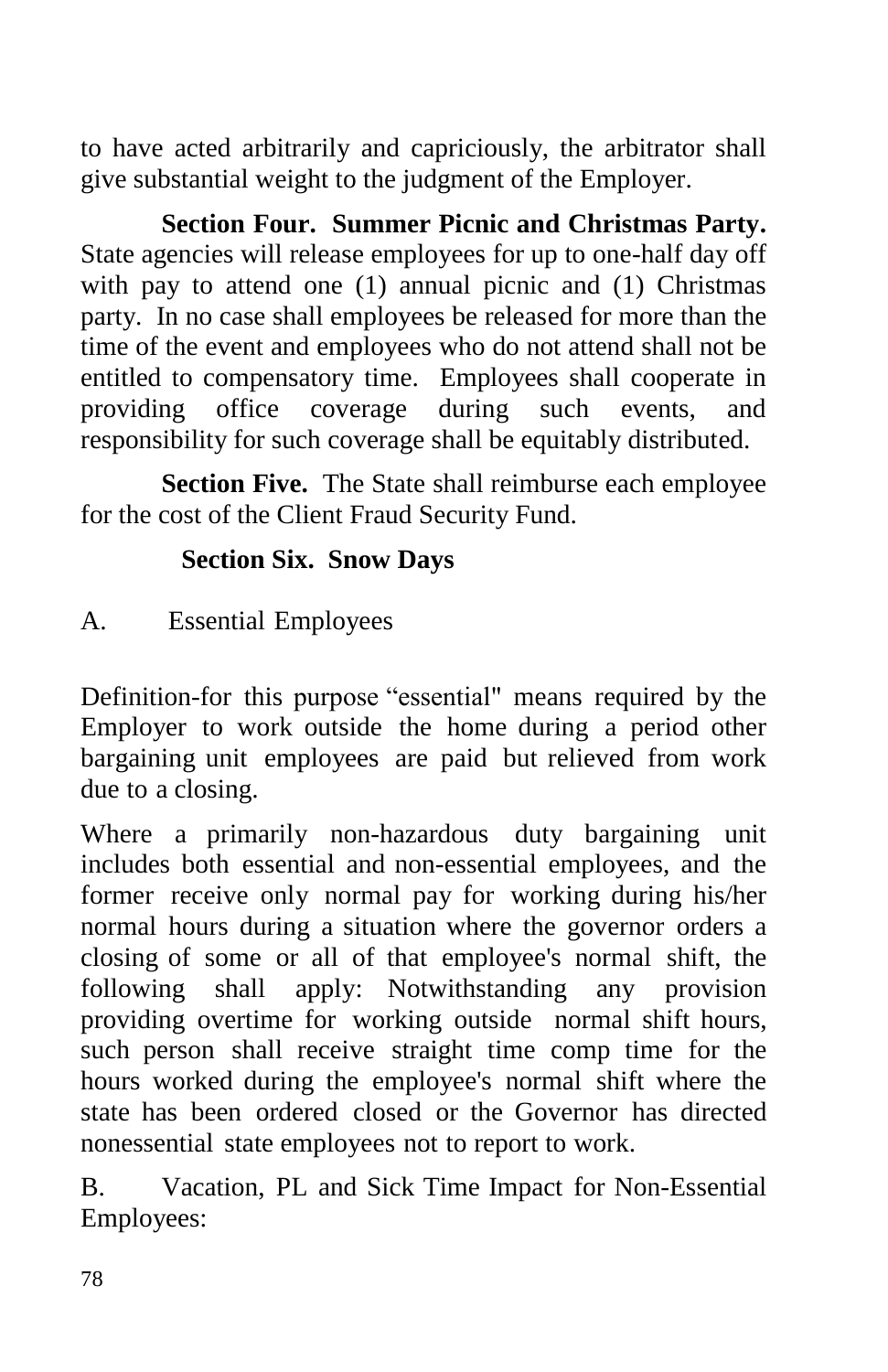- 1) Employees out sick shall not be charged a sick day or personal day if the state is closed or the Governor has ordered nonessential state employees not to report to work during that employee's normal work shift.
- 2) Employees on vacations for less than a week shall not be charged a vacation day if the state is closed during that employee's normal work shift.
- 3) Employees scheduled out of the office on leave for a week shall be charged for such leave if the state is closed during such time.

C. 10 month Employees Choosing a 12 month Pay Plan - Shall be treated like any other 12 month employee for purposes of inclement weather closings

**Section Seven.** The State shall reimburse each employee for the cost of the Client Fraud Security Fund.

#### **ARTICLE 42 SUPERSEDENCE**

The inclusion of language in this Agreement concerning matters formerly governed by law, regulation or policy directive shall be deemed a preemption only of those sections specifically addressed in the provisions of this Agreement. Accordingly, those sections of written policies promulgated by the Department of Administrative Services, Comptroller, Office of Policy and Management, and the agency head or

his/her designees or agent of the Governor shall be deemed superseded if addressed by specific provisions of this Agreement. The State will bargain collectively to the extent required by law before implementing any change in written policies involving wages, hours, and conditions of employment promulgated by the Department of Administrative Services, Comptroller, Office of Policy and Management, or agency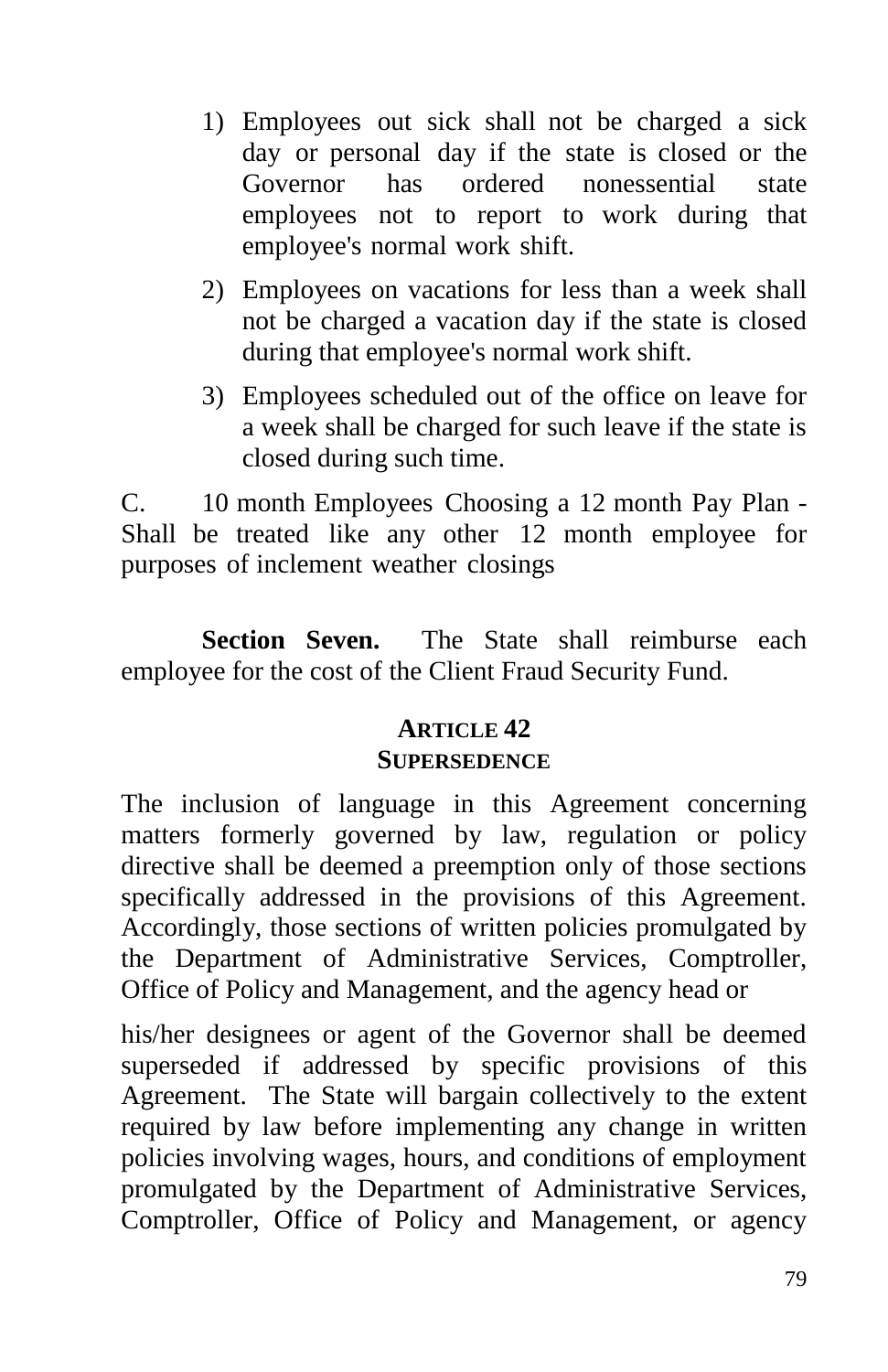head or designee or agent of the Governor that are not otherwise superseded by this Agreement, notwithstanding any contrary provisions of Article 2.

Statutes or regulations shall be construed to be superseded by this Agreement as provided in the Supersedence Appendix or where, by necessary implication, no other construction is tenable.

The Employer shall prepare a Supersedence Appendix listing any provisions of the Agreement which are in conflict with any existing statute or regulation for submission to the legislature. The Union shall be consulted in the preparation of the Supersedence Appendix.

## **ARTICLE 43 LEGISLATIVE ACTION**

The cost items contained in this Agreement and the provisions of this Agreement which supersede pre-existing statutes shall not become effective unless or until legislative approval has been granted pursuant to Section 5-278, Connecticut General Statutes or as otherwise provided by said Section. The State Employer shall request such approval as provided in Section 5- 278. If the legislature rejects such request as a whole or any portion thereof, the parties shall return to the bargaining table to discuss those items which the legislature has rejected.

### **ARTICLE 44 SAVINGS CLAUSE**

Should any provision of this Agreement be found unlawful by a court of competent jurisdiction, at the request of either party, negotiations shall commence solely on any such provision, Article 2 notwithstanding; provided, however, that negotiations shall not be required during the pendency of any appeal, unless the particular provision is not being implemented.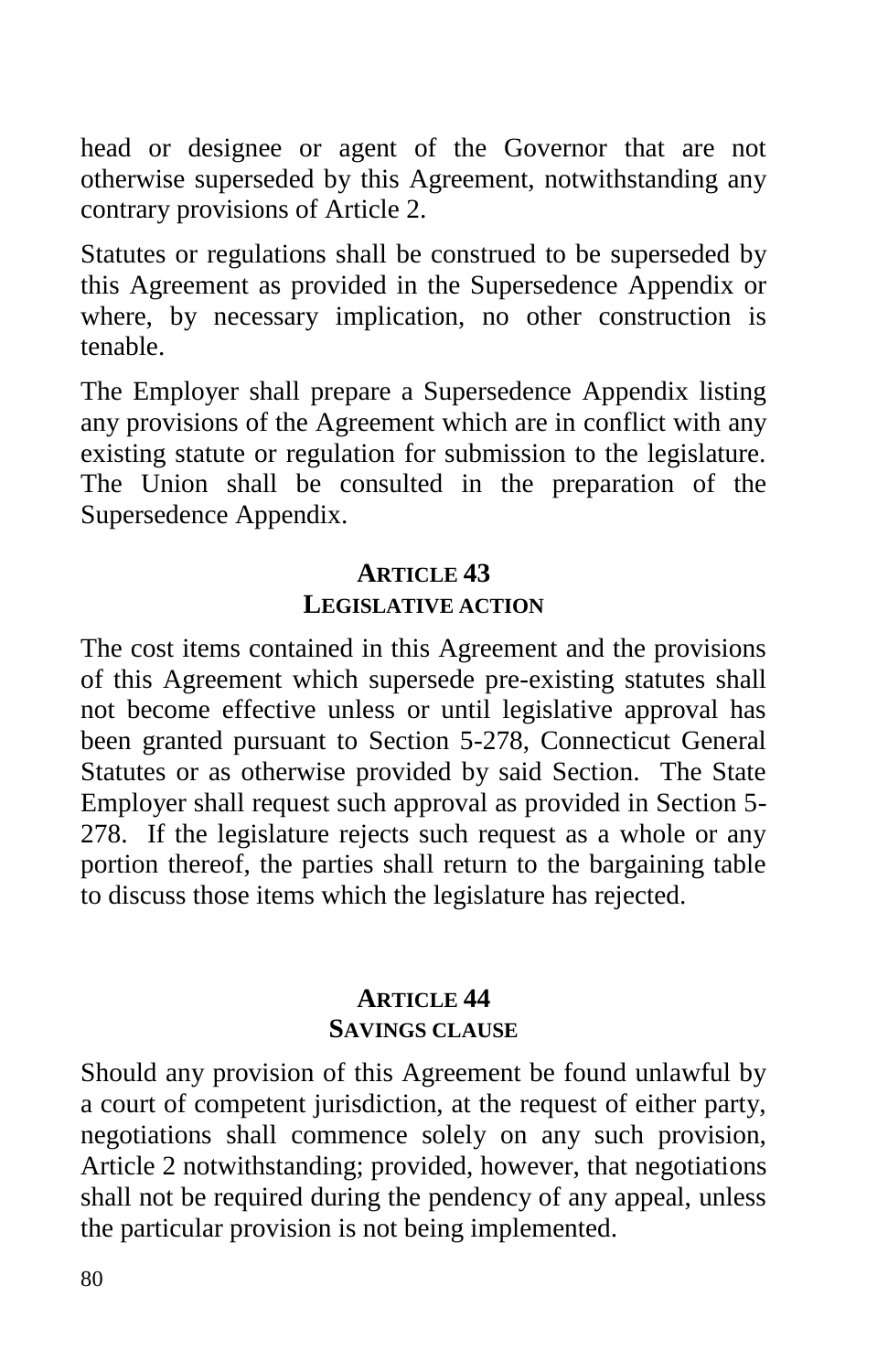# **ARTICLE 45 TUITION REIMBURSEMENT**

**Section One.** Any employee who has completed six months of service and is continuing his/her education in a job related area, or in an area that will assist the employee in upward mobility or promotional opportunities, shall be eligible for tuition reimbursement for a maximum of eighteen (l8) credits or the equivalent per year.

**Section Two**. There shall be a fund for the purpose of tuition reimbursement. The State shall allocate to this fund \$260,000 effective July 1, 2017 and annually thereafter, except that no allocations shall be made in FY 2016-2017.

The funds that are unexpended in one contract year shall carry over into the next contract year provided, however, that the tuition reimbursement fund will expire on the expiration of this Agreement. The previous sentence notwithstanding, applications for tuition reimbursement that are submitted and approved within the final six (6) months of the Agreement may be paid, with any remaining available funds, up to three (3) months following expiration of this Agreement.

**Section Three**. An employee applying for tuition reimbursement must submit the appropriate forms not less than two (2) weeks prior to the start of the course. After approval has been received, if the employee decides not to take the  $course(s)$  or to drop a course $(s)$ , he/she shall notify the Employer so that funds may be utilized for another employee. Upon presentation of evidence of payment and successful completion of the course(s), the employee shall receive tuition reimbursement as follows:

(a) Effective July 1, 2017, maximum reimbursement shall be equal to the applicable University of Connecticut resident credit hour rate, but at no point shall it be less than \$150.00 per credit hour for undergraduate classes or \$250 for graduate.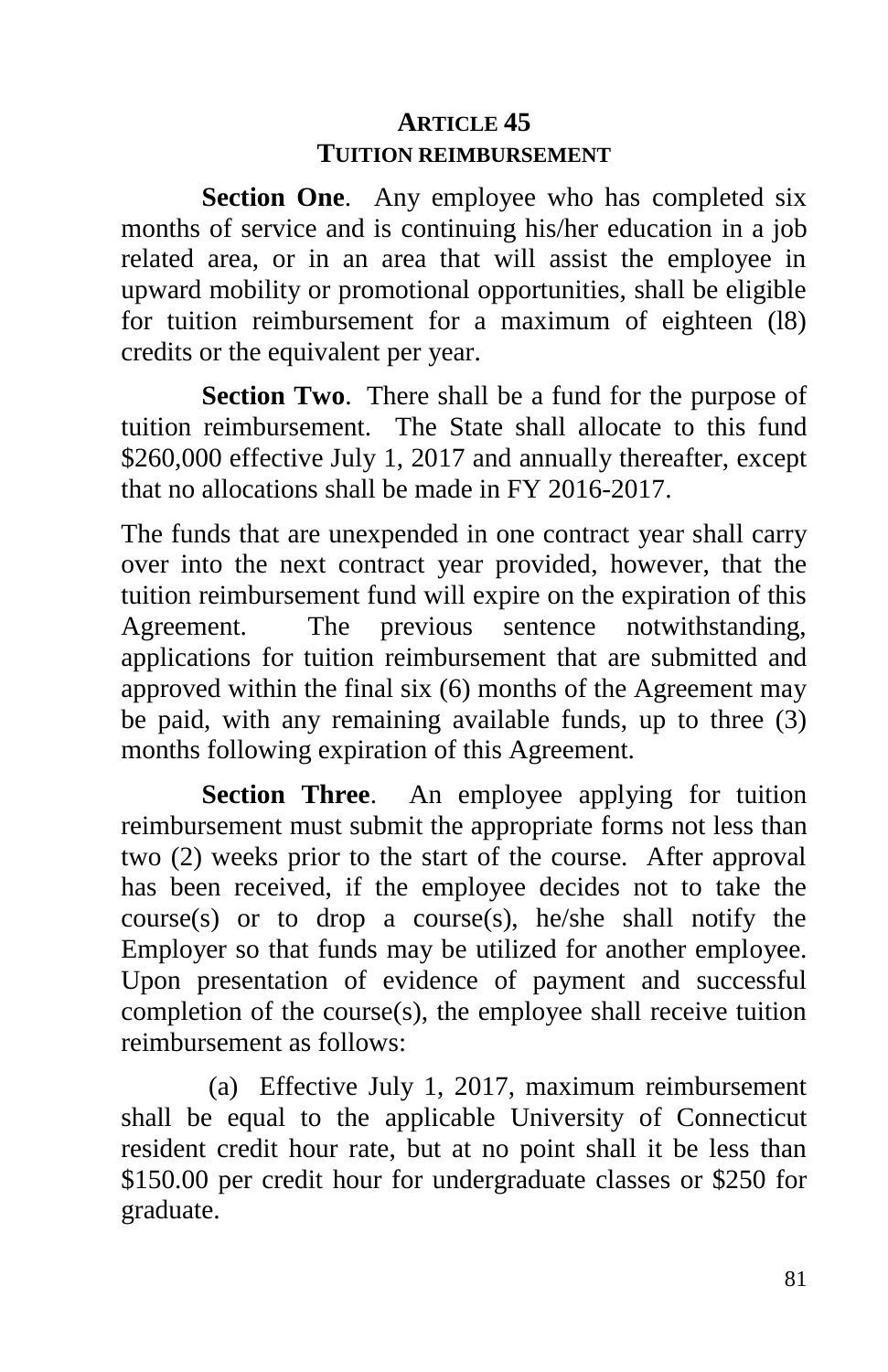(b) For other courses or programs, reimbursement shall be available at 50% of the above rate.

**Section Four**. Tuition reimbursement for external degree programs and for courses offered at non-accredited institutions or non-credit courses shall be subject to prior approval by the Department of Administrative Services Human Resources professional Development.

Non-credit courses will be converted to an equivalent number of credits for the purpose of computing reimbursement. For example, six to fifteen hours of non-credit classroom time will be considered the equivalent of one credit.

For external degree programs, the enrollment fee and the examination fee for up to six examinations per year shall be covered by tuition reimbursement.

### **ARTICLE 46**

### **CONFERENCE AND WORKSHOP FUNDS**

**Section One.** Effective July 1, 2016, there shall be no deposit of funds provided. Effective July 1, 2017 and thereafter, there shall be \$100,000 allocated for attendance by P-2 employees with more than six (6) months of service at professional seminars, workshops or conferences. Each employee shall be entitled to a maximum of \$500.00 reimbursement per contract year toward the cost of fees, travel, food and lodging related to attendance at such events. This entitlement may be combined once in any two (2) year period.

An employee may use a previous year's unused entitlement for \$1000 provided prior year funds were rolled over and available**.** Reimbursement for travel, food and lodging shall be consistent with Article 39 (Travel Reimbursements) of this Agreement and applicable State travel regulations.

Funds not reserved for seminars, workshops or conferences by March l of each year may be transferred to the P-2 tuition reimbursement program upon request of the Union.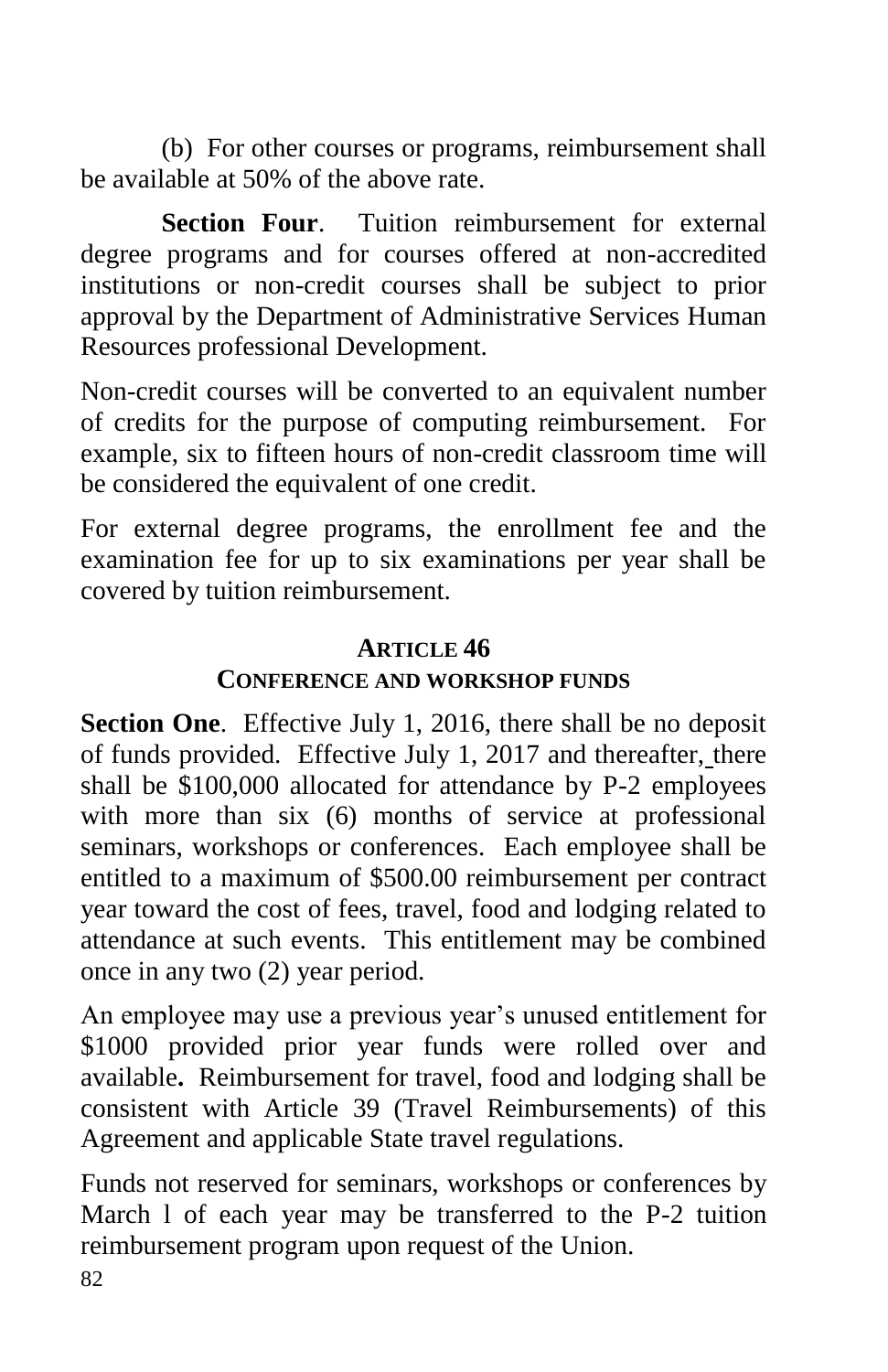Funds committed for workshops/conferences in one (1) fiscal year shall carry over to the next contract year.

**Section Two**. Request for attendance at professional seminars, workshops or conferences must be submitted to the Agency Head at least three (3) weeks in advance. If monies are available, and agency approval for time off is obtained, the request will normally be considered approved. In the event of a dispute, at least two (2) weeks prior to attendance, the request shall be forwarded to the clearing committee. The clearing committee will coordinate its activities with the designated personnel at the Office of the State Comptroller. The clearing committee shall have two (2) members: one (1) appointed by the Union and one (1) appointed by the State.

**Section Three**. If an employee who has had a conference/workshop approved does not attend such, notice of cancellation shall be provided to the facility's business office, which shall promptly notify the Comptroller of said cancellation.

As soon as possible but not more than thirty (30) days following the conference/workshop, the employee shall submit a claim for reimbursement on the appropriate form and required receipts to the business office, which shall promptly process the claim to the Comptroller.

If no claim for reimbursement has been submitted to the Comptroller within ninety  $(90)$  days of the date workshop/conference was scheduled, the funds committed for that activity shall be released and made available for others.

**Section Four.** Employees who attend these activities may be requested by management to prepare reports and/or make a presentation on the events and information acquired.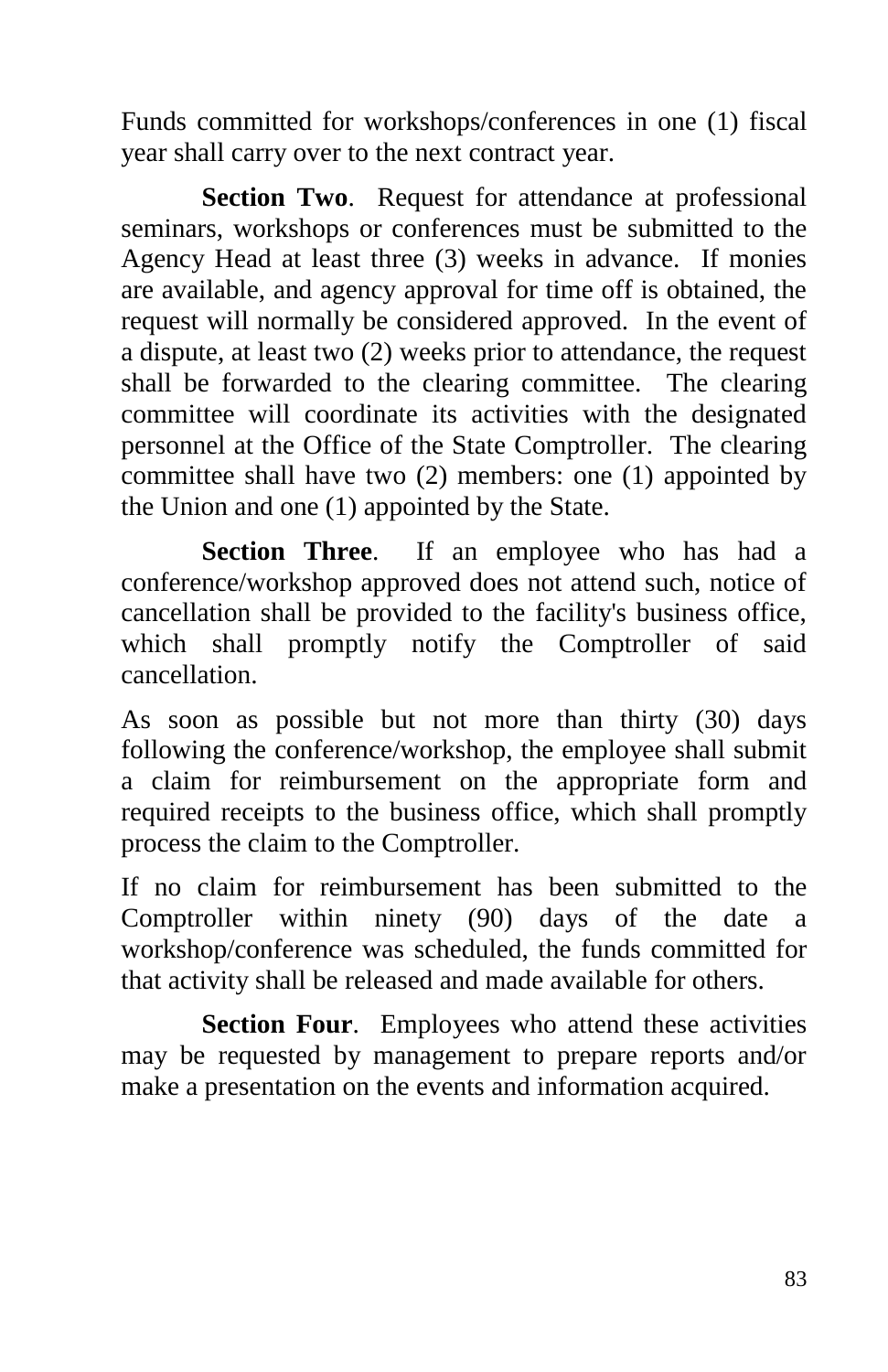## **ARTICLE 47 STANDBY PROGRAM**

**Section One**. Within the Department of Children and Families a Standby Program is necessary to ensure after hours coverage. This program will be staffed with primary after hours workers who will be assigned to Hot-Line and by Regional Office staff who will provide backup standby coverage. A written announcement of this program will be sent to all potentially qualified employees and a copy of this notice will be posted on DCF bulletin boards. Each region shall maintain a list of qualified volunteers.

**Section Two**. Standby Program staffing needs will be met by such volunteers before qualified employees are involuntarily assigned. Standby assignments will be based on a rotating schedule involving sixty-four (64) hours of availability for the primary after hours workers. Backup standby workers will normally be assigned for a week's duration; however, this does not preclude individual employees switching full days.

**Section Three**. Schedules for the primary standby workers will be developed by Hot-Line Administration. Schedules for backup standby staffing will be drawn up in each region. Assignments of slots within the backup schedules shall be determined on the basis of seniority. Such assignment shall

be accomplished in accordance with Memorandum of Understanding XI, Appendix B.

Although seniority shall prevail in the selection of placement in the rotation, all qualified volunteers will be given an opportunity to participate in the backup Standby Program before an individual is scheduled more than once within the region. The length of schedules for backup standby coverage will be determined by the number of volunteers; however, no schedule shall be less than four weeks nor greater than twelve weeks.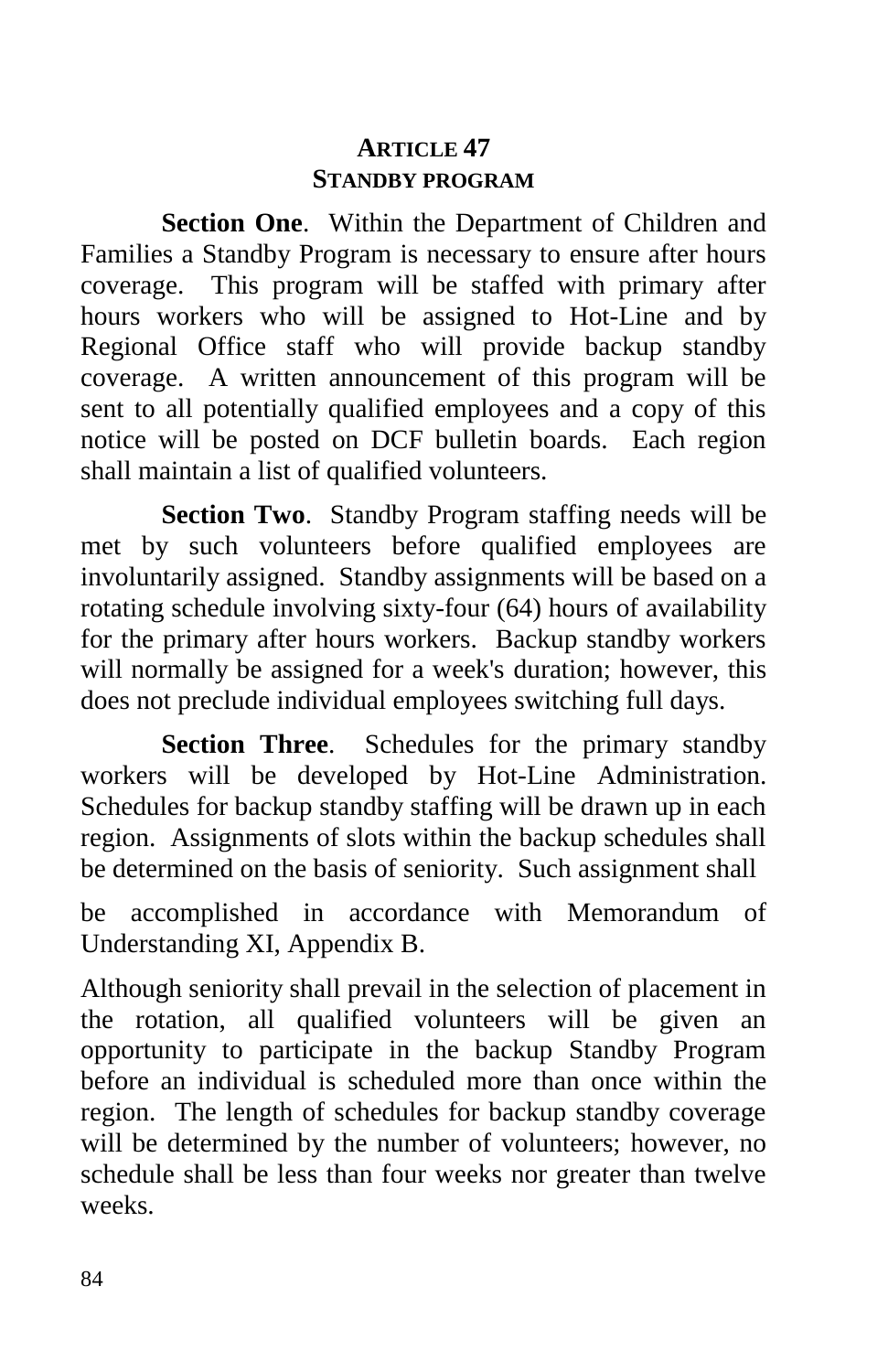Copies of the regional schedules shall be sent to the President of Local 2663 when initially established.

**Section Four**. Every effort will be made to staff the backup Standby Program with employees on the volunteer lists. If there is an insufficient number of volunteers, the selection of employees for involuntary standby assignment shall be made in the inverse order of seniority starting with the least senior permanent employee qualified to perform the work. If such involuntary assignments are necessary in a Region, the process of applying inverse seniority would be capped so that no employee shall be involuntarily assigned to work standby more than one (1) week out of eight (8).

**Section Five.** Qualified employees for standby assignments (primary and backup) must meet the following criteria:

**(a)** Permanent status with the most recent service rating being satisfactory or better. For purposes of qualifying for backup standby assignments Social Worker Trainees shall be eligible after completion of six months of service if they are considered by their supervisor to possess the requisite skills. The achievement of permanent status for Social Worker Trainees is based on the relevant statutes and regulations governing the successful completion of their training period.

**(b)** Experience in intake and/or protective services work.

**(c)** Access to telephone services and ability to respond to crisis calls in a timely fashion. This includes consideration of the employee's proximity of residence to the geographic area(s) being serviced.

**(d)** Continued satisfactory performance as a Standby Worker.

**Section Six**. **(a)** When a vacancy occurs in a primary standby position, the agency will review the applications of permanent employees seeking lateral transfer to such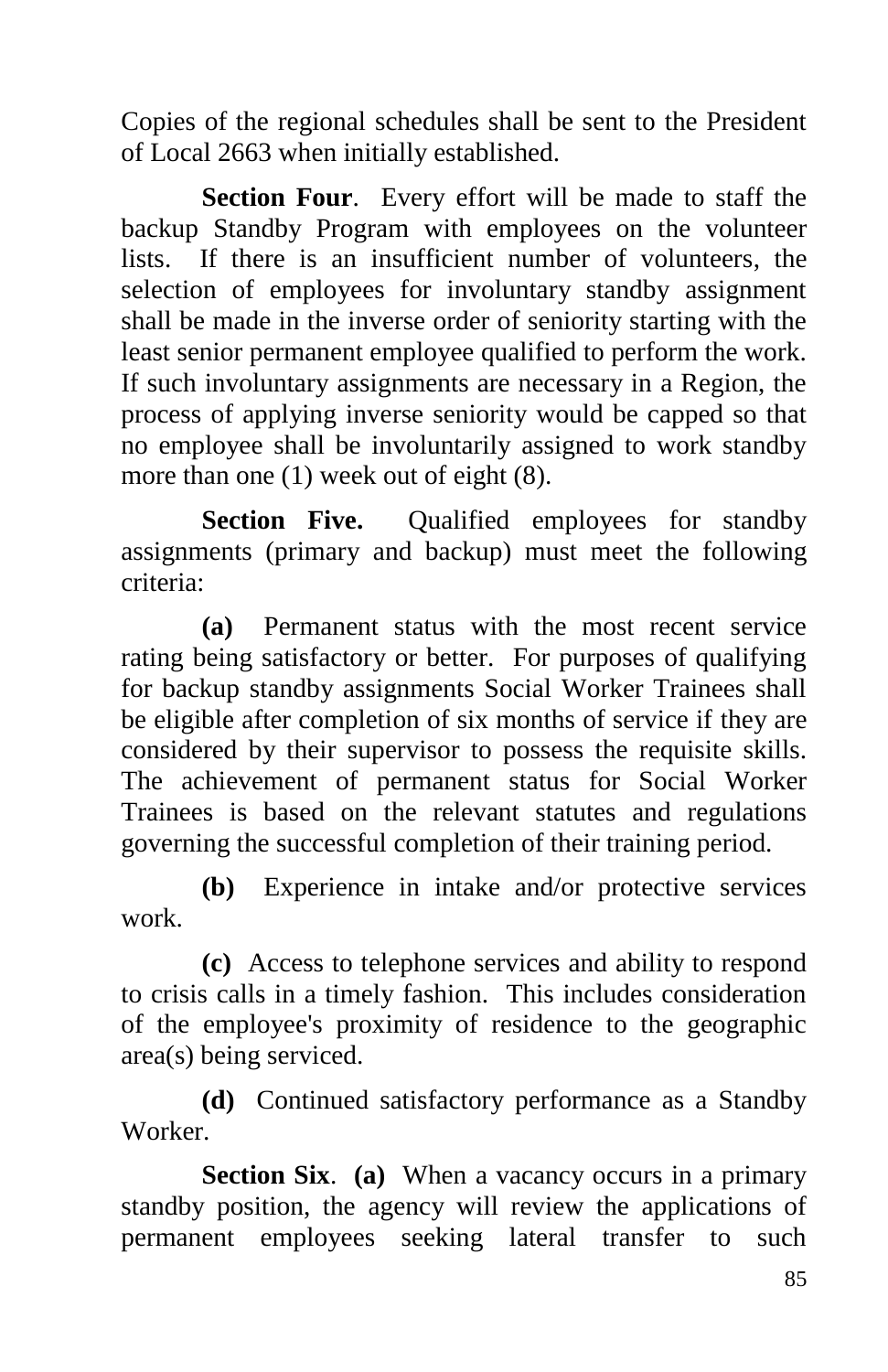vacancies. Of those applicants who are equally qualified for the vacancy, preference will be given to the employee with the greatest seniority as defined in Article 12, Section One. If the more senior employee applying for a vacancy under this provision is not selected, he/she will have the right to grieve and arbitrate the selection of a less senior employee. In any arbitration of a dispute under this section, the arbitrator shall give substantial weight to the judgment of the employer in applying the relevant evaluation standards. Junior employees cannot grieve the selection of a more senior employee.

**(b)** The duty station of each assigned primary standby worker shall be their residence. A State car will be available for use in the Standby Program.

**(c)** A Home and Office premium annual payment of five hundred (\$500.00) dollars shall be paid to those workers assigned to the full time primary standby function and who have performed such function for a full year. Individuals who have completed less than a full year of primary standby work shall be entitled to a pro-rata payment based on the number of months of service.

The premium shall be paid on a semi-annual basis of two hundred and fifty (\$250.00) dollars each.

**(d)** Standby workers involved in the transportation of a client during assigned hours, and who must stop for a meal with the client, shall be reimbursed for their meal at the lunch rate specified in the Travel Reimbursement Article, in addition to reimbursement for the client's meal.

**(e)** Standby workers called out on a premium holiday shall be paid time and one-half for all hours worked on the holiday.

86 **Section Seven. (a)** Compensation for backup standby workers shall be at the rate of one dollar and fifty cents (\$1.50) per hour for hours of standby assignment when the regional office is closed during the week, on weekends and on non-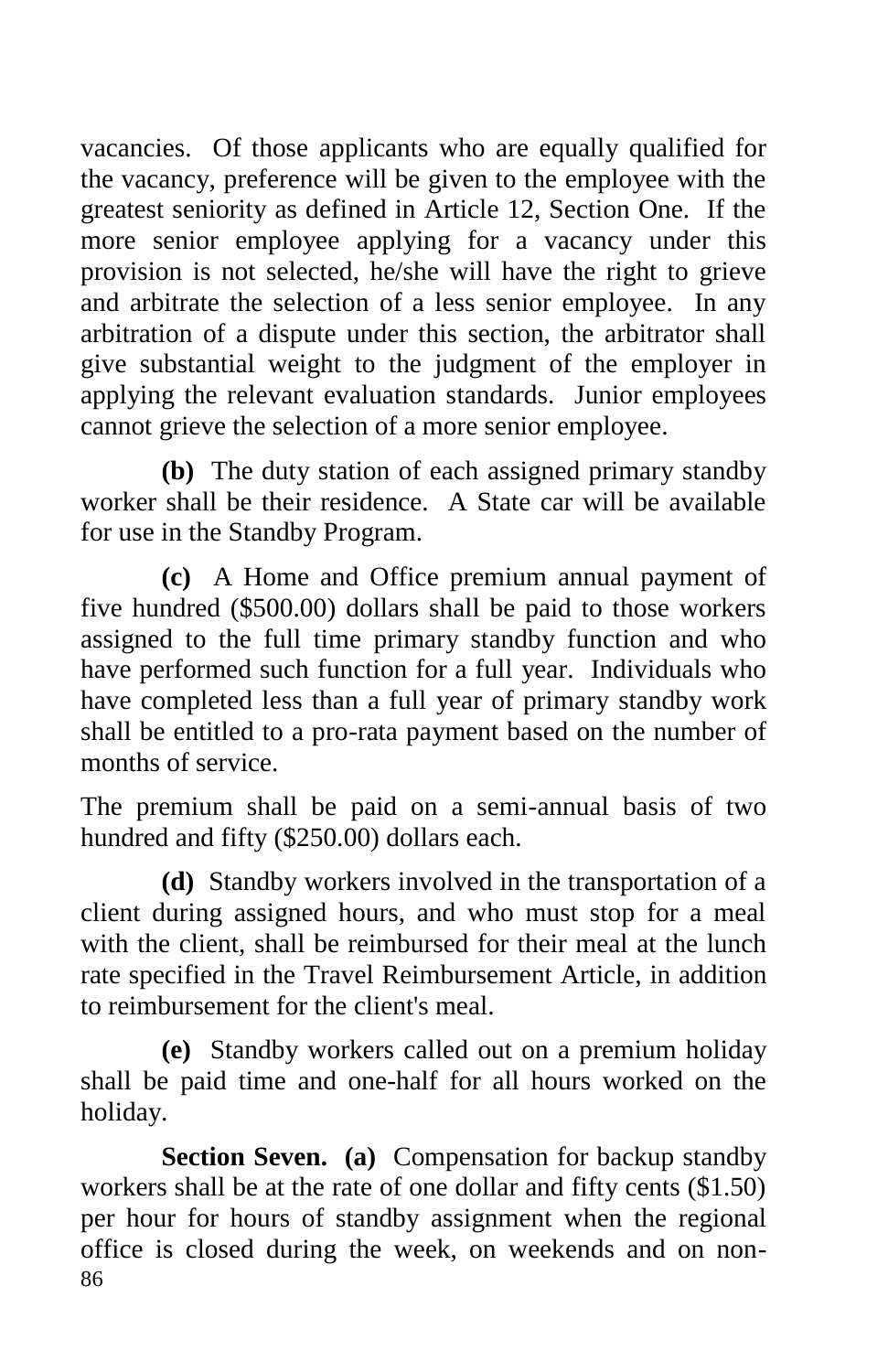premium holidays. In addition, a backup standby worker assigned to a case emergency shall receive his/her applicable rate for the period of such assignment.

**(b)** Compensation for backup standby workers shall be at the rate of three (\$3.00) dollars per hour for the twenty-four (24) hour shift where the beginning of the shift falls on New Year's Day (January 1), Memorial Day, Independence Day, Labor Day, Thanksgiving, or Christmas (December 25).

**(c)** The legislative approval date of the P-2 agreement shall be the effective date of the standby compensation rates listed in Section Seven (a) and (b).

**Section Eight**. Should there be a ruling which treats Social Workers as non-exempt under the Fair Labor Standards Act which significantly impacts the cost of staffing the Hot-Line and Standby Programs, the State reserves the right to change the staffing of these programs in order to minimize the fiscal impact. The Union has the right to impact bargaining over such a change.

## **ARTICLE 48 PAST PRACTICES**

Any change in or discontinuation of an unwritten past practice concerning wages, hours or other conditions of employment not covered by this Agreement shall be subject to a test of reasonableness. The questions of;

(a) whether or not there is in fact a valid, current past practice in effect, and

(b) the reasonableness of the change or discontinuation may be submitted to arbitration in accordance with the provisions of Article l5 (Grievance Procedure).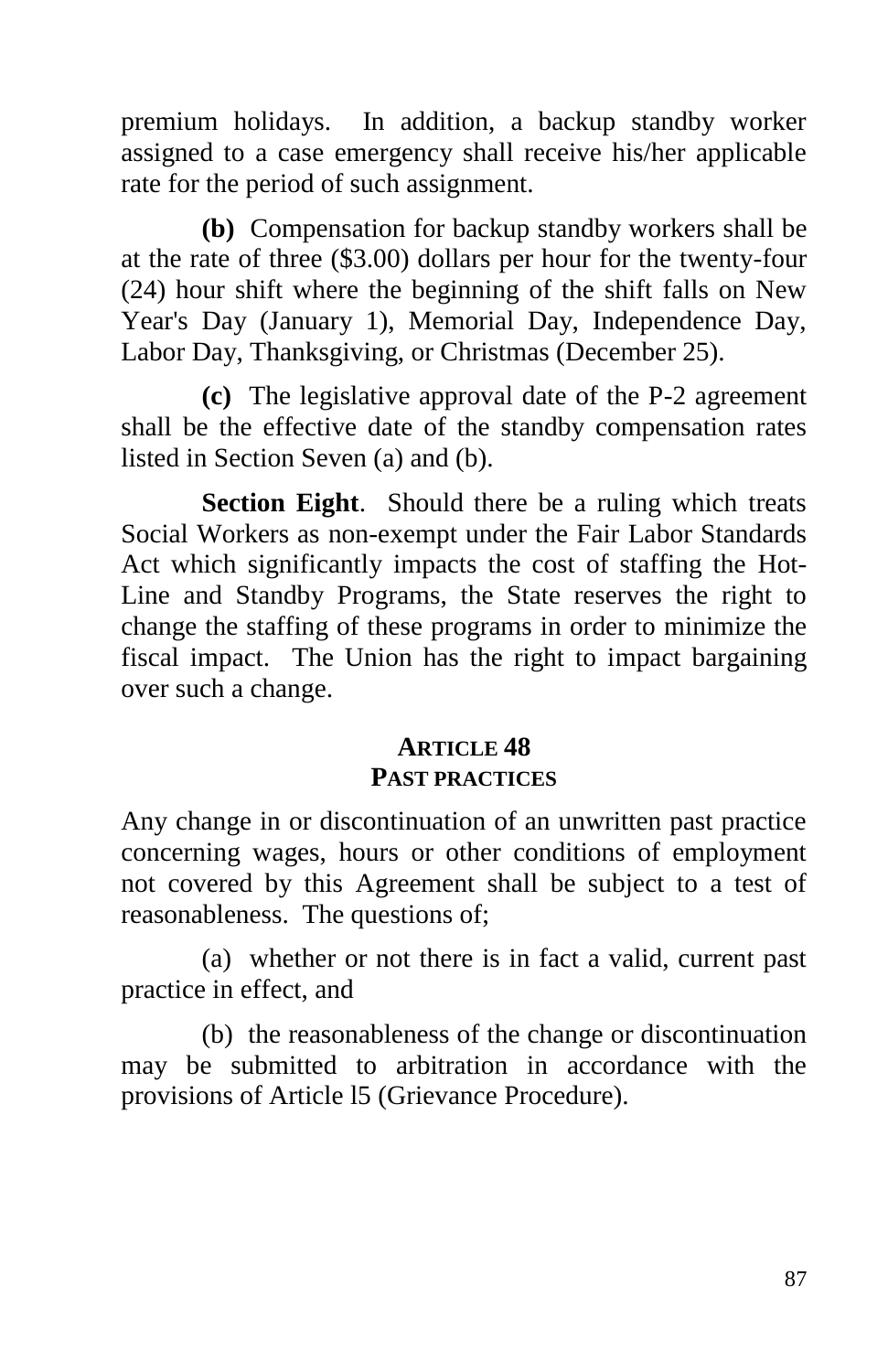## **ARTICLE 49 DURATION OF AGREEMENT**

This Agreement covers the period July 1, 2016 to June 30, 2021.

### **Section One. Furlough days:**

Each employee is required to take three (3) unpaid furlough days between July 1, 2017 and June 30, 2018. Furlough day requirements will be prorated for employees working less than 35 hours perweek.

The value of a furlough day shall be one-tenth  $(1/10)$  of the biweekly pay for a bargaining unit member on a 26 pay period schedule. The above value shall be deducted in the pay period in which the furlough day is taken. Alternatively, bargaining unit members may elect to have the total value of three (3) furlough days deducted incrementally throughout the course of FY18. For employees who choose the latter option, effective the first full pay period after legislative approval, the Employer will reduce the base biweekly rate of pay throughout the remaining fiscal year for said employees by the total value of the three (3) furlough days that fall within said fiscal year. Deductions for furlough days shall be made pursuant to this paragraph except as otherwise provided herein. It is further understood and agreed that any Employee hired or reemployed after legislative approval of this Agreement shall be subject to the terms contained herein.

The P-2 bargaining unit furlough days shall be 11/24/17, 12/26/17 and 5/25/18. Subject to agency operating needs, the agency may designate an employee to work on one of the P-2 furlough days. In exchange, the employee shall select and substitute another day within the fiscal year.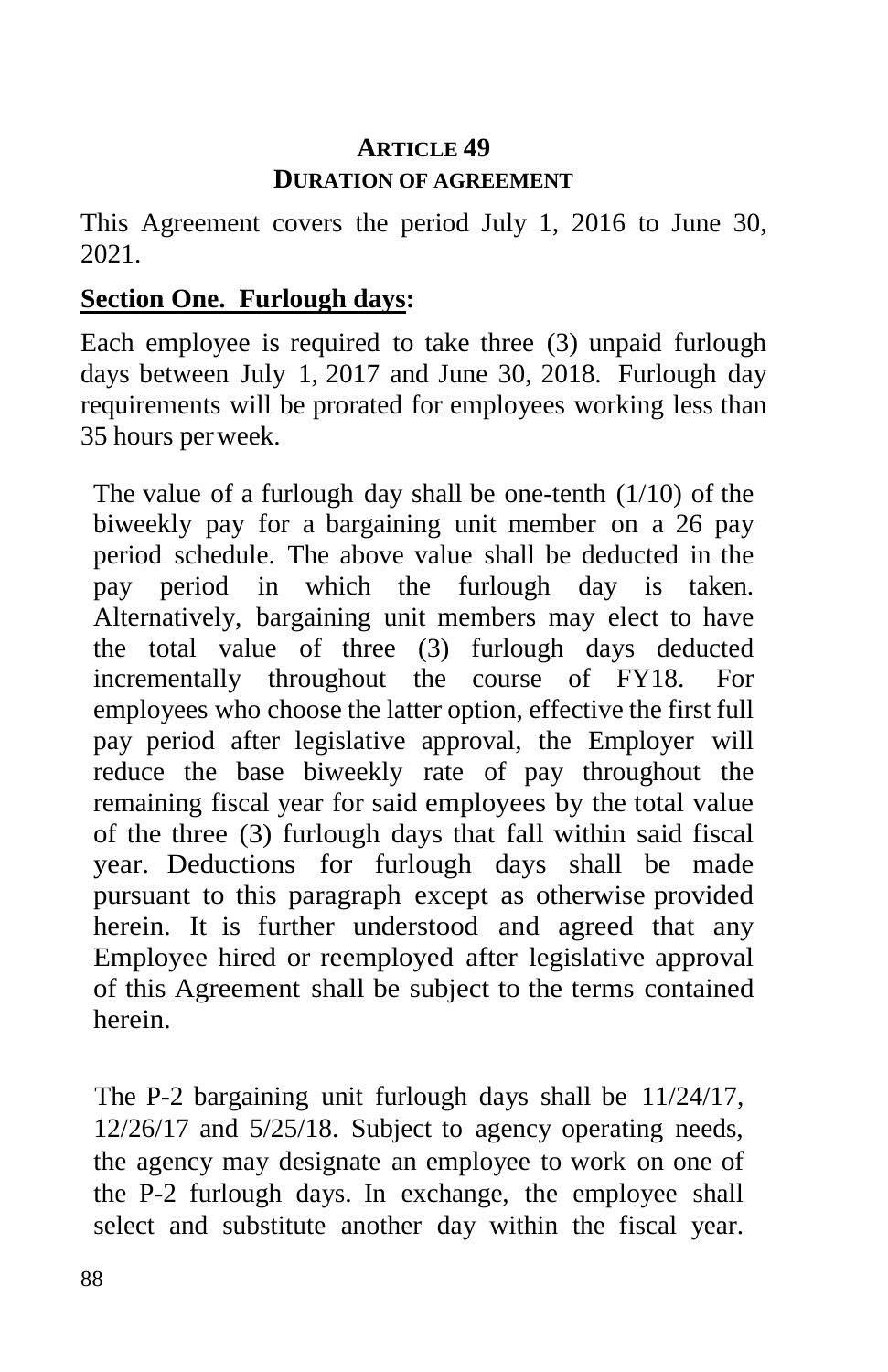Management shall solicit volunteers to satisfy operating needs on these days. If no qualified volunteers are available, seniority shall be the controlling factor.

Part time employees shall also serve furlough days, on a pro-rata basis, based upon their biweekly scheduled hours of work. Any employee whose schedule does not include a designated P-2 furlough day, will select another date within the fiscal year. An employee who 1s scheduled for more or less than eight hours on a furlough day will adjust their schedule for that pay period.

If an employee leaves state employment prior to June 30, 2018, any furlough time taken in excess of the amount covered by the annualized deductions will be charged against any remaining vacation accruals at the time of separation.· Should there be insufficient vacation time to cover the overuse of the furlough time, attendance will be modified accordingly and a deduction will be taken from the final paycheck.

Furlough days shall be treated in the same manner as voluntary schedule reductions under Connecticut General Statute 5-248c.

## **Section Two. Job Security:**

From July 1, 2017 and through June 30, 2021, there shall be no loss of employment for P-2 bargaining unit employees hired prior to July 1, 2017, including loss of employment due to programmatic changes, subject to the following conditions:

a. Protection from loss of employment is for permanent employees and does not apply to: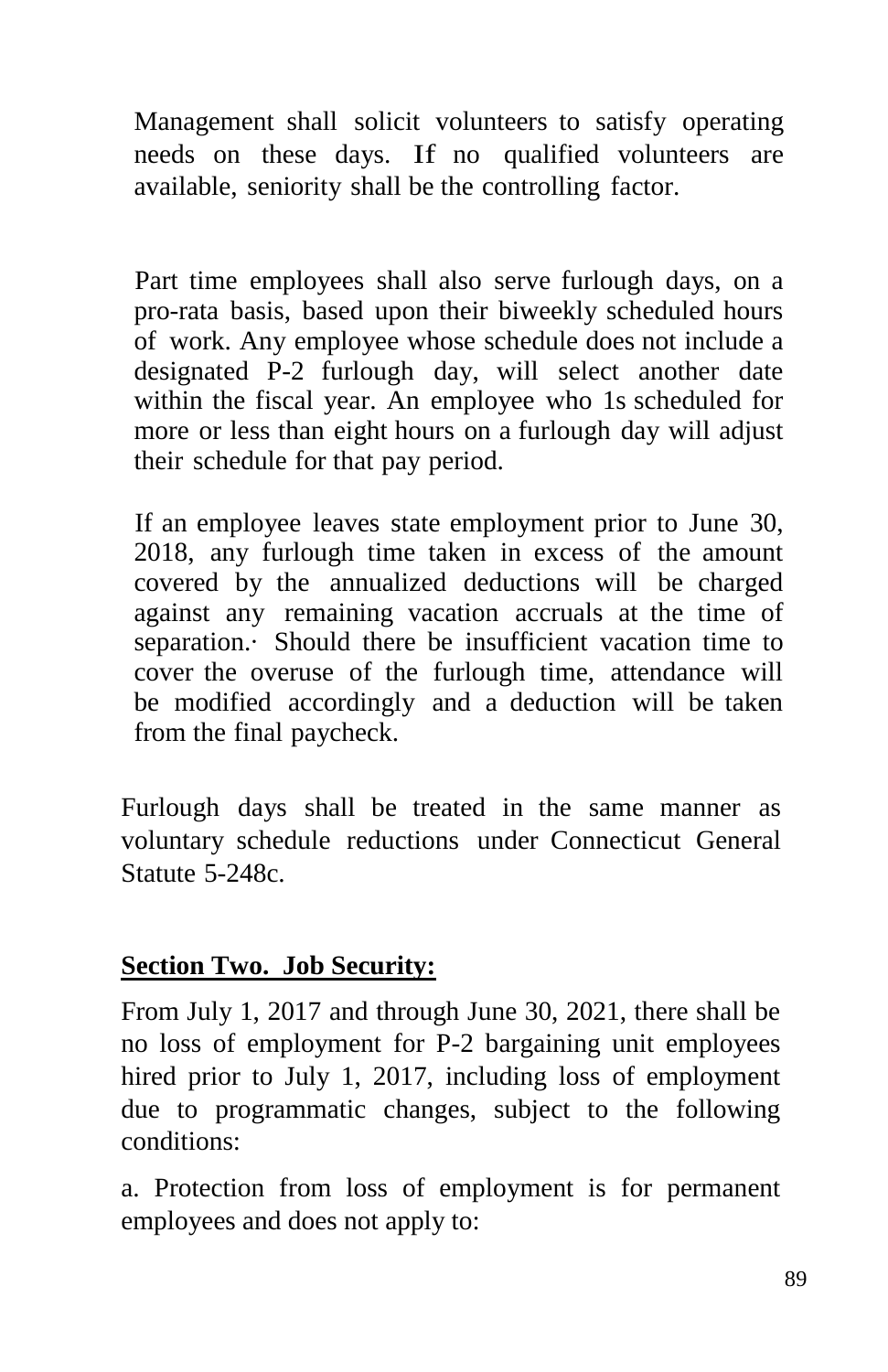i. employees in the initial working test period;

ii. those who leave at the natural expiration of a fixed appointment term, including expiration of any employment with an end date;

iii. expiration of a temporary, durational or special appointment;

iv. non-renewal of a non-tenured employee (except in units where non-tenured have permanent status prior to achieving tenure);

v. termination of grant or other outside funding specified for a particular position;

vi. part-time employees who are not eligible for health insurance benefits.

b. This protection from loss of employment does not prevent the State from restructuring and/or eliminating positions provided those affected bump or transfer to another comparable job in accordance with the terms of the SEBAC 2017 Agreement. An employee who is laid off under the rules of the implementation provisions below because of the refusal of an offered position will not be considered a layoff for purposes of this Agreement.

c. The State is not precluded from noticing layoff in order to accomplish any of the above, or for layoffs effective June 30, 2021.

The Office of Policy and Management and the Office of Labor Relations commit to continuing the effectiveness of the Placement and Training process during and beyond the biennium to facilitate the carrying out of its purposes.

The State shall continue to utilize the funds previously establishes for carrying out the State's commitments under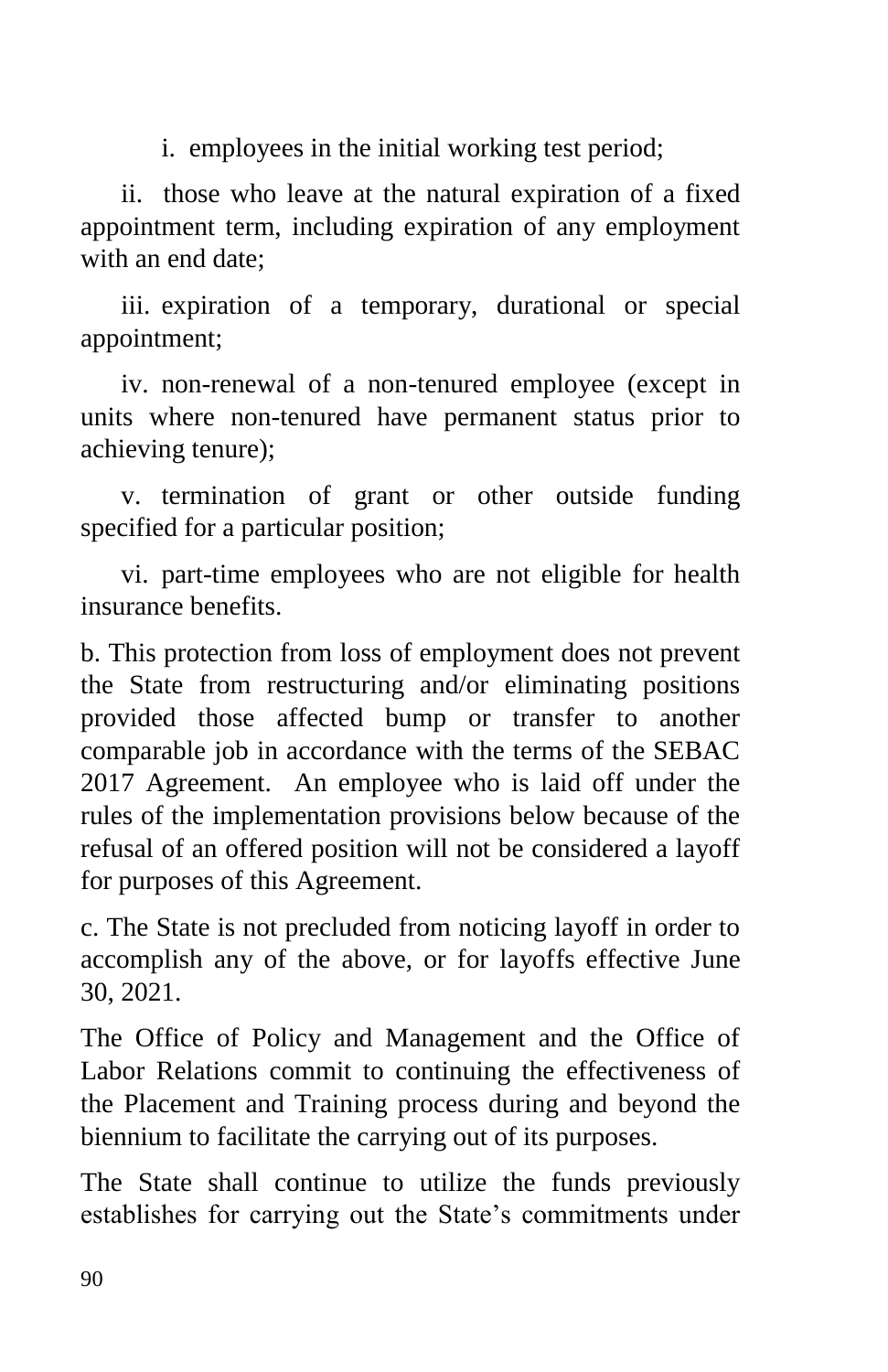this Agreement and to facilitate the Placement and Training process.

### **Section Three. Telecommuting/ Telework/AWS**

Each agency will form a committee (like labor management) with each of its unions to discuss these issues. With the agreement of Union representatives, committees may operate across bargaining units.

There shall also be a Statewide Telework Committee. The purpose of the Committee is to create policy and policy guidance to agencies regarding telework policies and implementation thereof. Areas of guidance include ensuring consistent standards, disability accommodations, performance measurements, agency closures, and management training. The Committee shall be comprised of an equal and mutually agreed upon number of members appointed by the SEBAC Leadership, and representatives of management, which shall include the Director of Statewide Human Resources and other such designee of the Commissioner of DAS, and members of OLR. The Committee shall be cochaired by the Undersecretary of OLR or his/her designee and a representative of SEBAC. The Committee shall commence with meetings no later than 60 days following ratification of the Agreements.

Current practice will remain at each agency until parties meet and agree otherwise or changes occur through facilitation and or arbitration. Each committee shall begin its work no later than 30 days following the ratification of this agreement, and shall provide an initial report to the Statewide Committee regarding the meetings held and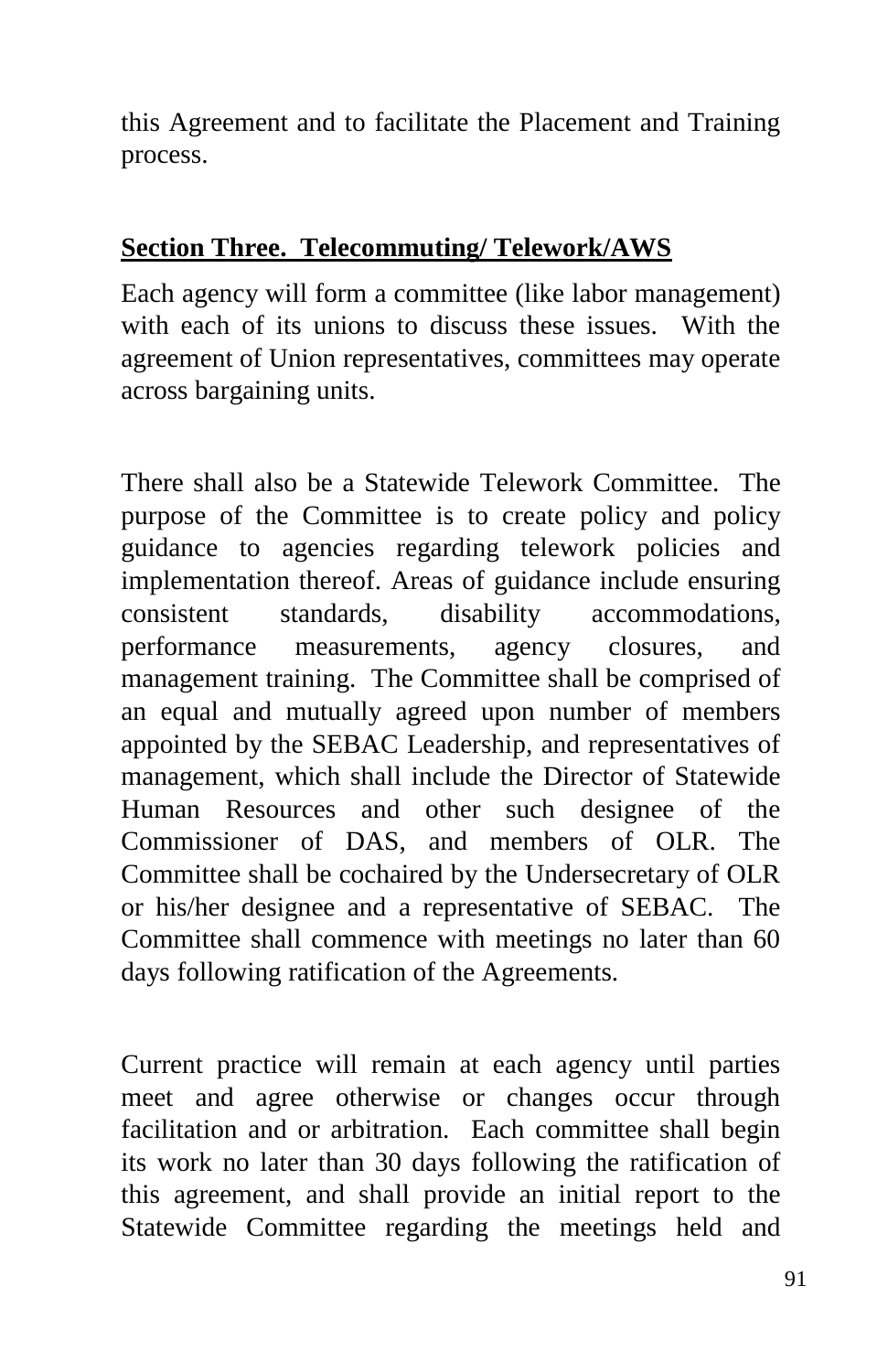information relevant to the issue of telework, as defined and requested by the Statewide Committee.

Up to six members (equal on each side) on the committee. Union staff, and the Office of Labor Relations, shall serve as ex officio participants on the committee until a policy acceptable to both parties has been created.

There shall be a Flexible Scheduling Facilitator, who shall be knowledgeable in flexible schedule issues. The Facilitator shall be available to resolve such matters as submitted by the parties. The Facilitator shall work with the committees to establish AWS, Compressed Scheduling, and Telecommuting Policies acceptable to both parties. If the parties are unable to agree to such policies within 90 days of the commencement of Statewide Committee meetings, either party may invoke interest arbitration on this issue. In such arbitration, it shall be agreed upon language that:

- (1) Any policy shall consider the legitimate operational needs of the affected agencies as well as the interests of the affected employees.
- (2) The determination of the employer to deny a request for AWS, Compressed Work Schedules, and Telecommuting shall be arbitrable, but shall first be submitted to the joint committee and the Facilitator for a recommended disposition.
- (3) Current contract language on AWS and Flex scheduling shall be agreed upon language unless a bargaining unit agrees otherwise and/or proposes alternative language in the arbitration.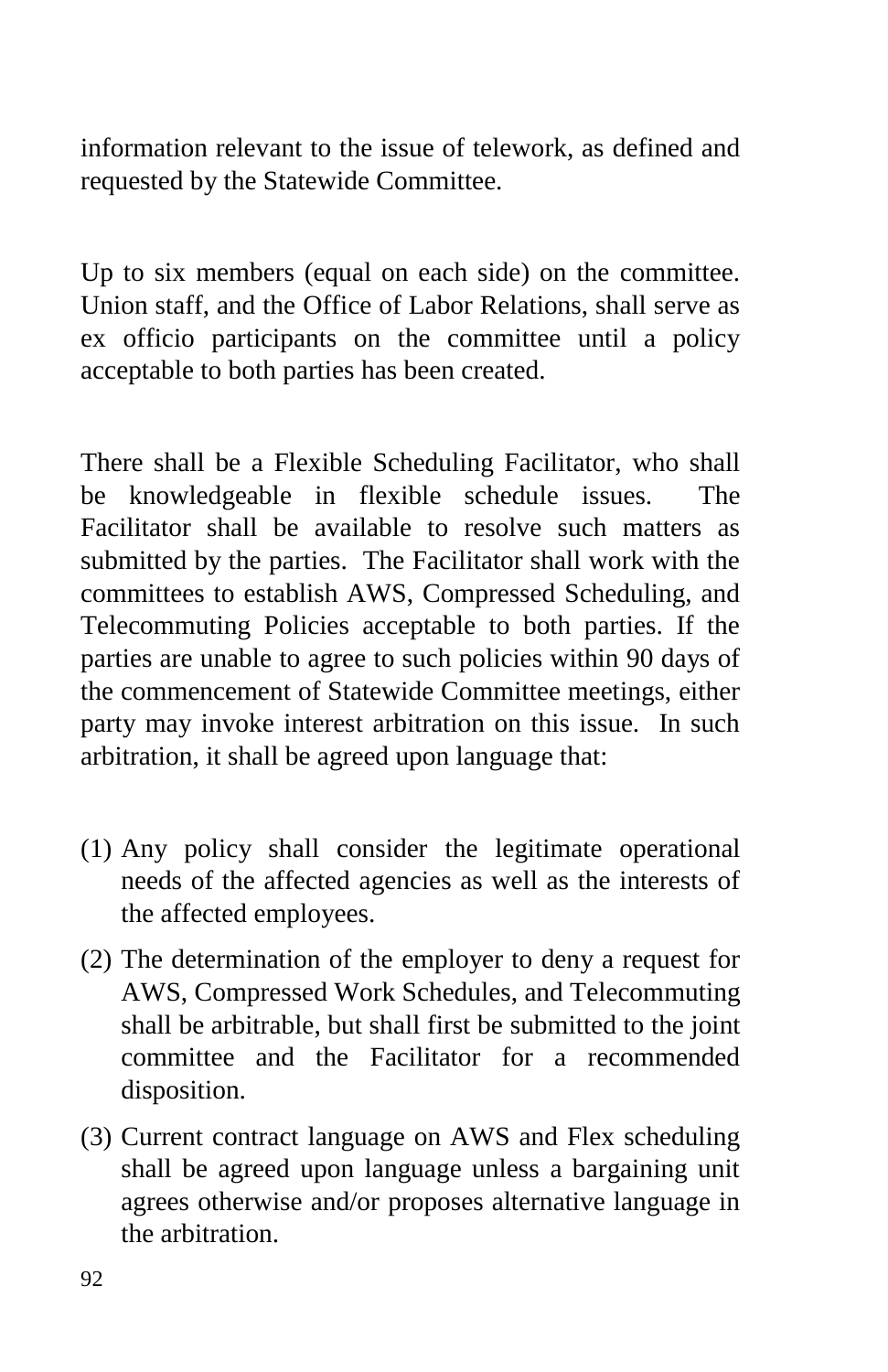If the inability to reach agreement involves more than one bargaining unit and/or more than one agency, prior to the arbitration(s) being scheduled, the parties shall confer to determine the best way to achieve their mutual interest in expeditiously establishing a fair and effective policy applicable to those units and/or agencies.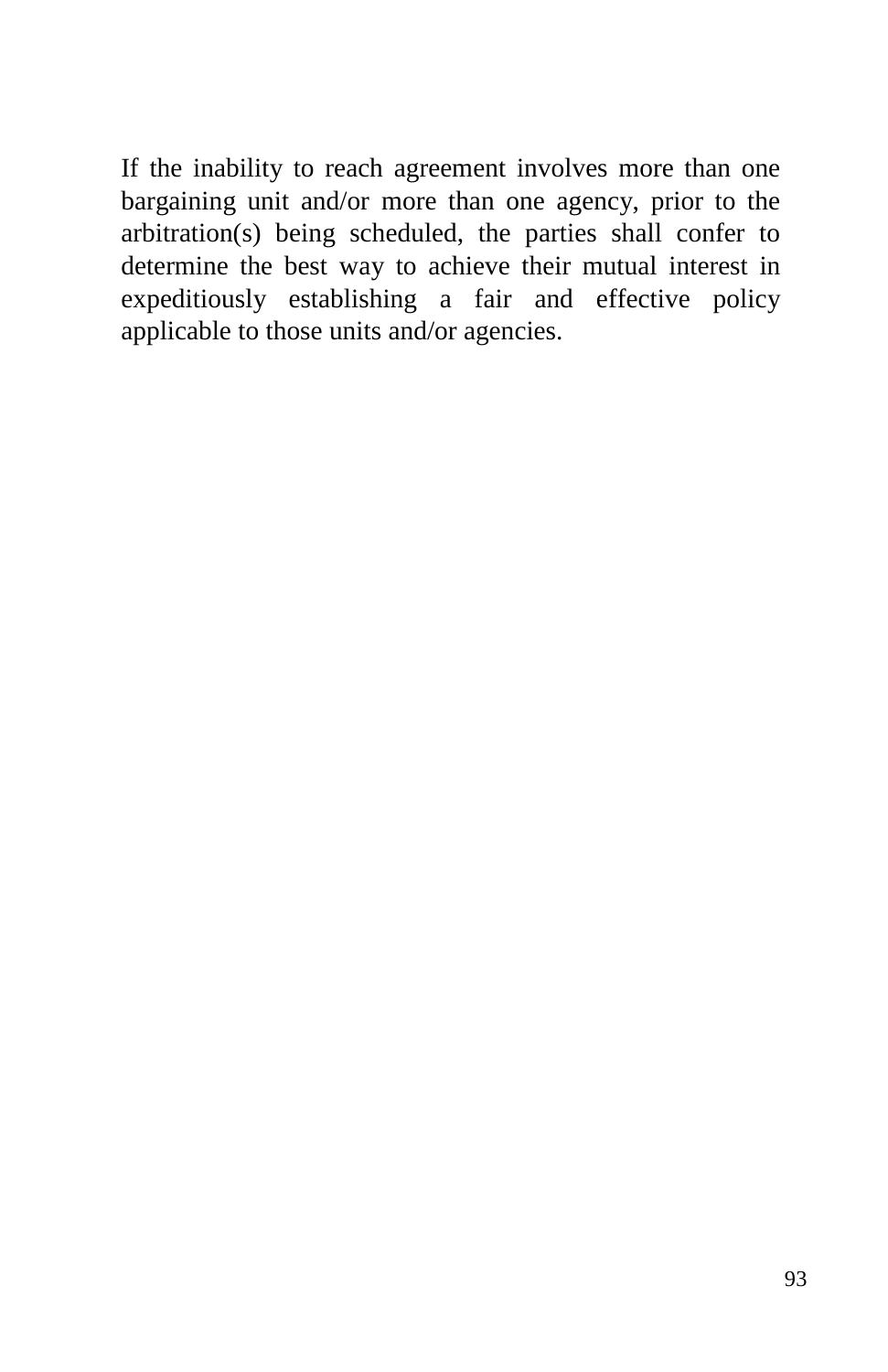#### **APPENDIX A CROSS UNIT HANDLING OF DURATIONALS, TEMPORARIES, SNOW DAYS AND FLEXIBLE SCHEDULING**

## I. Durational positions and Temporaries (Offered to all OLR Bargaining Units)

Definitions:

Temporary: Position filled for a short term, seasonal, or emergency situation, including to cover for a permanent position when the incumbent is on workers'' compensation or other extended leave, not to exceed 6 months. May be extended up to one year. If a temporary employee is retained greater than 12 months said employee shall be considered durational.

Durational: An employee hired for a specific term, for a reason not provided above, including a grant or specially funded program of a specific term, not to exceed one year.

Status: A temporary employee shall become durational after 6 months or one year if extended.

A durational employee shall become permanent after six months, or the length of the working test period, whichever is longer.

Benefits: A temporary employee shall receive such benefits as provided by state or federal law, and such additional benefits as currently provided by the respective agreements and practice applicable to the unit, which may include:

- o Health and life Insurance
- o Pension credit
- o Paid Holidays
- o PL Days
- o After 6 months, vacation, sick and personal leave retroactive to date of hire.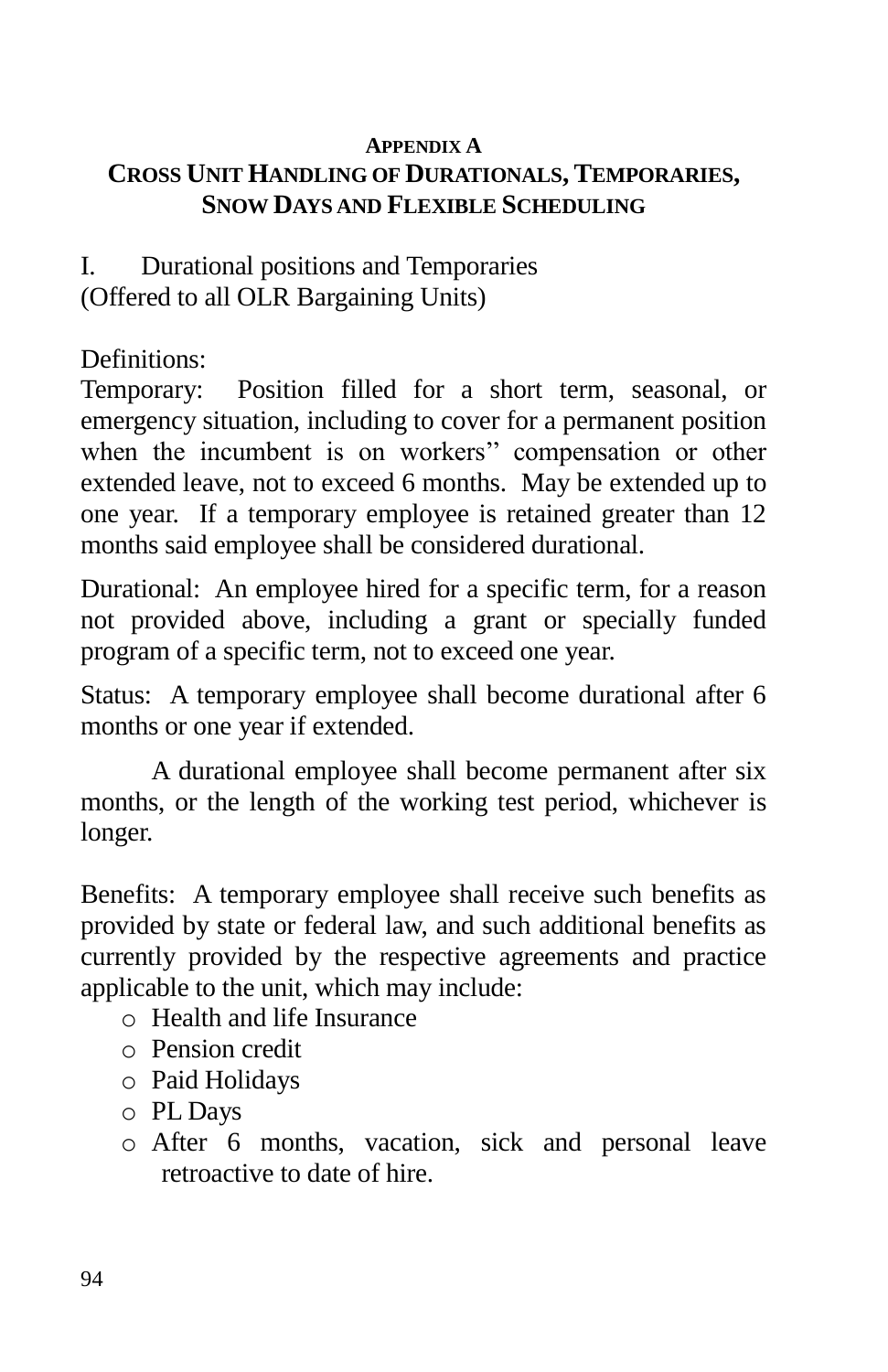An employee hired for a durational position or treated as a durational after a period of temporary employment shall receive:

- The same benefits as any other employee would receive during his/her working test period.
- Upon becoming permanent, the same benefits as any other permanent employee.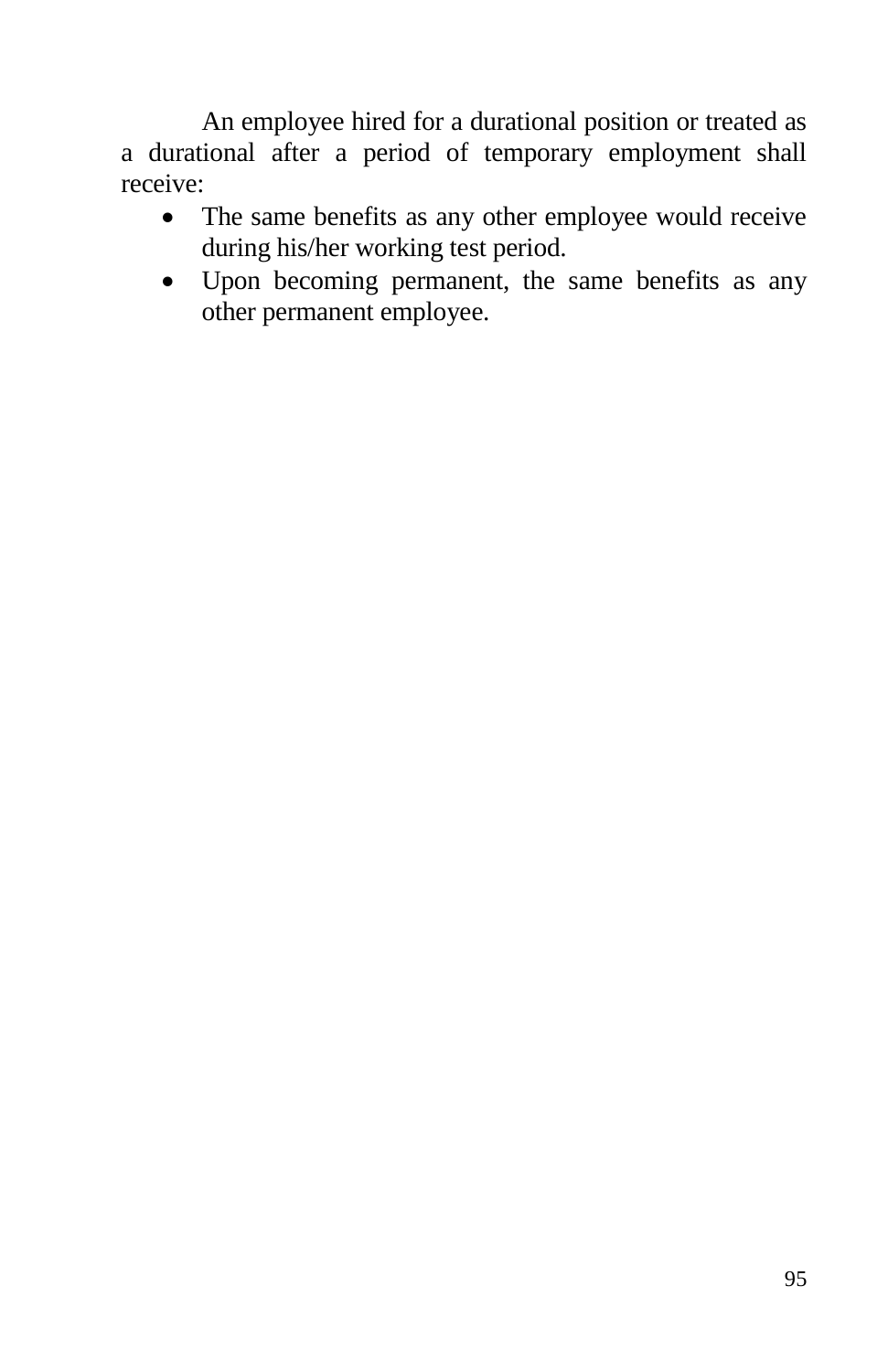#### **MEMORANDUM OF UNDERSTANDING DEPARTMENT OF LABOR JOB FAIRS**

The State of Connecticut, the Department of Labor (DOL) and the American Federation of State, County and Municipal Employees – Council #4 (AFSCME) have reached agreement on the process to utilize when staff is needed at DOL to conduct job fairs and/or other infrequent assignments in the community.

- 1. The State and the Union recognize that the opportunities provided to the citizens of the State of Connecticut via "job fairs" and/or other infrequent activities in the community conducted and supported by DOL are positive, desirable, and should be promoted.
- 2. The State and the Union agree that the staffing needed for job fairs or other community assignments should first be sought by volunteers who are responsive and interested in working at such assignments.
- 3. Therefore, DOL will solicit volunteers to work at Department conducted job fairs and/or community assignments. The solicitation shall be from each local office and a listing of volunteers will be maintained at each local office. The solicitation shall be renewed each July of each contract year. An employee volunteering during one contract year will be continued as a volunteer the subsequent contract year(s) unless he or she officially withdraws from the volunteer list.

4. When a job fair and/or community activity is to be conducted, the DOL will consult the volunteer list to obtain employees willing to work the assignment and adjust their normal schedules so not to exceed forty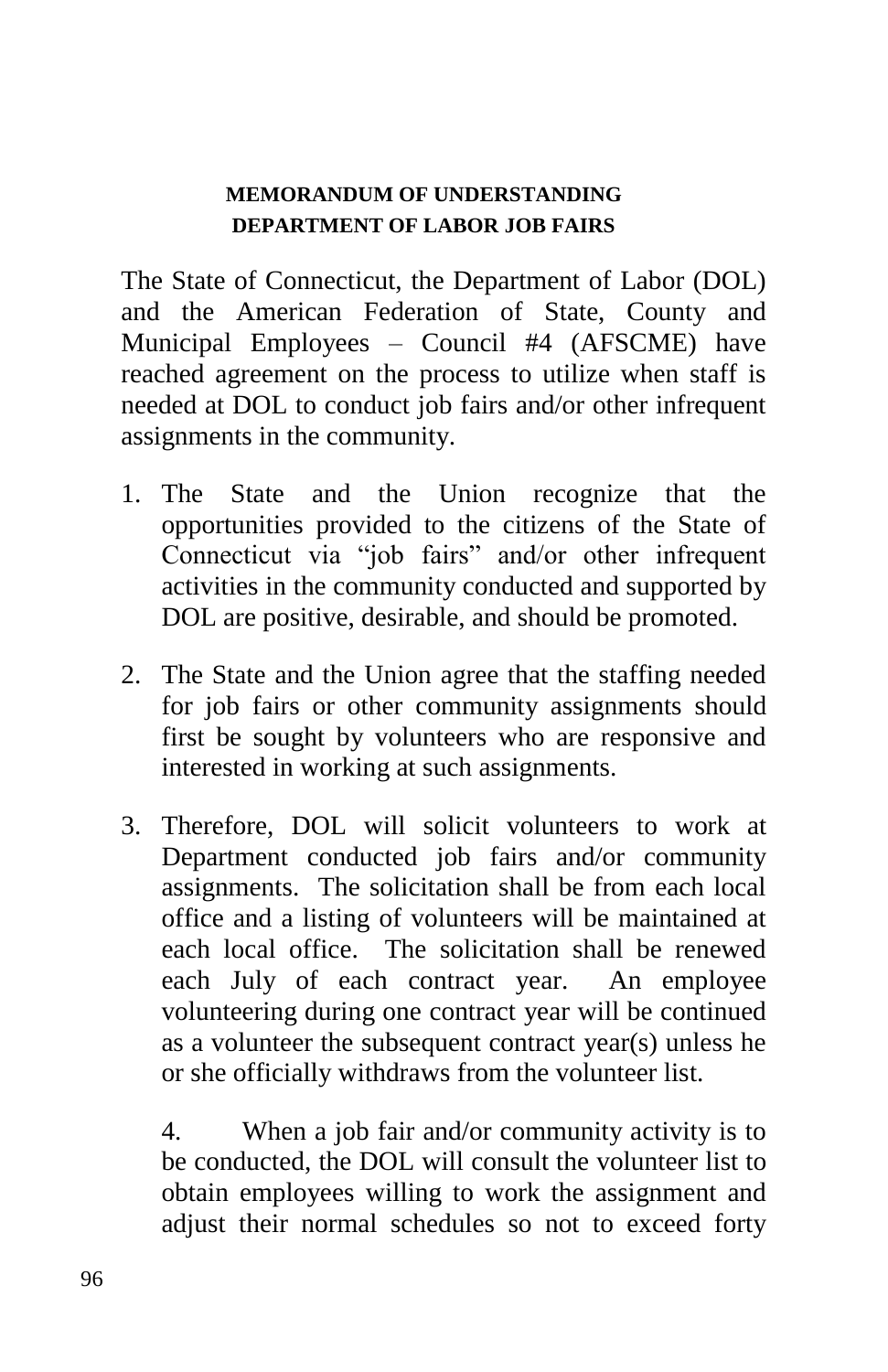(40) hours of work during the workweek that incorporates the assignment.

- 5. If there are insufficient volunteers, DOL shall select from the list(s) the employees needed to work assignment. Those selected employees shall work the assignment without schedule adjustment. In this circumstance the employees will be compensated at the appropriate overtime rate.
- 6. DOL management retains the right to determine numbers of employees and classifications needed to attend job fairs and/or other infrequent assignments in the community.

#### **MEMORANDUM OF UNDERSTANDING DSS-PROTECTIVE SERVICES ELDERLY STANDBY PROGRAM**

The State of Connecticut, the Department of Social Services (DSS) and AFSCME, Council #4 has agreed upon a standby program to be utilized by the DSS for its Protective Services for the Elderly Program (PSE). The provisions of and for that standby program are as follows:

1. DSS shall be responsible for staffing the standby program with qualified employees. The State and the Union herein agree that "qualified" refers to an agency Social Worker, Social Work Supervisor or Children Services Consultant.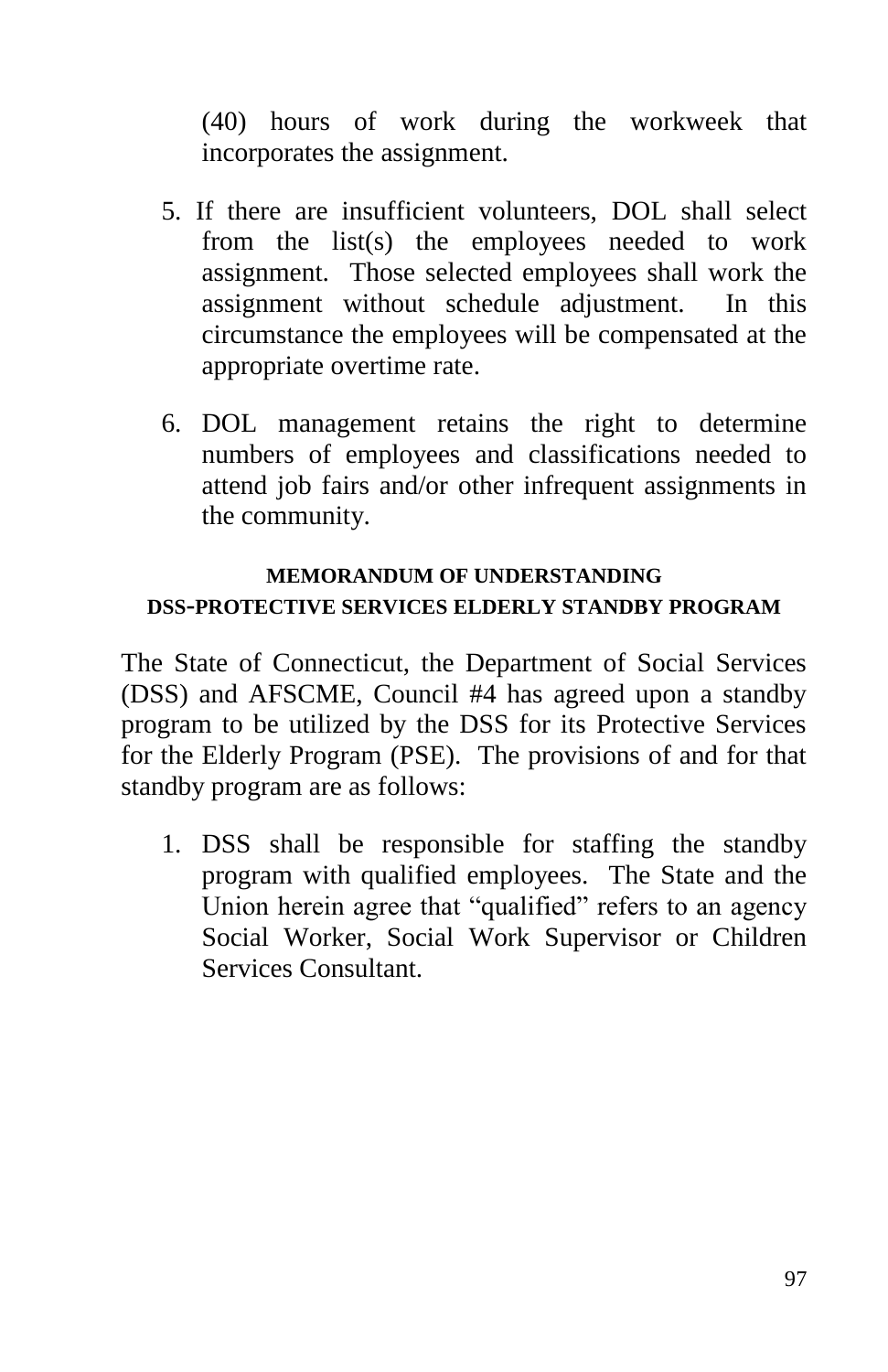2. The State and the Union further agree that employees within those classes identified in item #1 (above) must have obtained permanent status in the class; must have an average of 40% or greater of PSE as part of his/her daily work assignment; must have an overall "Satisfactory" service rating on his/her most recent appraisal; and must have access to telephone services and the ability to respond in a timely fashion.

- 2. To facilitate Standby service, the Agency will ensure that:
	- a) A cell phone is available for staff use during standby hours. The cell phone is for business use only.
	- b) A State car is available to staff for transportation should responding be necessary.
- 4. Staffing needs shall be achieved by volunteers. However if the there are too few volunteers, qualified staff shall be assigned standby in accordance with inverse seniority.
- 5. The management of DSS retains the right to determine the number of staff to serve the standby requirements, inclusive of the right to continue the program. DSS also reserves the right to cease the participation of any individual employee, provided the reason for such is provided to the affected employee. Such removal shall not be subject to the grievance and arbitration procedure. Six (6) months after removal, an employee may petition DSS to be restored to the rotation; the Agency's decision to reinstate is not subject to the grievance procedure. An employee may continue to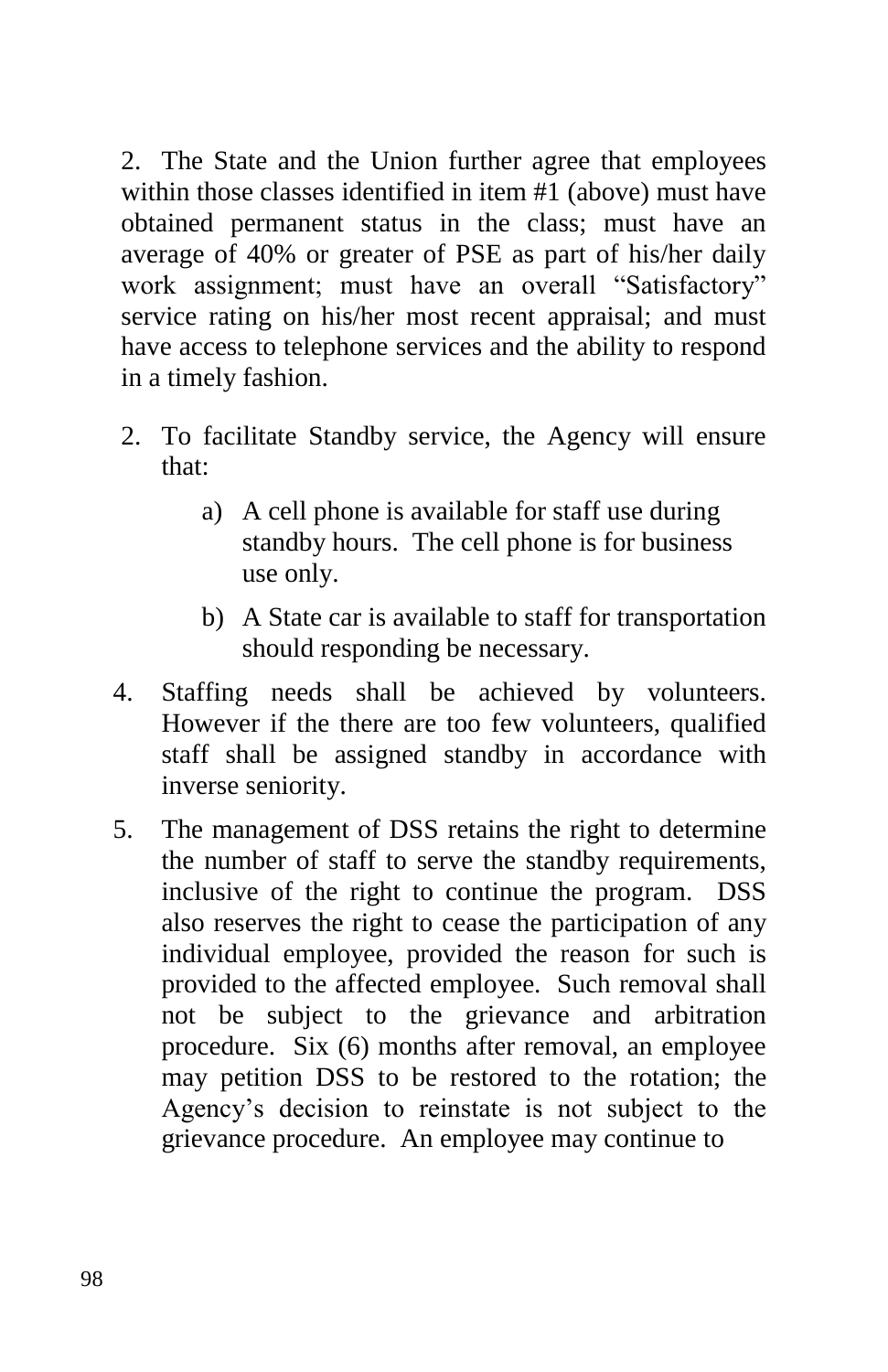file for reinstatement at a minimum six (6) month intervals.

- 6. Standby assignments shall be on a rotating schedule of one-week tour of duty. The tour of duty shall correspond to the workweek. Standby status during the tour of duty is for those hours designated standby excluding actual hours of work.
- 7. Staff on standby status who are called upon to perform designated duties shall be compensated in accordance with the appropriate contractual provision (Article 18, Section One or Article 27 Section Three).
- 8. Notwithstanding item #7 above, an employee shall not be compensated for the first fifteen (15) minutes of telephone response time. If such work exceeds fifteen (15) minutes the employee shall receive compensation to the nearest quarter hour of all such work. The fifteen (15) minutes is an aggregate figure per standby shift as opposed to a "per phone call" figure.
- 9. Compensation for standby status shall be in accordance with the appropriate contractual provision (Article 47, Section 7).

## **MEMORANDUM OF UNDERSTANDING VII DSS ALTERNATIVE WORK SCHEDULES**

The Office of Labor Relations, State of Connecticut, hereinafter referred to as the "State", the Department of Social Services, hereinafter referred to as "DSS" and the American Federation of State, County and Municipal Employees, Social and Human Services Bargaining Unit, hereinafter referred to as the "Union" have reached the following agreement concerning alternative work schedules:

1. DSS recognizes that the availability for employees to work schedules other than the standard schedule with regular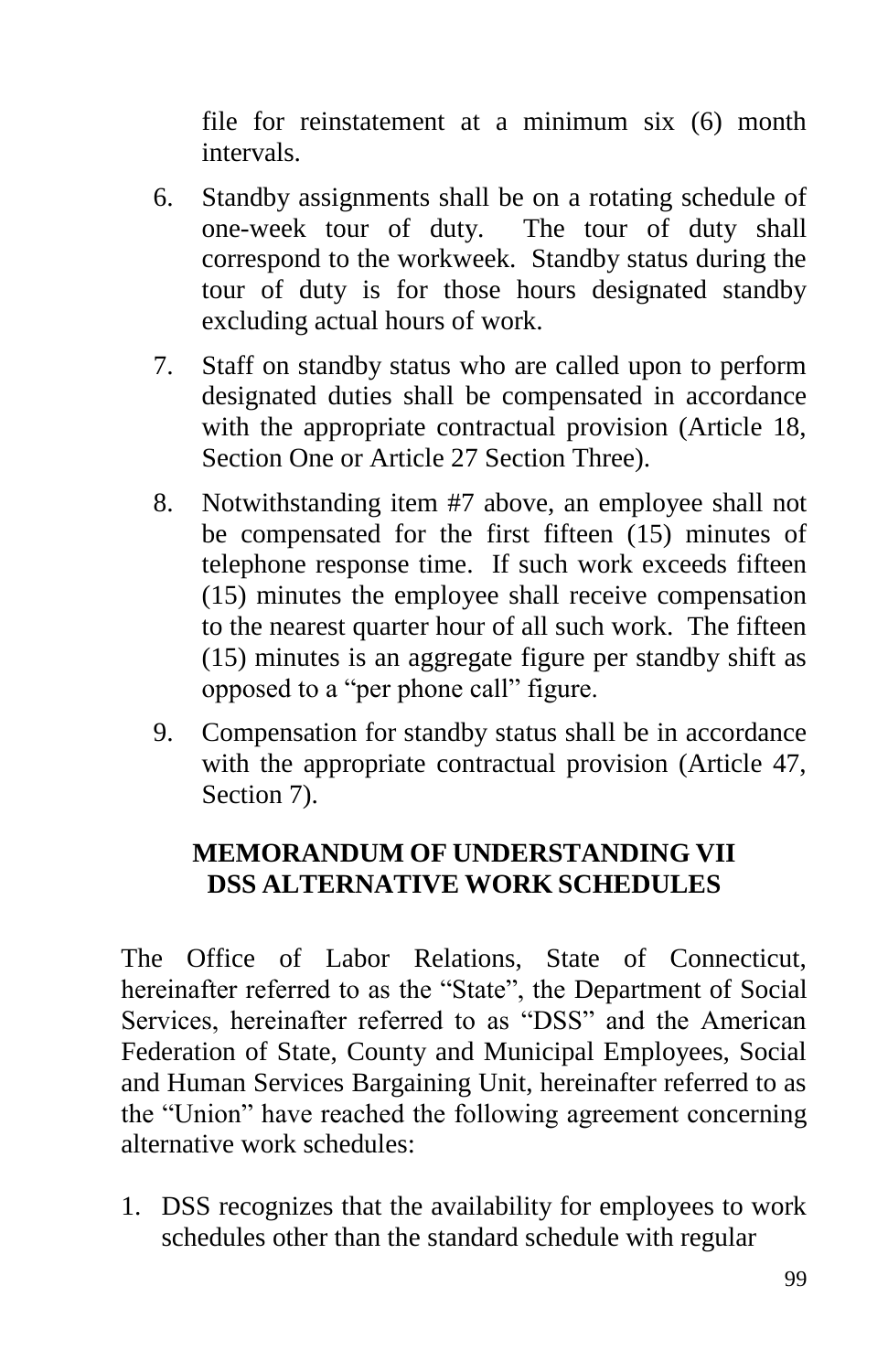established hours in five (5) consecutive days may be beneficial to both the employees and the agency.

- 2. AFSCME recognizes that the availability of particular work schedules may be restricted due to services to be provided and operational needs of DSS.
- 3. DSS shall provide alternative schedules that include: 1) Four day workweek, 2) Varied fixed hours within five (5) consecutive days and 3) flexible work schedules without fixed hours subject to the provisions of items 6 and 10.
- 4. All alternative schedules shall incorporate standard break and lunch periods. All schedules must require forty (40) hours of work time within the workweek.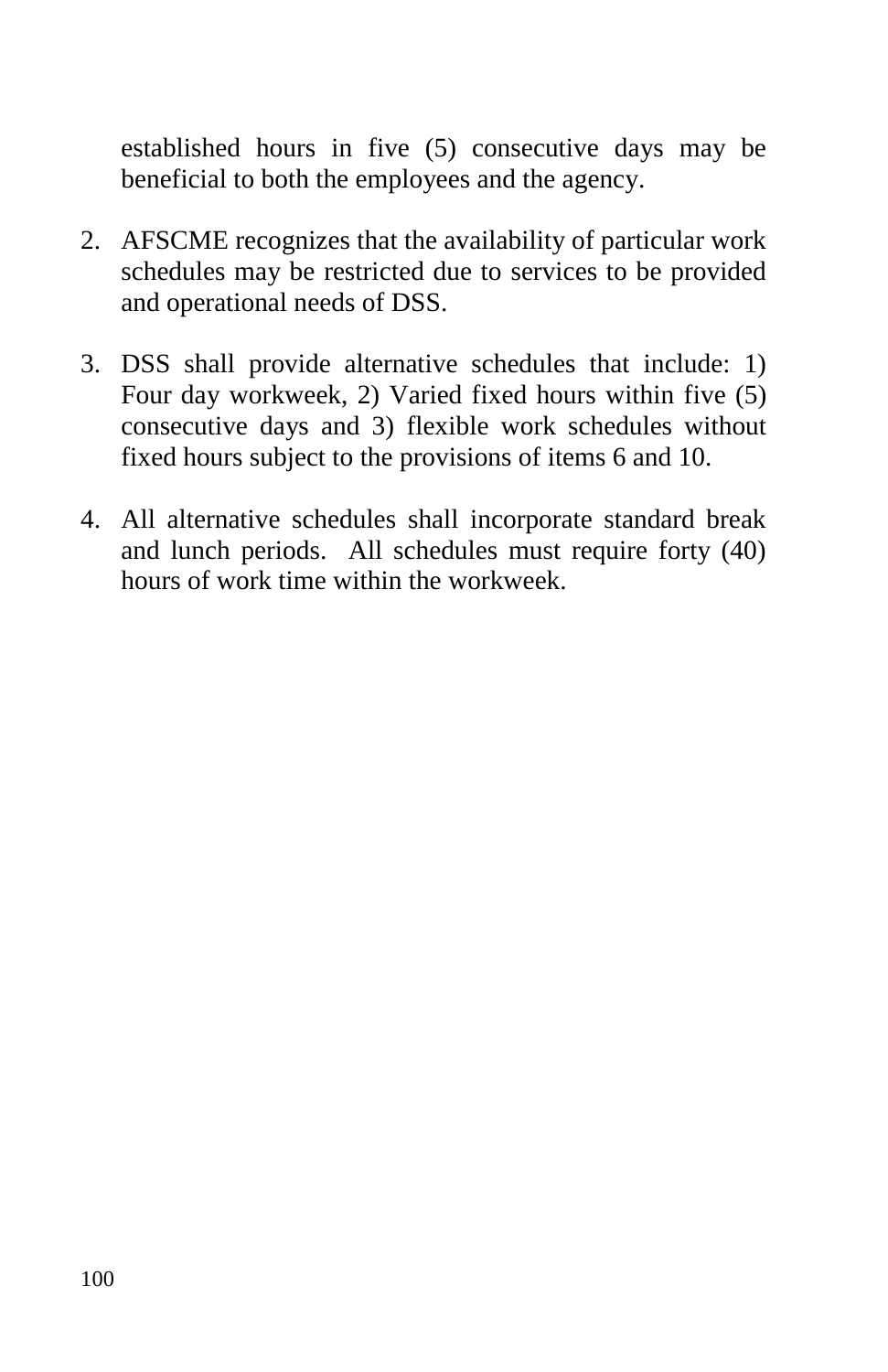- 5. All employees regardless of the schedule must work core hours (9:30 a.m. through 3:00 p.m.). All schedules must be arranged within the bandwidth hours (7:00 a.m. through 7 p.m.).
- 6. Specific hours and schedules shall be mutually agreed upon between the employee and the management designee. The operating need of the office or region will have primary consideration when assessing whether a schedule request can be granted.
- 7. Where schedule requests create conflict in staffing requirements preference will be given on the basis of seniority as defined in Article 12, Section Two.
- 8. Leave time taken by employees on any alternative schedule will be recorded on an hour-for-hour basis. Leave time taken on a flex schedule will be prearranged as in vacation time; personal leave days cannot exceed twenty-four hours; sick leave will equate to the hour the employee would have otherwise worked on the day of such sick occurrence.
- 9. Holidays shall be recognized as eight (8) hours. Therefore, in weeks where there is a holiday, employees on compressed work schedules will be required to adjust their schedule to accommodate the work requirement of the remaining thirty-two (32) hours. Said schedule adjustment must be submitted and approved by management the week prior to the week in which the holiday falls.
- 10. Employees electing flexible schedules must, once the election is affirmed by management, submit the general work plan for each pay period the Thursday pay day preceding said period. Employees retain the right to elect the standard work schedule inclusive of the right to return to a standard following the proper notice.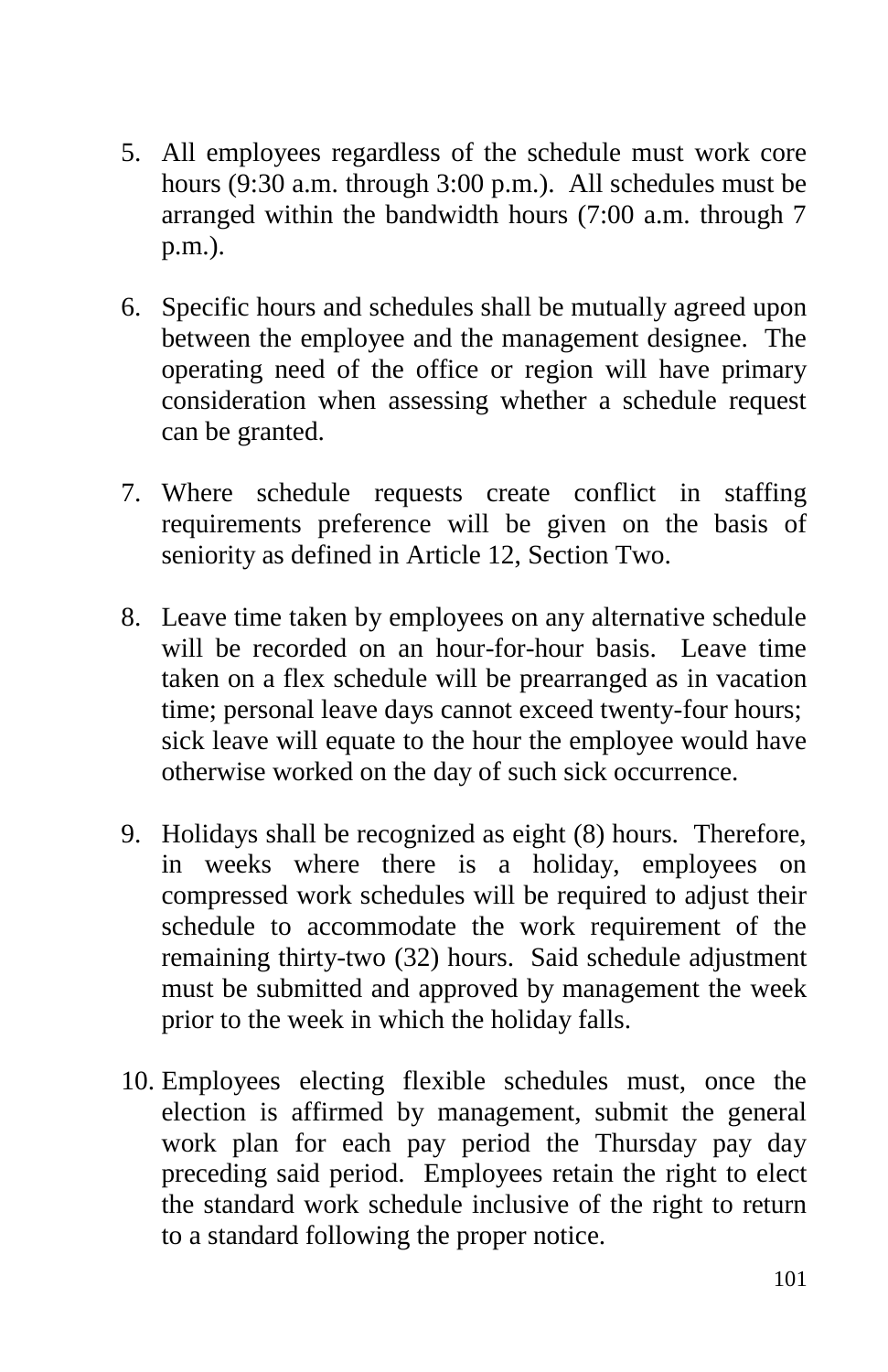- 11. A Labor Management Committee consisting of representatives from Locals #714 and #2663 and a representative from AFSCME plus an equal number of management representatives shall be established. This committee shall discuss issues that may arise concerning the various alternative schedules and operation of the program. This committee shall be chaired by the Agency's Director of Human Resources. The committee shall be empowered to resolve issues, by mutual agreement, within the guidelines of this Agreement.
- 12. The alternative work schedule program will operate on a six months trial period to start October 2003.
- 13. The right to terminate this program with notice is retained by both management and the Union. In exercising this right the provisions of Article 17, Section One (d) govern.

## **MEMORANDUM OF UNDERSTANDING DSS VACATION SCHEDULING**

The Office of Labor Relations, State of Connecticut, hereinafter referred to as the "State", the Department of Social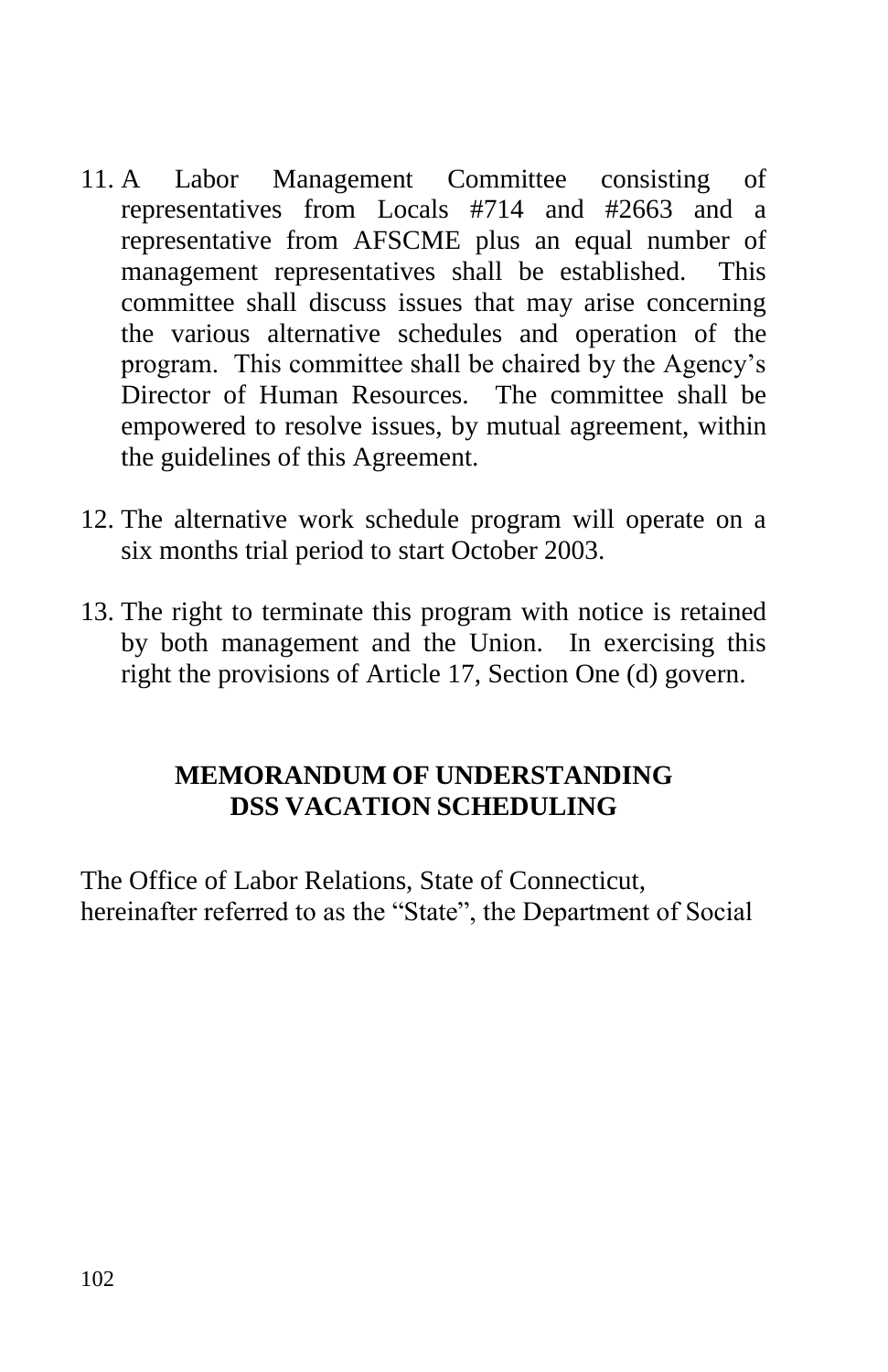Services, hereinafter referred to as "DSS" and the American Federation of State, County and Municipal Employees, Social and Human Services Bargaining Unit, hereinafter referred to as the "Union" have reached the following agreement as to vacation scheduling:

- 1. The State and DSS acknowledge that the contract is silent on the subject of vacation scheduling, other than the grant being based upon seniority (Article 28 Section Four).
- 2. The State, DSS and the Union recognize that all employees are entitled to take at least one (1) week of vacation during prime time; June 1<sup>st</sup> through September 10<sup>th</sup>.
- 3. Obviously, to afford each employee vacation during prime time requires some pre-planning and scheduling by the agency and the employees.
- 4. It is necessary for each employee within DSS, regardless of term of service or accrued vacation entitlement, to submit a schedule request for vacation during the prime vacation period of June 1 through September 10. Therefore, each employee shall be required to submit his/her vacation request for this prime period no later than April  $1<sup>st</sup>$  of each calendar year.
- 5. Non-prime time vacation requests are encouraged to be submitted no later than September 1 for the period of September 10 through December 31. Schedules shall be posted by DSS no later than October 1.
- 6. An employee is free to request any vacation period desired however said employee may not use seniority to displace another pre-approved vacation request.
- 7. Due to vacation accruals being credited after an earned period, employees may schedule vacation periods based on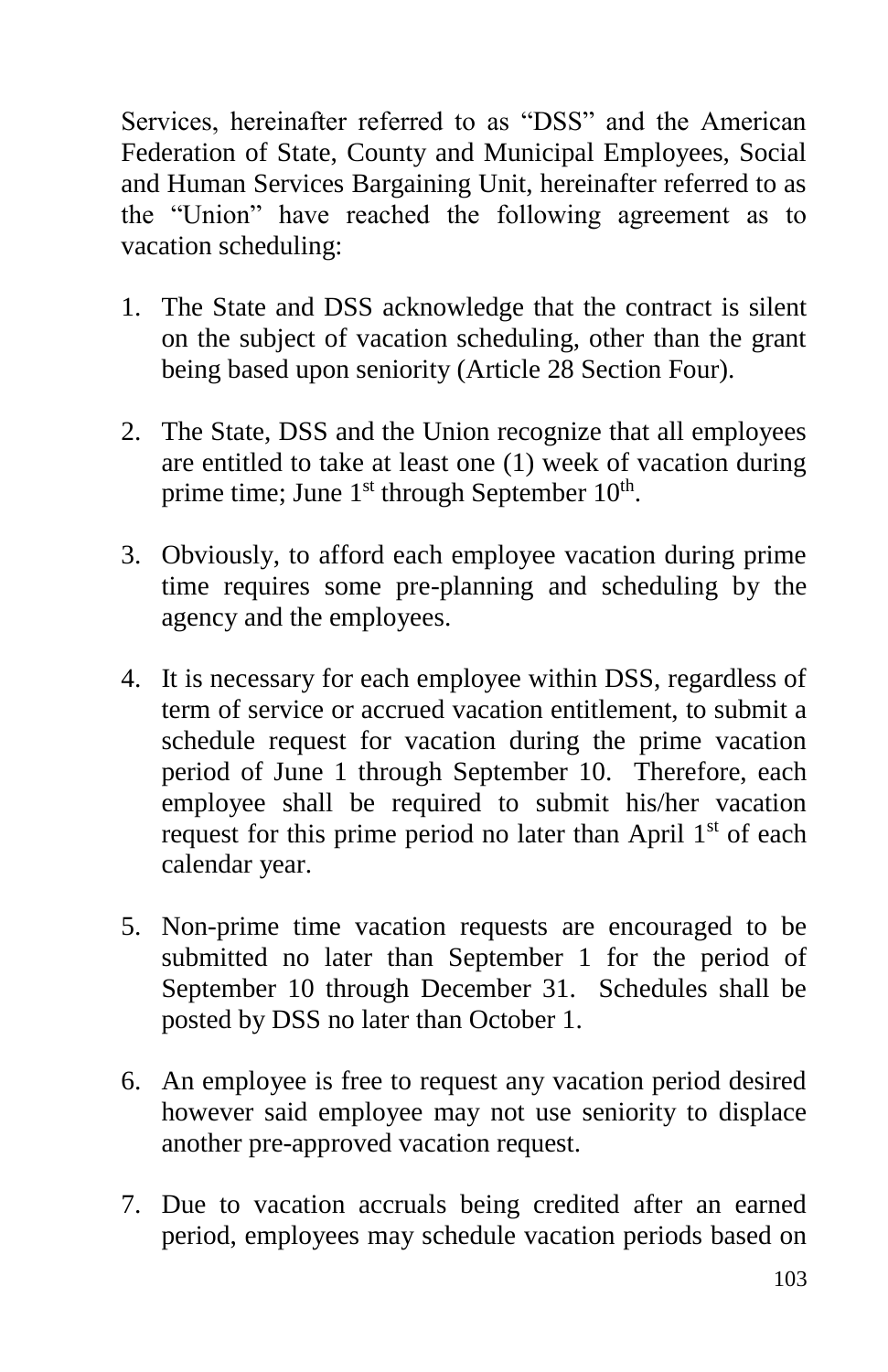anticipated accruals/entitlements. However, the actual grant of vacation time is dependent upon the employee having accrued time available at the time of such vacation leave.

- 8. In the event an employee requests vacation during the prime period and subsequently has no entitlement the date shall become available for request by any employee having entitlement beyond the one (1) week obligation.
- 9. By virtue of this agreement the Union withdraws any and all grievances that have been filed on this subject of vacation scheduling and the Union also agrees to withdraw any and all Prohibited Practices (SPP 24510) that have been filed on this subject of vacation scheduling.
- 10. The Union furthermore agrees not to file or pursue any new grievances, prohibited practices or other legal actions on this subject of vacation scheduling that has been resolved by virtue of this understanding (agreement).
- 11. This agreement is with prejudice and shall be the standard for future vacation scheduling at DSS. This agreement shall not serve as precedent in any pending or future disputes involving other agencies and shall not be admissible as evidence in an arbitration or other proceeding involving any parties other than DSS and the Union.

#### **MEMORANDUM OF UNDERSTANDING DCF STANDBY PROGRAM**

The Office of Labor Relations, the State of Connecticut, hereinafter referred to as the "State", the Department of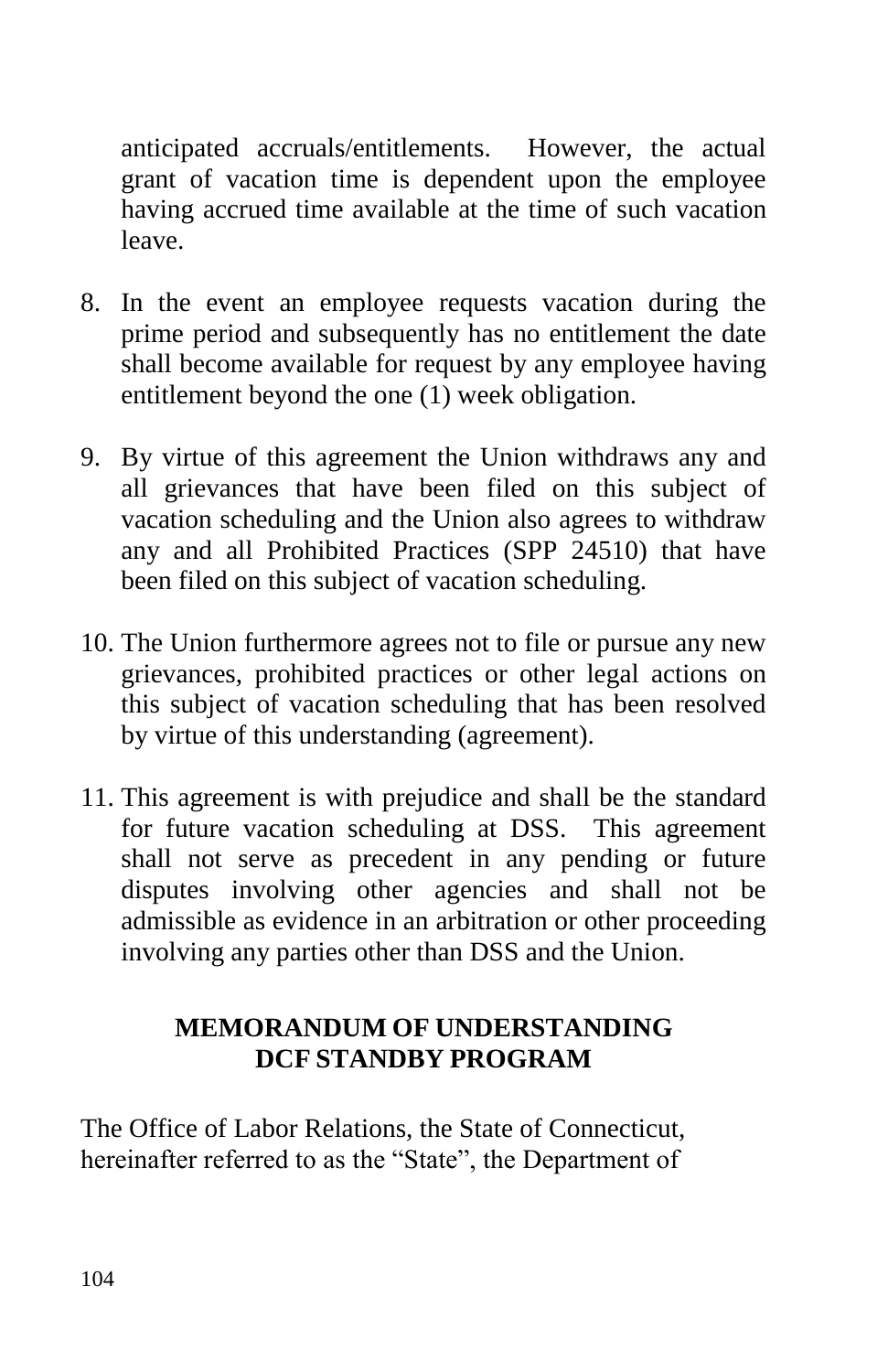Children and Families, hereinafter referred to as "DCF" and the American Federation of State, County and Municipal Employees, hereinafter referred to as the "Union" have reached the following agreement concerning its standby program resulting from the area office alignment instituted by DCF:

- 1. The Union recognizes that DCF has established a number of area offices (13) for purposes of organizational operations and directives. These area offices effectively replace the Regional organization structure that had previously existed.
- 2. The State and DCF acknowledge that the area structure presented issues of contract (P-2 collective bargaining agreement) administration.
- 3. Due to contractual provisions that are inconsistent with the area office definitions the State acknowledges that for the duration of the term of the current collective bargaining unit agreement, DCF shall maintain **current six (6)** region designations for layoff administration (Article 13) and for the Standby administration (Article 47). (See Appendix B attached.)
- 4. In determining who the standby personnel shall be, volunteers, as specified in Article 47 Section One, shall be obtained within the six (6) regional designations. Qualified volunteer lists shall be maintained by DCF from each of these regions.
- 5. The backup standby workers shall continue to be drawn from the six (6) designated regions. The Union and DCF agree that the weekly backup coverage will consist of up to four (4) workers per each of the six (6) designated regions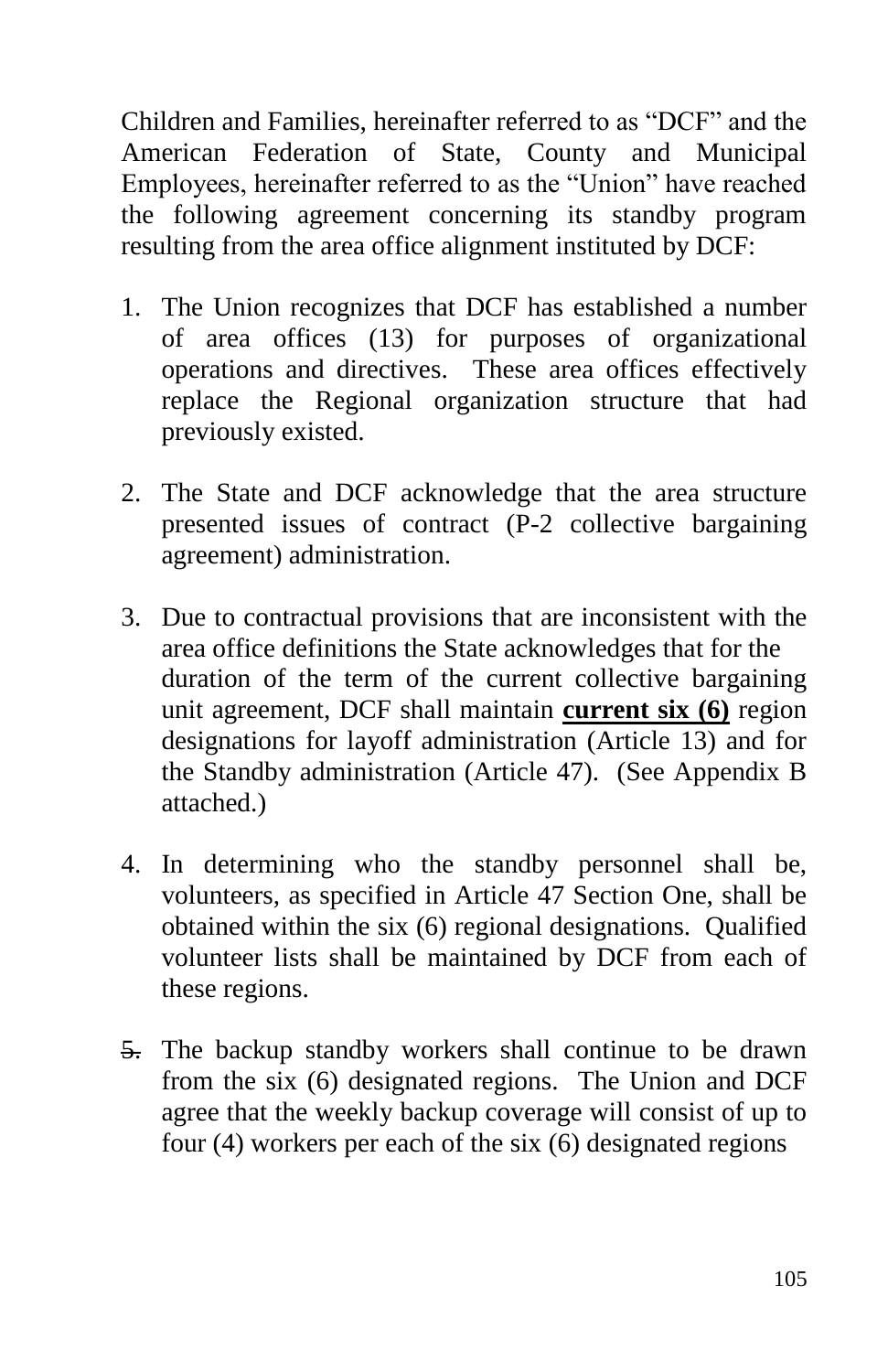and shall be consistent with the rules attached (Appendix A).

- 6. The provisions of Article 47 Section Four and Five are reaffirmed.
- 7. The Union grants that DCF may assign backup standby workers across region lines if operational need so requires such assignments in the opinion of DCF management.
- 8. A holiday weekend is defined as a Saturday and Sunday including a Friday or Monday holiday. When there is a Holiday weekend and standby coverage is required, the Union recognizes and accepts the right of DCF to require, up to two (2) of the four (4) personnel who will be working backup standby coverage in a region to have at least one (1) year of investigatory experience within the last ten (10) years. All involuntary assignments shall be by the least senior employees who meet the one (1) year investigations experience whose permanent work location is in the region of the backup standby assignment.
- 9. This Memorandum of Understanding is without precedent in any future disputes or complaints that may be filed. This Agreement is not to be referenced, used or presented in any dispute between the parties in any forum. The sole exception would be a dispute dealing with the application/administration of this Memorandum of Understanding.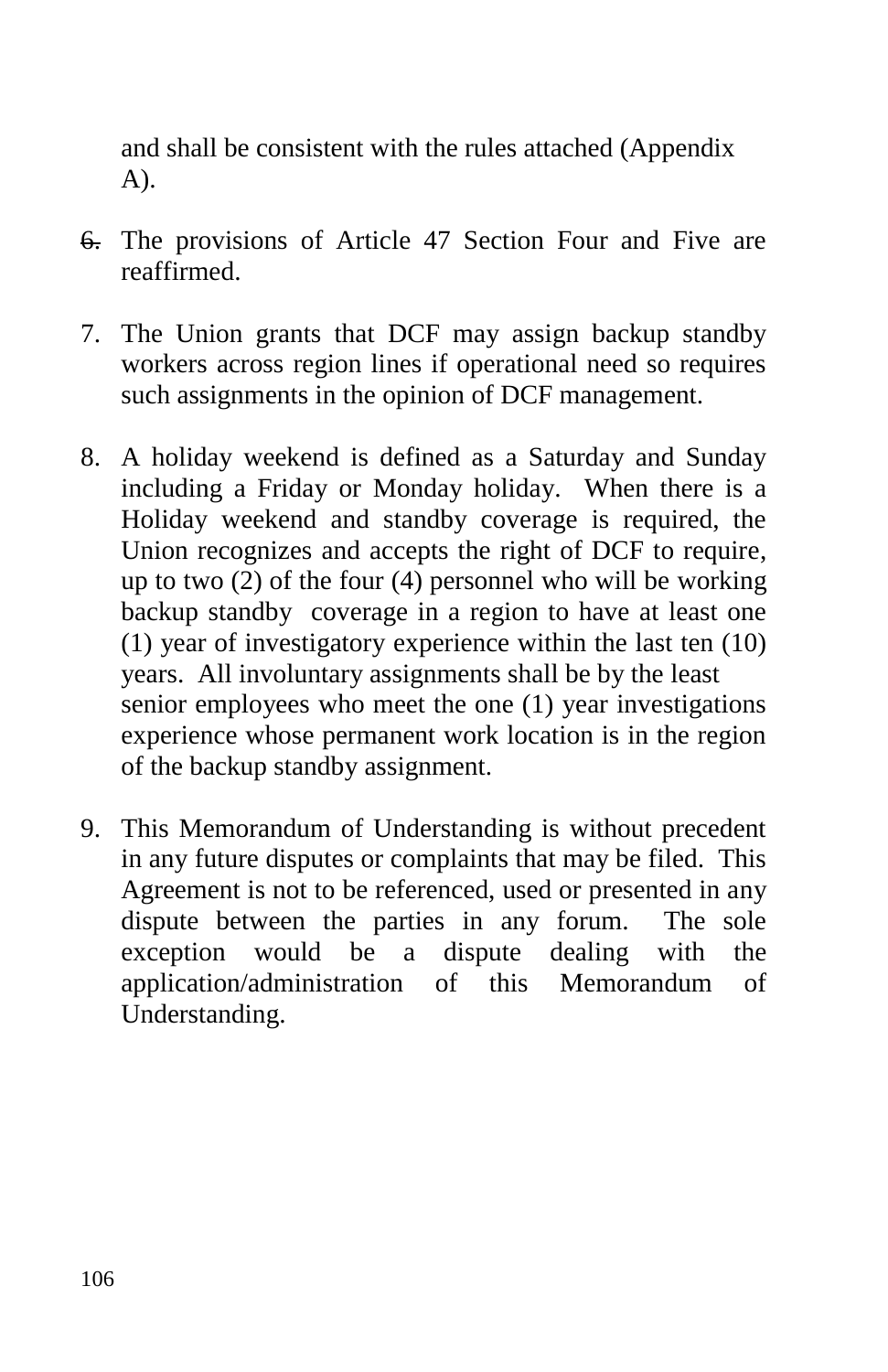#### **MEMORANDUM OF AGREEMENT DCF- OUT OF STATE VISITATION UNIT**

The Office of Labor Relations, the State of Connecticut, hereinafter referred to as the "State", the Department of Children and Families, hereinafter referred to as "DCF" and the American Federation of State, County and Municipal Employees – Social and Human Services Bargaining Unit, hereinafter referred to as "AFSCME" or the "Union" have concluded negotiations on the establishment of an unscheduled workweek within DCF. The following conditions have been agreed upon:

- 1. Staff assigned to the Out of State Visitation Unit (OSVU), within the Bureau of Adolescent and Transitional Services shall work unscheduled workweeks as defined in Article 17 Section One (c) of the collective bargaining agreement; however such schedules will be defined and granted on a two week basis.
- 2. The classifications within this unit (OSVU) that shall enjoy these unscheduled workweeks are Social Workers and Social Work Supervisors.
- 3. Employees in planning their duties and visitations shall submit their anticipated hours and workdays to designated management at least two (2) week in advance.
- 4. It is obvious that variation from the planned work schedule may occur due to work demands. This is by definition the nature of an unscheduled workweek.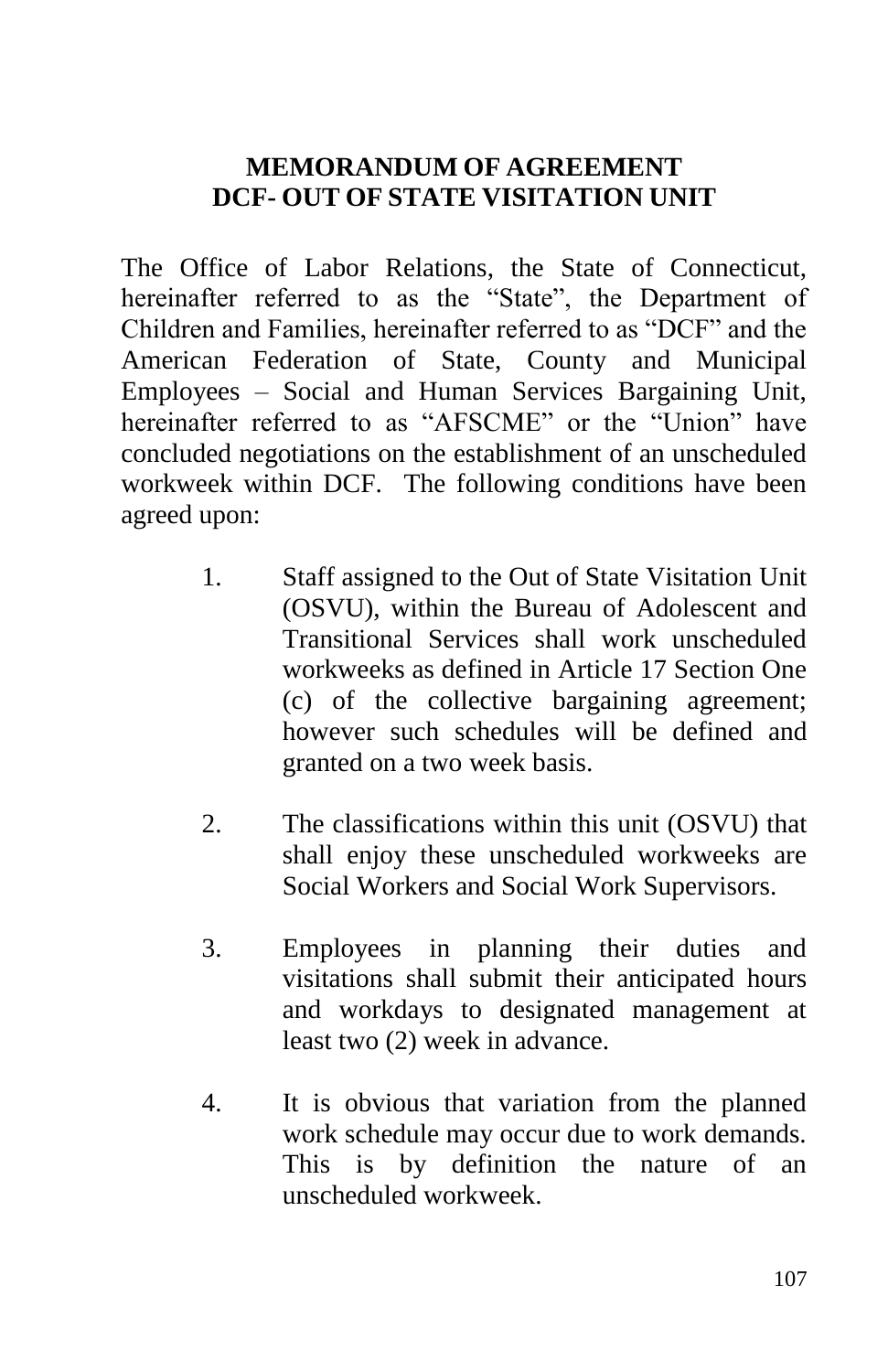- 5. DCF and the Union recognize that there may be need for overtime hours within this OSVU. Where the work demands require working beyond 40 hours within a workweek the employee will be required to obtain authorization from management prior to working such overtime. It is recognized on rare occasions there may be an immediate need which can only be achieved by a judgment of the employee to work extra hours. In such circumstance the extra hours will be explained to management on the following day.
- 6. The very nature of an unscheduled workweek affords flexibility in daily hours while maintaining a 40 hour workweek. Hours required beyond 40 are those where authorization is required (item #5).
- 7. It is understood and accepted by DCF and AFSCME that the classifications herein involved are eligible for overtime compensation at a premium of 1 and 1/2 times the regular hourly rate under the provisions of Article 18 Section One.
- 8. For purposes of administering Article 13 Section Three and Article 14 Section Two the OSVU shall be considered located at the Central Office of DCF.
- 9. When vacancies exist within OSVU, DCF will seek volunteers from employees with Child Protective Services (CPS) experience. Should there be insufficient volunteers; involuntary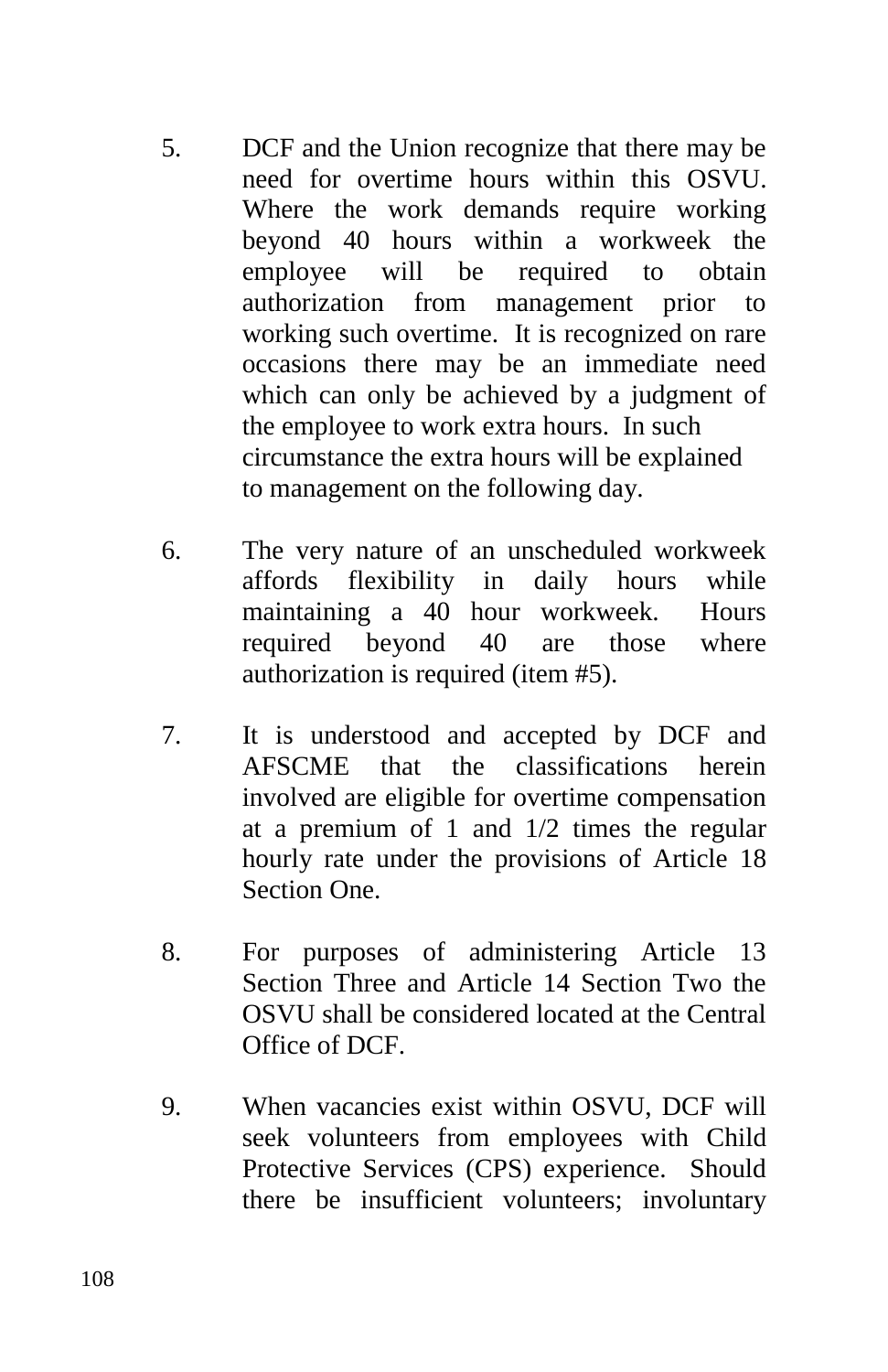transfers shall be made consistent with Article 14 Section Four.

## **APPENDIX C DCF CARELINE POSITIONS**

In full and final agreement regarding the issue of rotational assignments of Social Workers to the Careline's screening function, the undersigned parties agree to the following:

- 1. The DCF Careline may post positions for lateral transfer applicants specifying that the transfer assignment be for a defined period, up to a maximum of a two (2) year period. At the conclusion of the announced time period for the position, the selected transfer candidate will return to his/her former region.
- 2. In the event that management is seeking to refill a schedule slot in the screening function, that opening in the schedule shall be posted within the Division prior to posting agency-wide, giving current Careline employees right of first refusal for that opening.
- 3. In the event that staffing levels at the Careline are significantly reduced, both parties reserve and retain all of their rights, to reopen this agreement.
- 4. Management agrees to provide employees with a written response to request(s) for time off on a holiday no later than two (2) weeks from the designated deadline for submission of those requests. (e.g., December 1 deadline – December 15 response) Arrangements between Careline Staff such as sharing/splitting shifts or volunteering to work a holiday will continue.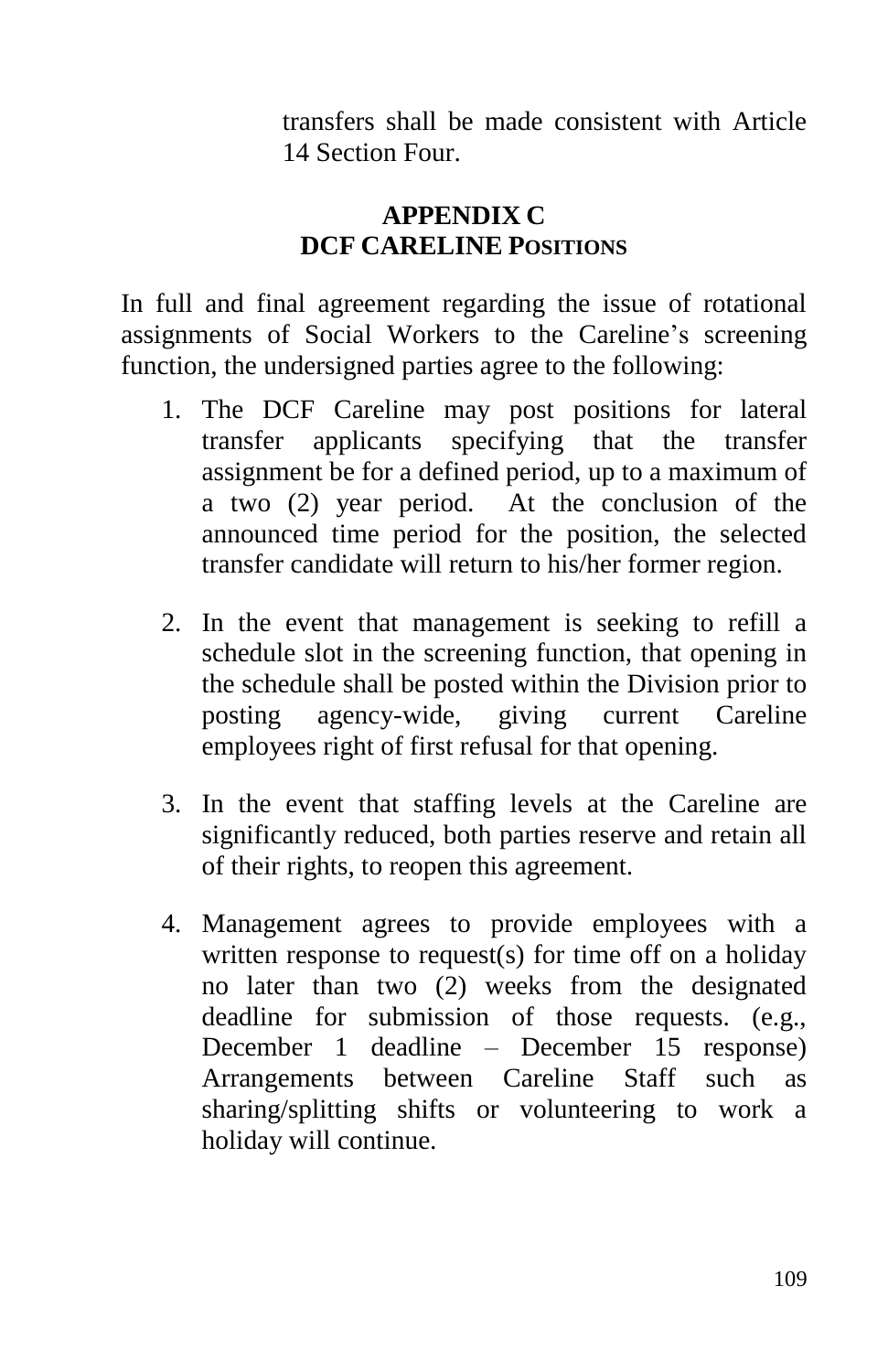- 5. This Agreement shall not serve as a precedent in any pending or future matter which may arise between the parties.
- 6. This Agreement is entered into voluntarily and all parties have had sufficient time to evaluate its provisions.
- 7. This Agreement shall not be appealed in any manner or forum.

#### **REGIONAL DEFINITION**

The parties agree to define regions six months in advance of the expiration of the current no layoff agreement, June, 30, 2021.

#### **SUPERSEDENCE APPENDIX (P-2) EFFECTIVE JULY 1, 2016 TO JUNE 30, 2021**

| <b>NEW PROVISION</b>       | <b>CONTRACT</b><br><b>REFERENCE</b>                                               | <b>STATUTE OR REG.</b><br><b>AMENDED</b>                                  |
|----------------------------|-----------------------------------------------------------------------------------|---------------------------------------------------------------------------|
| Union Security and Payroll | Article 6, Section<br>3                                                           | $C.G.S. 5-260$                                                            |
| <b>Union Rights</b>        | Article 7                                                                         | $C.G.S. 5-238$<br>Reg. 5-238-1 through 5-238-<br>5                        |
| <b>Service Ratings</b>     | Article 9, Section<br>3 and<br>Memorandum of<br>Understanding<br>dated 07.07.2017 | $C.G.S. 5-237$<br>Reg. 5-237-1                                            |
| Grievance Procedure        | Article 15 and<br>Memorandum of<br>Understanding                                  | C.G.S. $5-201$ , $5-202$ , $5-$<br>271(e)<br>Reg. $5-201-10$ through $5-$ |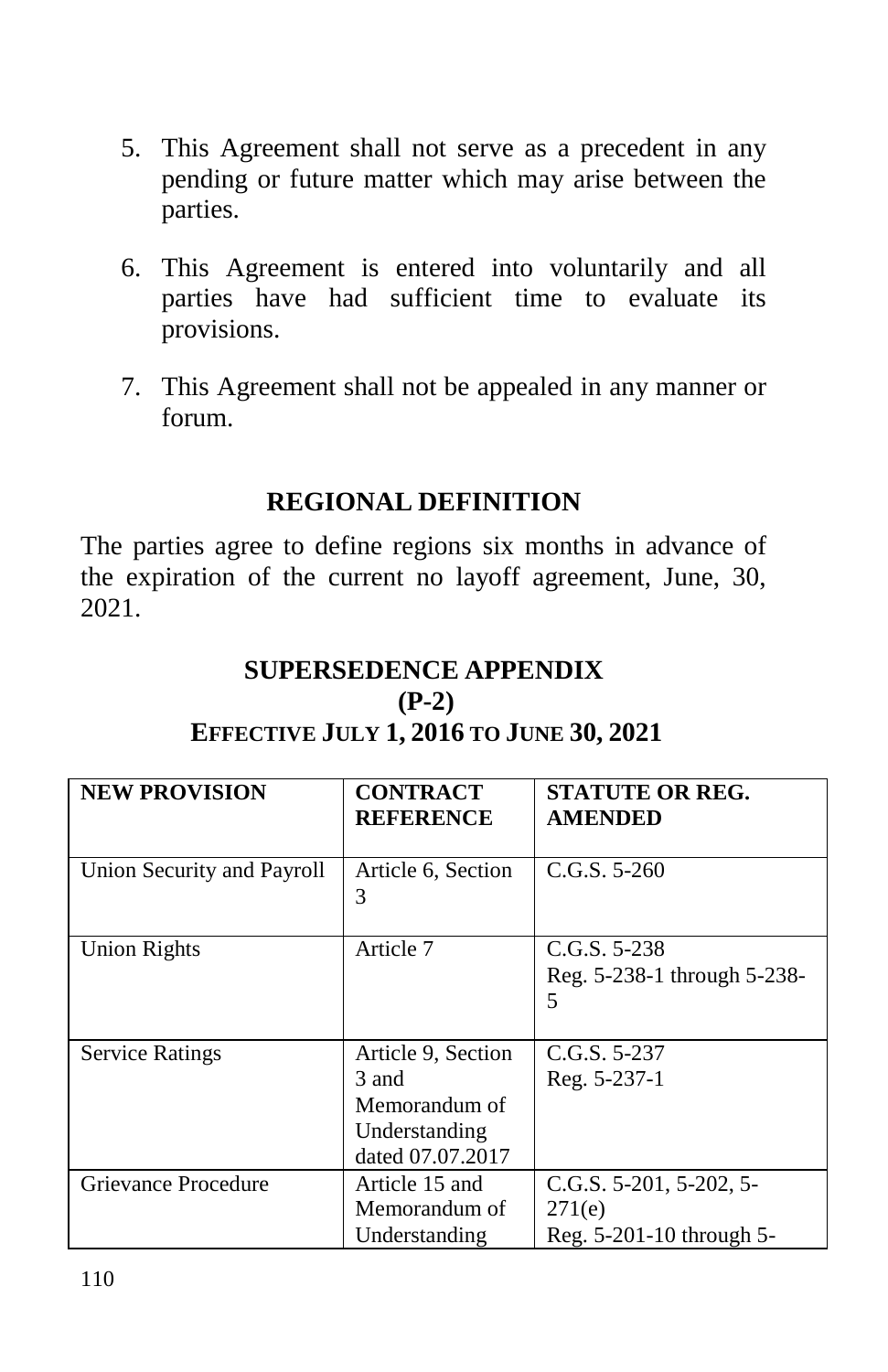|                                                             | dated 07.07.2017                                                                   | $201 - 16$                                                                    |
|-------------------------------------------------------------|------------------------------------------------------------------------------------|-------------------------------------------------------------------------------|
| Grievance meetings are<br>closed to the public and<br>press | Article 15 and<br>Memorandum of<br>Understanding<br>dated 07.07.2017               | C.G.S. 1-200, et seq., 1-225                                                  |
| Discipline                                                  | Article 16,<br>Section 8                                                           | C.G.S. 5-240<br>Reg. 5-240-3a, 5-240-5a, 5-<br>240-7a, 5-240-8a               |
| Pregnancy, Maternal and<br><b>Parental Leave</b>            | Article 24,<br>Section 3 and<br>Memorandum of<br>Understanding<br>dated 07.07.2017 | C.G.S. 5-247, 5-248a, 5-248b<br>Reg. 5-247-4(a), 5-248b-1<br>through 5-248b-9 |
| <b>Sick Leave</b>                                           | Article 29,<br>Section 7                                                           | C.G.S. $1-84(p)$                                                              |
| Compensation                                                | Article 31 and<br>Memorandum of<br>Understanding<br>dated 07.07.2017               | $C.G.S. 5-200(k)$<br>$C.G.S. 5-200(m)$                                        |
| Compensation, Lump Sum                                      | Article 31 and<br>Memorandum of<br>Understanding<br>dated 07.07.2017               | $\overline{C}$ .G.S. 5-200(k)<br>$C.G.S. 5-200(m)$                            |
| <b>General Wage Increases</b>                               | Article 31 and<br>Memorandum of<br>Understanding<br>dated 07.07.2017               | $C.G.S. 5-200(k)$<br>$C.G.S. 5-200(m)$                                        |
| <b>Longevity Payments</b>                                   | Article 31 and<br>Memorandum of<br>Understanding<br>dated 07.07.2017               | C.G.S. 5-213<br>Reg. 5-213-1                                                  |
| Durational/Temporary<br>Employees                           | Memorandum of<br>Understanding<br>dated 07.07.2017                                 | C.G.S. $5-196$ (18), (19), (20),<br>(25)                                      |
| <b>Job Security</b>                                         | Memorandum of<br>Understanding<br>dated 07.07.2017                                 | $C.G.S. 5-241$<br>Reg. 5-241-2                                                |
| Layoff /Reemployment<br>Provisions                          | Memorandum of<br>Understanding<br>dated 07.07.2017                                 | C.G.S. 5-241<br>Reg. 5-241-2                                                  |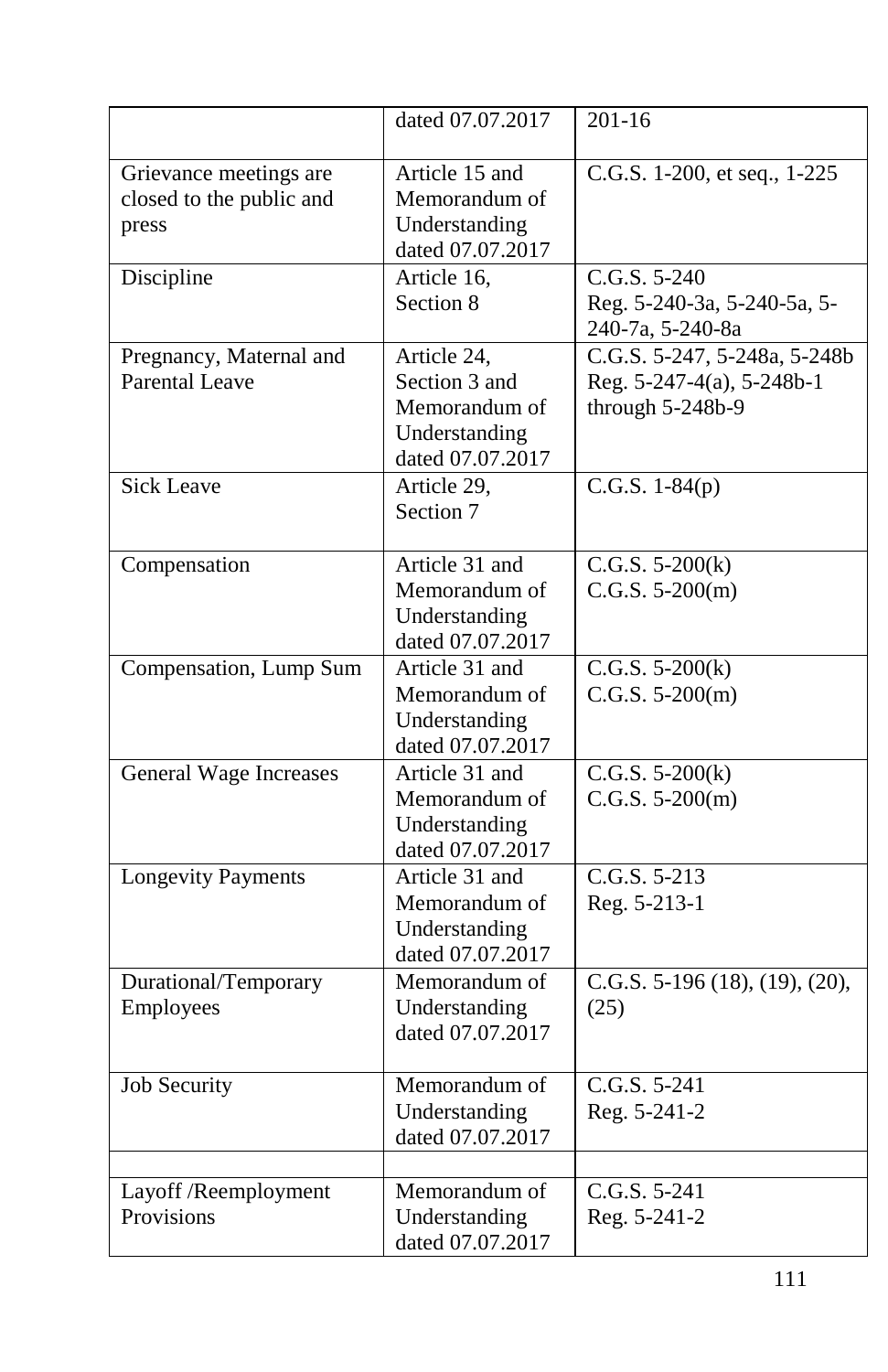| Non-lapsing Funds   | Memorandum of    | $C.G.S. 4-89$            |
|---------------------|------------------|--------------------------|
|                     | Understanding    |                          |
|                     | dated 07.07.2017 |                          |
| <b>Snow Days</b>    | Memorandum of    | C.G.S. $5-245$ , $5-250$ |
|                     | Understanding    | Reg. 5-238-5             |
|                     | dated 07.07.2017 |                          |
| Telecommuting       | Memorandum of    | $C.G.S. 5-248i$          |
|                     | Understanding    |                          |
|                     | dated 07.07.2017 |                          |
| Three (3) mandatory | Memorandum of    | $C.G.S. 5-248c$          |
| furlough days       | Understanding    | Reg. 5-248c-2            |
|                     | dated 07.07.2017 |                          |

**NOTE:** The above does not include supersedence appendices from prior or current contract periods. Although not reprinted herein such remain applicable.

### **P-2 UNIT CLASSIFICATIONS AMERICAN FEDERATION OF STATE, COUNTY AND MUNICIPAL EMPLOYEES STATE OF CONNECTICUT**

| <b>Classification</b>                         | <b>Salary Grade</b> |
|-----------------------------------------------|---------------------|
| CDHI Counselor For the Deaf and Hearing       | <b>SH22</b>         |
| <b>CDHI</b> Supervisor of Counseling Services | <b>SH24</b>         |
| <b>Child Care Licensing Specialist</b>        | <b>SH23</b>         |
| <b>Child Care Licensing Supervisor</b>        | <b>SH25</b>         |
| <b>Children Services Consultant</b>           | <b>SH25</b>         |
| <b>Community Advocacy Specialist</b>          | <b>SH22</b>         |
| <b>Complaint Officer</b>                      | <b>SH19</b>         |
| <b>Connecticut Careers Trainee</b>            | <b>SH15</b>         |
| (Social and Human Services)                   |                     |
| Developmental Services Investigator           | <b>SH23</b>         |
| <b>DMHAS Housing Program Coordinator</b>      | <b>SH21</b>         |
| <b>Eligibility Services Specialist</b>        | <b>SH20</b>         |
| <b>Eligibility Services Supervisor</b>        | <b>SH23</b>         |
| <b>Eligibility Services Worker</b>            | <b>SH19</b>         |
| <b>Employment Security Appeals Referee</b>    | <b>SH26</b>         |
|                                               |                     |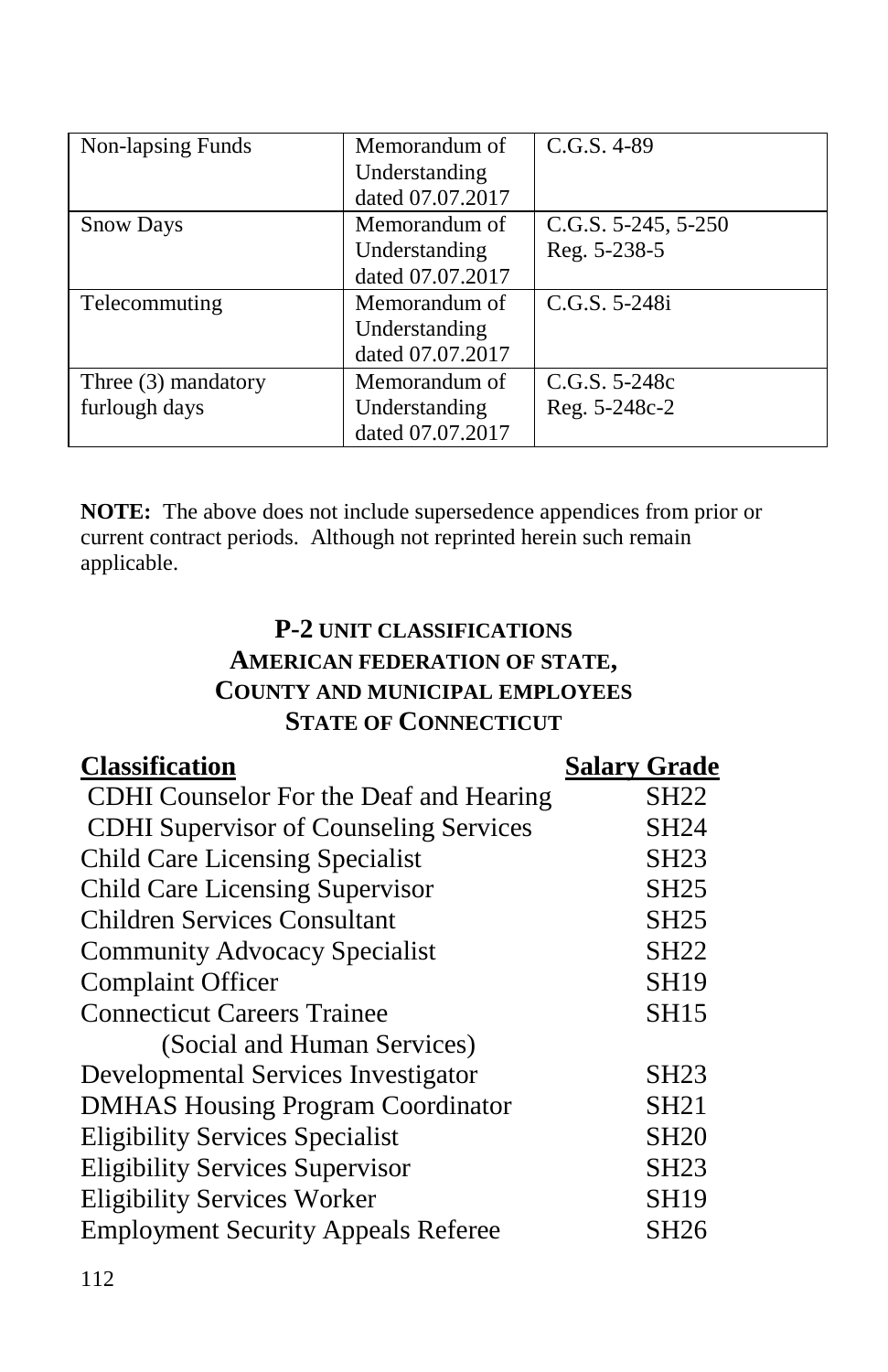| <b>Employment Security Associate Appeals Referee</b> | <b>SH28</b> |
|------------------------------------------------------|-------------|
| <b>Employment Security Intermittent Interviewer</b>  | <b>SH14</b> |
| <b>Employment Security Investigator</b>              | <b>SH19</b> |
| <b>Employment Security Principal Appeals Referee</b> | <b>SH31</b> |
| <b>Extension Program Education Coordinator</b>       | <b>SH17</b> |
| <b>Extension Program Education Liaison</b>           | <b>SH14</b> |
| Fair Hearings Officer                                | <b>SH25</b> |
| <b>Fair Hearings Supervisor</b>                      | <b>SH28</b> |
| <b>Field Representative</b>                          | <b>SH23</b> |
| Field Representative - Services for the Blind        | <b>SH22</b> |
| Field Supervisor of Wage Regulation                  | SH26        |
| Human Rights and Opportunities Affirmative           |             |
| Action Program Analyst (RC)                          | SH23        |
| Human Rights and Opportunities Assistant             |             |
| Commission Counsel I (RC)                            | <b>SH24</b> |
| Human Rights and Opportunities Complaint             |             |
| <b>Intake Officer</b>                                | <b>SH19</b> |
| Human Rights and Opportunities Representative        | <b>SH24</b> |
| Human Rights and Opportunities Supervisor            | SH27        |
| Human Rights and Opportunities Trainee               | <b>SH17</b> |
| Human Rights Attorney 1                              | <b>SH25</b> |
| Human Rights Attorney 2                              | <b>SH28</b> |
| Human Rights Attorney 3                              | <b>SH32</b> |
| <b>Human Services Advocate</b>                       | SH22        |
| <b>Human Services Advocate</b>                       | <b>SH21</b> |
| (Department of Mental Health and Addiction Services) |             |
| <b>Interpreter Coordinator</b>                       | <b>SH24</b> |
| Interpreter for the Deaf and Hard of Hearing         | <b>SH22</b> |
| (Statewide Services)                                 |             |
| Labor Department Adjudications Specialist (RC)       | <b>SH23</b> |
| Labor Department Adjudications Specialist            | <b>SH20</b> |
| Labor Department associated Community Services       |             |
| Representative (RC)                                  | <b>SH21</b> |
| Labor Department Associate Community Services        |             |
| Representative                                       | <b>SH19</b> |
| Labor Department Business Services Specialist        |             |
| (RC)                                                 | <b>SH23</b> |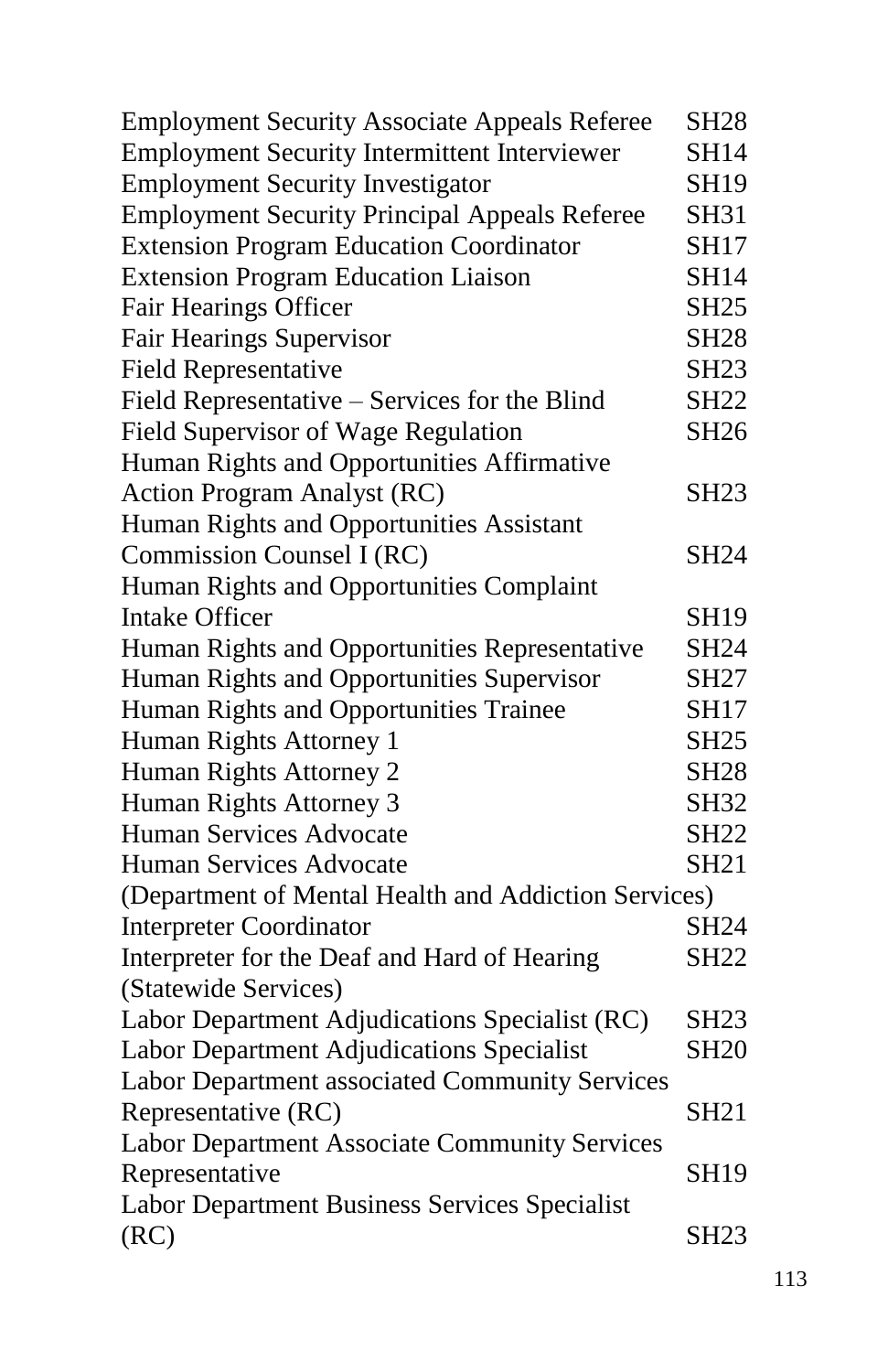| Labor Department Business Services Specialist      | <b>SH20</b>      |
|----------------------------------------------------|------------------|
| Labor Department Career Development Specialist     |                  |
| (RC)                                               | <b>SH23</b>      |
| Labor Department Career Development Specialist     | <b>SH20</b>      |
| <b>Labor Department Community Services</b>         |                  |
| Representative (RC)                                | <b>SH20</b>      |
| <b>Labor Department Community Services</b>         |                  |
| Representative                                     | SH17             |
| Labor Department Operations Coordinator (RC)       | <b>SH28</b>      |
| <b>Labor Department Operations Coordinator</b>     | <b>SH25</b>      |
| Labor Department Programs and Services             |                  |
| Coordinator (RC)                                   | <b>SH26</b>      |
| <b>Labor Department Programs and Services</b>      |                  |
| Coordinator                                        | <b>SH23</b>      |
| Labor Department Resource Associate (RC)           | <b>SH23</b>      |
| <b>Labor Department Resource Associate</b>         | <b>SH20</b>      |
| Labor Department Veterans Employment Outreach      |                  |
| Worker (RC)                                        | <b>SH19</b>      |
| Labor department Veterans Employment               |                  |
| Outreach worker                                    | <b>SH17</b>      |
| Lead Developmental Services Investigator           | <b>SH25</b>      |
| <b>Marketing Representative</b>                    | <b>SH28</b>      |
| Protection and Advocacy Program Director (RC)      | <b>SH28</b>      |
| <b>Public Assistance Consultant</b>                | SH <sub>26</sub> |
| <b>Quality Control Reviewer (Social Services)</b>  | <b>SH22</b>      |
| <b>Quality Control Reviewer (Vocational Rehab)</b> | <b>SH22</b>      |
| <b>Quality Control Supervisor</b>                  | SH25             |
| <b>Social Services Analyst</b>                     | <b>SH21</b>      |
| <b>Social Services Assistant</b>                   | <b>SH11</b>      |
| Social Services Investigations Supervisor          |                  |
| (Child Support)                                    | <b>SH24</b>      |
| Social Services Investigations Supervisor          |                  |
| (Fraud and Resources)                              | SH24             |
| Social Services Investigator (Child Support)       | <b>SH20</b>      |
| Social Services Investigator (Fraud and Resources) | <b>SH20</b>      |
| Social Services Lead Investigator (Child Support)  | <b>SH21</b>      |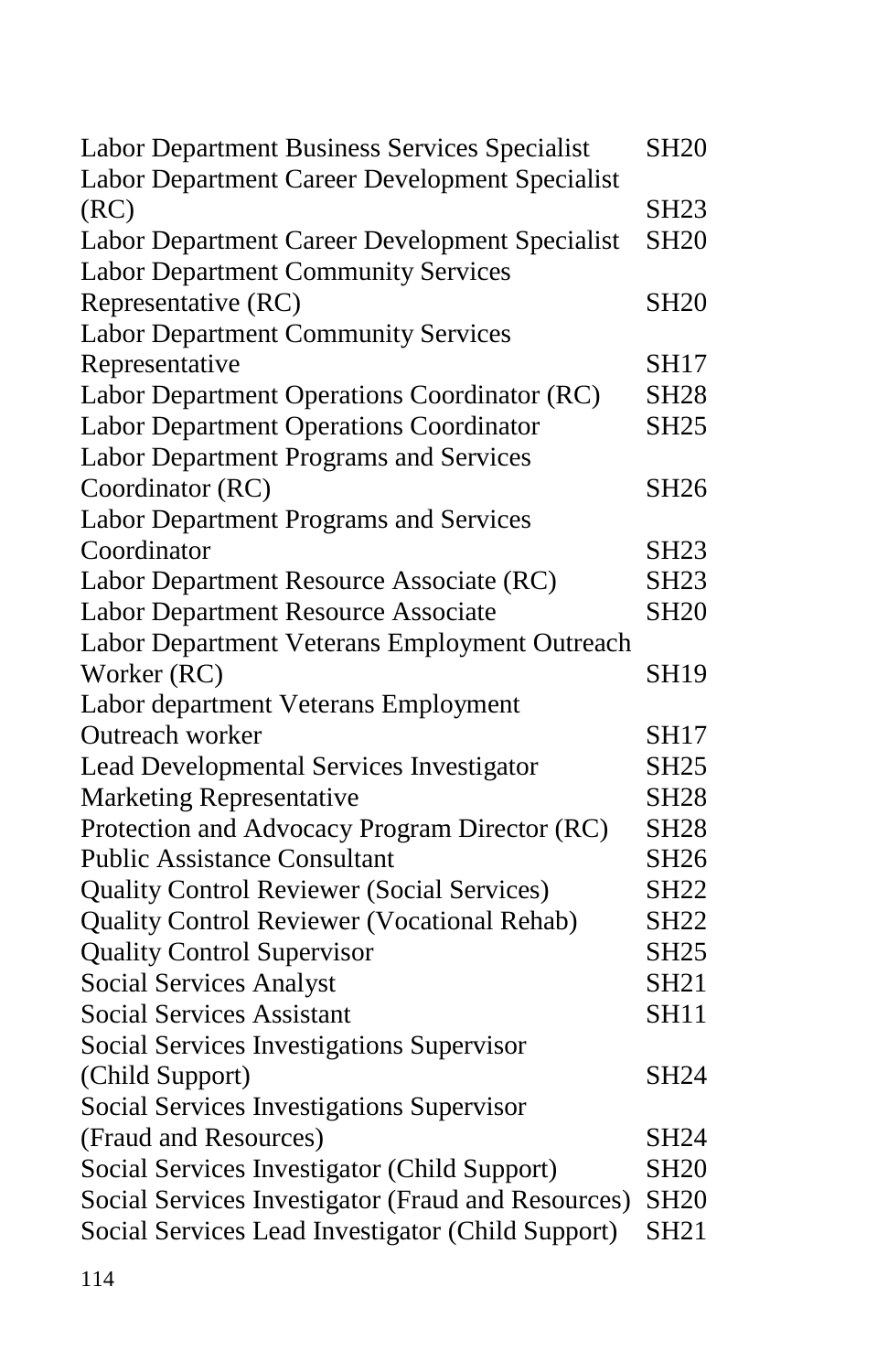| Social Services Lead Investigator                         |                  |
|-----------------------------------------------------------|------------------|
| (Fraud and Resources)                                     | <b>SH21</b>      |
| <b>Social Services Liaison Officer</b>                    | <b>SH17</b>      |
| Social Services Program Assistant Specialist              | <b>SH23</b>      |
| Social Services Program Assistant Supervisor              | <b>SH25</b>      |
| Social Services Program Assistant Tech 1                  | <b>SH17</b>      |
| Social Services Program Assistant Tech 2                  | <b>SH21</b>      |
| Social Services Program Specialist                        | <b>SH28</b>      |
| Social Services Supervising Analyst                       | <b>SH25</b>      |
| <b>Social Services Trainee</b>                            | <b>SH14</b>      |
| Social Work Case Aide                                     | <b>SH14</b>      |
| Social Work Supervisor                                    | <b>SH26</b>      |
| Social Worker – Social and Human Services                 | <b>SH24</b>      |
| Social Worker Trainee–Social and Human Services SH18      |                  |
| <b>Supervisor of Retirement Counseling Services</b>       | <b>SH25</b>      |
| Supervisor of Workers Rehabilitation Services             | <b>SH28</b>      |
| Veterans Aid Investigator                                 | <b>SH19</b>      |
| <b>Veterans Services Officer</b>                          | <b>SH22</b>      |
| Veterans Services Supervisor                              | <b>SH25</b>      |
| <b>Vocational Rehabilitation Counseling Coordinator</b>   |                  |
| (Client/Patient)                                          | <b>SH26</b>      |
| Vocational Rehabilitation Counselor (Client/Patient) SH23 |                  |
| Wage and Hour Investigator 1                              | <b>SH19</b>      |
| Wage and Hour Investigator 2                              | <b>SH20</b>      |
| Wage Enforcement Agent                                    | <b>SH24</b>      |
| Youth Services Group Leader (RC)                          | <b>SH18</b>      |
| <b>Youth Services Officer</b>                             | <b>SH17</b>      |
| <b>Youth Services Officer Trainee</b>                     | <b>SH14</b>      |
| <b>Youth Services Assistant Unit Leader</b>               | <b>SH19</b>      |
| Youth Services Unit Leader                                | <b>SH23</b>      |
| Youth Wilderness School Field Program Super.              | <b>SH25</b>      |
| <b>Youth Wilderness School Director</b>                   | SH <sub>29</sub> |
| Youth Wilderness School Field Program Coord.              | <b>SH20</b>      |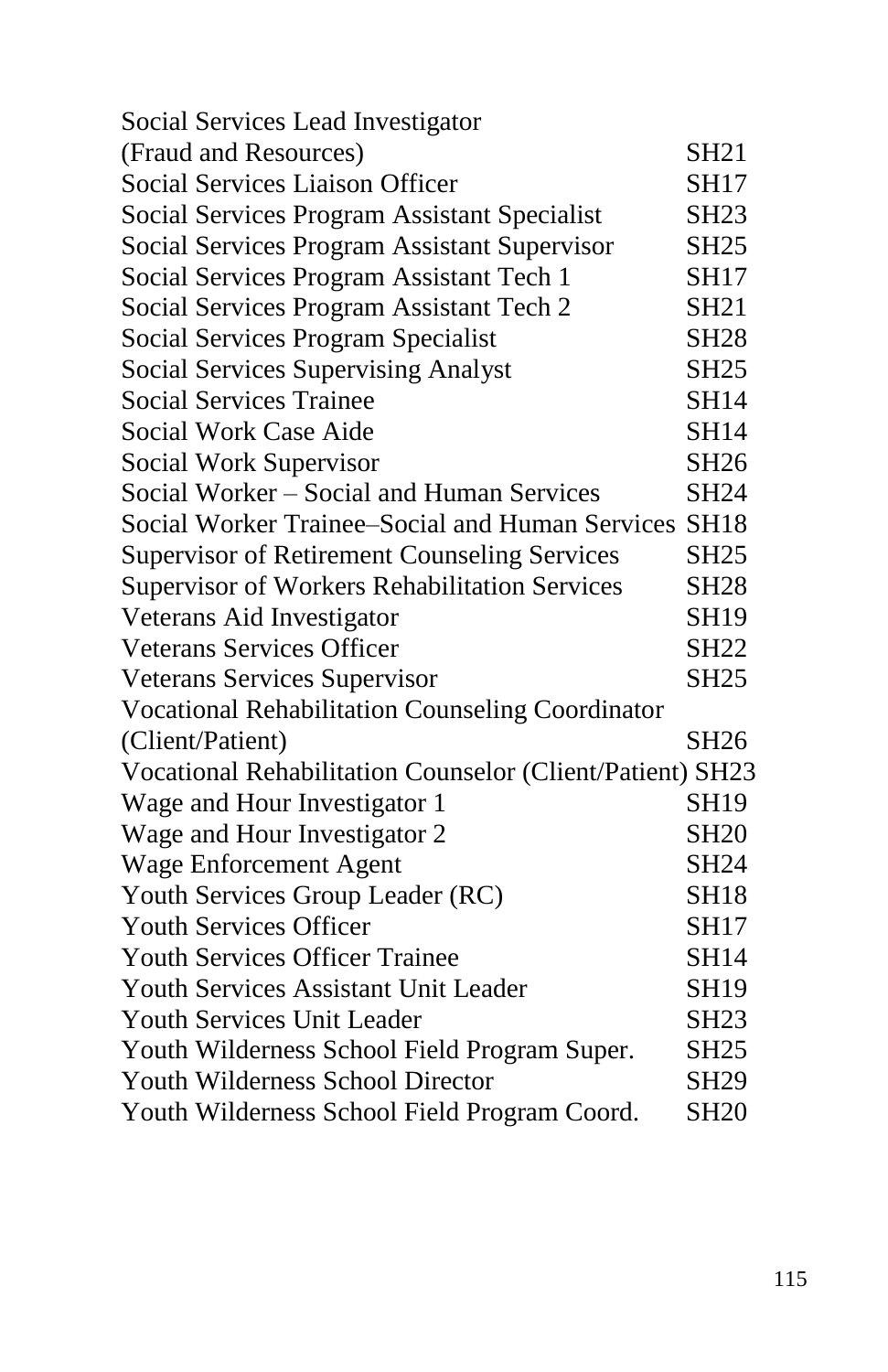## **LONGEVITY**

## **SEMI-ANNUAL PAYMENT (JULY 1, 2016 THROUGH JUNE 30, 2022)**

| <b>Salary</b><br>Group | 10<br><b>Years</b> | 15<br><b>Years</b> | 20<br><b>Years</b> | 25<br><b>Years</b> |
|------------------------|--------------------|--------------------|--------------------|--------------------|
| $1 - 11$               | 75.00              | 150.00             | 225.00             | 300.00             |
| 12                     | 75.25              | 150.50             | 225.75             | 301.00             |
| 13                     | 92.00              | 184.00             | 276.00             | 368.00             |
| 14                     | 94.75              | 189.50             | 284.25             | 379.00             |
| 15                     | 97.50              | 195.00             | 292.50             | 390.00             |
| 16                     | 100.50             | 201.00             | 301.50             | 402.00             |
| 17                     | 103.25             | 206.50             | 309.75             | 413.00             |
| 18                     | 106.00             | 212.00             | 318.00             | 424.00             |
| 19                     | 109.00             | 218.00             | 327.00             | 436.00             |
| 20                     | 111.75             | 223.50             | 335.25             | 447.00             |
| 21                     | 114.75             | 229.50             | 344.25             | 459.00             |
| 22                     | 136.25             | 272.50             | 408.75             | 545.00             |
| 23                     | 142.00             | 284.00             | 426.00             | 568.00             |
| 24                     | 147.75             | 295.50             | 443.25             | 591.00             |
| 25                     | 153.25             | 306.50             | 459.75             | 613.00             |
| 26                     | 159.00             | 318.00             | 477.00             | 636.00             |
| 27                     | 164.50             | 329.00             | 493.50             | 658.00             |
| 28                     | 170.25             | 340.50             | 510.75             | 681.00             |
| 29                     | 187.50             | 375.00             | 562.50             | 750.00             |
| 30                     | 193.00             | 386.00             | 579.00             | 772.00             |
| 31                     | 198.75             | 397.50             | 596.25             | 795.00             |
| 32                     | 204.25             | 408.50             | 612.75             | 817.00             |
| 33                     | 210.00             | 420.00             | 630.00             | 840.00             |
| 34                     | 215.75             | 431.50             | 647.25             | 863.00             |
| 35                     | 221.25             | 442.50             | 663.75             | 885.00             |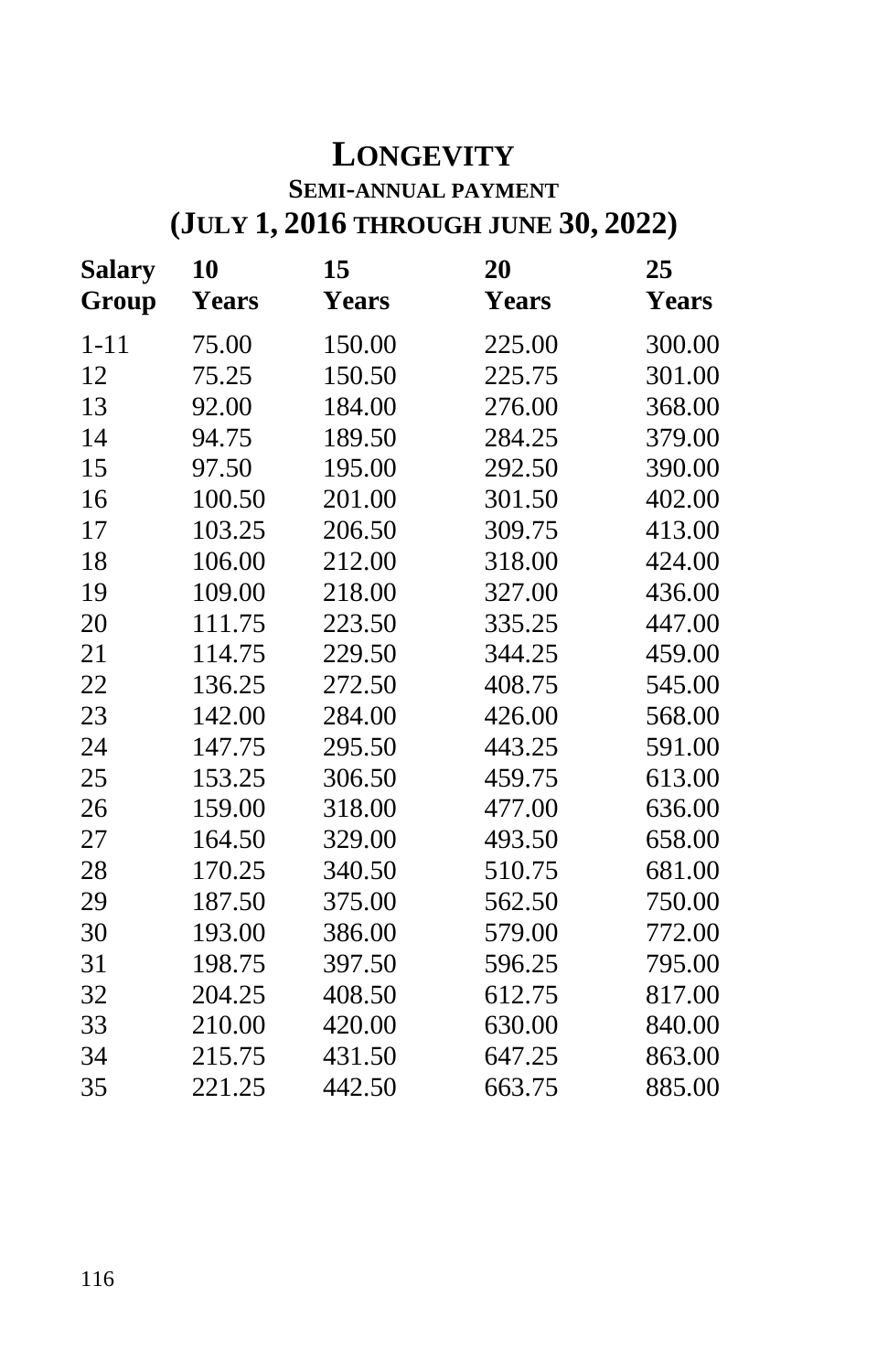| <b>Salary</b> | 10           | 15           | 20           | 25           |
|---------------|--------------|--------------|--------------|--------------|
| Group         | <b>Years</b> | <b>Years</b> | <b>Years</b> | <b>Years</b> |
| 36            | 227.00       | 454.00       | 681.00       | 908.00       |
| 37            | 233.00       | 466.00       | 699.00       | 932.00       |
| 38            | 238.50       | 477.00       | 715.50       | 954.00       |
| 39            | 244.25       | 488.50       | 732.75       | 977.00       |
| 40            | 249.50       | 499.00       | 748.50       | 998.00       |
| 41            | 255.50       | 511.00       | 766.50       | 1022.00      |
| 42            | 261.25       | 522.50       | 783.75       | 1045.00      |
| 43            | 266.75       | 533.50       | 800.25       | 1067.00      |
|               |              |              |              |              |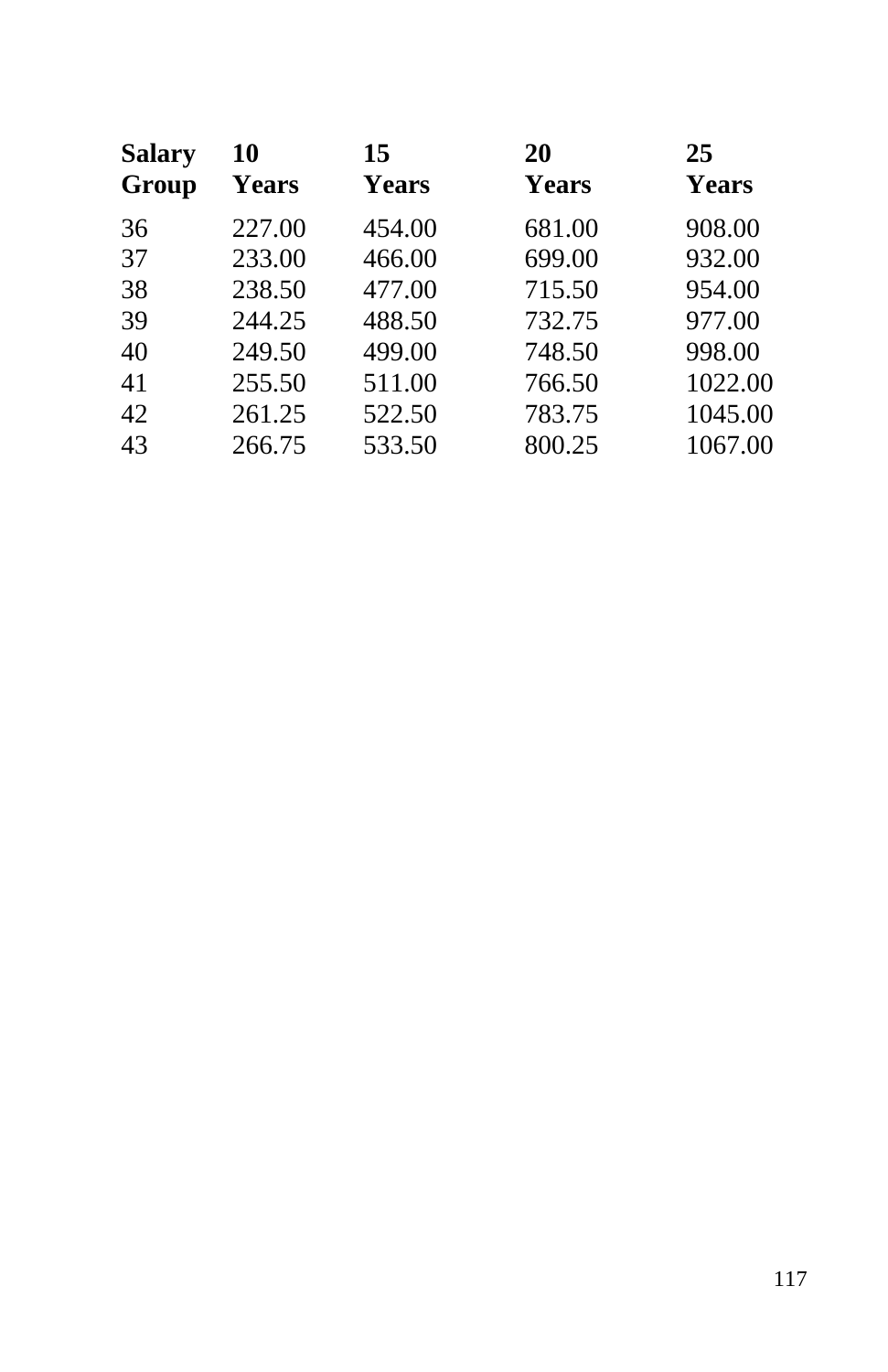### **REVISED MEMORANDUM OF UNDERSTANDING BETWEEN STATE OF CONNECTICUT DEPARTMENT OF CHILDREN AND FAMILIES AND AFSCME, SOCIAL AND HUMAN SERVICES (P-2) BARGAINING UNIT Re: OLR # 12-5453 DAS # 12-11050**

The State of Connecticut, Office of Labor Relations (OLR), on behalf of the Department of Children and Families (DCF), and the American Federation of State, County and Municipal Employees, Council #4 (AFSCME) have reached the following understanding regarding the compensation for employees in the Social Worker Trainee classification at DCF.

- 1. The pay plan for Social Worker Trainees at DCF shall be a three step plan:
	- a. Step 1 compensation rate shall be equivalent to SH 18, Step 1;
	- b. Step 2 compensation rate shall be equivalent to SH 18, Step 4; and
	- c. Step 3 compensation rate shall be equivalent to SH 21, Step 1.
- 2. The compensation schedule for the three step pay plan shall be as follows:
	- a. Step 1 shall be effective from date of entry into the classification through to the completion of four (4) months as a Social Worker Trainee;
	- b. Step 2 shall be effective after the completion of four (4) months as a Social Worker Trainee through the completion of one year in the classification; and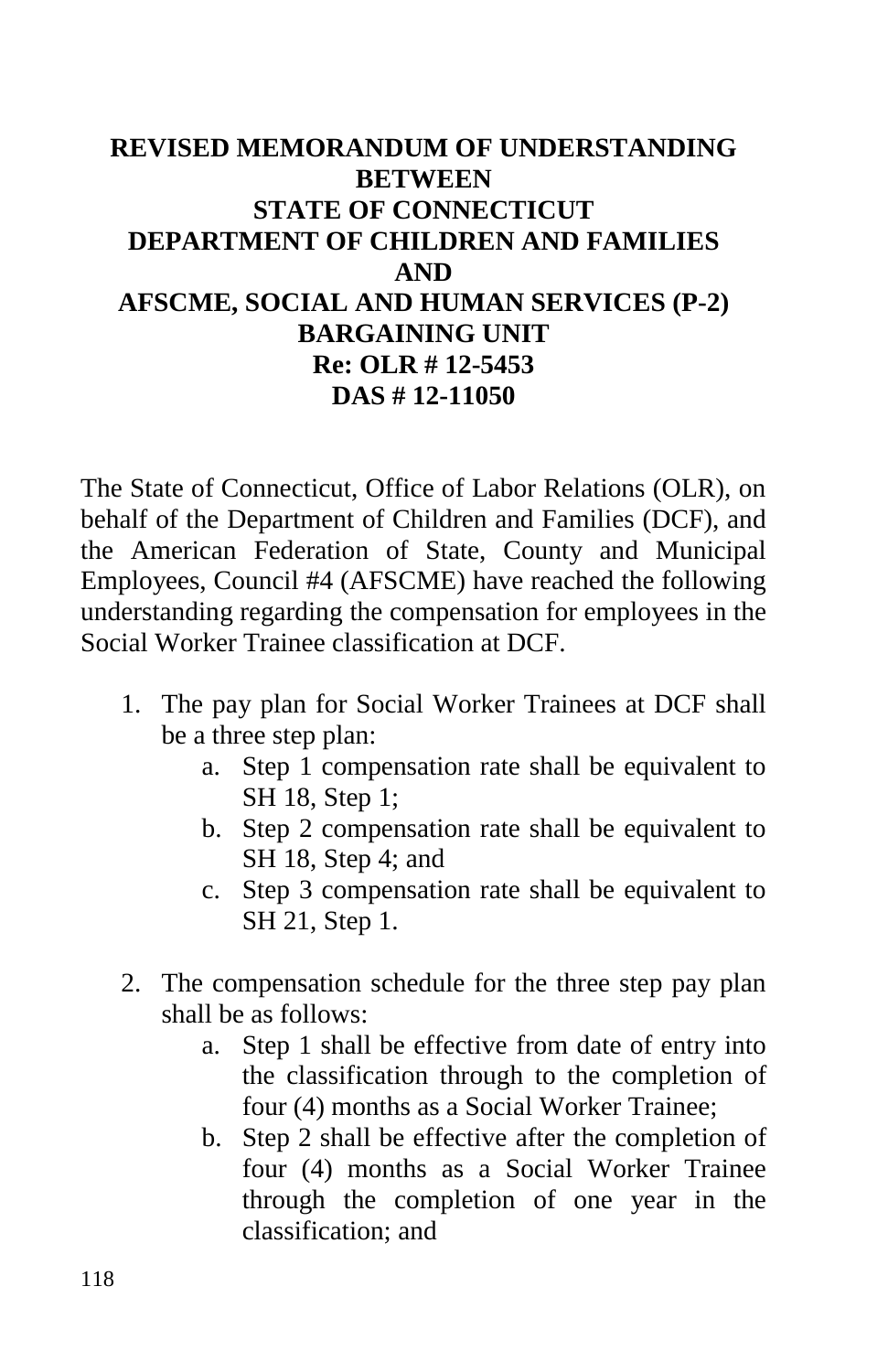- c. Step 3 shall be effective after the completion of one year as a Social Worker Trainee through the completion of a second year in the classification.
- 3. Upon successful completion of two years as a Social Worker Trainee, the employee shall be promoted to the target classification of Social Worker. Compensation as a Social Worker shall be at the level of SH 24 Step 1.
- 4. New Social Worker Trainees, hired on or after April 25, 2007 shall follow the above-stated compensation schedule.
- 5. The compensation for Social Worker Trainees in the classification as of October 13, 2006, shall be as follows:
	- a. Trainees who have not completed the first four (4) months of the training period shall be slotted at Step 2 of the new pay plan effective upon such completion, as cited in provision #2b;
	- b. Trainees who have completed the first four (4) months, but not the first year of the training period, shall be slotted at Step 2 of the new pay plan, as cited in provision #2b; and
	- c. Trainees who have completed the first year of the training period shall be slotted at Step 3 of the new pay plan, as cited in provision #2c.
- 6. Social Worker Trainees at DCF may be assigned a 100% caseload effective with the completion of four (4) months in the classification.
- 7. Existing employees who transfer or take promotions into the Social Worker Trainee class on or after October 16, 2007 shall have their step placement in salary grade SH 18 determined in accordance with the guidelines for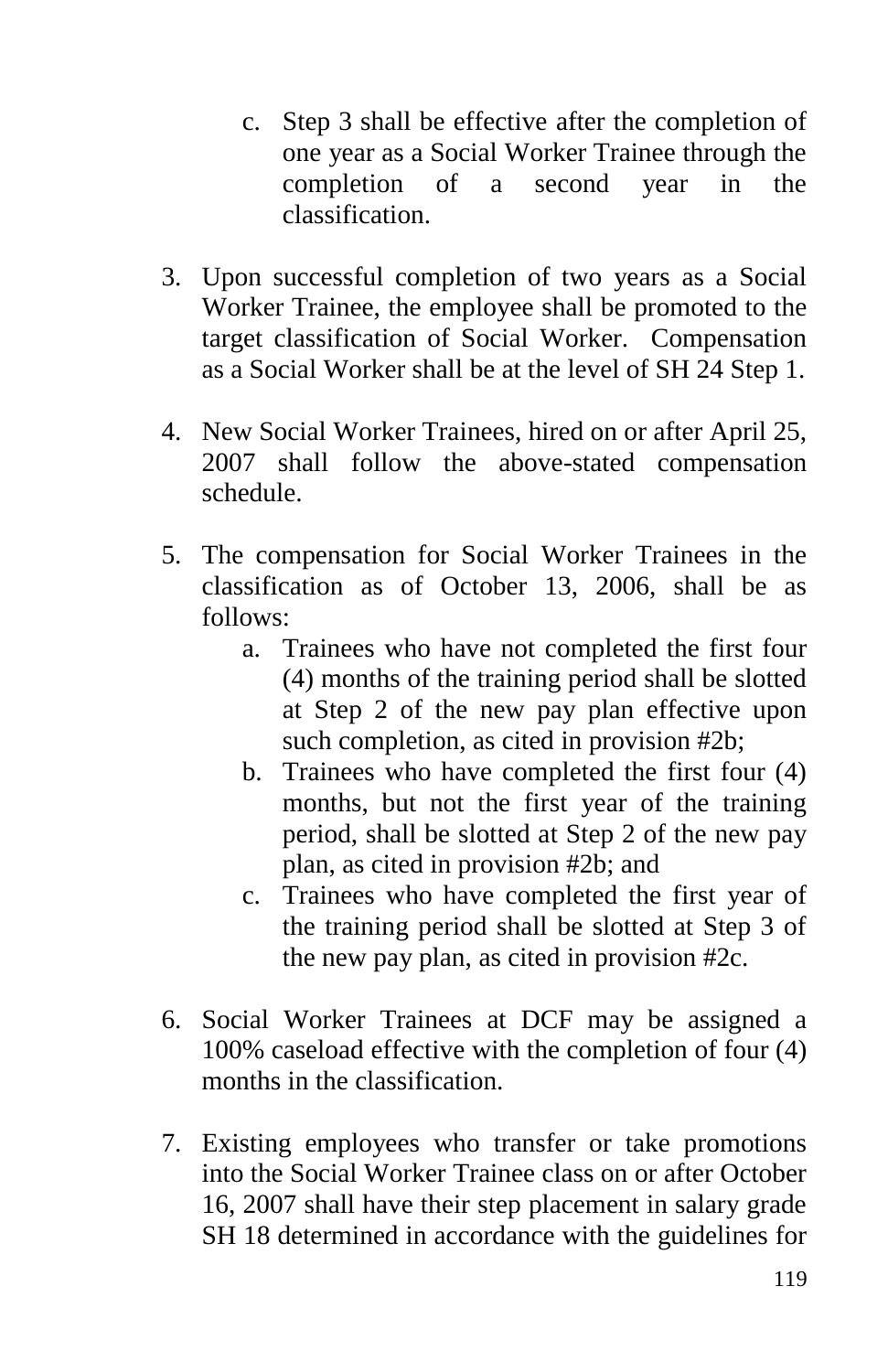computing salary adjustments set forth by the Department of Administrative Services, Determining Salary Upon Change in Class. Any such employees shall remain at their initial placement step rate (as determined by the DAS policy) until they are eligible for one of the above-specified step rates that would provide a higher compensation rate.

- 8. This agreement shall not be applicable to any employees in the Social Worker Trainee classification as of October 16, 2007 who had been earning more in salary grade SH 18 than the specified step rates described in #5 above as of the October 13, 2006 effective date of the original agreement. Therefore, any notice of overpayment letters sent to such employees shall be considered rescinded.
- 9. The Social Worker Trainee job description and pay plan, set forth above, shall be deemed negotiated and not subject to Objective Job Evaluation (OJE) and State Coalition on Pay Equity (SCOPE).
- 10. The grievance (DAS #11050) and the reevaluation appeal (OLR #12-5453) are hereby withdrawn. The prohibited practice complaint (SPP-26,828) and any pending individual or institutional grievances involving the implementation of the original agreement and/or claimed overpayments will be considered resolved and withdrawn.
- 11. The terms of this agreement shall be effective the pay period beginning October 13, 2006, except as otherwise specified in this agreement.
- 12. This Stipulated Agreement shall not serve as precedent in any pending or future dispute involving any other P-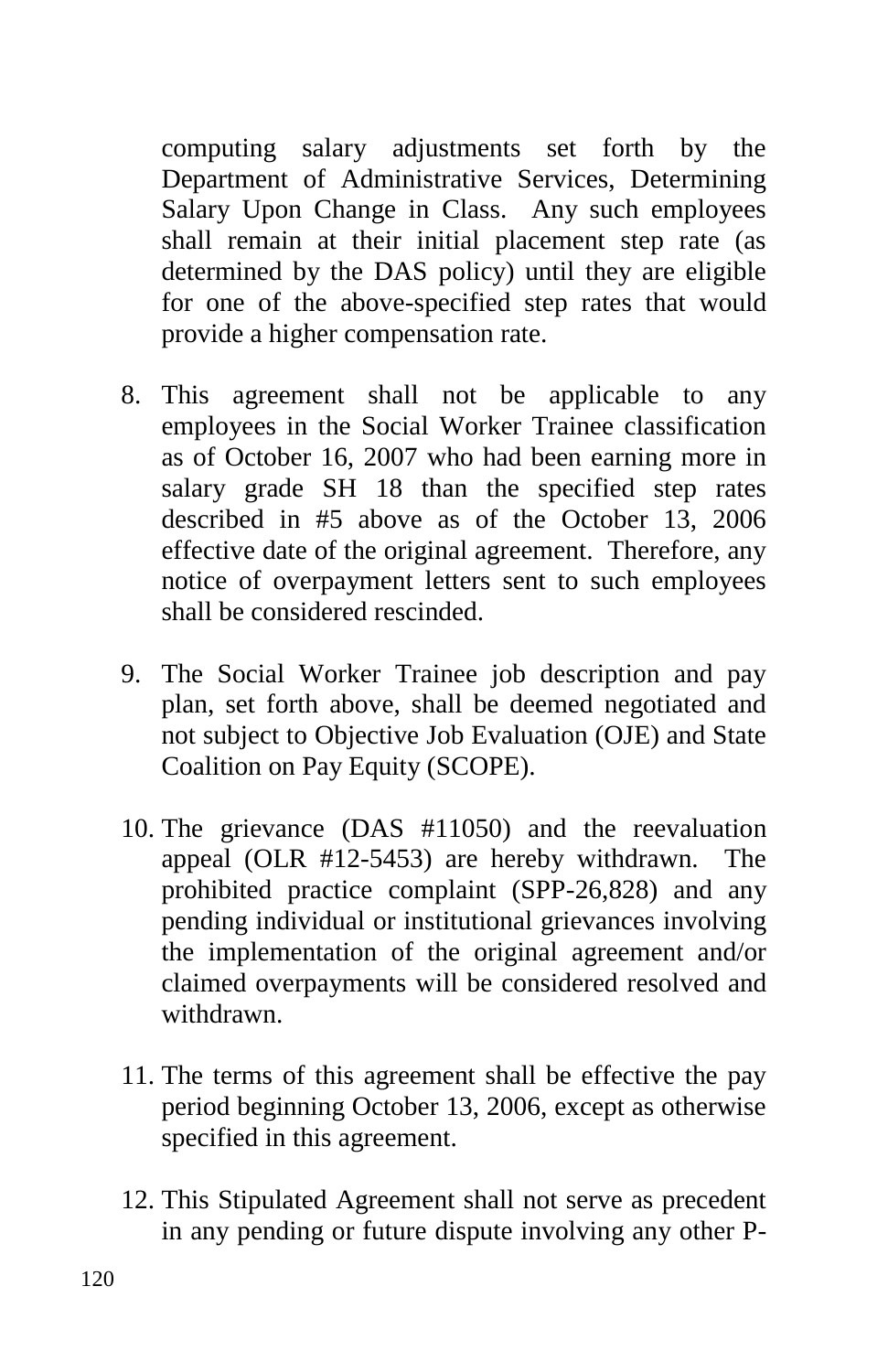2 classification, and shall not be admissible as evidence in any arbitration or other proceeding involving anyone other than DCF.

#### **STIPULATED AGREEMENT Between STATE OF CONNECTICUT, DCF And AFSCME COUNCIL 4, LOCAL 2663 RE: CARELINE**

In full and final resolution of the issues arising between the parties regarding staffing of the Careline in the event of early closings, late openings or all day state closings, the parties agree to the following:

- 1. The DCF Careline is a twenty-four (24) hour, seven (7) day a week operation which provides essential services.
- 2. It is acknowledged and agreed that Careline staff are designated as essential employees. As such they are required to report to work or remain at work in the event of an early closing, late opening or all day state closing. This agreement excludes the Special Investigation Unit, Information and Referral and clerical staff.
- 3. In the event of an early closing, after consideration of operational needs, staffing may be decreased to minimum levels within a maximum of three (3) hours from the notice of such closing. Minimum staffing levels are defined as

4.

#### **MINIMUM STAFFING LEVELS**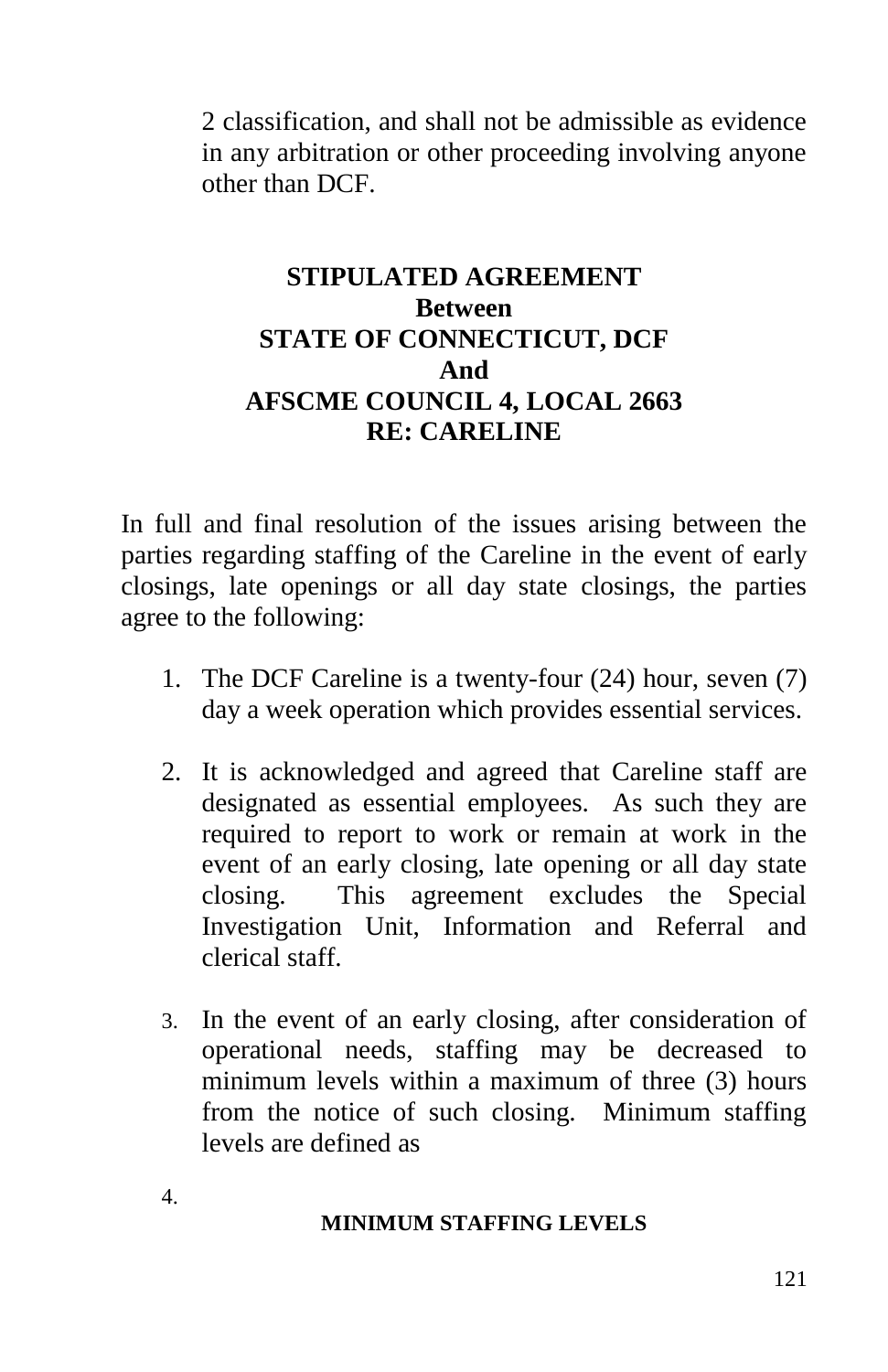|              | Weekdavs                          | Weekends                          |
|--------------|-----------------------------------|-----------------------------------|
| 1st          | 4 SW & 1 SWS &                    | 4 SW & 2 SWS &                    |
| <b>Shift</b> | <b>2 Primary Investigation SW</b> | <b>4 Primary Investigation SW</b> |
| 2nd          | 3 SW & 1 SWS &                    | 4 SW & 2 SWS &                    |
| <b>Shift</b> | <b>2 Primary Investigation SW</b> | <b>4 Primary Investigation SW</b> |
| 3rd          | 1 SW & 1 SWS &                    | 1 SW & 1 SWS &                    |
| Shift        | <b>2 Primary Investigation SW</b> | <b>4 Primary Investigation SW</b> |

In order to accomplish this goal, Management shall initially solicit volunteers to remain until the end of their regularly scheduled shift. During the first closing after the signing of this agreement in the absence of sufficient volunteers, employees shall be directed to stay in order of inverse seniority. For all subsequent closings, in the absence of volunteers, employees shall be directed to remain at work on a rotating basis in accordance with inverse seniority, in an effort to equally distribute release time. (This rotational assignment list shall be maintained by contract year July 1 - June 30. It shall be kept separately and for this purpose only.) As call volume decreases, release of those employees not designated as minimum coverage shall be staggered until such time as minimum staffing has been achieved.

- 5. Coding in the event of a closing shall be as follows: -R for any regular hours worked -WW/WG for any release time -OT for any hours worked beyond the employee's regular schedule
- 6. In the event of a late opening or all day State closing, Careline employees are required to report to work at the beginning of their regular shift, subject to Article 41, Section Four (4). Management will determine the feasibility, based on operational needs, of reducing to minimum staffing levels. Should this occur, reduced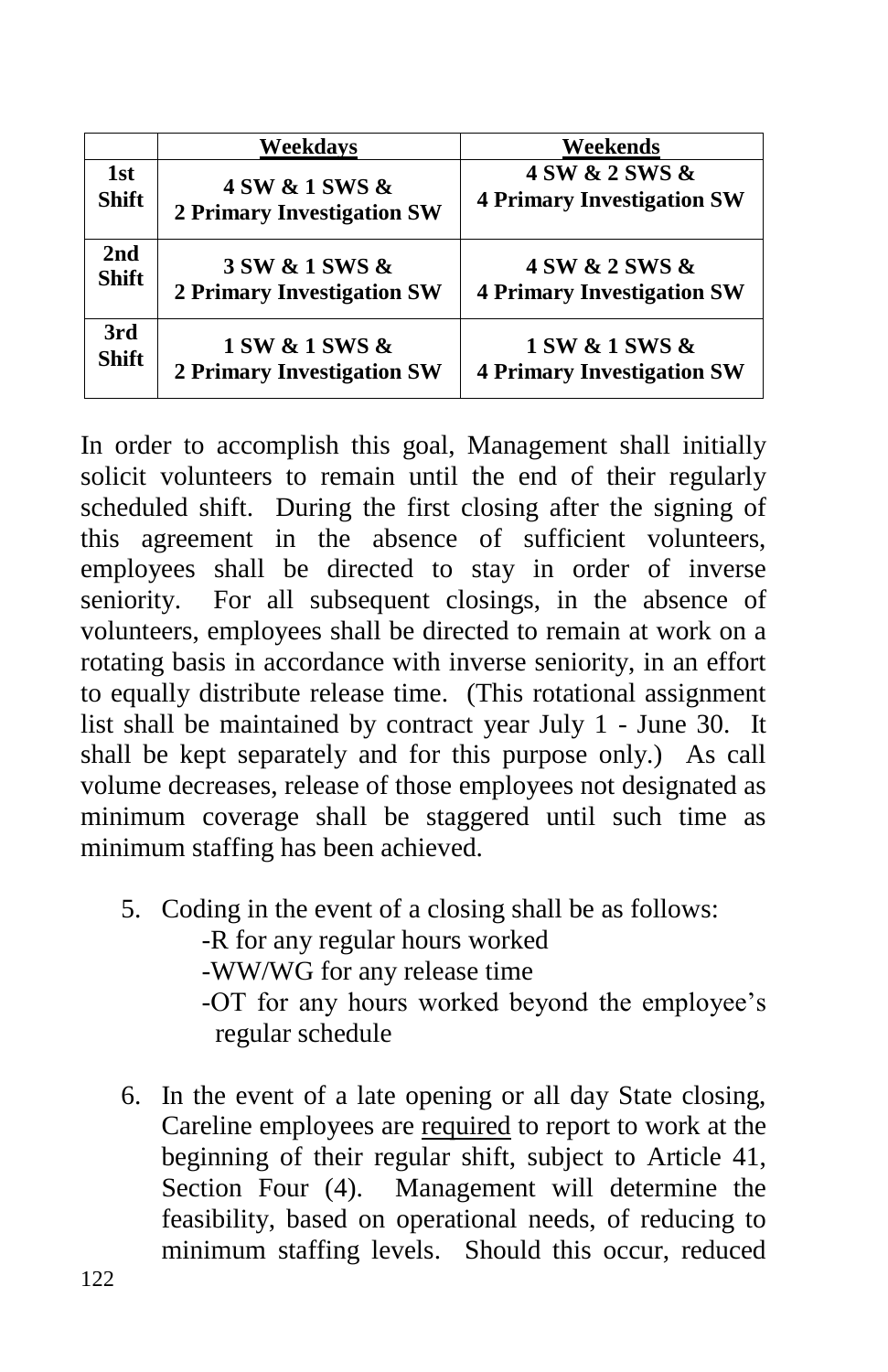staffing levels shall be achieved in accordance with Item #3 of this agreement. Management shall initially solicit volunteers to remain/report for their regularly scheduled shift. In the absence of volunteers, employees shall be directed to report to/remain at work on a rotating basis in accordance with inverse seniority and the rotation of such assignment as outlined in #3.

7. In the event of a late opening or all day closing, employees who are required as outlined in #5, but unable to report to work due to reasons directly related to closing, shall be granted WW/WG time. Should an employee call in sick, in accordance with the P-2 Collective Bargaining Agreement Article 29, Section 5, the employee may be required to provide a medical certificate. Employees on pre-approved leave shall not be granted WW/WG time.

#### **APPENDIX C STIPULATED AGREEMENT I DCF CARELINE POSITIONS**

In full and final agreement regarding the issue of rotational assignments of Social Workers to the Careline's screening function, the undersigned parties agree to the following:

1. The DCF Careline may post positions for lateral transfer applicants specifying that the transfer assignment be for a defined period up to a maximum of a two (2) year period. Effective upon the date of the last signature to this Agreement, the transfer assignment shall be for a maximum of four (4) years. At the conclusion of the announced time period for the position, the selected transfer candidate will return to his/her former region. Any employee assigned to the Hotline under the previous two (2) year rotation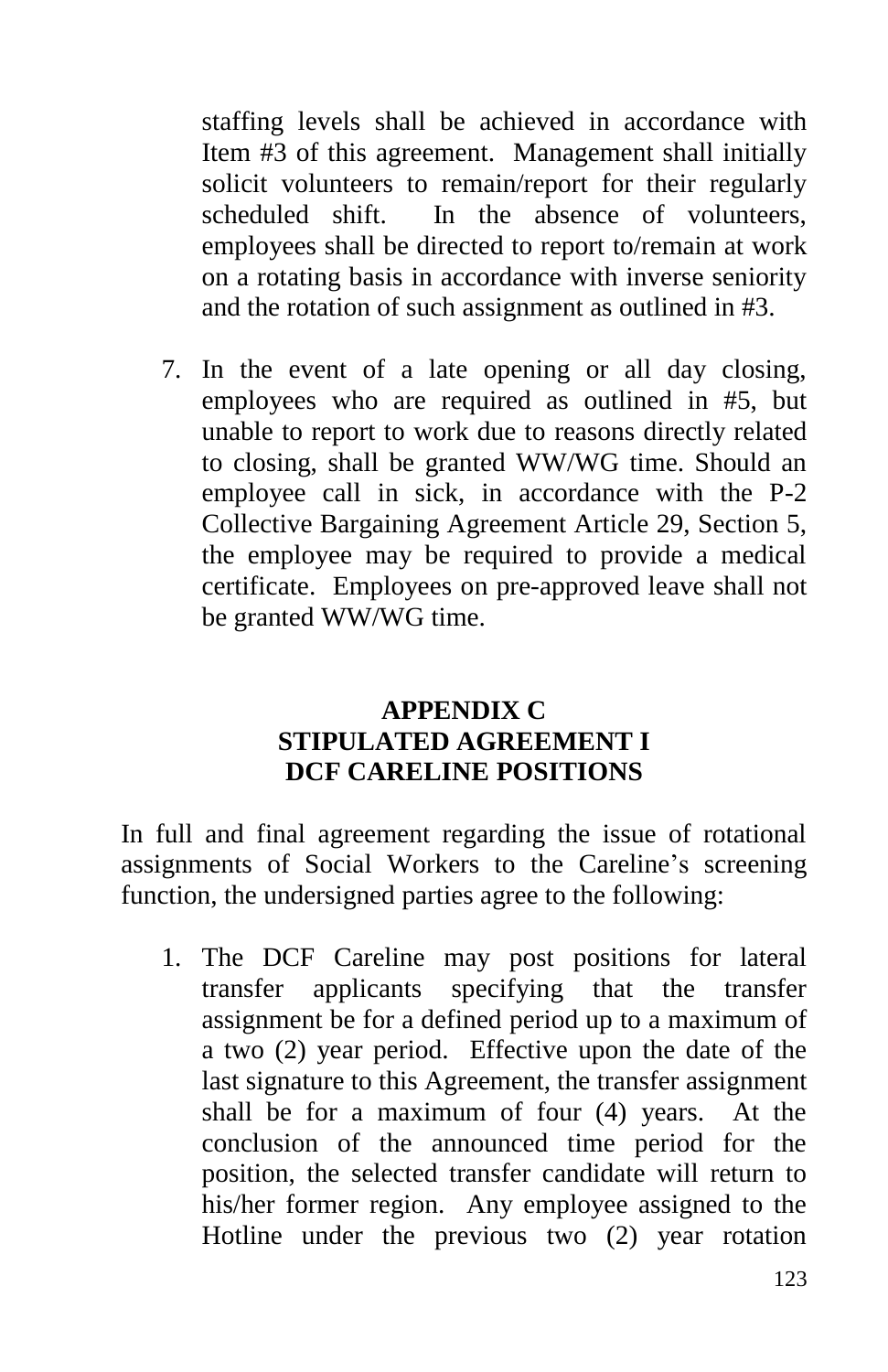schedule will return to his/her former region at the end of the two (2) year period.

- 2. In the event that management is seeking to refill a schedule slot in the screening function, that opening in the schedule shall be posted within the Division prior to posting agency-wide, giving current Careline employees right of first refusal for that opening.
- 3. In the event that staffing levels at the Careline are significantly reduced, both parties reserve and retain all of their rights to reopen this agreement.
- 4. Management agrees to provide employees with a written response to request(s) for time off on a holiday no later than two (2) weeks from the designated deadline for submission of those requests (e.g., December 1 deadline December 15 response). Arrangements between Careline Staff such as sharing/splitting shifts or volunteering to work a holiday will continue.
- 5. This Agreement shall not serve as a precedent in any pending or future matter which may arise between the parties.
- 6. This Agreement is entered into voluntarily and all parties have had sufficient time to evaluate its provisions.
- 7. This Agreement shall not be appealed in any matter or forum.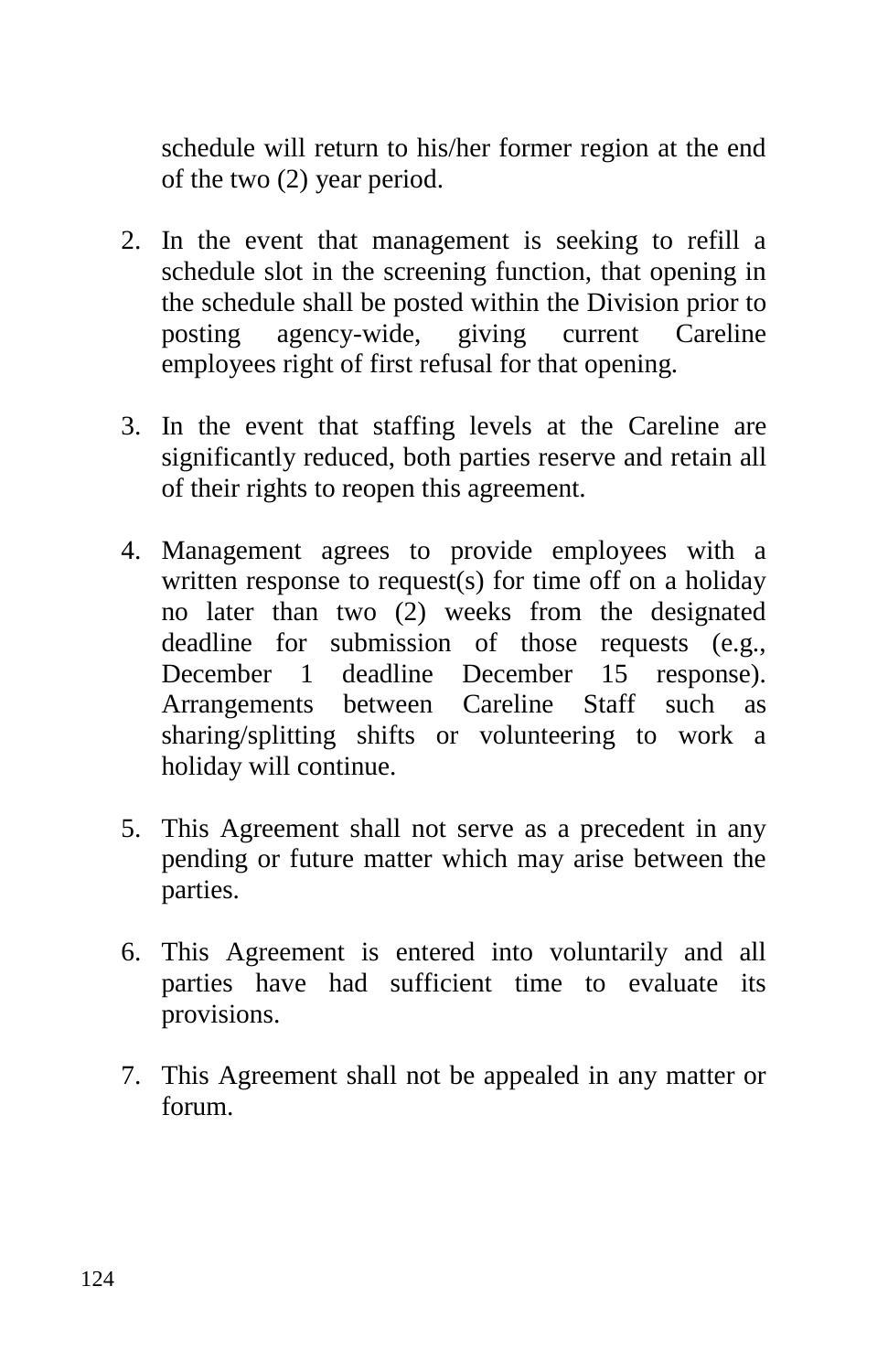## **MEMORANDUM OF UNDERSTANDING**

The Office of Labor Relations, the State of Connecticut, hereinafter referred to as the "State," the Department of Social Services, hereinafter referred to as "DSS" and the American Federation of State, County and Municipal Employees, Council #4, hereinafter referred to as the "Union" have reached the following agreement concerning out-stationing of staff:

- 1. The State, through its agency, DSS, has entered into agreements with hospitals, nursing home and other State agencies to provide and assign DSS Eligibility Workers to be located at the facility of the contracted group.
- 2. DSS acknowledges that these assigned Eligibility Workers retain status as State employees within DSS. It is therefore recognized that the issues of conditions of employment are the purview of DSS.
- 3. Out-stationed means that the DSS employee shall have a duty station and work post at a facility not owned or operated by DSS, but owned and/or operated by the contracting organization.
- 4. Staffing at these out-stationed locations shall be achieved by following the practice and contractual requirements of Article 14 that are consistent with the filling of a vacancy.
- 5. Employees who staff these out-station assignments will generally serve in said assignment for one (1) year periods. At the conclusion of each year the employee may request in writing a reassignment to the closest office in the region if a lateral vacancy is available.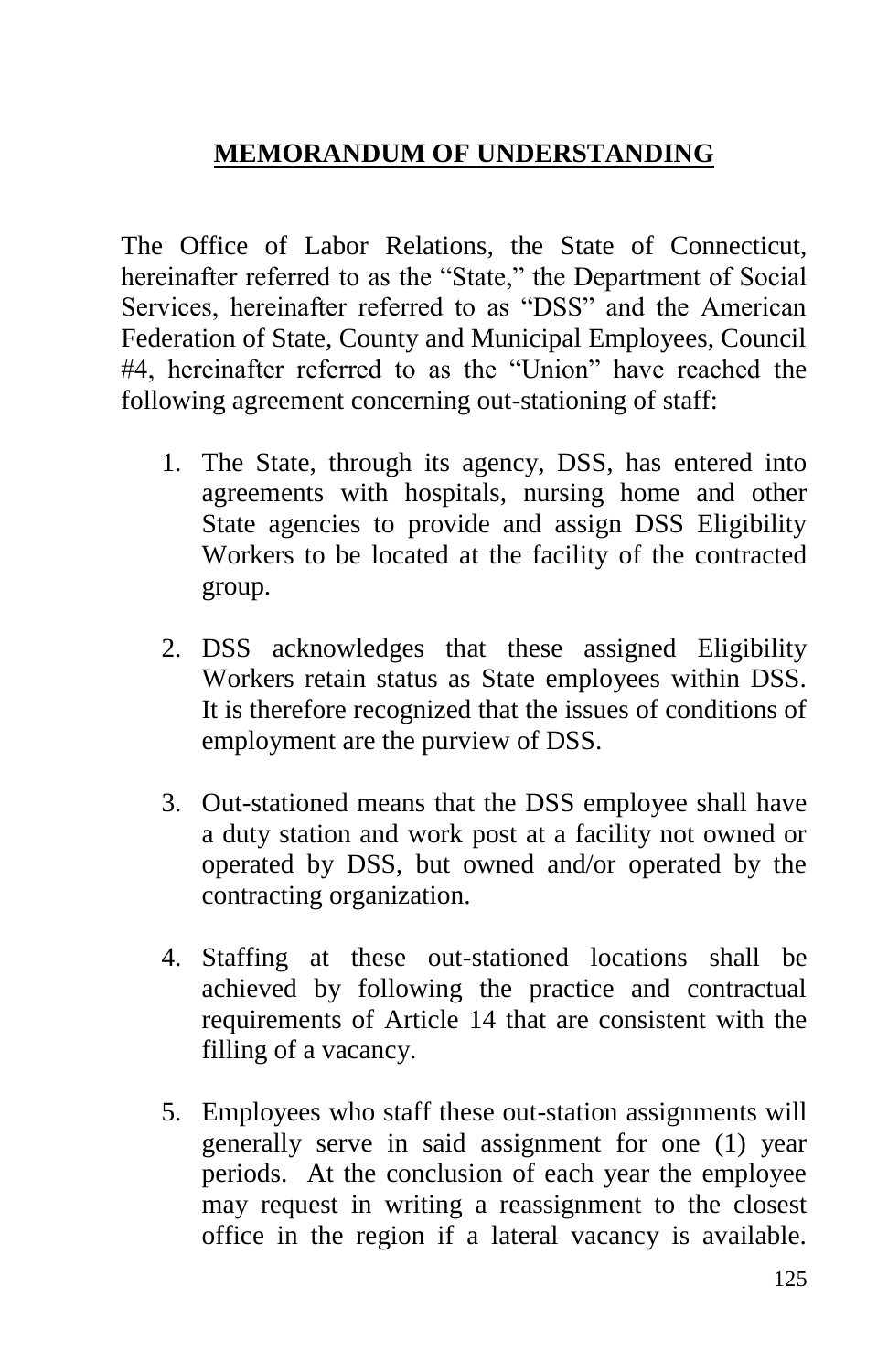Provided such lateral reassignment can be accommodated, it shall be within sixty (60) days of the request or until the out-stationed position is refilled, whichever occurs later.

- 6. In the event of layoff or transfer where work location is an influencing factor in employee selection, the outstationed employee will be considered to be an employee of the closest office in the region for administrative purposes.
- 7. This understanding is for the specific purpose of establishing and instituting the method of staffing outstation assignments and for the purpose of describing how to handle assignment of the out-stationed staff in the event of layoff.
- 8. This agreement is without precedent in any other situation or circumstances between the parties. This agreement shall not be presented by either party as evidence in any disputes of any kind that may occur between the parties, except in the event of dispute over the application and/or administration of this agreement.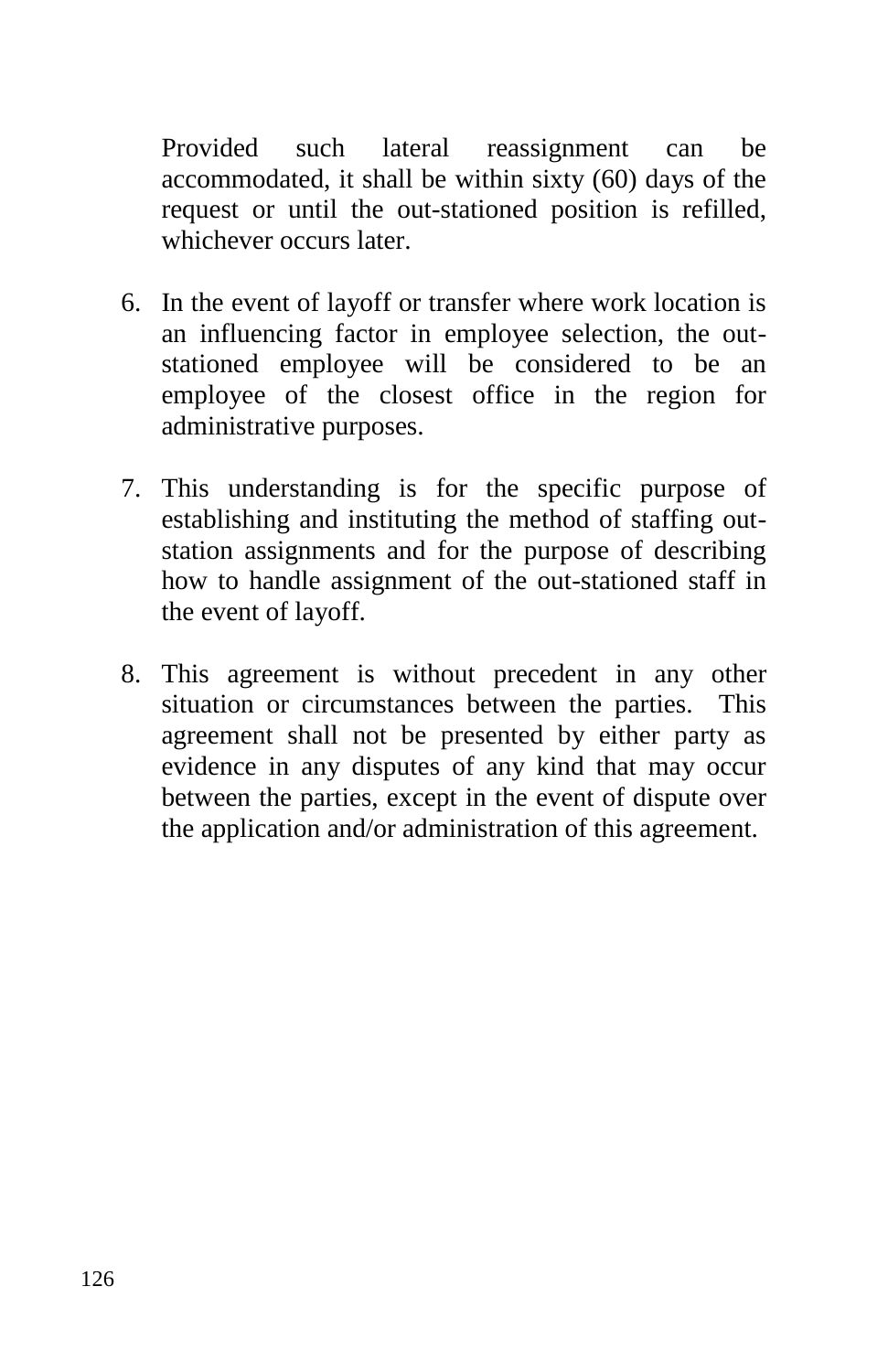### **MEMORANDUM OF UNDERSTANDING**

The State of Connecticut (hereinafter referred to as the "State"), the Department of Developmental Services (hereinafter referred to as "DDS") and the American Federation of State, County and Municipal Employees (hereinafter referred to as "AFSCME") have reached the following agreement concerning alternative work schedules:

- 1. DDS recognizes that the availability for employees to work schedules other than the standard schedule with regular established hours in five (5) consecutive days may be beneficial to both the employees and the agency.
- 2. AFSCME recognizes that the availability of particular work schedules may be restricted due to services to be provided and operational needs of DDS.
- 3. DDS shall provide alternative schedules that include:
	- o four day workweek
	- o varied fixed hours within five consecutive days
	- $\circ$  5/4 or 4/5 biweekly (9-day)
- 4. All alternative schedules shall incorporate standard break and lunch periods. All schedules must require forty (40) hours of work time within the work week, which is Friday through Thursday.
- 5. All employees, regardless of their schedule, must work the core hours between 9:30 a.m. and 3:00 p.m. All schedules must be arranged within the bandwidth hours of 6:00 a.m. through 6:00 p.m. Special arrangements to meet specific program needs outside of these hours may be approved by the employee's manager.
- 6. Specific hours and schedules shall be mutually agreed upon between the employee and the management designee. The operating need of the office or region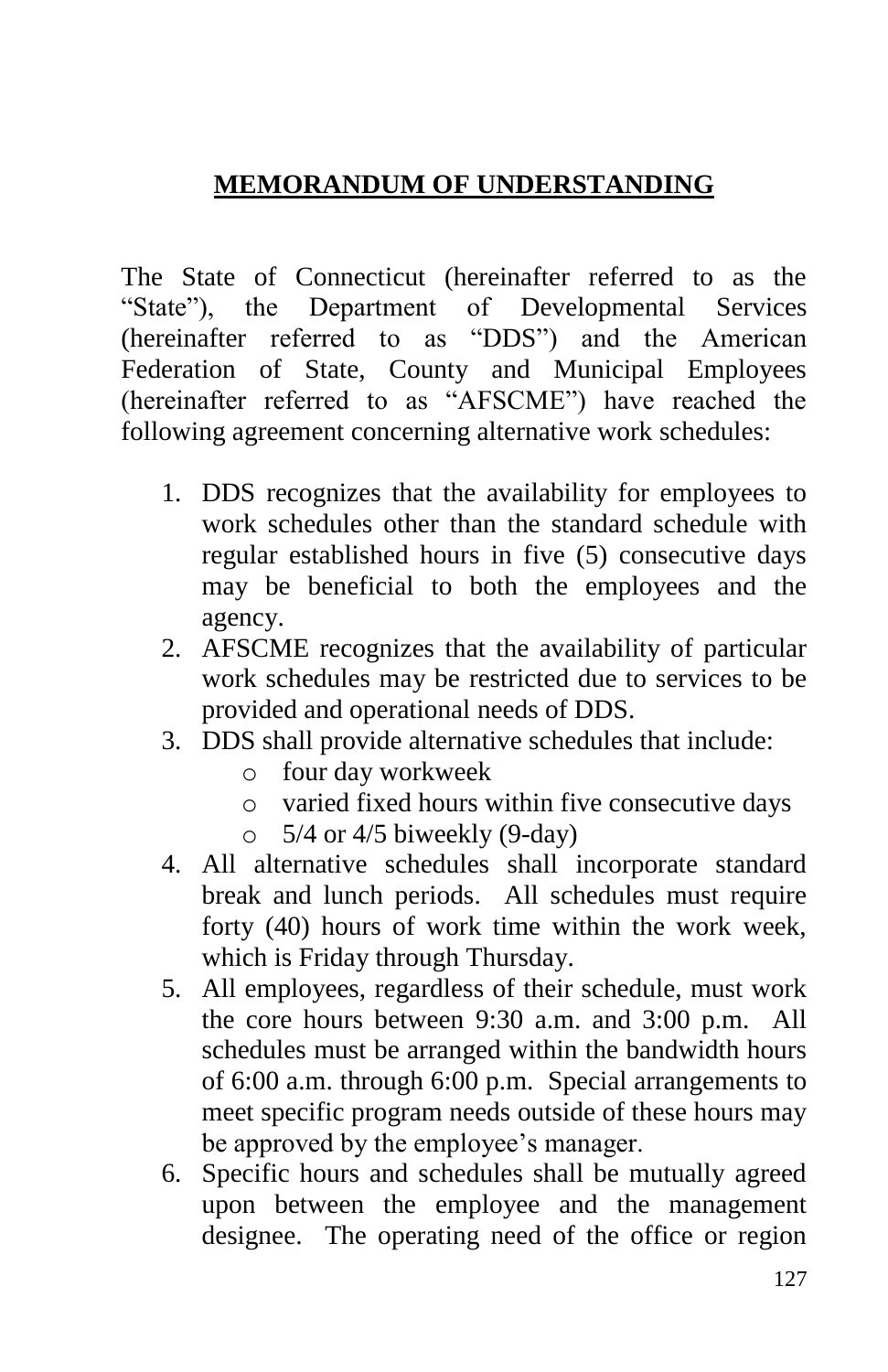will have primary consideration when assessing whether a schedule request can be granted.

- 7. Where schedule requests create conflict in staffing requirements, preference will be given on the basis of seniority as defined in Article 12, Section Two.
- 8. Leave time taken by employees on any alternative schedule will be recorded on an hour-for-hour basis. Schedules cannot be adjusted to avoid the use of leave time.
- 9. Holidays shall be recognized as eight (8) hours. Therefore, in weeks where there is a holiday, employees on compressed work schedules will be required to adjust their schedule to accommodate the work requirement of the remaining thirty-two (32) hours. Said schedule adjustment must be submitted and approved by management the week prior to the week in which the holiday falls.
- 10. Employees electing a varied fixed hours schedule must, once the election is affirmed by management, submit to their supervisor in writing the general work plan for each pay period the Thursday pay day preceding said period.
- 11. Employees retain the right to elect the standard work schedule inclusive of the right to return to a standard schedule following proper notice.
- 12. A Labor Management Committee consisting of a representative from Local #2663 and a representative from AFSCME plus the Agency Personnel Administrator (or designee) and one other management representative shall be established. This committee shall discuss issues that may arise concerning the various alternate schedules and operation of the program. The committee shall be empowered to resolve issues, by mutual agreement, within the guidelines of this Agreement.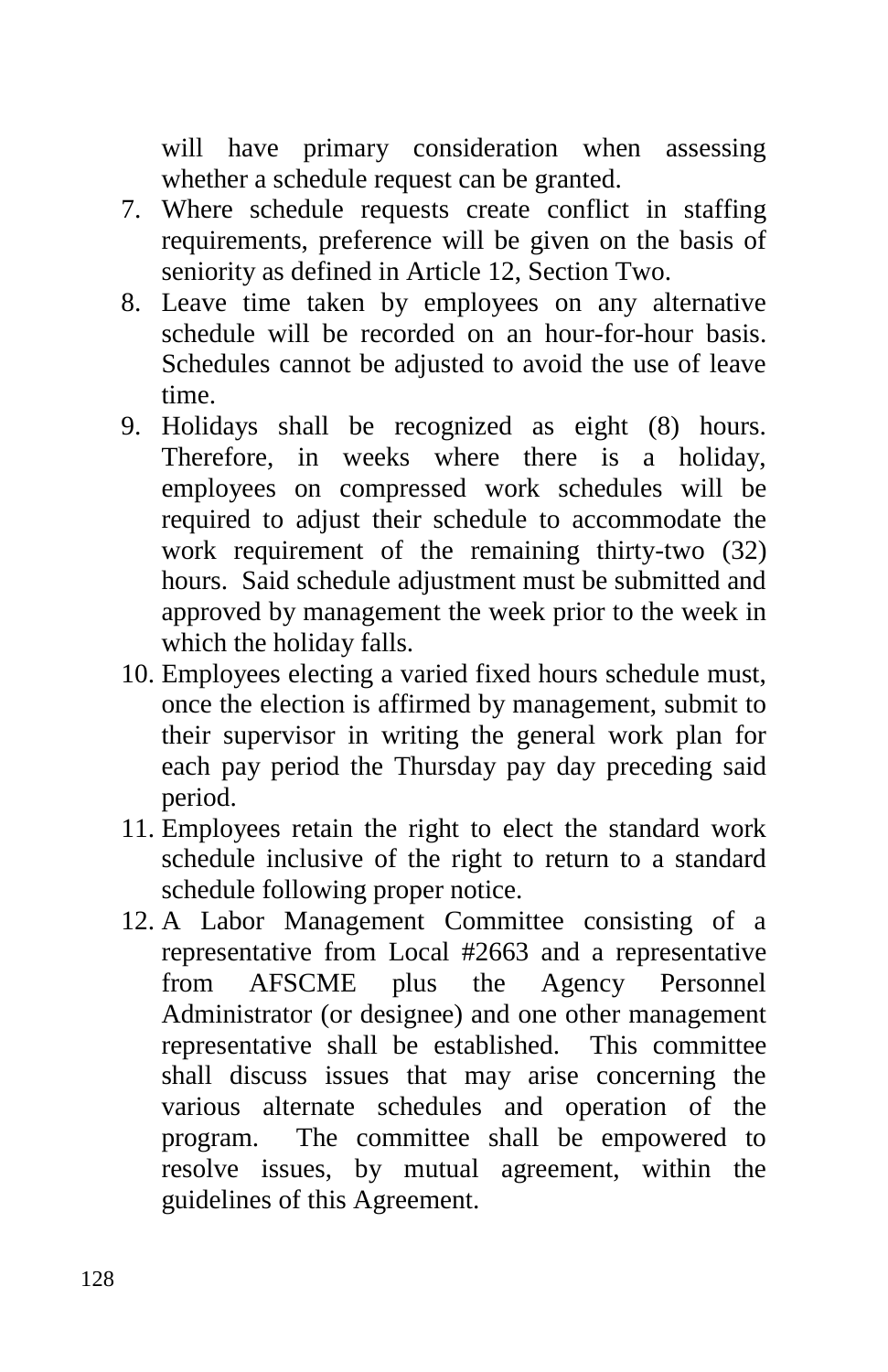- 13. The alternate work schedule program will initially operate as a six (6) months pilot project with a review by the parties after three (3) months following implementation.
- 14. The right to terminate this program with notice is retained by both management and the Union. In exercising this right the provisions of Article 17, Section One (d) govern.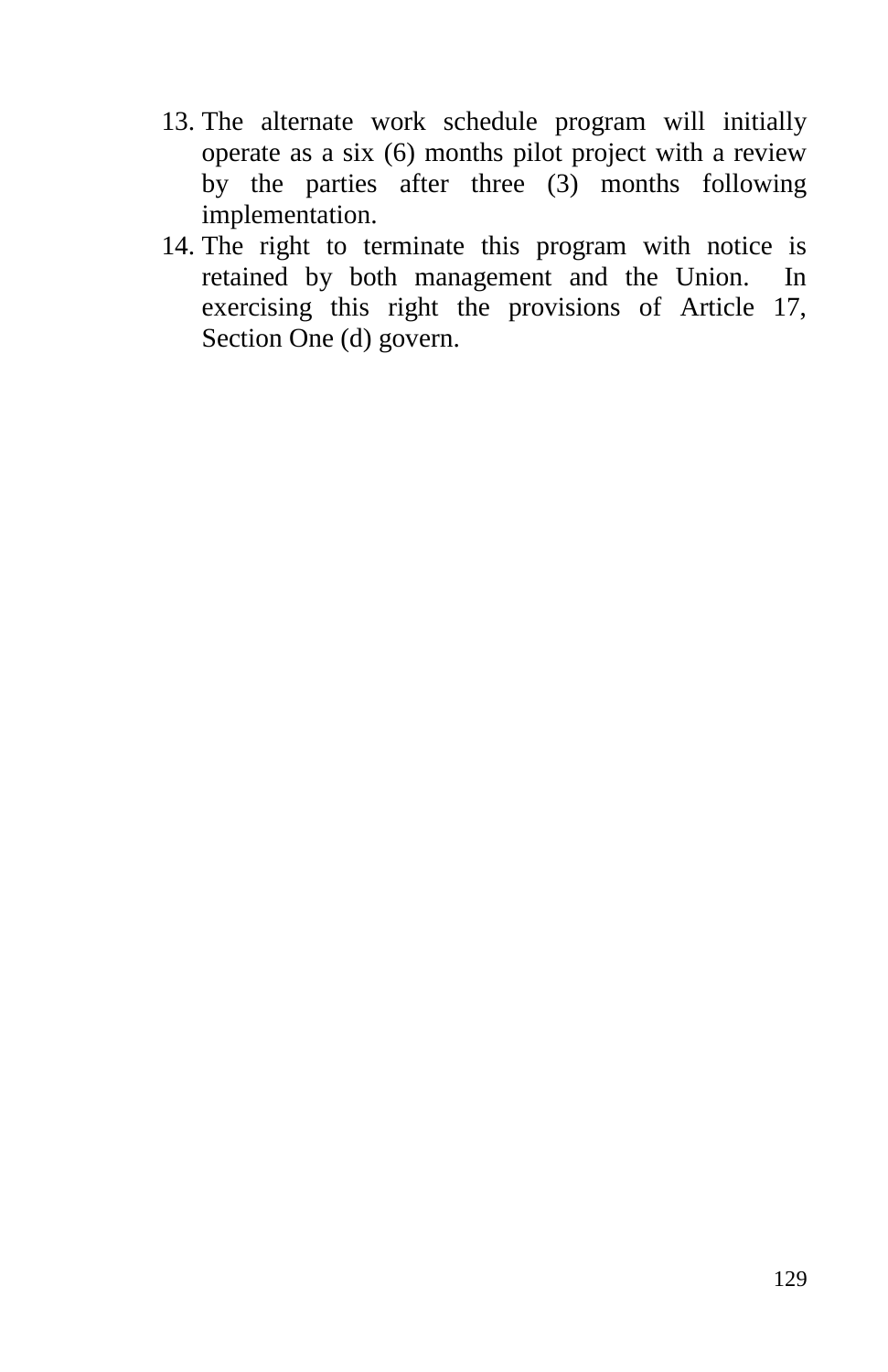#### **STATE OF CONNECTICUT BARGAINING TEAM**

Megan Krom Chief Negotiator

Neil Griffin Dept. of Labor

Lisa Grasso-Egan Office of Labor Relations Kristen Brierly **Office of Labor Relations** Diane Fitzpatrick Office of Labor Relations Rose Brown Dept. of Children & Families Aimee Plourde Dept. of Social Services Jessica Hajdasz Dept. of Social Services Marybeth Bonsigniore Dept. of Social Services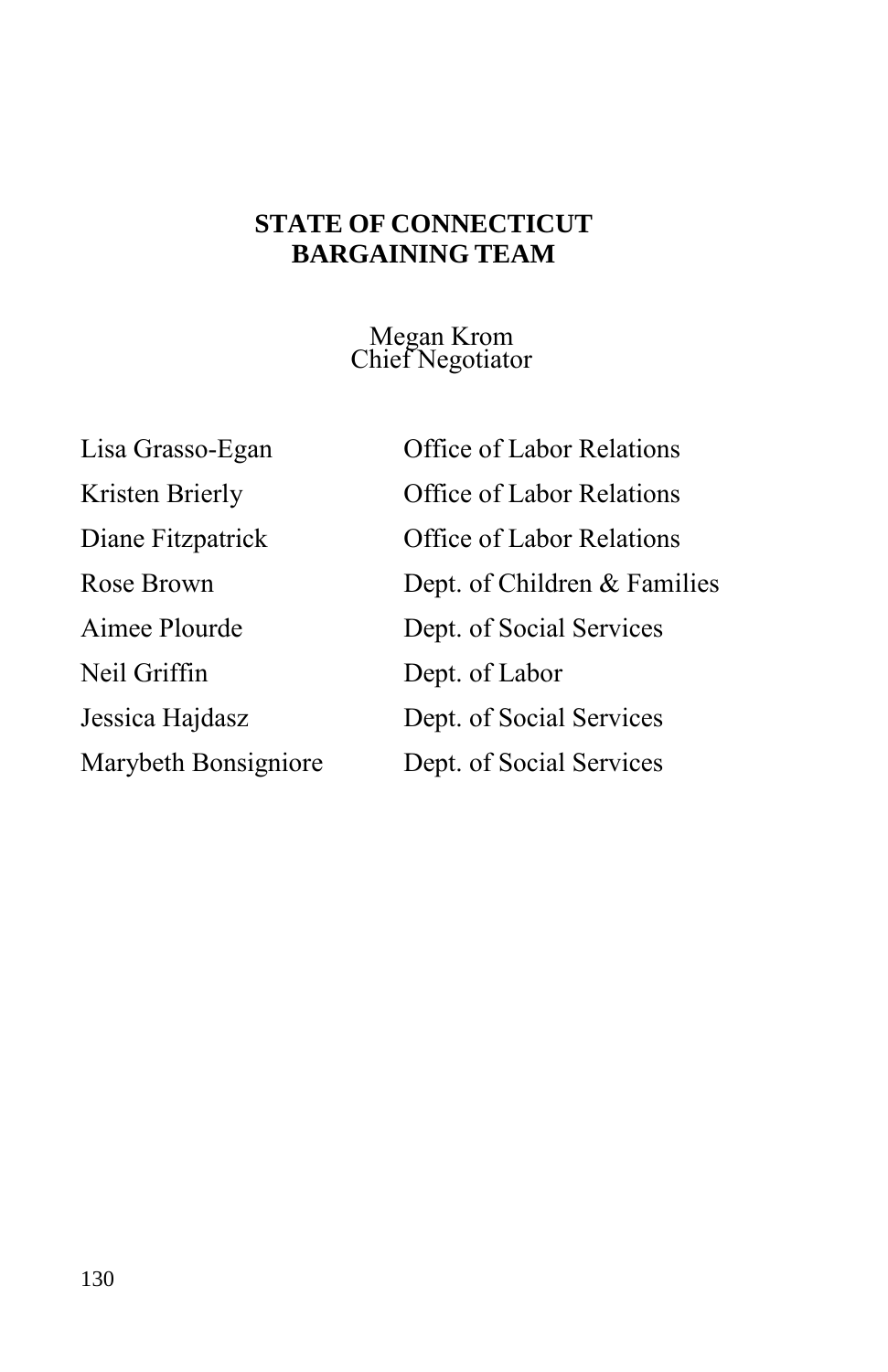#### **AFSCME COUNCIL 4 BARGAINING TEAM**

Neal Cunningham Chief Negotiator

Emily Demicco Negotiator

Sancha Works CHRO Xavier Gordon Dept. of Labor Marsha Tulloch Dept. of Labor Brian Cutler Dept. of Labor Amanda Winer Dept. of Labor Stephen Wierbicki Dept. of Labor

Jay Bartolomei Dept. of Social Services Lois Brodeur Dept. of Social Services Glen Guerrera Dept. of Social Services Tom Zemienieski Dept. of Social Services Jeanine Skitigis Dept. of Social Services Godfrey Fergusen Dept. of Social Services Marybeth Hill Dept. of Children and Families Paul Lavallee Dept. of Children and Families Lorraine Thomas Dept. of Children and Families Mary Matsagas Dept. of Children and Families Linette Gaunichaux Dept. of Children and Families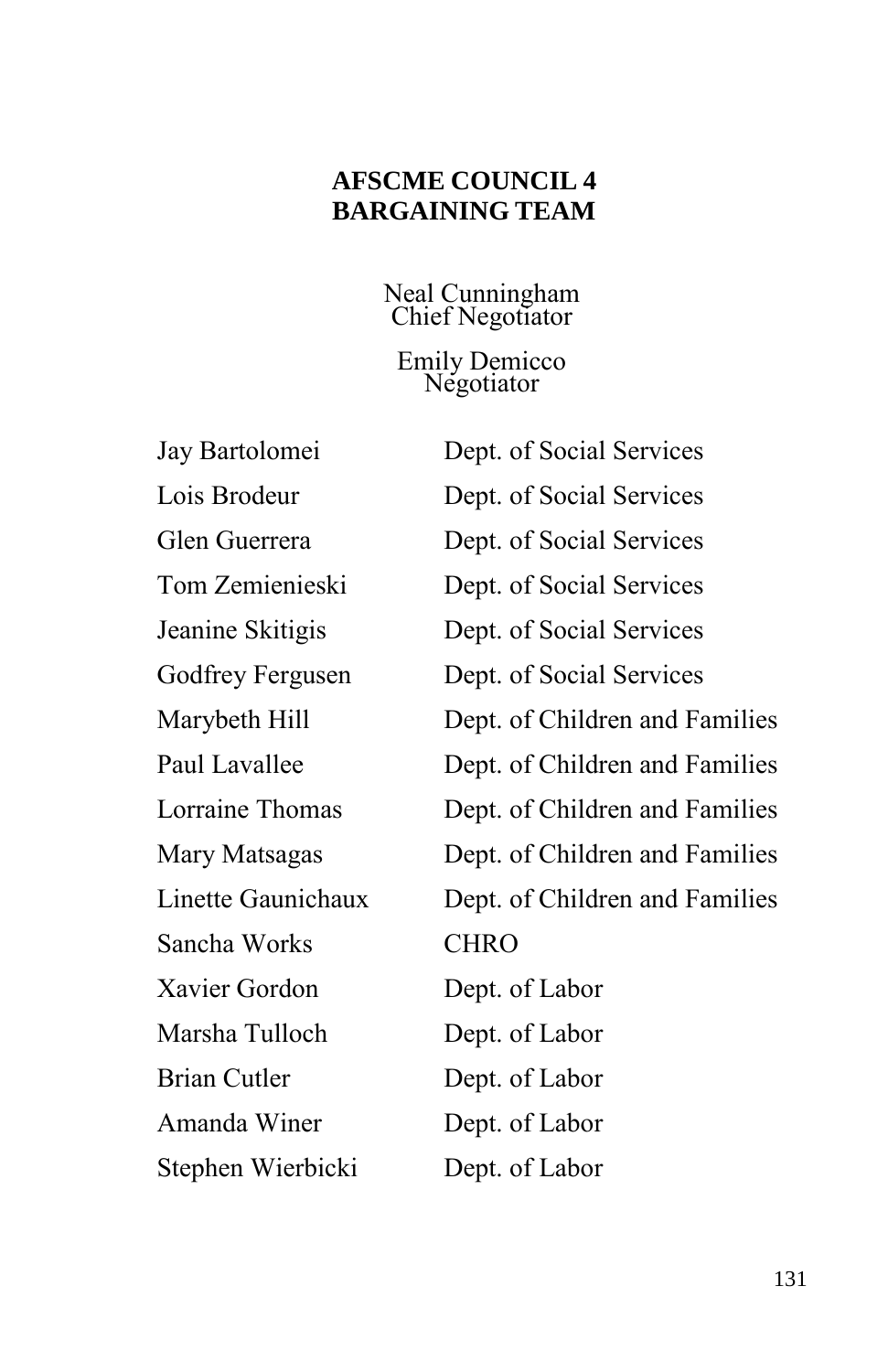## **INDEX**

## $\bf{B}$

## $\mathbf C$

#### $\mathbf D$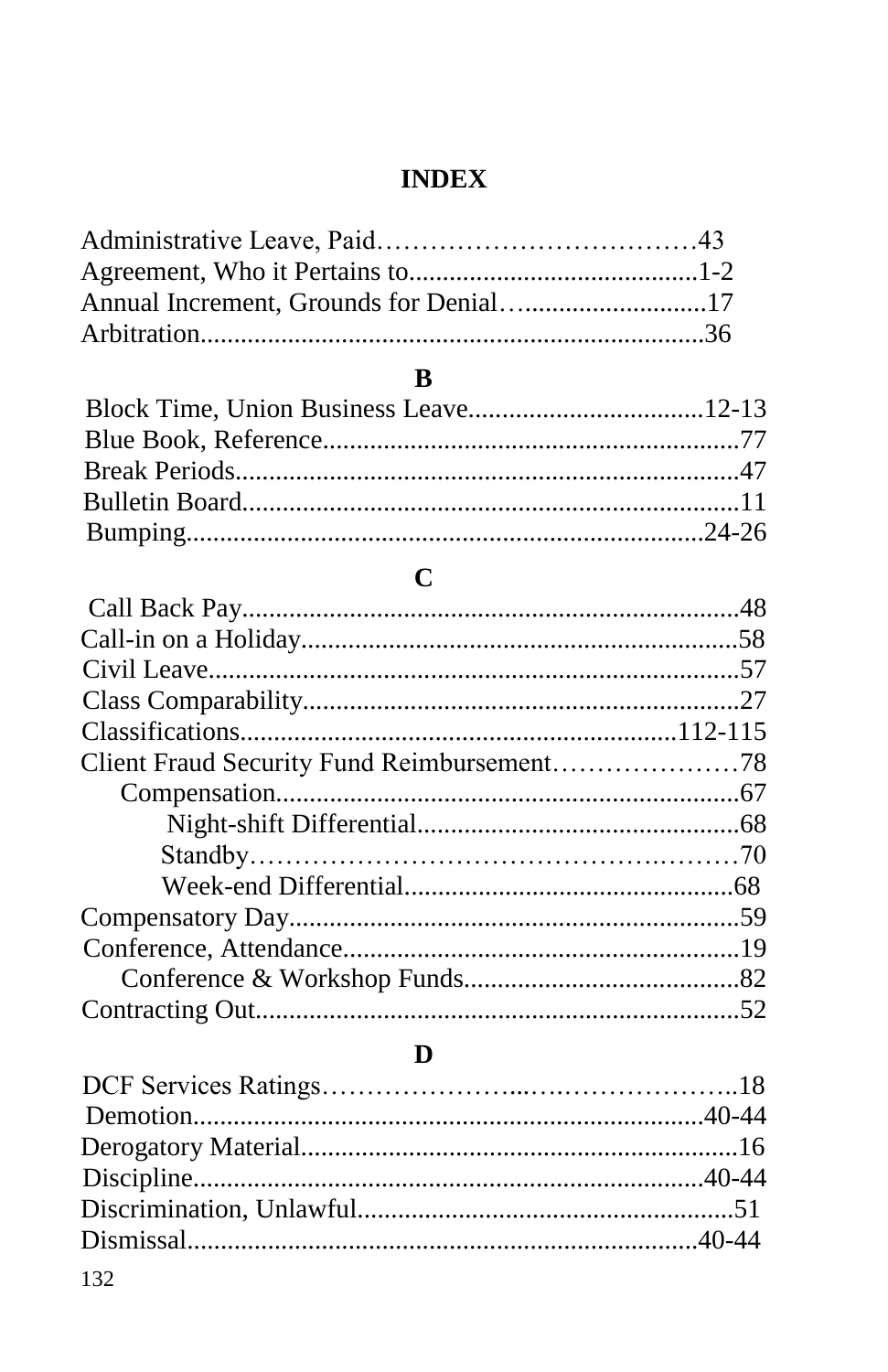## $\bf{E}$

# $\mathbf{F}$

## $\mathbf G$

# $\overline{\mathbf{H}}$

| Hazardous Driving Conditions, Lateness Due to77 |  |
|-------------------------------------------------|--|
|                                                 |  |
|                                                 |  |
|                                                 |  |
|                                                 |  |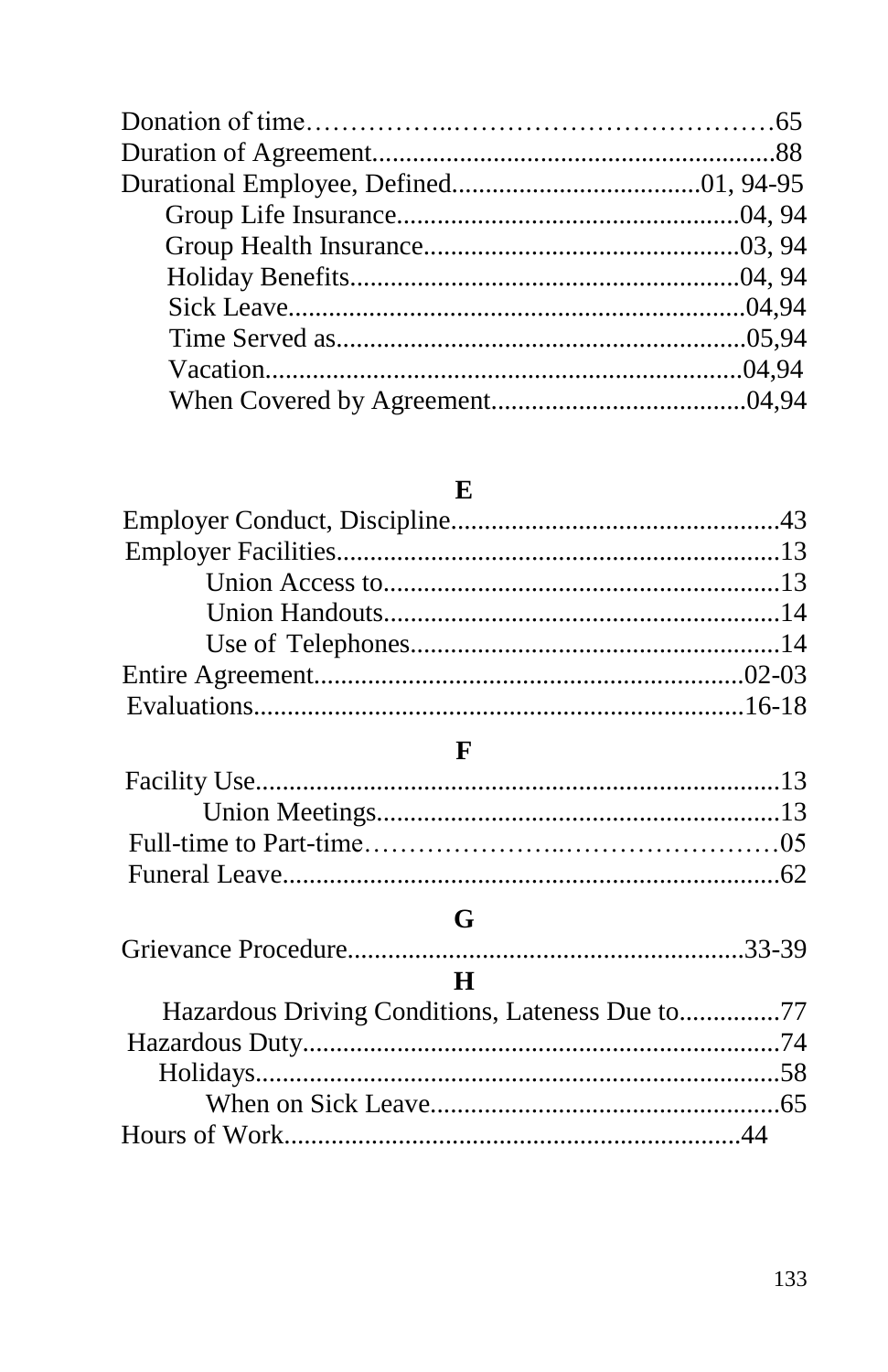| T                                                 |  |
|---------------------------------------------------|--|
|                                                   |  |
|                                                   |  |
|                                                   |  |
|                                                   |  |
|                                                   |  |
| Initial Working Test Period, Dismissal During20   |  |
|                                                   |  |
|                                                   |  |
|                                                   |  |
|                                                   |  |
|                                                   |  |
|                                                   |  |
|                                                   |  |
| J.                                                |  |
|                                                   |  |
| Time Spent not Considered for Completing Working  |  |
|                                                   |  |
|                                                   |  |
|                                                   |  |
| L                                                 |  |
|                                                   |  |
|                                                   |  |
|                                                   |  |
|                                                   |  |
|                                                   |  |
|                                                   |  |
|                                                   |  |
|                                                   |  |
|                                                   |  |
|                                                   |  |
| Less than Good Service Rating, What Constitutes17 |  |
|                                                   |  |
|                                                   |  |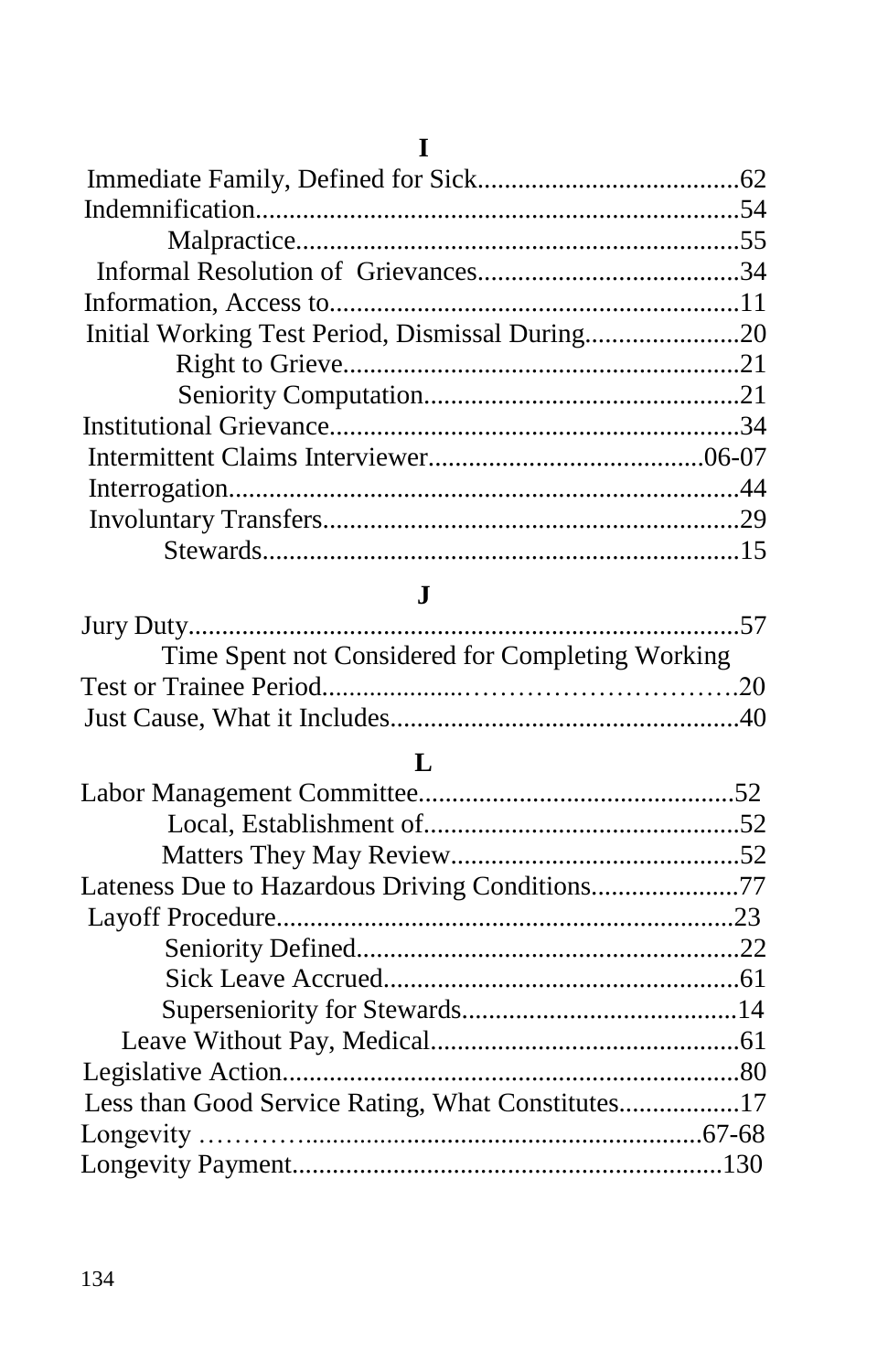| Matters Which are Grievable but not Arbitrable39 |  |
|--------------------------------------------------|--|
| Matters Which are not Grievable or Arbitrable39  |  |
|                                                  |  |
|                                                  |  |
|                                                  |  |
|                                                  |  |
|                                                  |  |
|                                                  |  |
|                                                  |  |
|                                                  |  |
| N                                                |  |
|                                                  |  |
|                                                  |  |
|                                                  |  |
|                                                  |  |
|                                                  |  |
|                                                  |  |
|                                                  |  |
|                                                  |  |
|                                                  |  |
|                                                  |  |
|                                                  |  |

## **O**

| <b>Operating Hours, Steps Before Establishing Significant</b> |     |
|---------------------------------------------------------------|-----|
|                                                               |     |
|                                                               |     |
|                                                               |     |
|                                                               |     |
|                                                               |     |
|                                                               |     |
|                                                               | 135 |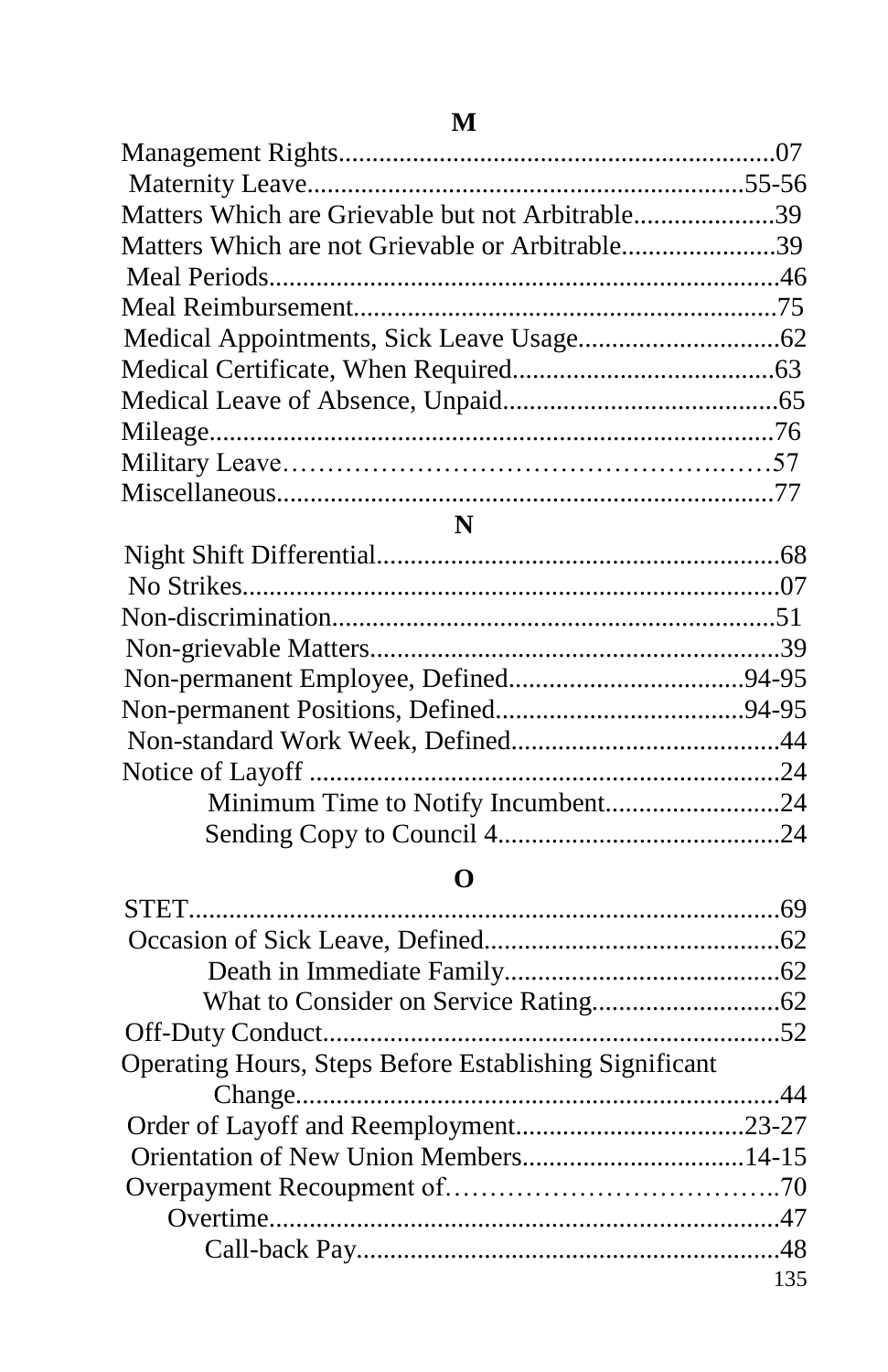#### **P**

| Personal Vehicle, Reimbursement for Use76  |  |
|--------------------------------------------|--|
|                                            |  |
|                                            |  |
|                                            |  |
|                                            |  |
|                                            |  |
|                                            |  |
|                                            |  |
|                                            |  |
|                                            |  |
|                                            |  |
|                                            |  |
|                                            |  |
|                                            |  |
|                                            |  |
|                                            |  |
| Promotional Working Test Period, Failing21 |  |
| Right of Permanent Employee to Grieve21    |  |
|                                            |  |
|                                            |  |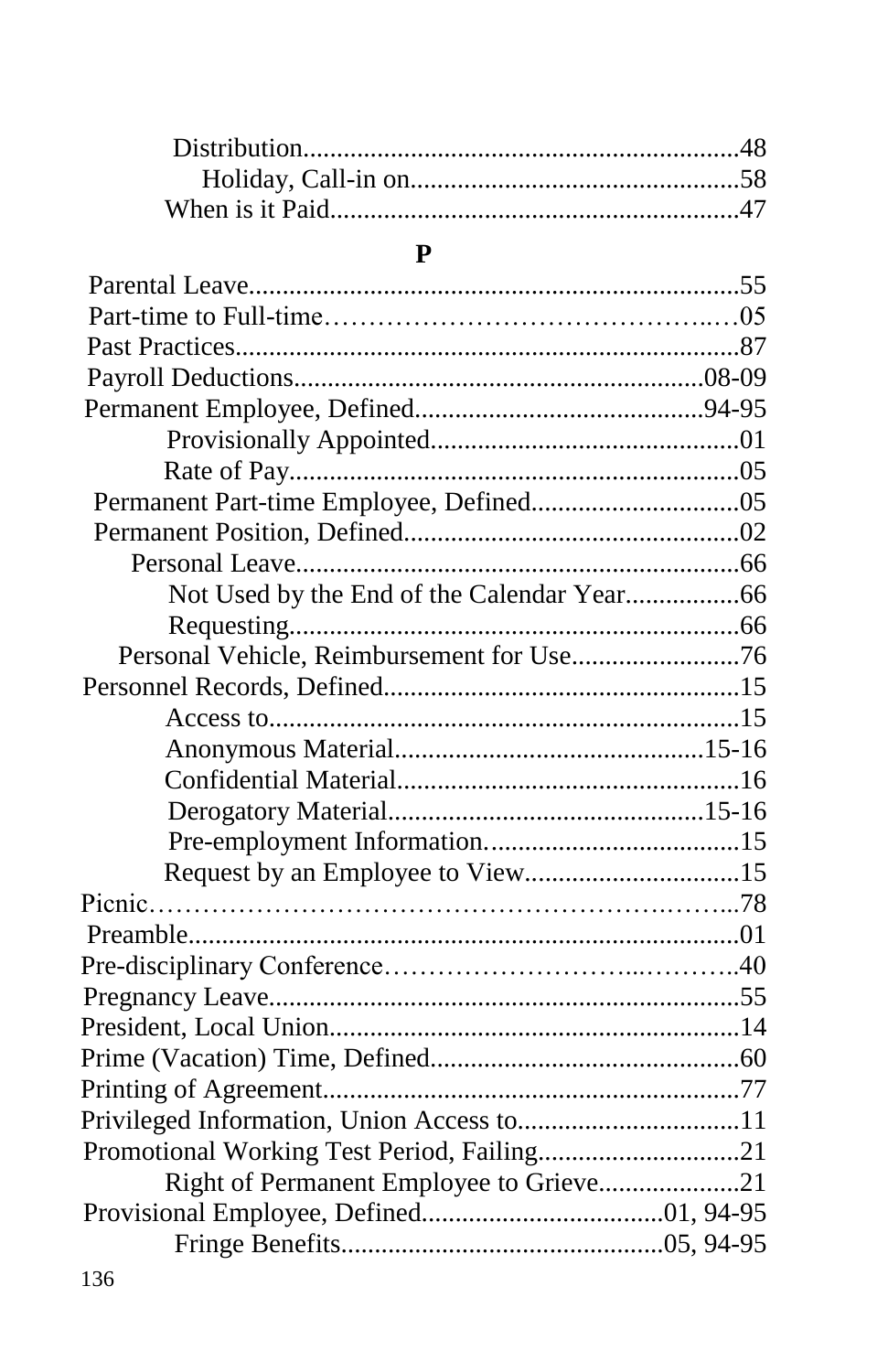## **R**

| Appointment into Lower Salary Range27                    |  |
|----------------------------------------------------------|--|
|                                                          |  |
|                                                          |  |
|                                                          |  |
|                                                          |  |
| Rights of Non-permanent Employee26                       |  |
|                                                          |  |
| Right to Remain on, if Appointed into Lower Salary       |  |
|                                                          |  |
| Salary Calculation, if Appointed into Lower Salary       |  |
|                                                          |  |
| Salary Calculation, if Appointed into Former Salary      |  |
|                                                          |  |
|                                                          |  |
| Release of Information, on Separated Employees15         |  |
|                                                          |  |
|                                                          |  |
|                                                          |  |
| <b>Right of Supervisor to Maintain Notes on Employee</b> |  |
|                                                          |  |
|                                                          |  |

# **S**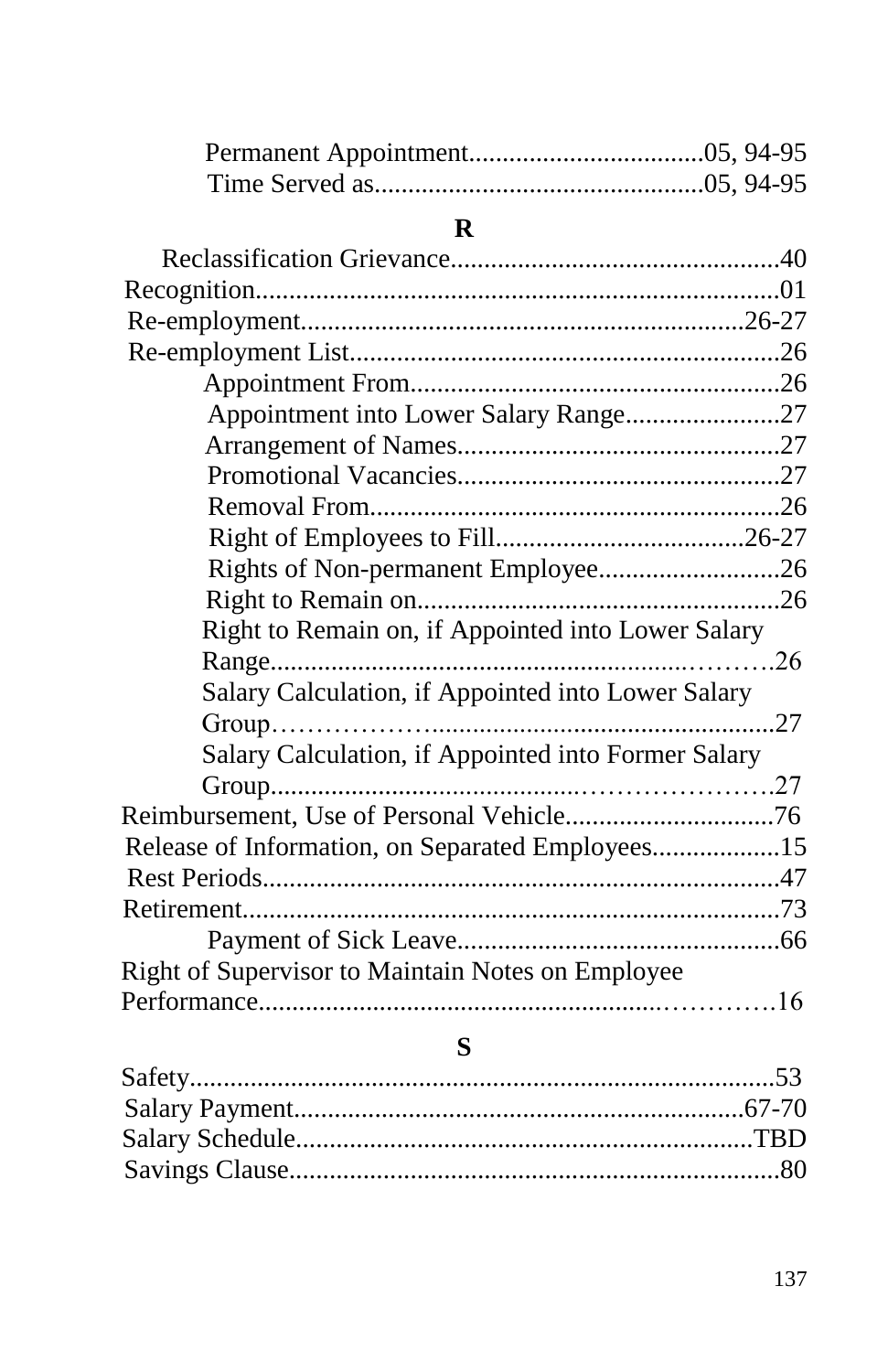| Seminar, Traveling to on Other Than Normal Workday19 |  |
|------------------------------------------------------|--|
|                                                      |  |
|                                                      |  |
|                                                      |  |
|                                                      |  |
|                                                      |  |
|                                                      |  |
|                                                      |  |
|                                                      |  |
|                                                      |  |
|                                                      |  |
|                                                      |  |
|                                                      |  |
|                                                      |  |
|                                                      |  |
|                                                      |  |
|                                                      |  |
|                                                      |  |
|                                                      |  |
|                                                      |  |
|                                                      |  |
|                                                      |  |
|                                                      |  |
|                                                      |  |
|                                                      |  |
|                                                      |  |
|                                                      |  |
|                                                      |  |
|                                                      |  |
|                                                      |  |
|                                                      |  |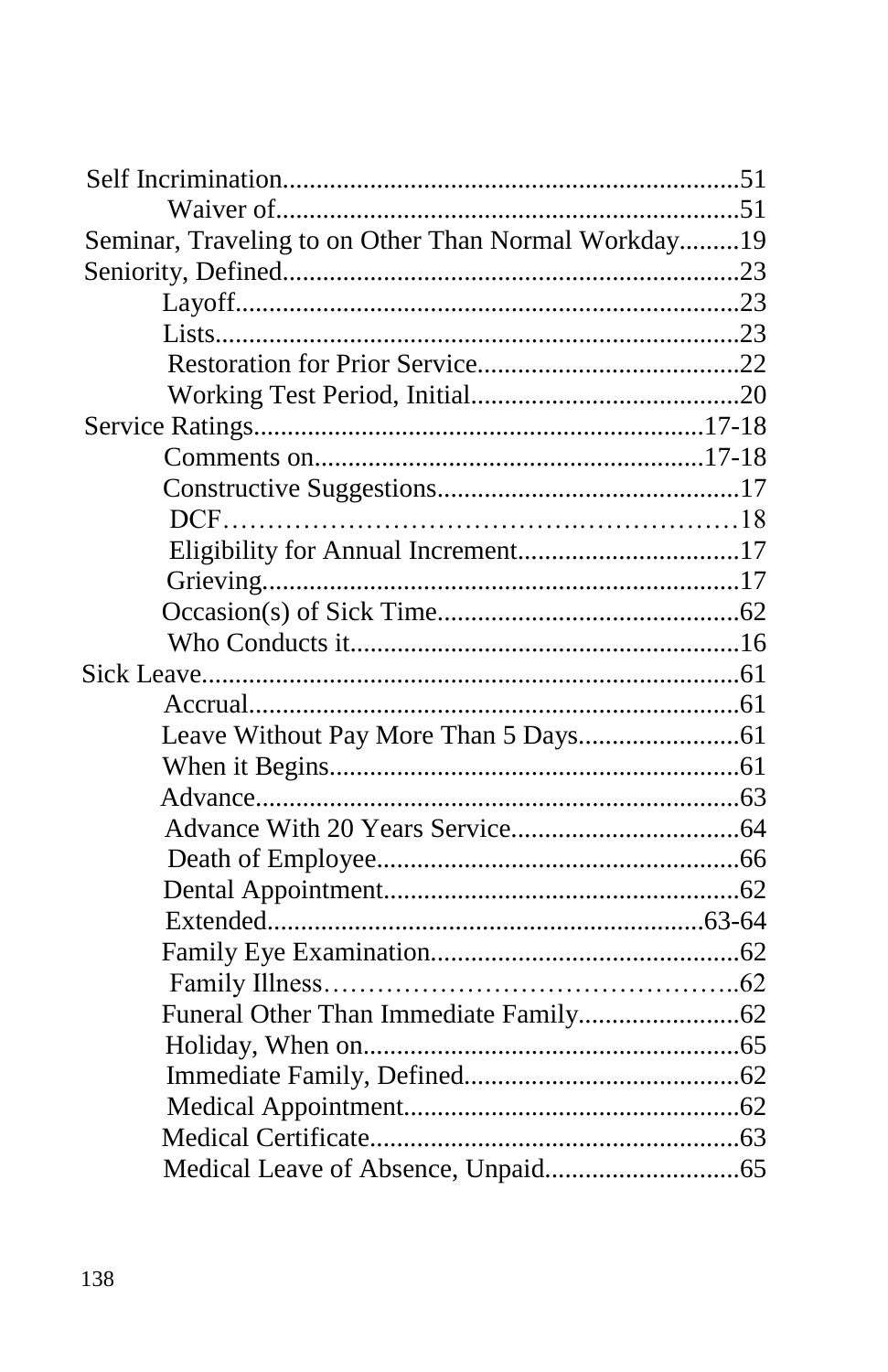| Reviewing Employees Record for Usage62-63  |  |
|--------------------------------------------|--|
|                                            |  |
|                                            |  |
| Notice Before Changing to Non-standard or  |  |
|                                            |  |
|                                            |  |
|                                            |  |
|                                            |  |
|                                            |  |
|                                            |  |
|                                            |  |
|                                            |  |
|                                            |  |
|                                            |  |
|                                            |  |
|                                            |  |
|                                            |  |
|                                            |  |
|                                            |  |
|                                            |  |
| Responsibility to Notify Unit Supervisor10 |  |
|                                            |  |
|                                            |  |
|                                            |  |
|                                            |  |
|                                            |  |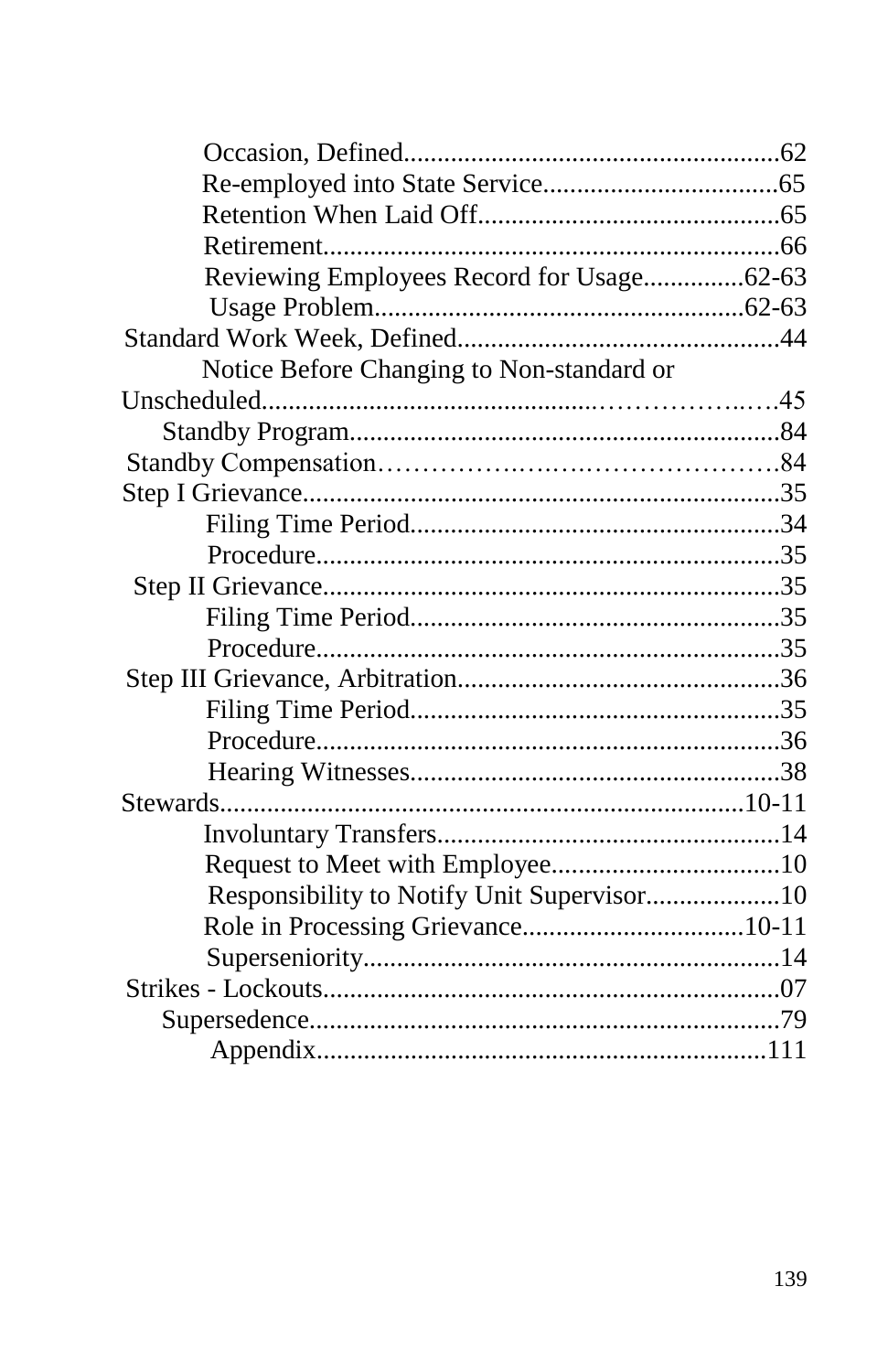## **T**

| Accepting After an Employee has Been               |  |
|----------------------------------------------------|--|
|                                                    |  |
|                                                    |  |
|                                                    |  |
|                                                    |  |
| Reviewing When a Vacancy Occurs31                  |  |
| Right of Most Senior Adversely Affected Employee28 |  |
|                                                    |  |
|                                                    |  |
|                                                    |  |
| U                                                  |  |

|--|--|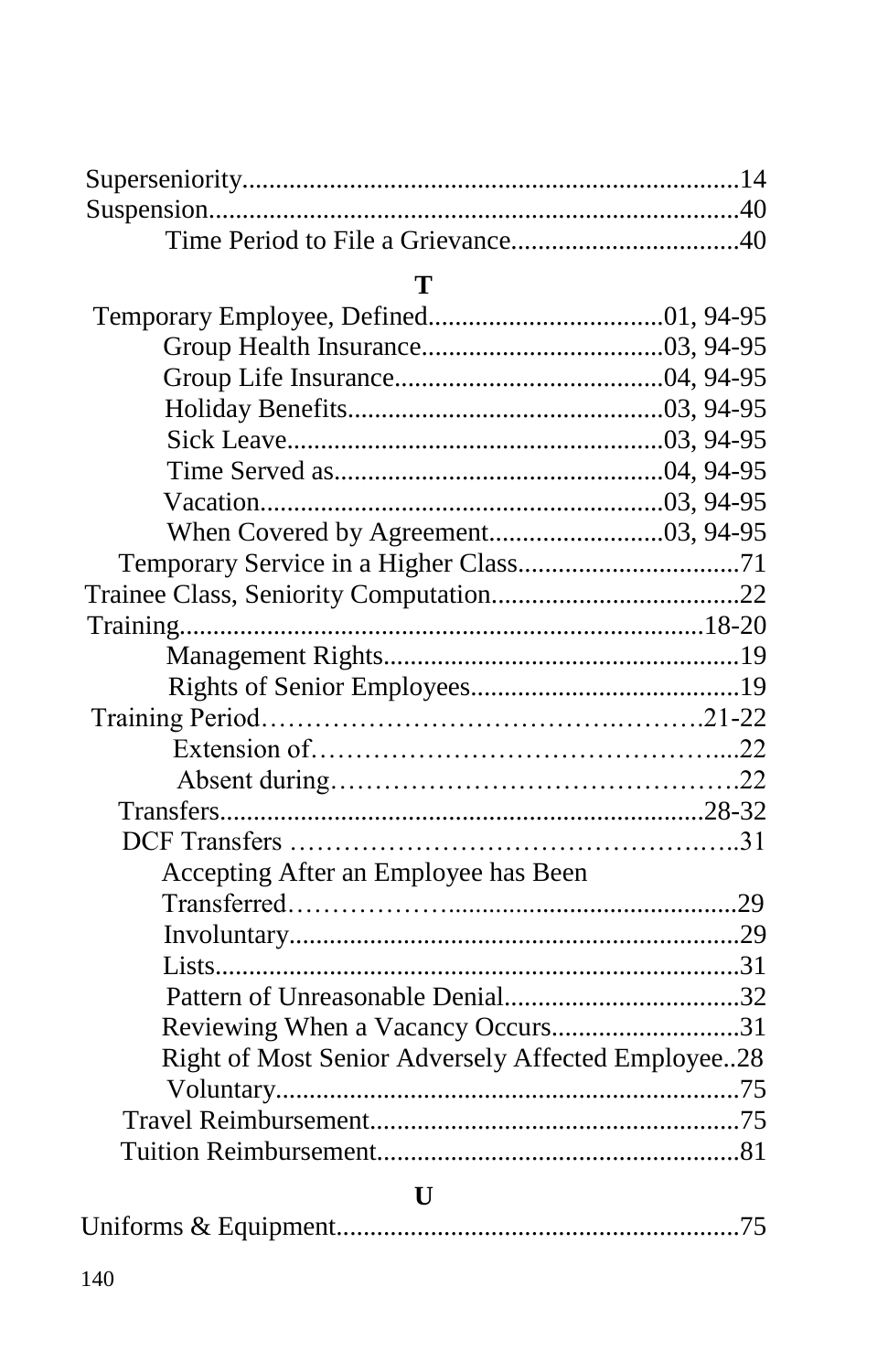| Union Dues, While on Worker's Compensation09   |  |
|------------------------------------------------|--|
| Union Representation, Employee's Right to44,51 |  |
|                                                |  |
|                                                |  |
|                                                |  |
|                                                |  |
|                                                |  |
|                                                |  |

## **V**

| Vacancies Filled by Other Means Than Transfers31 |  |
|--------------------------------------------------|--|
| Priority of Agency Re-employment List Over       |  |
|                                                  |  |
|                                                  |  |
|                                                  |  |
|                                                  |  |
| Accrual When on Leave Without Pay for 5 Days     |  |
|                                                  |  |
|                                                  |  |
|                                                  |  |
|                                                  |  |
|                                                  |  |
|                                                  |  |
|                                                  |  |

## **W**